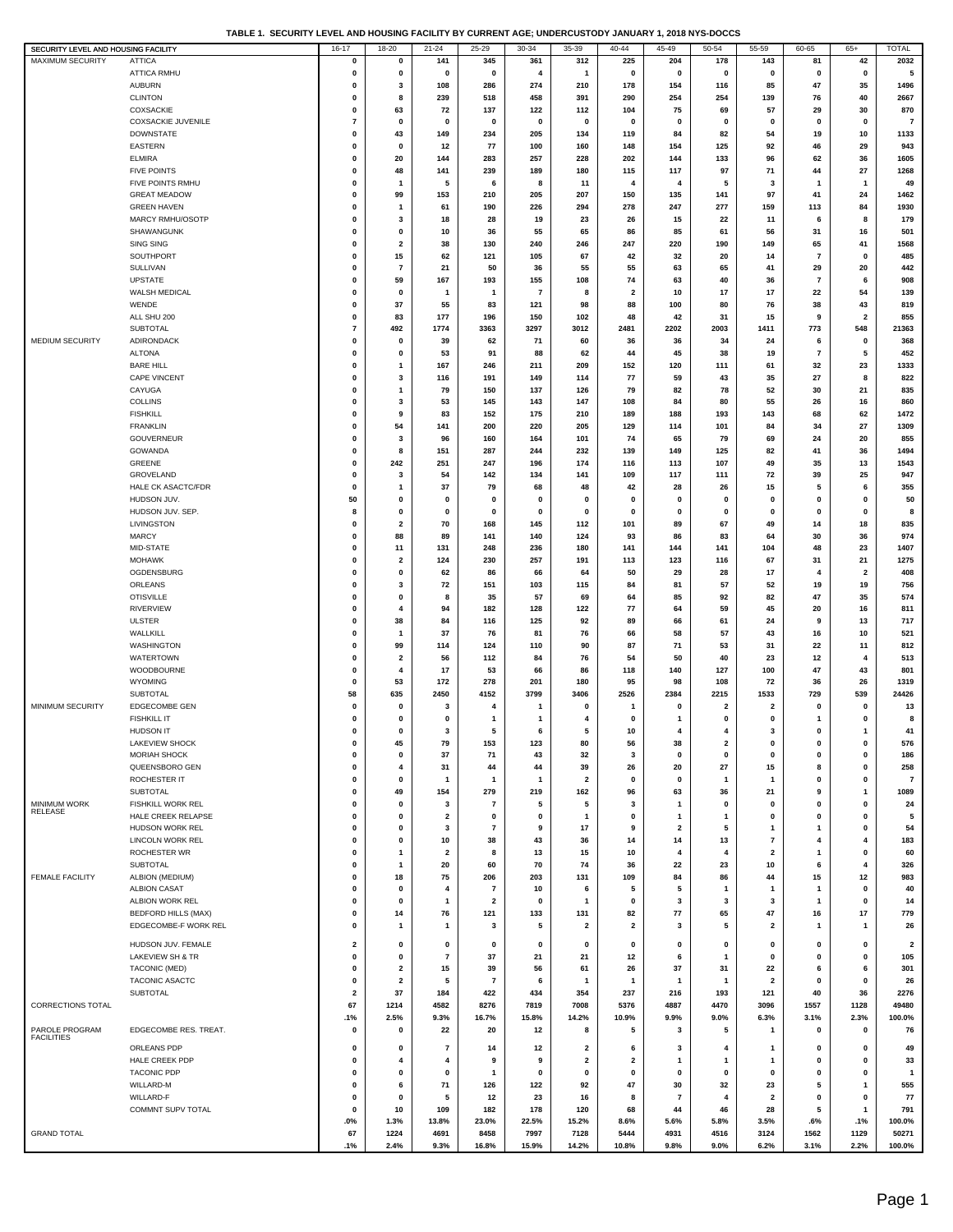| TABLE 2. SECURITY LEVEL AND HOUSING FACILITY BY ETHNIC STATUS: UNDERCUSTODY JANUARY 1, 2018 NYS-DOCCS |  |
|-------------------------------------------------------------------------------------------------------|--|
|                                                                                                       |  |

| SECURITY LEVEL AND HOUSING FACILITY   |                                        | WHITE          | AFRICAN<br>AMERICAN     | <b>HISPANIC</b>         | NATIVE<br>AMERICAN | ASIAN                   | <b>OTHER</b>            | <b>TOTAL</b> |
|---------------------------------------|----------------------------------------|----------------|-------------------------|-------------------------|--------------------|-------------------------|-------------------------|--------------|
| <b>MAXIMUM SECURITY</b>               | <b>ATTICA</b>                          | 444            | 1161                    | 378                     | 18                 | 7                       | 24                      | 2032         |
|                                       | <b>ATTICA RMHU</b>                     | 0              | $\overline{\mathbf{2}}$ | $\overline{\mathbf{2}}$ | 0                  | 0                       | 1                       | 5            |
|                                       | <b>AUBURN</b>                          | 292            | 810                     | 345                     | 18                 | 6                       | 25                      | 1496         |
|                                       | <b>CLINTON</b>                         | 503            | 1386                    | 692                     | 18                 | 17                      | 51                      | 2667         |
|                                       | COXSACKIE                              | 198            | 397                     | 245                     | 8                  | 2                       | 20                      | 870          |
|                                       | <b>COXSACKIE JUVENILE</b>              | 0              | 5                       | 1                       | 0                  | 0                       | 1                       | 7            |
|                                       | <b>DOWNSTATE</b>                       | 245            | 510                     | 292                     | 12                 | $\mathbf{2}$            | 72                      | 1133         |
|                                       | <b>EASTERN</b>                         | 104            | 533                     | 267                     | 6                  | 13                      | 20                      | 943          |
|                                       | <b>ELMIRA</b>                          | 385            | 847                     | 309                     | 18                 | 5                       | 41                      | 1605         |
|                                       | <b>FIVE POINTS</b><br>FIVE POINTS RMHU | 264<br>9       | 660<br>28               | 305<br>10               | 4<br>0             | 3<br>0                  | 32<br>2                 | 1268<br>49   |
|                                       | <b>GREAT MEADOW</b>                    | 241            | 813                     | 360                     | 10                 | 10                      | 28                      | 1462         |
|                                       | <b>GREEN HAVEN</b>                     | 242            | 1076                    | 551                     | 9                  | 22                      | 30                      | 1930         |
|                                       | MARCY RMHU/OSOTP                       | 61             | 71                      | 44                      | 0                  | 0                       | 3                       | 179          |
|                                       | SHAWANGUNK                             | 60             | 284                     | 145                     | 2                  | 2                       | 8                       | 501          |
|                                       | <b>SING SING</b>                       | 184            | 897                     | 444                     | 3                  | 10                      | 30                      | 1568         |
|                                       | SOUTHPORT                              | 57             | 290                     | 129                     | 5                  | 1                       | 3                       | 485          |
|                                       | SULLIVAN                               | 87             | 220                     | 123                     | 1                  | 5                       | 6                       | 442          |
|                                       | <b>UPSTATE</b>                         | 118            | 491                     | 278                     | 8                  | 2                       | 11                      | 908          |
|                                       | WALSH MEDICAL                          | 67             | 45                      | 23                      | 4                  | 0                       | 0                       | 139          |
|                                       | WENDE                                  | 198            | 411                     | 180                     | 5                  | $\overline{4}$          | 21                      | 819          |
|                                       | ALL SHU 200                            | 218            | 384                     | 234                     | 6                  | -1                      | 12                      | 855          |
|                                       | <b>SUBTOTAL</b>                        | 3977           | 11321                   | 5357                    | 155                | 112                     | 441                     | 21363        |
| MEDIUM SECURITY                       | ADIRONDACK                             | 106            | 149                     | 97                      | 3                  | 4                       | 9                       | 368          |
|                                       | <b>ALTONA</b>                          | 110            | 191                     | 130                     | 0                  | 5                       | 16                      | 452          |
|                                       | <b>BARE HILL</b>                       | 272            | 674                     | 348                     | $\overline{7}$     | 8                       | 24                      | 1333         |
|                                       | <b>CAPE VINCENT</b>                    | 173            | 390                     | 235                     | 4                  | 1                       | 19                      | 822          |
|                                       | CAYUGA                                 | 245            | 416                     | 145                     | 18                 | $\mathbf{2}$            | 9                       | 835          |
|                                       | <b>COLLINS</b>                         | 393            | 294                     | 148                     | 11                 | 2                       | 12                      | 860          |
|                                       | <b>FISHKILL</b>                        | 336            | 686                     | 413                     | 11                 | 6                       | 20                      | 1472         |
|                                       | <b>FRANKLIN</b>                        | 344            | 578                     | 335                     | 12                 | 6                       | 34                      | 1309         |
|                                       | GOUVERNEUR                             | 219            | 400                     | 213                     | 9                  | 3                       | 11                      | 855          |
|                                       | GOWANDA                                | 547            | 545                     | 346                     | 20                 | 12                      | 24                      | 1494         |
|                                       | GREENE                                 | 325            | 715                     | 438                     | 17                 | 10                      | 38                      | 1543         |
|                                       | GROVELAND                              | 425            | 336                     | 161                     | 13                 | 0                       | 12                      | 947          |
|                                       | HALE CK ASACTC/FDR                     | 105            | 152                     | 91                      | 3                  | $\Omega$                | 4                       | 355          |
|                                       | HUDSON JUV.                            | 2              | 37                      | 9                       | 0                  | 0                       | 2                       | 50           |
|                                       | HUDSON JUV. SEP.<br>LIVINGSTON         | 2<br>242       | 6<br>414                | 0<br>159                | 0<br>9             | 0<br>2                  | 0<br>9                  | 8<br>835     |
|                                       | <b>MARCY</b>                           | 352            | 377                     | 222                     | 14                 | -1                      | 8                       | 974          |
|                                       |                                        | 493            |                         | 291                     | 18                 | 8                       | 24                      | 1407         |
|                                       | MID-STATE<br><b>MOHAWK</b>             | 426            | 573<br>515              | 288                     | 16                 | 5                       | 25                      | 1275         |
|                                       | OGDENSBURG                             | 78             | 201                     | 119                     | 3                  | 2                       | 5                       | 408          |
|                                       | ORLEANS                                | 192            | 412                     | 138                     | 2                  | 1                       | 11                      | 756          |
|                                       | <b>OTISVILLE</b>                       | 98             | 306                     | 157                     | 0                  | 6                       | 7                       | 574          |
|                                       | <b>RIVERVIEW</b>                       | 157            | 411                     | 218                     | 2                  | 5                       | 18                      | 811          |
|                                       | <b>ULSTER</b>                          | 108            | 357                     | 205                     | 3                  | 5                       | 39                      | 717          |
|                                       | WALLKILL                               | 87             | 281                     | 140                     | 4                  | 2                       | 7                       | 521          |
|                                       | <b>WASHINGTON</b>                      | 199            | 389                     | 196                     | 6                  | 5                       | 17                      | 812          |
|                                       | WATERTOWN                              | 111            | 235                     | 150                     | 5                  | $\overline{\mathbf{2}}$ | 10                      | 513          |
|                                       | WOODBOURNE                             | 141            | 374                     | 267                     | 1                  | 5                       | 13                      | 801          |
|                                       | WYOMING                                | 295            | 667                     | 322                     | 14                 | 5                       | 16                      | 1319         |
|                                       | <b>SUBTOTAL</b>                        | 6583           | 11081                   | 5981                    | 225                | 113                     | 443                     | 24426        |
| MINIMUM SECURITY                      | <b>EDGECOMBE GEN</b>                   | 1              | 8                       | 3                       | 0                  | $\Omega$                | 1                       | 13           |
|                                       | <b>FISHKILL IT</b>                     | 2              | 4                       | $\overline{\mathbf{2}}$ | $\mathbf 0$        | $\mathbf 0$             | 0                       | 8            |
|                                       | HUDSON IT                              | 18             | 15                      | $\overline{\mathbf{r}}$ | 0                  | 1                       | 0                       | 41           |
|                                       | LAKEVIEW SHOCK                         | 182            | 214                     | 155                     | 3                  | 5                       | 17                      | 576          |
|                                       | <b>MORIAH SHOCK</b>                    | 80             | 71                      | 33                      | 0                  | 0                       | 2                       | 186          |
|                                       | QUEENSBORO GEN                         | 14             | 150                     | 90                      | 1                  | 1                       | $\overline{\mathbf{2}}$ | 258          |
|                                       | ROCHESTER IT                           | 3              | 4                       | 0                       | $\mathbf 0$        | $\mathbf 0$             | 0                       | 7            |
|                                       | <b>SUBTOTAL</b>                        | 300            | 466                     | 290                     | 4                  | 7                       | 22                      | 1089         |
| <b>MINIMUM WORK</b><br><b>RELEASE</b> | <b>FISHKILL WORK REL</b>               | 4              | 14                      | 3                       | 2                  | 0                       | 1                       | 24           |
|                                       | HALE CREEK RELAPSE                     | $\overline{2}$ | 3                       | 0                       | 0                  | 0                       | 0                       | 5            |
|                                       | HUDSON WORK REL                        | 19             | 26                      | 5                       | $\mathbf{1}$       | $\mathbf{0}$            | 3                       | 54           |
|                                       | LINCOLN WORK REL<br>ROCHESTER WR       | 31<br>32       | 65<br>17                | 80<br>10                | 1<br>1             | 0<br>0                  | 6<br>0                  | 183<br>60    |
|                                       | <b>SUBTOTAL</b>                        | 88             | 125                     | 98                      | 5                  | 0                       | 10                      | 326          |
| <b>FEMALE FACILITY</b>                | ALBION (MEDIUM)                        | 523            | 325                     | 107                     | 6                  | 4                       | 18                      | 983          |
|                                       | <b>ALBION CASAT</b>                    | 27             | $\overline{7}$          | 5                       | 1                  | 0                       | 0                       | 40           |
|                                       | ALBION WORK REL                        | 12             | $\mathbf{1}$            | 1                       | 0                  | 0                       | 0                       | 14           |
|                                       | <b>BEDFORD HILLS (MAX)</b>             | 315            | 315                     | 124                     | 6                  | 6                       | 13                      | 779          |
|                                       | EDGECOMBE-F WORK REL                   | 12             | 9                       | 5                       | 0                  | 0                       | 0                       | 26           |
|                                       |                                        |                |                         |                         |                    |                         |                         |              |
|                                       | HUDSON JUV. FEMALE                     | 0              | $\mathbf{1}$            | 1                       | 0                  | 0                       | 0                       | $\mathbf{2}$ |
|                                       | LAKEVIEW SH & TR                       | 68             | 21                      | 14                      | -1                 | 0                       | 1                       | 105          |
|                                       | TACONIC (MED)                          | 118            | 121                     | 49                      | 3                  | 3                       | 7                       | 301          |
|                                       | TACONIC ASACTC                         | 11             | 13                      | $\overline{\mathbf{2}}$ | 0                  | 0                       | 0                       | 26           |
|                                       | <b>SUBTOTAL</b>                        | 1086           | 813                     | 308                     | 17                 | 13                      | 39                      | 2276         |
| CORRECTIONS TOTAL                     |                                        | 12034          | 23806                   | 12034                   | 406                | 245                     | 955                     | 49480        |
| PAROLE PROGRAM                        | EDGECOMBE RES. TREAT.                  | 24.3%<br>4     | 48.1%<br>39             | 24.3%<br>27             | .8%<br>1           | .5%<br>1                | 1.9%<br>4               | 100.0%<br>76 |
| <b>FACILITIES</b>                     |                                        |                |                         |                         |                    |                         |                         |              |
|                                       | ORLEANS PDP                            | 18             | 26                      | 4                       | 0                  | 1                       | 0                       | 49           |
|                                       | HALE CREEK PDP                         | 16             | 15                      | 1                       | 0                  | 0                       | 1                       | 33           |
|                                       | <b>TACONIC PDP</b>                     | 1              | 0                       | 0                       | 0                  | 0                       | 0                       | 1            |
|                                       | WILLARD-M                              | 237            | 205                     | 98                      | $\overline{4}$     | $\mathbf{0}$            | 11                      | 555          |
|                                       | WILLARD-F                              | 56             | 15                      | 5                       | 1                  | $\mathbf 0$             | 0                       | 77           |
|                                       | COMMNT SUPV TOTAL                      | 332            | 300                     | 135                     | 6                  | 2                       | 16                      | 791          |
|                                       |                                        | 42.0%          | 37.9%                   | 17.1%                   | .8%                | .3%                     | 2.0%                    | 100.0%       |
| <b>GRAND TOTAL</b>                    |                                        | 12366          | 24106                   | 12169                   | 412                | 247                     | 971                     | 50271        |
|                                       |                                        | 24.6%          | 48.0%                   | 24.2%                   | .8%                | .5%                     | 1.9%                    | 100.0%       |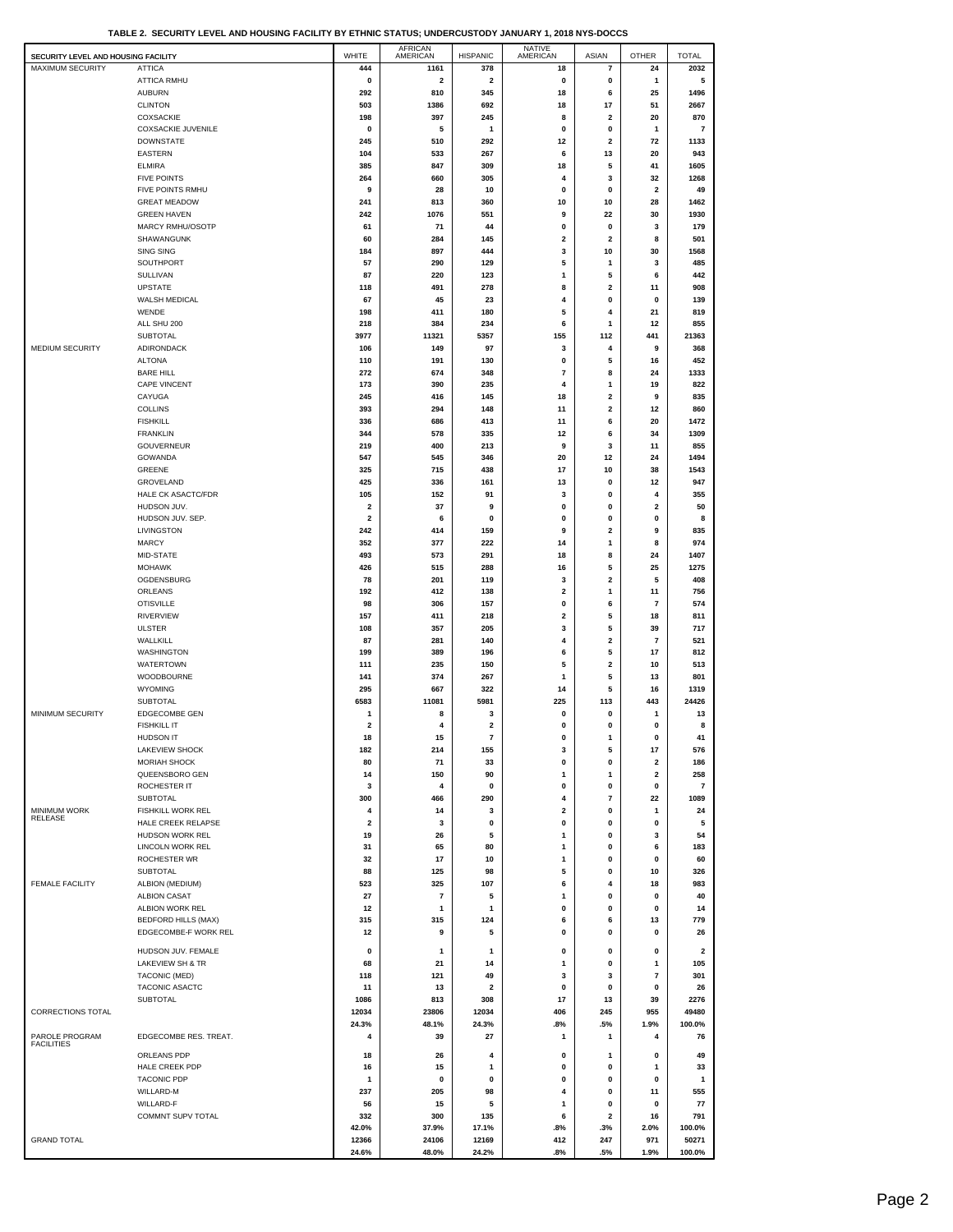|  |  | TABLE 3A. SECURITY LEVEL AND HOUSING FACILITY BY CRIME: UNDERCUSTODY JANUARY 1, 2018 NYS-DOCCS |
|--|--|------------------------------------------------------------------------------------------------|
|  |  |                                                                                                |

|                                                            |                                        |                                        | <b>ATTEMPTED</b>                     | MANSLAUGH               |                                        | ROBBERY<br>1ST               | <b>ROBBERY</b>                |                             | $\cdot$ , $\sim$        | BURGLARY<br>1ST              | <b>BURGLARY</b>          | ARSON 1ST,                           |                                      |
|------------------------------------------------------------|----------------------------------------|----------------------------------------|--------------------------------------|-------------------------|----------------------------------------|------------------------------|-------------------------------|-----------------------------|-------------------------|------------------------------|--------------------------|--------------------------------------|--------------------------------------|
| SECURITY LEVEL AND HOUSING FACILITY<br>MAXIMUM<br>SECURITY | <b>ATTICA</b>                          | <b>MURDER</b><br>523                   | <b>MURDER</b><br>113                 | TER1<br>152             | RAPE 1ST<br>106                        | 178                          | 2ND<br>92                     | ASSAULT 1ST<br>120          | ASSAULT 2ND<br>32       | 62                           | 2ND<br>95                | 2ND<br>15                            | SODOMY 1ST<br>56                     |
|                                                            | ATTICA RMHU                            | $\mathbf 0$                            | -1                                   | -1                      | $\mathbf{0}$                           | -1                           | $\overline{\mathbf{2}}$       | $\mathbf{0}$                | 0                       | $\mathbf{0}$                 | $\mathbf 0$              | 0                                    | $\pmb{0}$                            |
|                                                            | <b>AUBURN</b>                          | 280                                    | 91                                   | 129<br>184              | 58                                     | 148                          | 63                            | 92                          | 28<br>44                | 50                           | 98                       | $\overline{7}$                       | 33                                   |
|                                                            | <b>CLINTON</b><br>COXSACKIE            | 453<br>94                              | 141<br>35                            | 58                      | 149<br>49                              | 242<br>76                    | 124<br>45                     | 160<br>51                   | 14                      | 87<br>33                     | 153<br>78                | 15<br>11                             | 93<br>25                             |
|                                                            | COXSACKIE JUVENILE                     | 0                                      | $\overline{\mathbf{z}}$              | $\overline{1}$          | $\mathbf{0}$                           | $\overline{\mathbf{2}}$      | $\mathbf{0}$                  | $\mathbf{0}$                | 0                       | $\mathbf 0$                  | $\mathbf 0$              | 0                                    | $\overline{1}$                       |
|                                                            | <b>DOWNSTATE</b>                       | 66                                     | 29                                   | 54                      | 15                                     | 66                           | 51                            | 53                          | 43                      | 18                           | 80                       | $\overline{\mathbf{2}}$              | ${\bf 5}$                            |
|                                                            | EASTERN                                | 313                                    | 46                                   | 105                     | 49                                     | 94                           | 30                            | 50                          | 5                       | 24                           | 59                       | 4                                    | 34                                   |
|                                                            | <b>ELMIRA</b><br><b>FIVE POINTS</b>    | 308<br>157                             | 69<br>64                             | 94<br>96                | 50<br>42                               | 155<br>155                   | 65<br>66                      | 63<br>74                    | 35<br>34                | 47<br>44                     | 79<br>96                 | 6<br>$\overline{4}$                  | 40<br>16                             |
|                                                            | FIVE POINTS RMHU                       | 10                                     | $\overline{2}$                       | $\overline{\mathbf{3}}$ | $\mathbf{1}$                           | $\overline{7}$               | 6                             | $\overline{\mathbf{3}}$     | $\mathbf{1}$            | -1                           | $\overline{2}$           | $\pmb{\mathsf{o}}$                   | $\mathbf{1}$                         |
|                                                            | <b>GREAT MEADOW</b>                    | 339                                    | 69                                   | 113                     | 64                                     | 156                          | 62                            | 81                          | 31                      | 34                           | 73                       | 1                                    | 36                                   |
|                                                            | <b>GREEN HAVEN</b>                     | 713                                    | 104                                  | 171                     | 85                                     | 187                          | 51                            | 78                          | 28                      | 57                           | 69                       | 9                                    | 46                                   |
|                                                            | MARCY RMHU/OSOTP                       | 15                                     | $\overline{2}$                       | 3                       | 33                                     | 14                           | 9                             | 5                           | 5                       | $\overline{2}$               | $\overline{7}$           | $\pmb{0}$                            | 16                                   |
|                                                            | SHAWANGUNK                             | 224                                    | 31                                   | 25                      | 36                                     | 41                           | 15                            | 17                          | 6                       | 12                           | 14                       | $\pmb{0}$                            | 16                                   |
|                                                            | SING SING<br>SOUTHPORT                 | 486<br>58                              | 81<br>20                             | 176<br>47               | 73<br>$\overline{\mathbf{2}}$          | 154<br>57                    | 56<br>29                      | 92<br>37                    | 27<br>14                | 53<br>13                     | 68<br>34                 | 5<br>$\mathbf{1}$                    | 29<br>$\mathbf{1}$                   |
|                                                            | SULLIVAN                               | 180                                    | 20                                   | 27                      | 25                                     | 37                           | $12$                          | 15                          | 9                       | 8                            | ${\bf 21}$               | $\mathbf 2$                          | $12\,$                               |
|                                                            | UPSTATE                                | 65                                     | 39                                   | 67                      | 23                                     | 111                          | 62                            | 61                          | 35                      | 26                           | 59                       | 5                                    | $11$                                 |
|                                                            | WALSH MEDICAL<br>WENDE                 | 39<br>235                              | 5<br>28                              | $\overline{2}$<br>62    | 8<br>39                                | 10<br>74                     | $\overline{\mathbf{2}}$<br>24 | 6<br>41                     | 3<br>14                 | 3<br>28                      | 3<br>37                  | $\pmb{0}$<br>$\overline{4}$          | 11<br>34                             |
|                                                            | ALL SHU 200                            | 23                                     | 16                                   | 16                      | $\overline{7}$                         | 69                           | 75                            | 40                          | 29                      | 10                           | 98                       | $\pmb{0}$                            | 3                                    |
|                                                            | SUBTOTAL                               | 4581                                   | 1008                                 | 1586                    | 914                                    | 2034                         | 941                           | 1139                        | 437                     | 612                          | 1223                     | 91                                   | 519                                  |
| MEDIUM SECURITY                                            | ADIRONDACK<br><b>ALTONA</b>            | 11<br>-7                               | $\mathbf 0$<br>-3                    | $\overline{2}$<br>1     | 5<br>$\overline{7}$                    | 11<br>11                     | 10<br>15                      | $\overline{2}$<br>8         | 8<br>6                  | 3<br>3                       | 30<br>26                 | 1<br>$\mathbf{1}$                    | 5<br>3                               |
|                                                            | <b>BARE HILL</b>                       | 46                                     | 27                                   | 24                      | 35                                     | 88                           | 76                            | 45                          | 43                      | 22                           | 114                      | 3                                    | 14                                   |
|                                                            | CAPE VINCENT                           | 27                                     | 16                                   | 10                      | 13                                     | 47                           | 56                            | 29                          | 34                      | 8                            | 67                       | $\pmb{\mathsf{o}}$                   | 9                                    |
|                                                            | CAYUGA<br>COLLINS                      | 65<br>59                               | 10<br>5                              | 21<br>11                | 11<br>21                               | 49<br>35                     | 47<br>42                      | 39<br>17                    | 21<br>36                | 24<br>15                     | 78<br>82                 | 5<br>$\overline{4}$                  | 8<br>20                              |
|                                                            | <b>FISHKILL</b>                        | 270                                    | 51                                   | 50                      | 54                                     | 109                          | 85                            | 52                          | 35                      | 30                           | 117                      | 10                                   | 32                                   |
|                                                            | <b>FRANKLIN</b>                        | 20                                     | 18                                   | 11                      | $10$                                   | 70                           | 100                           | 46                          | 52                      | 28                           | 109                      | $\overline{7}$                       | 9                                    |
|                                                            | GOUVERNEUR<br>GOWANDA                  | 30<br>34                               | 9<br>14                              | 6<br>$12$               | 13<br>87                               | 46<br>46                     | 44<br>44                      | 22<br>23                    | 24<br>31                | 15<br>20                     | 69<br>81                 | 4<br>5                               | 13<br>52                             |
|                                                            | GREENE                                 | 33                                     | 24                                   | 14                      | 29                                     | 91                           | 105                           | 45                          | 78                      | 11                           | 123                      | 6                                    | $10\,$                               |
|                                                            | GROVELAND                              | 40                                     | 5                                    | 9                       | 22                                     | 42                           | 36                            | 18                          | 21                      | 3                            | 86                       | $\mathbf 3$                          | 14                                   |
|                                                            | HALE CK ASACTC/FDR                     | $\overline{\mathbf{2}}$                | $\overline{\mathbf{2}}$              | 1                       | $\mathbf{1}$                           | 9                            | 15                            | $\overline{4}$              | 1                       | $\overline{2}$               | 42                       | $\pmb{0}$                            | $\pmb{0}$                            |
|                                                            | HUDSON JUV.                            | $\mathbf{0}$<br>$\mathbf 0$            | -1<br>$\mathbf 0$                    | 0<br>0                  | $\mathbf 0$<br>$\mathbf{0}$            | $\mathbf{1}$<br>$\mathbf{1}$ | $\overline{2}$                | -1<br>$\mathbf{1}$          | $\mathbf{1}$<br>0       | $\mathbf 0$<br>$\mathbf 0$   | 1<br>$\mathbf{0}$        | $\pmb{\mathsf{o}}$                   | $\pmb{0}$                            |
|                                                            | HUDSON JUV. SEP.<br>LIVINGSTON         | 56                                     | 13                                   | 19                      | 30                                     | 63                           | $\pmb{0}$<br>43               | ${\bf 27}$                  | 23                      | 15                           | 66                       | $\pmb{0}$<br>3                       | $\pmb{0}$<br>${\bf 16}$              |
|                                                            | MARCY                                  | 37                                     | 6                                    | 8                       | 23                                     | 67                           | 53                            | 24                          | 37                      | 16                           | 93                       | 4                                    | 19                                   |
|                                                            | MID-STATE                              | 57                                     | 20                                   | 19<br>10                | 57                                     | 74<br>52                     | 72<br>68                      | 60                          | 61<br>65                | 26                           | 132<br>119               | 15                                   | 32                                   |
|                                                            | <b>MOHAWK</b><br>OGDENSBURG            | 42<br>0                                | 14<br>$\mathbf 0$                    | $\overline{2}$          | 43<br>$\mathbf{0}$                     | 16                           | 22                            | 37<br>9                     | 9                       | 16<br>5                      | 29                       | 10<br>$\mathbf{1}$                   | 38<br>$\mathbf{1}$                   |
|                                                            | ORLEANS                                | 45                                     | $\overline{7}$                       | 17                      | 23                                     | 48                           | 40                            | 34                          | 23                      | 17                           | 60                       | 1                                    | 13                                   |
|                                                            | <b>OTISVILLE</b>                       | 206                                    | 20                                   | 34                      | 20                                     | 46                           | 26                            | 29                          | 12                      | 22                           | 30                       | 4                                    | 10                                   |
|                                                            | RIVERVIEW<br><b>ULSTER</b>             | 16<br>36                               | 8<br>6                               | 8<br>$\overline{7}$     | 16<br>5                                | 37<br>19                     | 41<br>23                      | 19<br>14                    | 21<br>18                | 18<br>5                      | 75<br>31                 | $\mathbf{0}$<br>$\mathbf{1}$         | $18\,$<br>$\mathbf{1}$               |
|                                                            | WALLKILL                               | $\mathbf{0}$                           | 8                                    | $12$                    | $\mathbf{0}$                           | 40                           | 25                            | 19                          | 8                       | 11                           | 57                       | $\overline{1}$                       | $\pmb{0}$                            |
|                                                            | WASHINGTON                             | 24                                     | 15                                   | 14                      | 27                                     | 66                           | 48                            | 29                          | 25                      | 16                           | 72                       | $\overline{\mathbf{2}}$              | $\scriptstyle\rm 7$                  |
|                                                            | WATERTOWN<br>WOODBOURNE                | $\mathbf 0$<br>200                     | $\mathbf 0$<br>26                    | $\overline{2}$<br>42    | -1<br>51                               | 16<br>68                     | 20<br>44                      | 16<br>31                    | 15<br>12                | $\overline{7}$<br>17         | 42<br>57                 | $\pmb{\mathsf{o}}$<br>3              | $\pmb{\mathsf{o}}$<br>23             |
|                                                            | WYOMING                                | 51                                     | 16                                   | 20                      | 23                                     | 78                           | 82                            | 41                          | 47                      | 34                           | 105                      | 4                                    | 18                                   |
|                                                            | SUBTOTAL                               | 1414                                   | 344                                  | 386                     | 627                                    | 1346                         | 1284                          | 741                         | 767                     | 409                          | 1993                     | 98                                   | 385                                  |
| MINIMUM<br>SECURITY                                        | EDGECOMBE GEN<br><b>FISHKILL IT</b>    | $\mathbf 0$<br>$\mathbf{o}$            | $\mathbf 0$<br>$\mathbf{0}$          | $\mathbf 0$<br>$\Omega$ | $\mathbf{0}$<br>$\mathbf{0}$           | 0<br>0                       | 3<br>$\mathbf{0}$             | $\mathbf 0$<br>$\mathbf 0$  | 0<br>0                  | $\Omega$                     | $\mathbf 0$<br>1         | $\pmb{0}$<br>0                       | $\mathbf 0$<br>$\pmb{0}$             |
|                                                            | <b>HUDSON IT</b>                       | $\mathbf 0$                            | $\pmb{0}$                            | $\mathbf 0$             | $\mathbf{0}$                           | $\mathbf{1}$                 | $\overline{\mathbf{2}}$       | $\mathbf 0$                 | $\pmb{0}$               |                              |                          | $\pmb{0}$                            | $\pmb{0}$                            |
|                                                            | <b>LAKEVIEW SHOCK</b>                  | 0                                      | $\pmb{0}$                            | $\mathbf 0$             | $\mathbf{0}$                           | 0                            | 0                             | $\mathbf 0$                 | 0                       | $\mathbf 0$                  | $\mathbf 0$              | $\pmb{0}$                            | $\pmb{0}$                            |
|                                                            | MORIAH SHOCK<br>QUEENSBORO GEN         | $\mathbf 0$<br>$\overline{\mathbf{3}}$ | $\pmb{0}$<br>$\overline{\mathbf{2}}$ | $\mathbf 0$<br>6        | $\mathbf 0$<br>$\overline{\mathbf{3}}$ | 0<br>11                      | $\pmb{0}$<br>11               | $\mathbf 0$<br>15           | 0<br>4                  | $\mathbf{0}$<br>$\mathbf{2}$ | $\mathbf{0}$<br>10       | $\pmb{0}$<br>$\mathbf{0}$            | $\pmb{0}$<br>$\mathbf{1}$            |
|                                                            | ROCHESTER IT                           | $\mathbf{0}$                           | $\mathbf 0$                          | 0                       | $\mathbf 0$                            | $\mathbf{0}$                 | $\mathbf{0}$                  | $\mathbf{0}$                | $\mathbf{0}$            | $\mathbf 0$                  |                          | $\pmb{0}$                            | $\pmb{0}$                            |
|                                                            | SUBTOTAL                               | 3                                      | $\overline{\mathbf{2}}$              | 6                       | 3                                      | $12$                         | 16                            | 15                          | 4                       | 3                            | 13                       | $\pmb{0}$                            | $\mathbf{1}$                         |
| MINIMUM WORK<br>RELEASE                                    | <b>FISHKILL WORK REL</b>               | $\pmb{0}$                              | $\mathbf 0$                          | $\mathbf{0}$            | $\mathbf{0}$                           | $\mathbf{0}$                 | $\mathbf{1}$                  | $\mathbf{0}$                | $\mathbf{0}$            | $\mathbf 0$                  | $\overline{\mathbf{3}}$  | $\pmb{\mathsf{o}}$                   | $\pmb{0}$                            |
|                                                            | HALE CREEK RELAPSE                     | $\pmb{0}$                              | $\pmb{0}$                            | 0                       | $\pmb{0}$                              | 0                            | $\pmb{0}$                     | $\mathbf 0$                 | $\mathbf 0$             | $\pmb{0}$                    | $\overline{\phantom{a}}$ | $\pmb{0}$                            | $\mathbf 0$                          |
|                                                            | HUDSON WORK REL                        | $\pmb{0}$                              | $\pmb{0}$                            | 0                       | $\pmb{0}$                              | 0                            | $\mathbf{1}$                  | $\mathbf 0$                 | 0                       | $\pmb{0}$                    | $\overline{\mathbf{4}}$  | $\pmb{0}$                            | $\pmb{0}$                            |
|                                                            | LINCOLN WORK REL                       | $\pmb{0}$                              | $\pmb{0}$                            | 0                       | $\pmb{0}$                              | 0                            | 6                             | $\mathbf 0$                 | $\pmb{0}$               | $\pmb{0}$                    | 19                       | $\pmb{0}$                            | $\pmb{0}$                            |
|                                                            | ROCHESTER WR                           | $\pmb{0}$                              | $\pmb{0}$                            | 0                       | 0                                      | $\mathbf 0$                  | $\mathbf{1}$                  | $\mathbf 0$                 | 0                       | $\mathbf 0$                  | $12$                     | $\bf{0}$                             | $\pmb{0}$                            |
|                                                            | SUBTOTAL                               | $\pmb{0}$                              | $\pmb{0}$                            | $\mathbf 0$             | $\pmb{0}$                              | $\pmb{0}$                    | 9                             | $\pmb{0}$                   | $\pmb{0}$               | $\pmb{0}$                    | 39                       | $\pmb{0}$                            | $\pmb{0}$                            |
| FEMALE FACILITY                                            | ALBION (MEDIUM)                        | 19                                     | 5                                    | 15                      | 5                                      | 24                           | 44                            | 26                          | 47                      | 5                            | 71                       | 16                                   | 4                                    |
|                                                            | <b>ALBION CASAT</b><br>ALBION WORK REL | $\pmb{0}$<br>$\mathbf{o}$              | $\pmb{0}$<br>$\mathbf 0$             | 0<br>0                  | $\pmb{0}$<br>$\pmb{0}$                 | 0<br>$\pmb{0}$               | $\pmb{0}$<br>0                | $\mathbf 0$<br>$\mathbf{0}$ | $\pmb{0}$<br>0          | $\mathbf 0$<br>$\mathbf{0}$  | 6<br>0                   | $\pmb{0}$<br>$\pmb{0}$               | $\pmb{0}$<br>$\mathbf 0$             |
|                                                            | <b>BEDFORD HILLS (MAX)</b>             | 148                                    | 23                                   | 114                     | 3                                      | 48                           | 20                            | 68                          | 24                      | 17                           | 22                       | $10\,$                               | 5                                    |
|                                                            | EDGECOMBE-F WORK REL                   | $\pmb{0}$                              | $\pmb{0}$                            | 0                       | $\pmb{0}$                              | 0                            | 3                             | $\mathbf 0$                 | $\overline{1}$          | $\pmb{0}$                    | $\overline{\mathbf{2}}$  | $\pmb{0}$                            | $\pmb{0}$                            |
|                                                            | HUDSON JUV. FEMALE                     | $\pmb{0}$                              | $\pmb{0}$                            | 0                       | $\pmb{0}$                              | $\overline{\phantom{a}}$     | $\pmb{0}$                     | $\mathbf 0$                 | 0                       | $\pmb{0}$                    | $\mathbf 0$              | $\pmb{0}$                            | $\pmb{0}$                            |
|                                                            | LAKEVIEW SH & TR                       | $\mathbf{o}$                           | $\pmb{0}$                            | $\mathbf 0$             | 0                                      | $\mathbf 0$                  | $\mathbf{0}$                  | $\mathbf{0}$                | 0                       | $\mathbf 0$                  | $\mathbf 0$              | $\pmb{0}$                            | $\pmb{0}$                            |
|                                                            | TACONIC (MED)                          | 25                                     | $\pmb{4}$                            | 20                      | $\pmb{0}$                              | 11                           | 18                            | 20                          | $\overline{\mathbf{z}}$ | 3                            | 13                       | $\pmb{4}$                            | $\pmb{0}$                            |
|                                                            | TACONIC ASACTC                         | $\mathbf{o}$                           | $\mathbf 0$                          | $\mathbf 0$             | $\pmb{0}$                              | $\mathbf{1}$                 | $\boldsymbol{4}$              | $\mathbf{0}$                | 3                       | $\overline{2}$               | 1                        | $\pmb{0}$                            | $\pmb{0}$                            |
| CORRECTIONS                                                | SUBTOTAL                               | 192<br>6190                            | 32<br>1386                           | 149<br>2127             | 8<br>1552                              | 85<br>3477                   | 89<br>2339                    | 114<br>2009                 | 82<br>1290              | ${\bf 27}$<br>1051           | 115<br>3383              | 30<br>219                            | 9<br>914                             |
| <b>TOTAL</b>                                               |                                        | 12.5%                                  | 2.8%                                 | 4.3%                    | 3.1%                                   | 7.0%                         | 4.7%                          | 4.1%                        | 2.6%                    | 2.1%                         | 6.8%                     | .4%                                  | 1.8%                                 |
| PAROLE<br>PROGRAM                                          | EDGECOMBE RES. TREAT.                  | $\overline{\mathbf{2}}$                | -1                                   | 1                       | $\mathbf{0}$                           | 11                           | 8                             | $\overline{\mathbf{3}}$     | $\overline{2}$          | $\mathbf 0$                  | 11                       | $\mathbf{0}$                         | $\pmb{0}$                            |
| <b>FACILITIES</b>                                          | ORLEANS PDP                            | $\pmb{0}$                              | $\pmb{\mathsf{o}}$                   | $\mathbf 0$             | $\mathbf{0}$                           | $\mathbf{1}$                 | 9                             | $\overline{4}$              | $\overline{\mathbf{2}}$ | -1                           | 8                        | $\pmb{\mathsf{o}}$                   | $\pmb{\mathsf{o}}$                   |
|                                                            | HALE CREEK PDP                         | $\mathbf{o}$                           | $\mathbf 0$                          | 1                       | $\mathbf 0$                            | $\overline{2}$               | $\mathbf{1}$                  | $\mathbf{0}$                | $\overline{2}$          | $\mathbf{1}$                 | $\overline{4}$           | $\mathbf 0$                          | $\pmb{0}$                            |
|                                                            | <b>TACONIC PDP</b><br>WILLARD-M        | $\pmb{0}$<br>3                         | $\pmb{0}$<br>3                       | 0<br>$\overline{2}$     | $\pmb{0}$<br>6                         | $\mathbf 0$<br>19            | $\pmb{0}$<br>${\bf 27}$       | $\pmb{0}$<br>$\overline{7}$ | $\pmb{0}$<br>$11$       | $\mathbf 0$<br>3             | $\mathbf 0$<br>49        | $\pmb{0}$<br>$\overline{\mathbf{2}}$ | $\pmb{0}$<br>$\overline{\mathbf{2}}$ |
|                                                            | WILLARD-F                              | $\pmb{0}$                              | $\pmb{0}$                            | $\mathbf 0$             | $\pmb{0}$                              | $\overline{1}$               | $\mathbf{1}$                  | 3                           | $\overline{\mathbf{2}}$ | $\mathbf 0$                  | $\overline{\mathbf{2}}$  | $\pmb{0}$                            | $\pmb{0}$                            |
|                                                            | <b>COMMUNITY</b><br><b>SUPRV TOTAL</b> | 5                                      | $\overline{4}$                       | $\overline{4}$          | 6                                      | 34                           | 46                            | 17                          | 19                      | 5                            | 74                       | $\overline{2}$                       | $\mathbf{2}$                         |
| <b>GRAND TOTAL</b>                                         |                                        | .6%<br>6195                            | .5%<br>1390                          | .5%<br>2131             | .8%<br>1558                            | 4.3%<br>3511                 | 5.8%<br>2385                  | 2.1%<br>2026                | 2.4%<br>1309            | .6%<br>1056                  | 9.4%<br>3457             | .3%<br>221                           | .3%<br>916                           |
|                                                            |                                        | 12.3%                                  | 2.8%                                 | 4.2%                    | 3.1%                                   | 7.0%                         | 4.7%                          | 4.0%                        | 2.6%                    | 2.1%                         | 6.9%                     | .4%                                  | 1.8%                                 |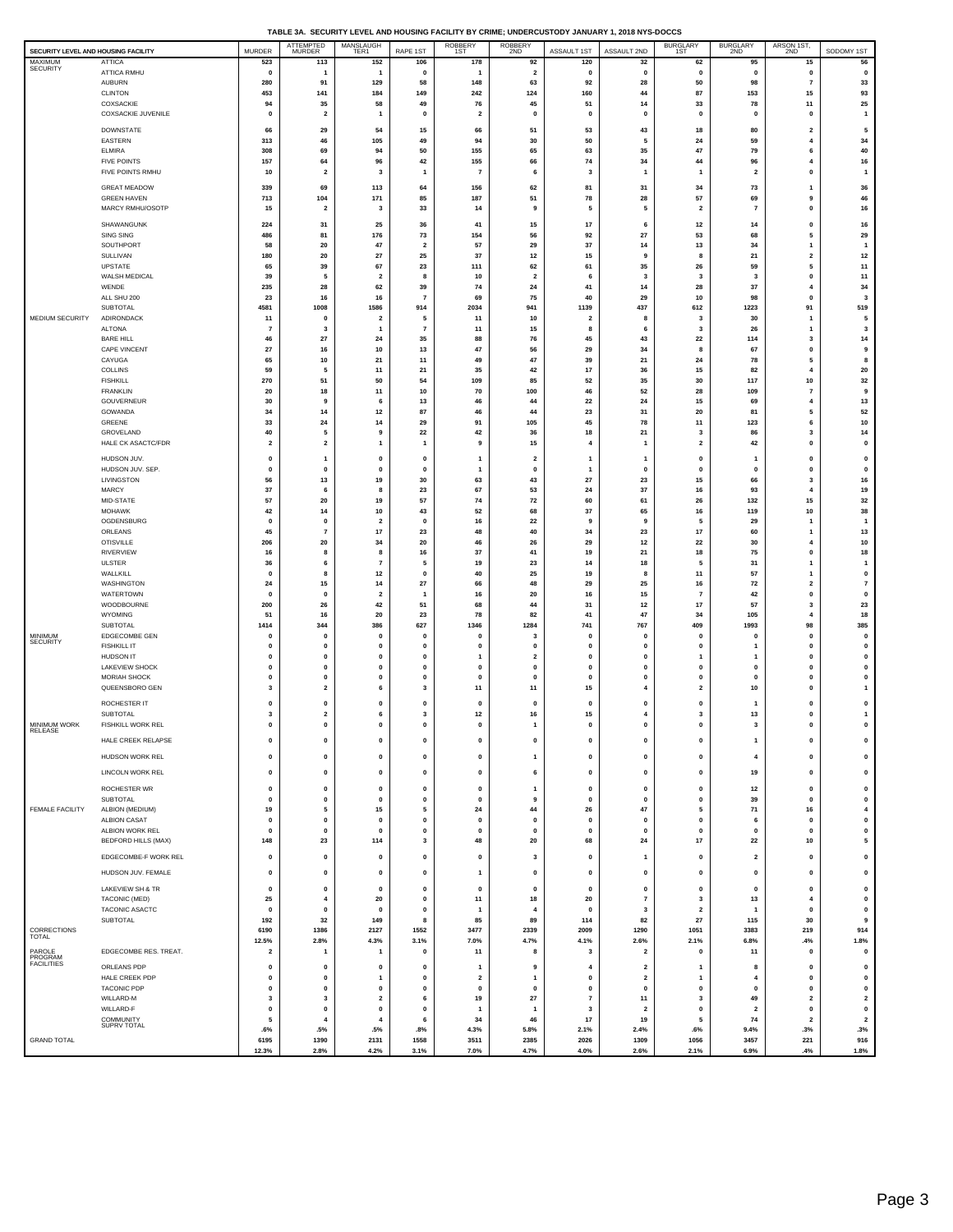|  |  | TABLE 3A. SECURITY LEVEL AND HOUSING FACILITY BY CRIME: UNDERCUSTODY JANUARY 1, 2018 NYS-DOCCS |
|--|--|------------------------------------------------------------------------------------------------|
|  |  |                                                                                                |

| SECURITY LEVEL AND HOUSING FACILITY    |                                               | SEXUAL<br>ABUSE 1             | WEAPONS<br>OFFENSES           | KIDNAP 1ST,<br>2ND            | <b>VFO OTHER</b><br>SEX<br>OFFENSE            | OTHER<br>VIOLENT                          | MANSLAUGH<br>TER 2                      | OTHER<br>HOMICIDE                          | ROBBERY<br>3RD                | ASSAULT 2<br>(ATT)               | CONSPRCY<br>2,3,4              | OTHER<br>WEAPONS                 | SEX<br>OFFENSE                       |
|----------------------------------------|-----------------------------------------------|-------------------------------|-------------------------------|-------------------------------|-----------------------------------------------|-------------------------------------------|-----------------------------------------|--------------------------------------------|-------------------------------|----------------------------------|--------------------------------|----------------------------------|--------------------------------------|
| MAXIMUM<br><b>SECURITY</b>             | ATTICA<br><b>ATTICA RMHU</b>                  | 56<br>0                       | 88<br>$\mathbf 0$             | 22<br>$\pmb{0}$               | 44<br>$\mathbf 0$                             | $\overline{4}$<br>0                       | 4<br>$\pmb{0}$                          | 1<br>0                                     | 26<br>0                       | 10<br>0                          | $\overline{4}$<br>$\mathbf 0$  | 11<br>$\pmb{0}$                  | 17<br>$\pmb{0}$                      |
|                                        | <b>AUBURN</b>                                 | 34                            | 96                            | 16                            | 28                                            | $\overline{4}$                            | $\overline{\mathbf{4}}$                 | $\overline{2}$                             | 19                            | $\overline{7}$                   | $\overline{7}$                 | 10                               | 11                                   |
|                                        | <b>CLINTON</b>                                | 84                            | 178                           | 28                            | 66                                            | 5                                         | 5                                       | $\overline{4}$                             | 29                            | 12                               | 17                             | $17$                             | 21                                   |
|                                        | COXSACKIE<br>COXSACKIE JUVENILE               | 25<br>0                       | 67<br>$\mathbf 0$             | $12$<br>$\mathbf 0$           | 16<br>$\pmb{\mathsf{o}}$                      | $\mathbf{1}$<br>$\pmb{0}$                 | 1<br>$\pmb{0}$                          | $\overline{\mathbf{2}}$<br>$\pmb{0}$       | 5<br>$\pmb{0}$                | $\overline{\mathbf{2}}$<br>0     | 8<br>$\mathbf 0$               | 9<br>$\mathbf 0$                 | 8<br>$\pmb{0}$                       |
|                                        | DOWNSTATE                                     | 20                            | 66                            | $\mathbf{1}$                  | $\overline{7}$                                | $\overline{\mathbf{2}}$                   | $\overline{4}$                          | $\overline{7}$                             | 28                            | 21                               | 13                             | 29                               | 18                                   |
|                                        | EASTERN                                       | 13                            | 36                            | 12                            | 11                                            | $\mathbf{0}$                              | $\mathbf{1}$                            | $\overline{1}$                             | $\overline{4}$                | $\mathbf 0$                      | $\overline{7}$                 | $\overline{\mathbf{1}}$          | $\pmb{0}$                            |
|                                        | <b>ELMIRA</b>                                 | 36                            | 91                            | 19                            | 24                                            | $\overline{\mathbf{4}}$                   | $\overline{\mathbf{2}}$                 | $\overline{\mathbf{2}}$                    | 24                            | 9                                | 5                              | 12                               | 14                                   |
|                                        | <b>FIVE POINTS</b><br>FIVE POINTS RMHU        | 16<br>$\mathbf{1}$            | 82<br>$\mathbf 0$             | 11<br>$\mathbf{0}$            | 15<br>$\Omega$                                | 5<br>$\mathbf{o}$                         | $\overline{\mathbf{2}}$<br>$\mathbf 0$  | 1<br>$\Omega$                              | 19<br>$\mathbf{1}$            | 6<br>$\mathbf{1}$                | 11<br>0                        | 12<br>$\Omega$                   | 11<br>$\overline{1}$                 |
|                                        | <b>GREAT MEADOW</b>                           | 21                            | 79                            | 14                            | 29                                            | 3                                         | 4                                       | 3                                          | 22                            | 13                               | 9                              | $11$                             | 15                                   |
|                                        | <b>GREEN HAVEN</b>                            | 30                            | 65                            | 27                            | 30                                            | $\overline{7}$                            | $\overline{\mathbf{2}}$                 | $\overline{4}$                             | 15                            | 5                                | 14                             | $\overline{\mathbf{3}}$          | 8                                    |
|                                        | MARCY RMHU/OSOTP                              | 15                            | 3                             | $\mathbf{1}$                  | -5                                            | $\mathbf{1}$                              | $\mathbf{0}$                            | $\Omega$                                   | $\overline{\mathbf{2}}$       | $\overline{\mathbf{2}}$          | 0                              | $\overline{\mathbf{1}}$          | $\bf 21$                             |
|                                        | SHAWANGUNK                                    | $\overline{7}$                | 6                             | $\overline{7}$                | $\overline{4}$                                | 3                                         | $\mathbf{0}$                            | 1                                          | 3                             | $\mathbf 0$                      | $\mathbf{1}$                   | $\overline{2}$                   | $\overline{4}$                       |
|                                        | SING SING<br>SOUTHPORT                        | 25<br>$\overline{\mathbf{3}}$ | 48<br>48                      | 19<br>$\overline{1}$          | 9<br>5                                        | 5<br>$\overline{1}$                       | 5<br>$\mathbf 2$                        | 0<br>1                                     | 17<br>9                       | 10<br>-1                         | $\overline{4}$<br>$\mathbf{1}$ | 9<br>3                           | $\overline{\mathbf{2}}$<br>$\pmb{0}$ |
|                                        | SULLIVAN                                      | 12                            | 6                             | 6                             | 8                                             | $\mathbf{1}$                              | $\mathbf{0}$                            | $\Omega$                                   | 5                             | $\mathbf 0$                      | $\mathbf{1}$                   | $\overline{2}$                   | $\mathbf{3}$                         |
|                                        | UPSTATE<br>WALSH MEDICAL                      | $\overline{\mathbf{2}}$<br>6  | 84<br>6                       | 3<br>0                        | 9<br>$\mathbf 0$                              | $\overline{1}$<br>$\overline{1}$          | $\mathbf{2}$<br>$\overline{\mathbf{2}}$ | $\overline{4}$<br>$\mathbf{0}$             | 24<br>$\overline{\mathbf{2}}$ | 4<br>$\mathbf 0$                 | $\overline{7}$<br>1            | 20<br>$\overline{\mathbf{2}}$    | 6<br>6                               |
|                                        | WENDE                                         | 41                            | 25                            | 8                             | 11                                            | 0                                         | $\overline{\mathbf{2}}$                 | $\overline{\mathbf{2}}$                    | 4                             | $\overline{2}$                   | 5                              | 6                                | 9                                    |
|                                        | ALL SHU 200<br>SUBTOTAL                       | 12<br>459                     | 86<br>1160                    | $\overline{4}$<br>211         | $\overline{7}$<br>328                         | $\mathbf{1}$<br>49                        | $\overline{\mathbf{2}}$<br>44           | $\overline{\bf{4}}$<br>39                  | 32<br>290                     | 3<br>108                         | $\overline{4}$<br>119          | 16<br>176                        | 14<br>189                            |
| MEDIUM SECURITY                        | ADIRONDACK                                    | 13                            | 39                            | $\mathbf{1}$                  | 6                                             | $\mathbf{1}$                              | $\mathbf{0}$                            | $\mathbf{1}$                               | 13                            | $\overline{7}$                   | $\overline{7}$                 | 8                                | 10                                   |
|                                        | <b>ALTONA</b><br><b>BARE HILL</b>             | $\overline{7}$<br>24          | 48<br>162                     | $\mathbf{1}$<br>5             | 9<br>6                                        | $\overline{\mathbf{4}}$<br>$\overline{4}$ | $\mathbf{1}$<br>12                      | $\pmb{0}$<br>$\overline{1}$                | 21<br>35                      | 11<br>16                         | $\overline{7}$<br>8            | 12<br>32                         | $12$<br>15                           |
|                                        | CAPE VINCENT                                  | 22                            | 113                           | $\overline{\mathbf{2}}$       | 13                                            | $\overline{4}$                            | 3                                       | 1                                          | 16                            | 11                               | 12                             | 19                               | 22                                   |
|                                        | CAYUGA                                        | 14                            | 116                           | $\overline{4}$                | $\overline{\mathbf{2}}$                       | 6                                         | 5                                       | 6                                          | 12                            | 6                                | $\mathbf{1}$                   | 8                                | 11                                   |
|                                        | <b>COLLINS</b><br><b>FISHKILL</b>             | 49<br>49                      | 56<br>67                      | $\mathbf{1}$<br>12            | 17<br>22                                      | 3<br>$\overline{4}$                       | 6<br>6                                  | $\overline{7}$<br>$\overline{4}$           | 21<br>41                      | $\overline{4}$<br>5              | $\overline{1}$<br>12           | 12<br>22                         | 47<br>35                             |
|                                        | <b>FRANKLIN</b>                               | 29                            | 127                           | 3                             | 11                                            | 8                                         | 6                                       | 6                                          | 37                            | 18                               | 13                             | 25                               | 28                                   |
|                                        | GOUVERNEUR<br>GOWANDA                         | 22<br>92                      | 118<br>101                    | $\mathbf{1}$<br>6             | 10<br>49                                      | 5<br>5                                    | $\mathbf{3}$<br>20                      | 1<br>35                                    | 31<br>15                      | 11<br>11                         | 8<br>$\overline{7}$            | 21<br>18                         | $12$<br>105                          |
|                                        | GREENE                                        | 28                            | 193                           | $\overline{2}$                | 8                                             | 5                                         | 12                                      | $\overline{4}$                             | 26                            | 19                               | 20                             | 41                               | 14                                   |
|                                        | GROVELAND<br>HALE CK ASACTC/FDR               | 24<br>1                       | 63<br>34                      | 6<br>0                        | $17$<br>$\overline{1}$                        | 5<br>0                                    | 10<br>$\overline{1}$                    | $\overline{7}$<br>$\mathbf{0}$             | 37<br>$\overline{2}$          | 17<br>$\mathbf{1}$               | 3<br>3                         | 17<br>9                          | 35<br>0                              |
|                                        | HUDSON JUV.                                   | 1                             |                               | 0                             | $\pmb{0}$                                     | 0                                         | $\pmb{0}$                               | 0                                          | $\pmb{0}$                     | 0                                | 0                              | $\pmb{0}$                        | $\overline{1}$                       |
|                                        | HUDSON JUV. SEP.                              | $\mathbf 0$                   | 10<br>$\mathbf{0}$            | $\mathbf 0$                   | $\pmb{0}$                                     | $\mathbf{0}$                              | $\mathbf{0}$                            | $\mathbf 0$                                | $\mathbf{0}$                  | $\mathbf 0$                      | $\mathbf{0}$                   | $\pmb{\mathsf{o}}$               | $\pmb{0}$                            |
|                                        | LIVINGSTON                                    | 19                            | 100                           | 5                             | 6<br>6                                        | $\overline{4}$                            | $\mathbf{1}$                            | 0                                          | 15                            | $\overline{7}$                   | $\overline{7}$                 | 14                               | 23                                   |
|                                        | MARCY<br>MID-STATE                            | 32<br>45                      | 79<br>99                      | 5<br>8                        | 41                                            | 6<br>13                                   | 8<br>10                                 | $\overline{4}$<br>$\overline{\mathbf{r}}$  | 30<br>42                      | 11<br>18                         | 6<br>9                         | 14<br>18                         | 24<br>50                             |
|                                        | MOHAWK                                        | 46                            | 124                           | $10\,$                        | 20                                            | 5                                         | 8                                       | $\overline{7}$                             | 39                            | 18                               | 6                              | 32                               | 46                                   |
|                                        | OGDENSBURG<br>ORLEANS                         | 3<br>34                       | 56<br>92                      | $\mathbf{1}$<br>4             | $\Omega$<br>11                                | $\mathbf{o}$<br>$\overline{4}$            | $\pmb{0}$<br>$\mathbf{2}$               | $\mathbf 0$<br>$\overline{2}$              | 15<br>12                      | 6<br>$\overline{2}$              | $\overline{4}$<br>6            | 12<br>$16\,$                     | $\mathbf{3}$<br>19                   |
|                                        | <b>OTISVILLE</b>                              | 13                            | 22                            | 3                             | $\overline{\mathbf{2}}$                       | $\mathbf{o}$                              | $\overline{\mathbf{2}}$                 | 5                                          | $\overline{\mathbf{2}}$       | $\mathbf{1}$                     | 5                              | $\overline{\mathbf{1}}$          | 6                                    |
|                                        | RIVERVIEW<br><b>ULSTER</b>                    | 28<br>9                       | 122<br>63                     | 3<br>$\mathbf{1}$             | $\overline{7}$<br>$\overline{7}$              | $\overline{1}$<br>$\mathbf{1}$            | $\overline{\mathbf{4}}$<br>5            | $\overline{\phantom{a}}$<br>$\overline{7}$ | 10<br>29                      | 12<br>9                          | $\overline{\mathbf{2}}$<br>15  | 25<br>18                         | 42<br>8                              |
|                                        | WALLKILL                                      | 0                             | 70                            | 0                             | $\mathbf 0$                                   | $\overline{1}$                            | 3                                       | 3                                          | 12                            | 1                                | 6                              | 14                               | 0                                    |
|                                        | WASHINGTON<br>WATERTOWN                       | 18<br>4                       | 81<br>66                      | $\overline{4}$<br>$\mathbf 0$ | 9<br>$\overline{\mathbf{2}}$                  | $\overline{\mathbf{3}}$<br>3              | 5<br>$\pmb{0}$                          | 3<br>$\overline{\phantom{a}}$              | 29<br>16                      | $\overline{7}$<br>$\overline{4}$ | $\overline{\mathbf{2}}$<br>8   | 13<br>26                         | 25<br>$\overline{1}$                 |
|                                        | WOODBOURNE                                    | 27                            | 36                            | 13                            | $\overline{\mathbf{3}}$                       | 8                                         | $\overline{1}$                          | $\overline{\mathbf{2}}$                    | 10                            | 3                                | 6                              | $\overline{\mathbf{3}}$          | 13                                   |
|                                        | WYOMING<br>SUBTOTAL                           | 33<br>686                     | 173<br>2430                   | 5<br>106                      | 15<br>300                                     | 3<br>106                                  | $\overline{7}$<br>141                   | 6<br>121                                   | 33<br>601                     | 14<br>250                        | 11<br>195                      | 21<br>471                        | 25<br>632                            |
| <b>MINIMUM</b>                         | EDGECOMBE GEN                                 | 0                             | $\mathbf 0$                   | $\mathbf 0$                   | $\mathbf{0}$                                  | $\mathbf{0}$                              | $\mathbf 0$                             | $\mathbf{0}$                               | 1                             | 1                                | $\mathbf 0$                    | $\mathbf{0}$                     | 0                                    |
| SECURITY                               | <b>FISHKILL IT</b><br>HUDSON IT               | 0<br>$\pmb{0}$                | $\overline{\mathbf{2}}$<br>5  | $\mathbf 0$<br>0              | $\pmb{\mathsf{o}}$<br>$\Omega$                | 0<br>$\mathbf{o}$                         | $\pmb{0}$<br>0                          | $\mathbf{0}$<br>$\Omega$                   | 0<br>1                        | 0<br>$\mathbf 0$                 | 0<br>$\mathbf{1}$              | $\overline{1}$<br>$\overline{1}$ | $\pmb{0}$                            |
|                                        | LAKEVIEW SHOCK                                | $\pmb{0}$                     | $\mathbf 0$                   | $\mathbf 0$                   | $\pmb{\mathsf{o}}$                            | $\mathbf{0}$                              | $\pmb{0}$                               | $\mathbf{0}$                               | 16                            | 0                                | 6                              | 23                               | $\mathbf 0$<br>$\pmb{0}$             |
|                                        | MORIAH SHOCK                                  | $\pmb{0}$                     | $\mathbf{0}$                  | $\mathbf{0}$                  | $\mathbf 0$                                   | $\mathbf{0}$                              | $\mathbf 0$                             | $\mathbf{0}$                               | -1                            | $\mathbf 0$                      | $\overline{2}$                 | 8                                | $\pmb{0}$                            |
|                                        | QUEENSBORO GEN                                | 6                             | 28                            | 1                             | $\overline{\mathbf{2}}$                       | 0                                         | $\mathbf{1}$                            | 0                                          | 10                            | 5                                | $\overline{\mathbf{2}}$        | 13                               | $\overline{\mathbf{4}}$              |
|                                        | ROCHESTER IT<br>SUBTOTAL                      | 0<br>6                        | 1<br>36                       | 0<br>1                        | $\mathbf 0$<br>$\mathbf{2}$                   | 0<br>0                                    | $\pmb{0}$<br>$\mathbf{1}$               | $\pmb{0}$<br>$\mathbf{0}$                  | 0<br>29                       | 0<br>6                           | 0<br>11                        | $\mathbf{1}$<br>47               | 0<br>$\boldsymbol{4}$                |
| MINIMUM WORK<br>RELEASE                | FISHKILL WORK REL                             | $\mathbf 0$                   | 8                             | $\Omega$                      | $\Omega$                                      | $\Omega$                                  | $\Omega$                                | $\mathbf{0}$                               | $\mathbf{0}$                  | $\Omega$                         | $\Omega$                       | $\Omega$                         | $\pmb{0}$                            |
|                                        | HALE CREEK RELAPSE                            | $\pmb{0}$                     | $\overline{\mathbf{1}}$       | $\mathbf 0$                   | $\mathbf 0$                                   | 0                                         | $\mathbf 0$                             | $\mathbf 0$                                | $\pmb{0}$                     | 0                                | 0                              | $\mathbf{0}$                     | 0                                    |
|                                        | HUDSON WORK REL                               | $\mathbf 0$                   | $\overline{\mathbf{2}}$       | $\pmb{0}$                     | $\pmb{\mathsf{o}}$                            | $\pmb{0}$                                 | $\pmb{0}$                               | $\mathbf 0$                                | $\mathbf 0$                   | $\pmb{0}$                        | $\pmb{0}$                      | $\pmb{\mathsf{o}}$               | $\pmb{0}$                            |
|                                        | LINCOLN WORK REL                              | $\pmb{0}$                     | 23                            | $\pmb{0}$                     | $\pmb{\mathsf{o}}$                            | $\pmb{0}$                                 | $\pmb{0}$                               | $\pmb{0}$                                  | 4                             | $\mathbf{0}$                     | $\scriptstyle\rm 7$            | $\overline{7}$                   | $\pmb{0}$                            |
|                                        | ROCHESTER WR                                  | $\mathbf 0$                   | 10                            | $\mathbf 0$                   | $\pmb{0}$                                     | $\pmb{0}$                                 | $\pmb{\mathsf{o}}$                      | 0                                          | $\pmb{0}$                     | $\mathbf 0$                      | $\pmb{0}$                      | $\pmb{\mathsf{o}}$               | $\pmb{0}$                            |
| FEMALE FACILITY                        | SUBTOTAL<br>ALBION (MEDIUM)                   | 0<br>$\mathbf{2}$             | 44<br>35                      | $\pmb{0}$<br>$\overline{7}$   | $\pmb{0}$<br>6                                | $\pmb{0}$<br>$\pmb{0}$                    | $\pmb{0}$<br>18                         | $\mathbf{0}$<br>${\bf 24}$                 | 4<br>21                       | 0<br>17                          | $\overline{7}$<br>11           | $\overline{7}$<br>$\mathbf{9}$   | $\pmb{0}$<br>$12$                    |
|                                        | <b>ALBION CASAT</b>                           | $\mathbf 0$                   | $\overline{1}$                | $\pmb{0}$                     | $\pmb{0}$                                     | $\mathbf{0}$                              | $\mathbf 0$                             | $\mathbf{0}$                               | $\mathbf{0}$                  | $\mathbf{0}$                     | $\overline{\mathbf{2}}$        | $\mathbf{0}$                     | $\pmb{0}$                            |
|                                        | ALBION WORK REL<br><b>BEDFORD HILLS (MAX)</b> | $\mathbf 0$<br>3              | $\pmb{0}$<br>11               | $\pmb{\mathsf{o}}$<br>13      | $\pmb{\mathsf{o}}$<br>$\overline{\mathbf{3}}$ | $\pmb{0}$<br>$\pmb{0}$                    | $\pmb{\mathsf{o}}$<br>6                 | 0<br>$\overline{4}$                        | $\pmb{0}$<br>11               | $\mathbf 0$<br>12                | $\pmb{0}$<br>5                 | $\mathbf 0$<br>$\overline{4}$    | $\pmb{0}$<br>$\mathbf{1}$            |
|                                        | EDGECOMBE-F WORK REL                          | $\mathbf{0}$                  | $\pmb{0}$                     | $\pmb{0}$                     | $\pmb{0}$                                     | $\pmb{0}$                                 | $\pmb{0}$                               | $\pmb{0}$                                  | $\mathbf{0}$                  | $\mathbf{0}$                     | $\overline{1}$                 | $\pmb{\mathsf{o}}$               | $\pmb{0}$                            |
|                                        | HUDSON JUV. FEMALE                            | $\pmb{0}$                     | $\mathbf 0$                   | $\mathbf 0$                   | $\pmb{0}$                                     | 0                                         | $\pmb{\mathsf{o}}$                      | 0                                          | $\pmb{0}$                     | 0                                | $\pmb{0}$                      | $\mathbf 0$                      | $\pmb{0}$                            |
|                                        | LAKEVIEW SH & TR                              | $\mathbf 0$                   | $\pmb{0}$                     | $\mathbf 0$                   | $\pmb{0}$                                     | $\pmb{0}$                                 | $\pmb{0}$                               | $\pmb{0}$                                  | $\pmb{0}$                     | $\mathbf 0$                      | $\overline{\mathbf{3}}$        | $\pmb{\mathsf{o}}$               | $\pmb{0}$                            |
|                                        | TACONIC (MED)                                 | 1                             | $11$                          | $\mathbf 0$                   | $\overline{4}$                                | $\mathbf{0}$                              | 3                                       | 3                                          | $\scriptstyle\rm 7$           | 3                                | $\overline{4}$                 | $\mathbf{2}$                     | $\mathbf{2}$                         |
|                                        | TACONIC ASACTC<br>SUBTOTAL                    | $\mathbf 0$<br>6              | $\overline{1}$<br>59          | $\pmb{\mathsf{o}}$<br>20      | $\pmb{\mathsf{o}}$<br>13                      | $\pmb{0}$<br>$\mathbf{0}$                 | $\overline{1}$<br>28                    | $\mathbf{0}$<br>31                         | $\pmb{0}$<br>39               | $\mathbf 0$<br>32                | $\mathbf 0$<br>26              | $\pmb{\mathsf{o}}$<br>15         | $\pmb{0}$<br>15                      |
| CORRECTIONS                            |                                               | 1157                          | 3729                          | 338                           | 643                                           | 155                                       | 214                                     | 191                                        | 963                           | 396                              | 358                            | 716                              | 840                                  |
| TOTAL                                  |                                               | 2.3%                          | 7.5%                          | .7%                           | 1.3%                                          | .3%                                       | .4%                                     | .4%                                        | 1.9%                          | .8%                              | .7%                            | 1.4%                             | 1.7%                                 |
| PAROLE<br>PROGRAM<br><b>FACILITIES</b> | EDGECOMBE RES. TREAT.                         | 0                             | $\overline{7}$                | $\mathbf{1}$                  | $\pmb{0}$                                     | 0                                         | $\pmb{0}$                               | 0                                          | 1                             | $\mathbf 0$                      | $\overline{1}$                 | 3                                | 0                                    |
|                                        | ORLEANS PDP<br>HALE CREEK PDP                 | 0<br>$\mathbf 0$              | 3<br>$\overline{\mathbf{2}}$  | $\pmb{0}$<br>$\mathbf 0$      | $\mathbf 0$<br>$\pmb{0}$                      | $\mathbf{1}$<br>$\pmb{0}$                 | $\mathbf 0$<br>$\pmb{0}$                | $\mathbf{0}$<br>0                          | 1<br>$\mathbf{2}$             | 0<br>$\mathbf 0$                 | $\pmb{0}$<br>$\mathbf 0$       | $\pmb{0}$<br>$\mathbf{1}$        | 0<br>$\pmb{0}$                       |
|                                        | <b>TACONIC PDP</b>                            | 0                             | $\mathbf 0$                   | $\mathbf{0}$                  | $\pmb{\mathsf{o}}$                            | $\mathbf{0}$                              | $\pmb{0}$                               | $\mathbf{0}$                               | $\mathbf{1}$                  | $\mathbf{0}$                     | $\pmb{0}$                      | $\mathbf{0}$                     | 0                                    |
|                                        | WILLARD-M<br>WILLARD-F                        | $\mathbf{1}$<br>$\mathbf 0$   | 36<br>$\overline{\mathbf{2}}$ | $\mathbf{1}$<br>$\pmb{0}$     | $\mathbf{3}$<br>$\pmb{0}$                     | $\mathbf{2}$<br>$\pmb{0}$                 | $\pmb{\mathsf{o}}$<br>$\pmb{0}$         | $\overline{1}$<br>$\mathbf{0}$             | 12<br>$\overline{\mathbf{2}}$ | 5<br>0                           | 5<br>$\overline{\mathbf{1}}$   | 9<br>$\mathbf{0}$                | $\mathbf{3}$<br>$\mathbf 0$          |
|                                        | COMMUNITY<br>SUPRV TOTAL                      | $\overline{1}$                | 50                            | $\mathbf{2}$                  | $\mathbf{3}$                                  | $\mathbf{3}$                              | $\pmb{\mathsf{o}}$                      | $\overline{1}$                             | 19                            | 5                                | $\overline{7}$                 | 13                               | $\mathbf{3}$                         |
| <b>GRAND TOTAL</b>                     |                                               | .1%<br>1158                   | 6.3%<br>3779                  | .3%<br>340                    | .4%<br>646                                    | .4%<br>158                                | .0%<br>214                              | .1%<br>192                                 | 2.4%<br>982                   | .6%<br>401                       | .9%<br>365                     | 1.6%<br>729                      | .4%<br>843                           |
|                                        |                                               | 2.3%                          | 7.5%                          | .7%                           | 1.3%                                          | .3%                                       | .4%                                     | .4%                                        | 2.0%                          | .8%                              | .7%                            | 1.5%                             | 1.7%                                 |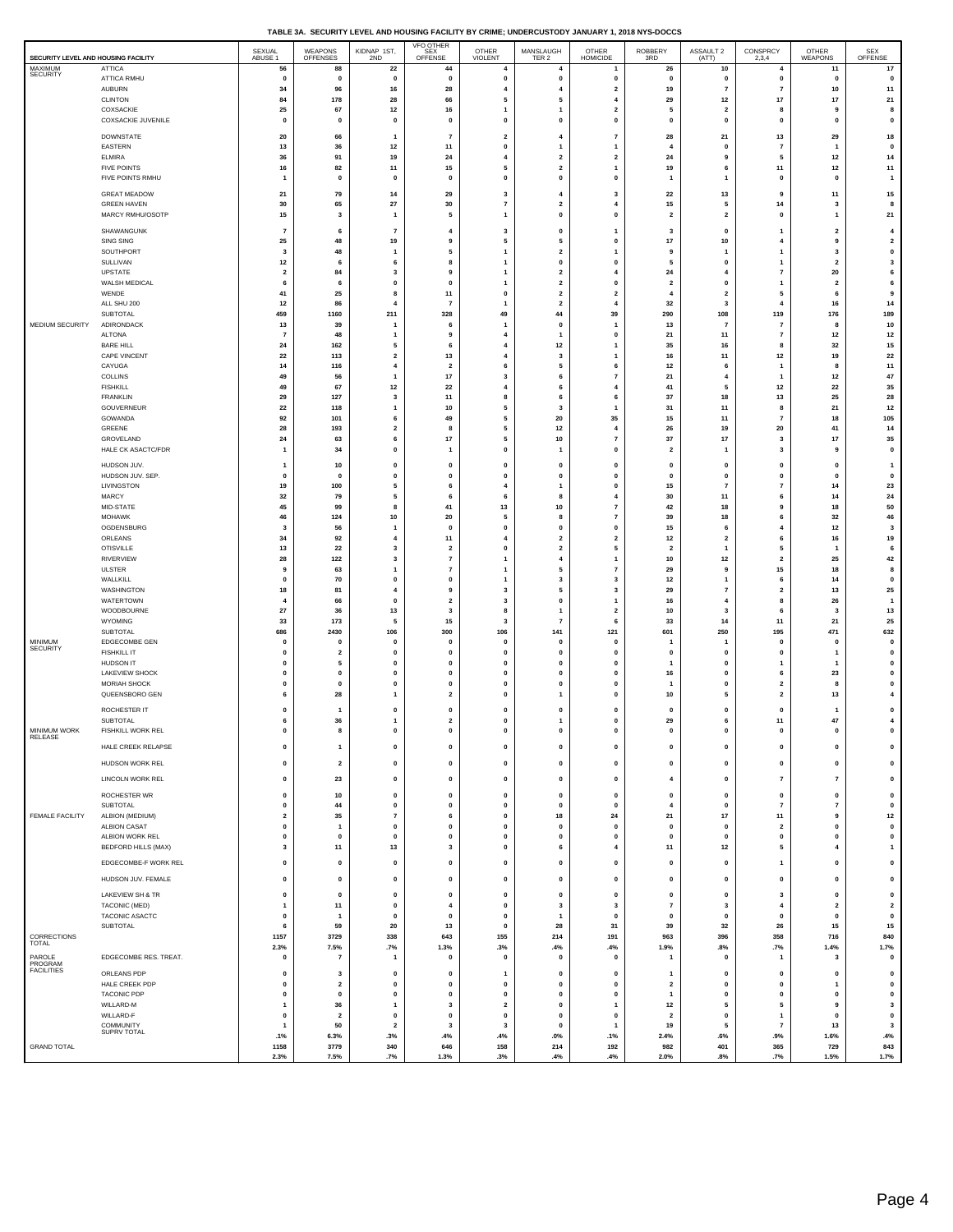| TABLE 3A. SECURITY LEVEL AND HOUSING FACILITY BY CRIME: UNDERCUSTODY JANUARY 1, 2018 NYS-DOCCS |  |
|------------------------------------------------------------------------------------------------|--|
|                                                                                                |  |

| SECURITY LEVEL AND HOUSING FACILITY |                                               | OTHER<br>COERCIVE               | <b>DRUG</b><br>OFFENSE                  | <b>BURGLARY</b><br>3RD  | GRAND<br>LARCENY                          | FORGERY                                 | <b>STOLEN</b><br>PROPERTY    | <b>DRIVE INTOX-</b><br><b>ICATED</b> | CONTEMPT<br>1ST                      | YOUTH<br>OFFENDER               | <b>JUVENIL</b><br>OFFENDER                | <b>BUS</b><br>CORRUPTION             | ALL OTHER<br><b>FELONY</b>    |
|-------------------------------------|-----------------------------------------------|---------------------------------|-----------------------------------------|-------------------------|-------------------------------------------|-----------------------------------------|------------------------------|--------------------------------------|--------------------------------------|---------------------------------|-------------------------------------------|--------------------------------------|-------------------------------|
| <b>MAXIMUM</b><br>SECURITY          | ATTICA                                        | 3                               | 98                                      | 36                      | $12$                                      | 7                                       | 10                           | 3                                    | $\overline{\mathbf{2}}$              | 1                               | 3                                         | 2                                    | ${\bf 24}$                    |
|                                     | ATTICA RMHU<br><b>AUBURN</b>                  | $\pmb{0}$<br>$\mathbf{1}$       | $\mathbf 0$<br>98                       | $\mathbf 0$<br>20       | $\pmb{0}$<br>16                           | 0<br>3                                  | 0<br>4                       | $\pmb{0}$<br>$\overline{\mathbf{2}}$ | 0<br>$\overline{7}$                  | $\pmb{0}$<br>$\overline{7}$     | $\pmb{0}$<br>5                            | 0<br>1                               | $\pmb{0}$<br>$17\,$           |
|                                     | <b>CLINTON</b>                                | 10                              | 216                                     | 42                      | 24                                        | 6                                       | 6                            | 3                                    | 7                                    | 7                               | 9                                         | 1                                    | 25                            |
|                                     | COXSACKIE<br><b>COXSACKIE JUVENILE</b>        | $\overline{4}$<br>$\pmb{0}$     | 79<br>$\pmb{0}$                         | 18<br>$\pmb{0}$         | $\overline{7}$<br>$\pmb{0}$               | $\mathbf{1}$<br>0                       | $\overline{\mathbf{2}}$<br>0 | $\overline{\mathbf{2}}$<br>$\pmb{0}$ | -1<br>0                              | 22<br>1                         | $\overline{4}$<br>$\mathbf{0}$            | $\mathbf{0}$<br>$\pmb{0}$            | 5<br>0                        |
|                                     | DOWNSTATE                                     | $12$                            | 206                                     | 45                      | 38                                        | 16                                      | 14                           | 35                                   | 8                                    | 19                              | $\overline{\mathbf{2}}$                   | $\mathbf{1}$                         | 33                            |
|                                     | EASTERN                                       | $\mathbf{0}$                    | 34                                      | 5                       | $\overline{\mathbf{2}}$                   | 1                                       | $\mathbf{1}$                 | 0                                    | 0                                    | 0                               | $\overline{1}$                            | 0                                    | $\mathbf 0$                   |
|                                     | <b>ELMIRA</b><br><b>FIVE POINTS</b>           | 11<br>5                         | 153<br>102                              | 56<br>38                | 22<br>23                                  | 15<br>9                                 | 9<br>$\overline{7}$          | 14<br>7                              | 13<br>3                              | 12<br>$12$                      | $\overline{4}$<br>$\overline{2}$          | $\mathbf{0}$<br>1                    | 31<br>20                      |
|                                     | FIVE POINTS RMHU                              | $\mathbf{1}$                    | $\overline{1}$                          | $\overline{\mathbf{2}}$ | $\mathbf{1}$                              | 0                                       | $\mathbf 0$                  | 0                                    | 0                                    | 1                               | $\mathbf{1}$                              | 0                                    | $\mathbf{1}$                  |
|                                     | <b>GREAT MEADOW</b>                           | 8                               | 63                                      | 26                      | 14                                        | 1                                       | 5                            | 4                                    | 9                                    | 22                              | 6                                         | -1                                   | 21                            |
|                                     | <b>GREEN HAVEN</b><br>MARCY RMHU/OSOTP        | 6<br>$\mathbf{1}$               | 57<br>3                                 | 20<br>3                 | 9<br>$\overline{\mathbf{2}}$              | $\overline{\mathbf{2}}$<br>$\mathbf{1}$ | $\mathbf 0$                  | 0<br>$\mathbf 0$                     | 1<br>$\mathbf{1}$                    | 3<br>$\overline{\mathbf{3}}$    | $\overline{2}$<br>$\mathbf{1}$            | 4<br>$\mathbf 0$                     | 17<br>$\overline{\mathbf{2}}$ |
|                                     | SHAWANGUNK                                    | $\pmb{0}$                       | 13                                      | 3                       | $\pmb{0}$                                 | $\pmb{0}$                               | 0                            | 1                                    | 0                                    | O                               | 1                                         | 1                                    | 7                             |
|                                     | SING SING                                     | $\overline{\mathbf{2}}$         | 63                                      | 17                      | 9                                         | 5                                       | 6                            | 1                                    | 3                                    | $\mathbf 0$                     | 3                                         | $\mathbf{1}$                         | 5                             |
|                                     | SOUTHPORT<br>SULLIVAN                         | 3<br>$\pmb{0}$                  | 50<br>8                                 | 13<br>6                 | $\overline{\mathbf{2}}$<br>$\overline{2}$ | 1<br>0                                  | 3<br>$\mathbf{1}$            | 1<br>0                               | $\overline{\mathbf{2}}$<br>3         | 8<br>4                          | $\overline{4}$<br>$\overline{\mathbf{2}}$ | 1<br>0                               | 9<br>$\overline{4}$           |
|                                     | <b>UPSTATE</b>                                | 3                               | 78                                      | 28                      | 13                                        | 4                                       | 0                            | $\overline{\mathbf{2}}$              | 3                                    | 34                              | $\overline{1}$                            | $\pmb{0}$                            | $12$                          |
|                                     | WALSH MEDICAL<br>WENDE                        | $\mathbf{1}$<br>6               | 9<br>31                                 | 3<br>8                  | $\overline{2}$<br>6                       | $\mathbf{0}$<br>1                       | 0                            | $\overline{\mathbf{3}}$<br>1         | $\overline{2}$<br>3                  | 1<br>10                         | $\mathbf{0}$<br>$\overline{2}$            | $\mathbf{0}$<br>$\pmb{0}$            | $\mathbf{0}$<br>5             |
|                                     | ALL SHU 200                                   | $\overline{7}$                  | 111                                     | 47                      | 22                                        | 11                                      | $\overline{7}$               | 6                                    | 5                                    | 44                              | $\overline{2}$                            | $\mathbf{0}$                         | 22                            |
| MEDIUM SECURITY                     | SUBTOTAL<br>ADIRONDACK                        | 84<br>5                         | 1473<br>100                             | 436<br>14               | 226<br>19                                 | 84<br>8                                 | 77<br>$\overline{4}$         | 85<br>$\overline{\mathbf{2}}$        | 73<br>5                              | 211<br>$\overline{2}$           | 55<br>$\mathbf{0}$                        | 14<br>1                              | 260<br>14                     |
|                                     | <b>ALTONA</b>                                 | 8                               | 121                                     | 22                      | 20                                        | 9                                       | 4                            | 1                                    | 13                                   | 1                               | $\Omega$                                  | 3                                    | 26                            |
|                                     | <b>BARE HILL</b><br>CAPE VINCENT              | $12$<br>6                       | 302<br>150                              | 40<br>38                | 31<br>16                                  | ${\bf 16}$<br>12                        | 6<br>5                       | 3<br>1                               | 15<br>5                              | 9<br>6                          | 3<br>$\mathbf{1}$                         | 0<br>$\mathbf{1}$                    | 39<br>27                      |
|                                     | CAYUGA                                        | 11                              | 150                                     | 33                      | 16                                        | 14                                      | 6                            | 3                                    | 6                                    | $\overline{\mathbf{2}}$         | 3                                         | 0                                    | 22                            |
|                                     | <b>COLLINS</b><br><b>FISHKILL</b>             | 13<br>13                        | 111<br>112                              | 47<br>56                | 28<br>$\bf 24$                            | 10<br>8                                 | 6<br>12                      | 18<br>4                              | 10<br>15                             | 5<br>6                          | 3<br>8                                    | $\mathbf{1}$<br>$\mathbf 2$          | 37<br>38                      |
|                                     | <b>FRANKLIN</b>                               | 5                               | 242                                     | 75                      | 55                                        | 17                                      | 13                           | 22                                   | 16                                   | 24                              | $\overline{2}$                            | $\overline{\mathbf{2}}$              | 45                            |
|                                     | GOUVERNEUR<br>GOWANDA                         | 16<br>19                        | 178<br>157                              | 42<br>45                | 28<br>33                                  | 11<br>12                                | 14<br>9                      | 3<br>198                             | 3<br>9                               | 10                              | 3<br>$\overline{2}$                       | 1<br>-1                              | 17<br>86                      |
|                                     | GREENE                                        | 15                              | 286                                     | 68                      | 39                                        | 10                                      | 15                           | 16                                   | 16                                   | 91                              | 3                                         | $\pmb{0}$                            | 43                            |
|                                     | GROVELAND<br>HALE CK ASACTC/FDR               | 16                              | 162<br>169                              | 72<br>19                | 32<br>16                                  | 12<br>8                                 | 9                            | 41<br>O                              | 18<br>3                              | 3<br>$\overline{\mathbf{2}}$    | $\mathbf{0}$<br>$\pmb{0}$                 | $\overline{\mathbf{2}}$<br>$\pmb{0}$ | 40<br>5                       |
|                                     | HUDSON JUV.                                   | $\mathbf{0}$                    | $\mathbf{1}$                            | 0                       | $\mathbf 0$                               | 0                                       | $\mathbf 0$                  | 0                                    | 0                                    | 28                              | $\mathbf{1}$                              | $\mathbf{0}$                         | $\overline{1}$                |
|                                     | HUDSON JUV. SEP.                              | $\pmb{0}$                       | $\mathbf{0}$                            | $\mathbf{0}$            | $\mathbf{0}$                              | 0                                       | $\mathbf 0$                  | 0                                    | 0                                    | 6                               | $\mathbf{0}$                              | $\pmb{0}$                            | $\mathbf 0$                   |
|                                     | LIVINGSTON<br>MARCY                           | 9<br>5                          | 140<br>142                              | 38<br>65                | 18<br>30                                  | 10<br>9                                 | $\overline{7}$<br>8          | 7<br>12                              | 4<br>9                               | 5<br>42                         | $\mathbf{0}$<br>3                         | $\mathbf{1}$<br>$\mathbf{1}$         | 21<br>36                      |
|                                     | MID-STATE                                     | 24                              | 134                                     | 85                      | 40                                        | 16                                      | 16                           | 12                                   | 20                                   | 10                              | $\overline{2}$                            | -1                                   | 62                            |
|                                     | <b>MOHAWK</b><br>OGDENSBURG                   | 13<br>6                         | 182<br>125                              | 71<br>23                | 36<br>18                                  | 16<br>$\overline{7}$                    | 11<br>9                      | 12<br>$\overline{\mathbf{2}}$        | 18<br>6                              | 8<br>$\overline{\mathbf{2}}$    | $\overline{\mathbf{2}}$<br>$\mathbf{0}$   | $\pmb{0}$<br>$\overline{4}$          | 31<br>$12$                    |
|                                     | ORLEANS                                       | 5                               | 119                                     | 33                      | 25                                        | 6                                       | $\overline{2}$               | 3                                    | 4                                    | 5                               | 0                                         | 4                                    | 18                            |
|                                     | <b>OTISVILLE</b><br>RIVERVIEW                 | 5<br>6                          | 21<br>147                               | 12<br>46                | $\overline{7}$<br>17                      | $\overline{\mathbf{2}}$<br>8            | -1<br>9                      | $\mathbf{0}$<br>1                    | -1<br>9                              | $\mathbf 0$<br>6                | $\mathbf{1}$<br>1                         | $\overline{\mathbf{2}}$<br>$\pmb{0}$ | $\overline{\mathbf{1}}$<br>27 |
|                                     | ULSTER                                        | 6                               | 204                                     | 43                      | 32                                        | 18                                      | 5                            | 12                                   | $\overline{4}$                       | 17                              | $\mathbf{0}$                              | 4                                    | 34                            |
|                                     | WALLKILL<br>WASHINGTON                        | 3<br>$\overline{7}$             | 134<br>113                              | 38<br>33                | 20<br>23                                  | 4<br>7                                  | 8<br>$\overline{4}$          | 3<br>8                               | 6<br>8                               | 3<br>38                         | $\mathbf{0}$<br>$\overline{\mathbf{2}}$   | $\mathbf{1}$<br>1                    | 10<br>24                      |
|                                     | WATERTOWN                                     | 6                               | 149                                     | 39                      | 25                                        | 9                                       | 3                            | 3                                    | 6                                    | 4                               | $\Omega$                                  | $\overline{\mathbf{2}}$              | 17                            |
|                                     | WOODBOURNE<br><b>WYOMING</b>                  | $\overline{\mathbf{3}}$<br>$12$ | 54<br>245                               | 17<br>58                | 13<br>36                                  | 1<br>16                                 | 0<br>6                       | 1<br>3                               | $\mathbf{1}$<br>8                    | 3<br>39                         | $\overline{2}$<br>$\overline{\mathbf{2}}$ | $\mathbf 2$<br>$\mathbf{1}$          | 5<br>${\bf 28}$               |
|                                     | SUBTOTAL                                      | 250                             | 4150                                    | 1172                    | 697                                       | 276                                     | 193                          | 391                                  | 238                                  | 378                             | 44                                        | 38                                   | 766                           |
| MINIMUM<br>SECURITY                 | EDGECOMBE GEN<br><b>FISHKILL IT</b>           | 0                               | $\mathbf{1}$<br>$\overline{\mathbf{2}}$ | -3<br>$\mathbf{1}$      | -1<br>$\pmb{0}$                           | 0<br>0                                  | $\mathbf 0$<br>0             | 0<br>0                               | $\mathbf 0$<br>0                     | $\overline{2}$<br>$\pmb{0}$     | $\mathbf{0}$<br>$\mathbf{0}$              | $\mathbf{0}$<br>$\pmb{0}$            | -1<br>$\mathbf 0$             |
|                                     | <b>HUDSON IT</b>                              | 3                               | 11                                      | $\overline{2}$          | $\mathbf{3}$                              | 1                                       | 1                            | 5                                    | $\mathbf 0$                          | $\mathbf 0$                     | $\mathbf{0}$                              | $\mathbf{0}$                         | $\overline{2}$                |
|                                     | <b>LAKEVIEW SHOCK</b><br>MORIAH SHOCK         | $\mathbf{1}$<br>$\mathbf{0}$    | 313<br>107                              | 45<br>19                | 50<br>13                                  | 28<br>8                                 | 9<br>3                       | 29<br>18                             | 3<br>$\mathbf{0}$                    | 29<br>$\overline{2}$            | $\pmb{0}$<br>$\mathbf{0}$                 | $\mathbf{2}$<br>$\mathbf{0}$         | 22<br>5                       |
|                                     | QUEENSBORO GEN                                | $\overline{\mathbf{2}}$         | 53                                      | 15                      | 11                                        | 4                                       | 4                            | $\overline{\mathbf{2}}$              | 5                                    | 7                               | $\Omega$                                  | $\mathbf{1}$                         | 14                            |
|                                     | ROCHESTER IT                                  | 0                               | -1                                      | $\mathbf{0}$            | 0                                         | $\overline{\mathbf{2}}$                 | $\mathbf 0$                  | 1                                    | 0                                    | 0                               | $\mathbf 0$                               | 0                                    | 0                             |
| MINIMUM WORK                        | SUBTOTAL<br>FISHKILL WORK REL                 | $\overline{7}$<br>$\mathbf{0}$  | 488<br>10                               | 85<br>$\mathbf{1}$      | 78<br>$\mathbf{1}$                        | 43<br>$\mathbf 0$                       | 17<br>$\Omega$               | 55<br>$\mathbf 0$                    | 8<br>$\mathbf{0}$                    | 40<br>$\mathbf 0$               | 0<br>$\Omega$                             | 3<br>$\mathbf{0}$                    | 44<br>$\mathbf{0}$            |
| RELE/                               | HALE CREEK RELAPSE                            | $\pmb{0}$                       | $\mathbf{2}$                            | $\pmb{0}$               | $\pmb{0}$                                 | $\pmb{0}$                               | $\mathbf{0}$                 | $\mathbf{1}$                         | $\mathbf{0}$                         | $\pmb{0}$                       | $\mathbf{0}$                              | $\pmb{0}$                            | $\pmb{0}$                     |
|                                     | HUDSON WORK REL                               | $\pmb{0}$                       | 28                                      | 8                       | $\sqrt{4}$                                | $\mathbf{2}$                            | $\pmb{0}$                    | $\pmb{4}$                            | 0                                    | $\pmb{0}$                       | $\mathbf 0$                               | $\pmb{0}$                            | $\overline{1}$                |
|                                     | LINCOLN WORK REL                              | $\pmb{0}$                       | 81                                      | 9                       | $12$                                      | 10                                      | $\mathbf{1}$                 | $\mathbf 2$                          | $\pmb{0}$                            | $\pmb{0}$                       | $\pmb{0}$                                 | $\pmb{0}$                            | $\mathbf{2}$                  |
|                                     | ROCHESTER WR                                  | $\mathbf{1}$                    | 20                                      | $\mathbf{1}$            | $\overline{4}$                            | 2                                       | $\overline{1}$               | 4                                    | $\pmb{0}$                            | 1                               | 0                                         | 0                                    | 3                             |
| <b>FEMALE FACILITY</b>              | <b>SUBTOTAL</b><br>ALBION (MEDIUM)            | $\mathbf{1}$<br>22              | 141<br>190                              | 19<br>42                | 21<br>104                                 | 14<br>43                                | $\overline{2}$<br>14         | 11<br>48                             | $\mathbf{0}$<br>6                    | 1<br>14                         | $\pmb{0}$<br>$\pmb{0}$                    | $\mathbf 0$<br>0                     | 6<br>57                       |
|                                     | <b>ALBION CASAT</b>                           | $\mathbf{0}$                    | 18                                      | $\overline{\mathbf{3}}$ | 5                                         | $\mathbf{2}$                            | $\mathbf{1}$                 | 1                                    | $\mathbf{0}$                         | $\mathbf 0$                     | $\pmb{0}$                                 | $\mathbf 0$                          | $\overline{1}$                |
|                                     | ALBION WORK REL<br><b>BEDFORD HILLS (MAX)</b> | $\pmb{0}$<br>5                  | $\overline{4}$<br>86                    | $\mathbf{1}$<br>23      | 6<br>37                                   | 1<br>9                                  | 0<br>$\overline{4}$          | 2<br>10                              | $\pmb{0}$<br>$\overline{\mathbf{2}}$ | $\pmb{0}$<br>$\overline{4}$     | 0<br>$\overline{1}$                       | 0<br>$\mathbf{1}$                    | 0<br>$\bf 22$                 |
|                                     | EDGECOMBE-F WORK REL                          | $\pmb{0}$                       | 8                                       | $\overline{\mathbf{2}}$ | 6                                         | 1                                       | 0                            | 0                                    | 0                                    | $\pmb{0}$                       | $\pmb{0}$                                 | $\pmb{0}$                            | $\overline{\mathbf{2}}$       |
|                                     | HUDSON JUV. FEMALE                            | $\pmb{0}$                       | $\pmb{0}$                               | $\pmb{0}$               | $\pmb{0}$                                 | $\pmb{0}$                               | $\mathbf 0$                  | $\pmb{0}$                            | $\pmb{0}$                            | 1                               | $\pmb{0}$                                 | $\pmb{0}$                            | 0                             |
|                                     | LAKEVIEW SH & TR                              | $\pmb{0}$                       | 61                                      | 3                       | 18                                        | $\overline{4}$                          | 3                            | 4                                    | 1                                    | $\pmb{0}$                       | $\pmb{0}$                                 | 0                                    | 8                             |
|                                     | TACONIC (MED)                                 | $\overline{4}$                  | 50                                      | $\overline{7}$          | 33                                        | 11                                      | $\overline{7}$               | $\mathbf 2$                          | $\mathbf{1}$                         | $\overline{4}$                  | $\mathbf{0}$                              | $\mathbf 0$                          | 17                            |
|                                     | TACONIC ASACTC<br>SUBTOTAL                    | $\pmb{0}$<br>31                 | $\overline{4}$<br>421                   | $\mathbf{1}$<br>82      | 5<br>214                                  | 0<br>71                                 | $\mathbf{1}$<br>30           | 0<br>67                              | $\pmb{0}$<br>10                      | 1<br>24                         | $\pmb{0}$<br>$\mathbf{1}$                 | 0<br>$\mathbf{1}$                    | $\overline{1}$<br>108         |
| CORRECTIONS<br>TOTAL                |                                               | 373                             | 6673                                    | 1794                    | 1236                                      | 488                                     | 319                          | 609                                  | 329                                  | 654                             | 100                                       | 56                                   | 1184                          |
| PAROLE                              | EDGECOMBE RES. TREAT.                         | .8%<br>$\mathbf{0}$             | 13.5%<br>9                              | 3.6%<br>$\overline{4}$  | 2.5%<br>$\overline{4}$                    | 1.0%<br>3                               | .6%<br>$\mathbf{1}$          | 1.2%<br>0                            | .7%<br>$\mathbf 0$                   | 1.3%<br>$\overline{\mathbf{2}}$ | .2%<br>$\mathbf{0}$                       | .1%<br>0                             | 2.4%<br>$\mathbf{1}$          |
| PROGRAM<br><b>FACILITIES</b>        | ORLEANS PDP                                   | 0                               | 8                                       | $\mathbf{1}$            |                                           |                                         | $\overline{\mathbf{2}}$      | 1                                    | $\mathbf{1}$                         | 0                               | $\mathbf{0}$                              | $\pmb{0}$                            | $\overline{\mathbf{2}}$       |
|                                     | HALE CREEK PDP                                | $\pmb{0}$                       | $12$                                    | $\pmb{0}$               | $\overline{\mathbf{z}}$<br>$\mathbf{1}$   | $\overline{\mathbf{2}}$<br>0            | 0                            | 0                                    | 0                                    | 3                               | $\pmb{0}$                                 | 0                                    | $\overline{1}$                |
|                                     | <b>TACONIC PDP</b><br>WILLARD-M               | $\pmb{0}$<br>3                  | $\mathbf{0}$<br>163                     | $\pmb{0}$<br>69         | $\mathbf 0$<br>35                         | $\mathbf 0$<br>17                       | $\mathbf{0}$<br>9            | $\mathbf 0$<br>11                    | $\mathbf{0}$<br>3                    | $\mathbf 0$<br>12               | $\mathbf{0}$<br>$\overline{\mathbf{2}}$   | $\mathbf 0$<br>0                     | $\mathbf 0$<br>19             |
|                                     | WILLARD-F                                     | $\overline{2}$                  | 29                                      | $\overline{7}$          | 6                                         | 11                                      | $\mathbf{1}$                 | $\overline{\mathbf{2}}$              | $\mathbf{1}$                         | $\mathbf 0$                     | $\pmb{0}$                                 | $\mathbf 0$                          | $\overline{4}$                |
|                                     | COMMUNITY<br><b>SUPRV TOTAL</b>               | 5<br>.6%                        | 221<br>27.9%                            | 81<br>10.2%             | 48<br>6.1%                                | 33<br>4.2%                              | 13<br>1.6%                   | 14<br>1.8%                           | 5<br>.6%                             | 17<br>2.1%                      | $\overline{\mathbf{2}}$<br>.3%            | 0<br>$.0\%$                          | 27<br>3.4%                    |
| <b>GRAND TOTAL</b>                  |                                               | 378                             | 6894                                    | 1875                    | 1284                                      | 521                                     | 332                          | 623                                  | 334                                  | 671                             | 102                                       | 56                                   | 1211                          |
|                                     |                                               | .8%                             | 13.7%                                   | 3.7%                    | 2.6%                                      | 1.0%                                    | .7%                          | 1.2%                                 | .7%                                  | 1.3%                            | .2%                                       | .1%                                  | 2.4%                          |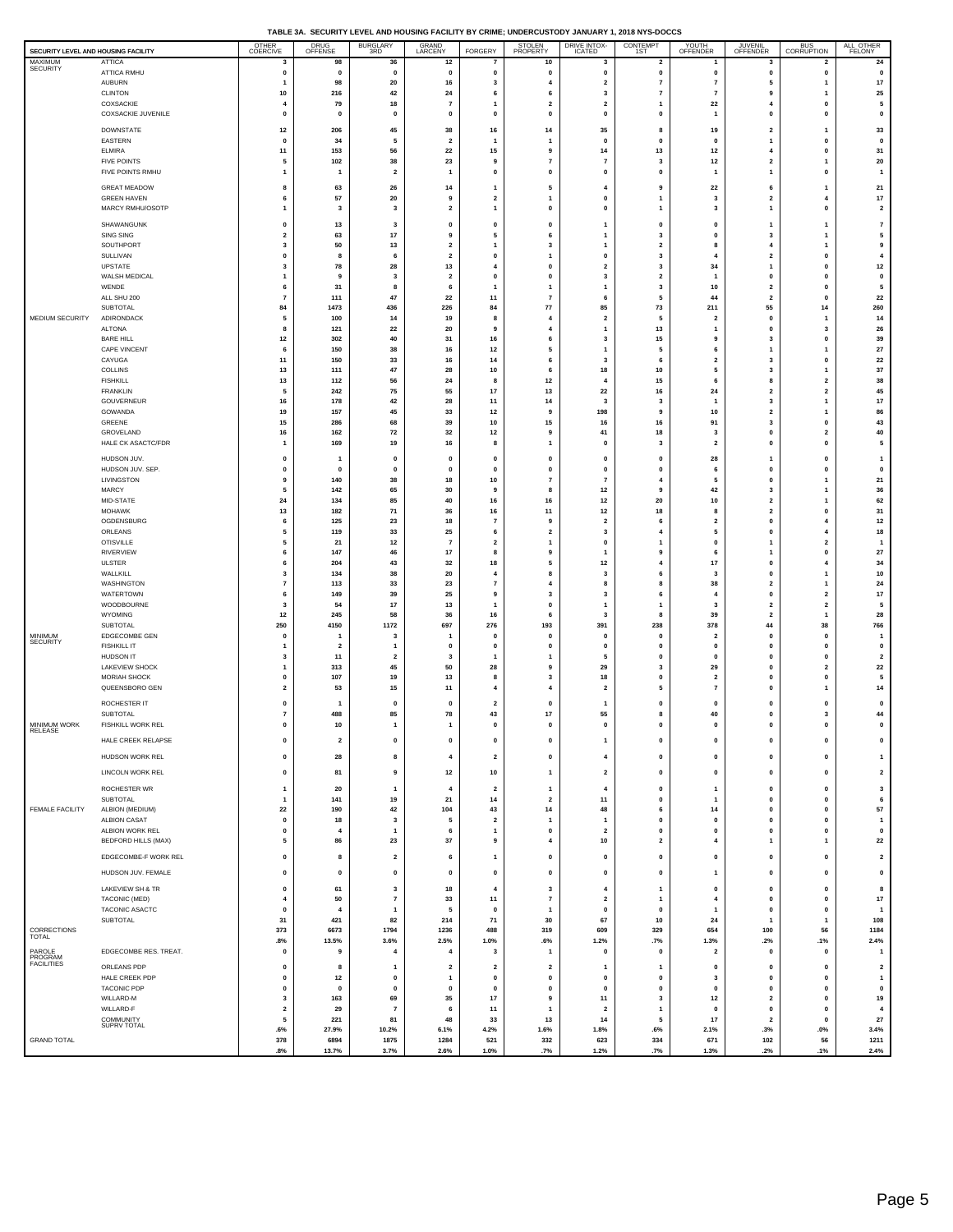| SECURITY LEVEL AND HOUSING FACILITY |                             | NOT CODED   | TOTAL          |
|-------------------------------------|-----------------------------|-------------|----------------|
| MAXIMUM                             | <b>ATTICA</b>               | 0           | 2032           |
| <b>SECURITY</b>                     |                             |             |                |
|                                     | <b>ATTICA RMHU</b>          | 0           | 5              |
|                                     | <b>AUBURN</b>               | $\mathbf 0$ | 1496           |
|                                     |                             |             |                |
|                                     | <b>CLINTON</b>              | 0           | 2667           |
|                                     | COXSACKIE                   | $\Omega$    | 870            |
|                                     | COXSACKIE JUVENILE          | $\mathbf 0$ | $\overline{7}$ |
|                                     |                             |             |                |
|                                     | <b>DOWNSTATE</b>            | 6           | 1133           |
|                                     |                             |             |                |
|                                     | <b>EASTERN</b>              | 0           | 943            |
|                                     | <b>ELMIRA</b>               | 12          | 1605           |
|                                     | <b>FIVE POINTS</b>          | $\mathbf 0$ | 1268           |
|                                     |                             |             |                |
|                                     | FIVE POINTS RMHU            | 0           | 49             |
|                                     |                             |             |                |
|                                     | <b>GREAT MEADOW</b>         | $\Omega$    | 1462           |
|                                     | <b>GREEN HAVEN</b>          | $\mathbf 0$ | 1930           |
|                                     | MARCY RMHU/OSOTP            |             |                |
|                                     |                             | $\mathbf 0$ | 179            |
|                                     |                             |             |                |
|                                     | SHAWANGUNK                  | 0           | 501            |
|                                     | <b>SING SING</b>            | $\mathbf 0$ | 1568           |
|                                     | SOUTHPORT                   | 0           | 485            |
|                                     |                             |             |                |
|                                     | SULLIVAN                    | 0           | 442            |
|                                     | <b>UPSTATE</b>              | 0           | 908            |
|                                     |                             |             |                |
|                                     | WALSH MEDICAL               | $\mathbf 0$ | 139            |
|                                     | WENDE                       | 10          | 819            |
|                                     | ALL SHU 200                 | 0           | 855            |
|                                     |                             |             |                |
|                                     | <b>SUBTOTAL</b>             | 28          | 21363          |
| MEDIUM SECURITY                     | <b>ADIRONDACK</b>           | 0           | 368            |
|                                     |                             |             |                |
|                                     | <b>ALTONA</b>               | $\mathbf 0$ | 452            |
|                                     | <b>BARE HILL</b>            | $\Omega$    | 1333           |
|                                     | CAPE VINCENT                | 0           | 822            |
|                                     |                             |             |                |
|                                     | CAYUGA                      | 0           | 835            |
|                                     | COLLINS                     | 0           | 860            |
|                                     | <b>FISHKILL</b>             | 0           | 1472           |
|                                     |                             |             |                |
|                                     | <b>FRANKLIN</b>             | 0           | 1309           |
|                                     | GOUVERNEUR                  | 0           | 855            |
|                                     |                             | $\Omega$    | 1494           |
|                                     | <b>GOWANDA</b>              |             |                |
|                                     | GREENE                      | $\mathbf 0$ | 1543           |
|                                     | <b>GROVELAND</b>            | $\Omega$    | 947            |
|                                     |                             |             |                |
|                                     | HALE CK ASACTC/FDR          | $\mathbf 0$ | 355            |
|                                     |                             |             |                |
|                                     | HUDSON JUV.                 | $\mathbf 0$ | 50             |
|                                     | HUDSON JUV. SEP.            | 0           | 8              |
|                                     |                             |             |                |
|                                     | LIVINGSTON                  | 0           | 835            |
|                                     | MARCY                       | 0           | 974            |
|                                     | MID-STATE                   | 0           | 1407           |
|                                     |                             |             |                |
|                                     | <b>MOHAWK</b>               | $\mathbf 0$ | 1275           |
|                                     | OGDENSBURG                  | $\mathbf 0$ | 408            |
|                                     | ORLEANS                     | 0           | 756            |
|                                     |                             |             |                |
|                                     | <b>OTISVILLE</b>            | $\Omega$    | 574            |
|                                     | RIVERVIEW                   | $\mathbf 0$ | 811            |
|                                     | <b>ULSTER</b>               | $\Omega$    | 717            |
|                                     |                             |             |                |
|                                     | WALLKILL                    | 0           | 521            |
|                                     | WASHINGTON                  | 0           | 812            |
|                                     |                             |             |                |
|                                     | WATERTOWN                   | 0           | 513            |
|                                     | WOODBOURNE                  | 0           | 801            |
|                                     | WYOMING                     | 0           | 1319           |
|                                     |                             |             |                |
|                                     | <b>SUBTOTAL</b>             | 0           | 24426          |
| MINIMUM                             | EDGECOMBE GEN               | $\Omega$    | 13             |
| <b>SECURITY</b>                     |                             | O           | 8              |
|                                     | <b>FISHKILL IT</b>          |             |                |
|                                     | <b>HUDSON IT</b>            | $\Omega$    | 41             |
|                                     | LAKEVIEW SHOCK              | 0           | 576            |
|                                     |                             |             |                |
|                                     | MORIAH SHOCK                | $\mathbf 0$ | 186            |
|                                     | QUEENSBORO GEN              | $\mathbf 0$ | 258            |
|                                     |                             |             |                |
|                                     | ROCHESTER IT                | 0           | 7              |
|                                     | <b>SUBTOTAL</b>             | $\bf{0}$    | 1089           |
|                                     |                             |             |                |
| <b>MINIMUM WORK</b>                 | FISHKILL WORK REL           | 0           | 24             |
| <b>RELEASE</b>                      |                             |             |                |
|                                     | HALE CREEK RELAPSE          | $\Omega$    | 5              |
|                                     |                             |             |                |
|                                     | HUDSON WORK REL             | 0           | 54             |
|                                     |                             |             |                |
|                                     | LINCOLN WORK REL            | $\mathbf 0$ | 183            |
|                                     |                             |             |                |
|                                     | ROCHESTER WR                | $\mathbf 0$ | 60             |
|                                     | <b>SUBTOTAL</b>             | $\Omega$    | 326            |
|                                     |                             |             |                |
| FEMALE FACILITY                     | ALBION (MEDIUM)             | $\mathbf 0$ | 983            |
|                                     | ALBION CASAT                | 0           | 40             |
|                                     | ALBION WORK REL             | 0           | 14             |
|                                     |                             |             |                |
|                                     | <b>BEDFORD HILLS (MAX)</b>  | $\Omega$    | 779            |
|                                     |                             |             |                |
|                                     | EDGECOMBE-F WORK REL        | $\mathbf 0$ | 26             |
|                                     |                             |             |                |
|                                     | HUDSON JUV. FEMALE          | $\mathbf 0$ | $\overline{2}$ |
|                                     |                             |             |                |
|                                     | <b>LAKEVIEW SH &amp; TR</b> | $\mathbf 0$ | 105            |
|                                     | TACONIC (MED)               | 0           | 301            |
|                                     |                             |             |                |
|                                     | TACONIC ASACTC              | 0           | 26             |
|                                     | SUBTOTAL                    | $\mathbf 0$ | 2276           |
|                                     |                             |             | 49480          |
| CORRECTIONS                         |                             | 28          |                |
|                                     |                             | .1%         | 100.0%         |
| PAROLE                              | EDGECOMBE RES. TREAT.       | 0           | 76             |
| PROGRAM                             |                             |             |                |
| <b>FACILITIES</b>                   | ORLEANS PDP                 | 0           | 49             |
|                                     |                             |             |                |
|                                     | HALE CREEK PDP              | $\mathbf 0$ | 33             |
|                                     | <b>TACONIC PDP</b>          | 0           | 1              |
|                                     | WILLARD-M                   | 0           | 555            |
|                                     |                             |             |                |
|                                     | WILLARD-F                   | 0           | 77             |
|                                     | COMMUNITY                   | $\mathbf 0$ | 791            |
|                                     | SUPRV TOTAL                 | .0%         | 100.0%         |
|                                     |                             |             |                |
| <b>GRAND TOTAL</b>                  |                             | 28          | 50271          |
|                                     |                             | .1%         | 100.0%         |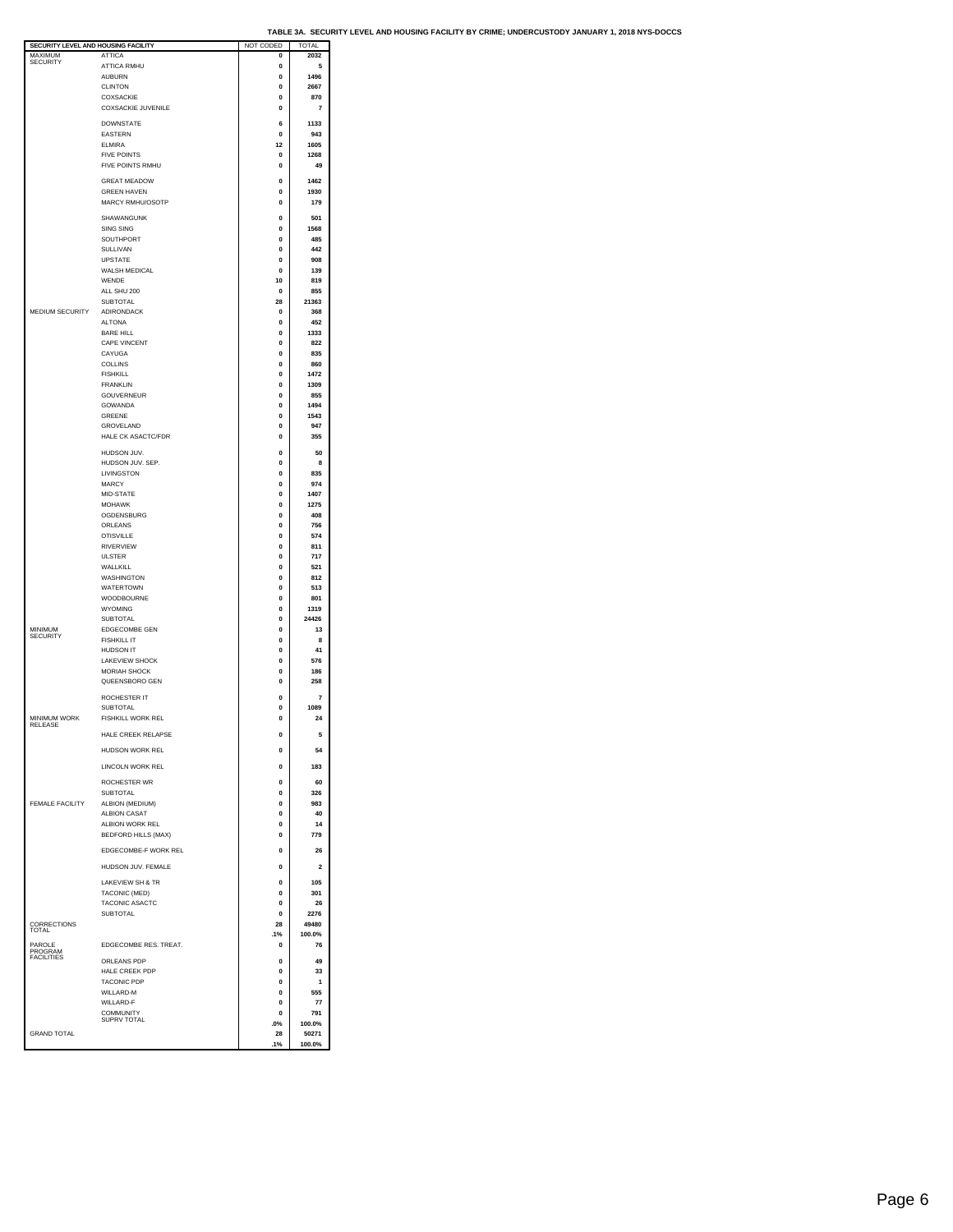|  |  | TABLE 3B. SECURITY LEVEL AND HOUSING FACILITY BY CRIME GROUP: UNDERCUSTODY JANUARY 1, 2018 NYS-DOCCS |
|--|--|------------------------------------------------------------------------------------------------------|
|  |  |                                                                                                      |

| SECURITY LEVEL AND HOUSING FACILITY |                                               | <b>VIOLENT</b><br>FELONY       | OTHER<br>COERCIVE            | DRUG<br>FELONY                | PROPERTY<br>/OTHER      | YOUTH/JUV<br>OFFENDER         | NOT CODED     | <b>TOTAL</b>            |
|-------------------------------------|-----------------------------------------------|--------------------------------|------------------------------|-------------------------------|-------------------------|-------------------------------|---------------|-------------------------|
| MAXIMUM SECURITY                    | <b>ATTICA</b>                                 | 1758                           | 76                           | 98                            | 96                      | 4                             | 0             | 2032                    |
|                                     | ATTICA RMHU                                   | 5                              | 0                            | $\mathbf 0$                   | 0                       | 0                             | 0             | 5                       |
|                                     | AUBURN<br><b>CLINTON</b>                      | 1255<br>2206                   | 61<br>115                    | 98<br>216                     | 70<br>114               | 12<br>16                      | $\bf{0}$<br>0 | 1496<br>2667            |
|                                     | <b>COXSACKIE</b>                              | 690                            | 39                           | 79                            | 36                      | 26                            | 0             | 870                     |
|                                     | <b>COXSACKIE JUVENILE</b>                     | 6                              | 0                            | 0                             | 0                       | $\mathbf{1}$                  | 0             | $\overline{\mathbf{r}}$ |
|                                     | <b>DOWNSTATE</b>                              | 578                            | 132                          | 206                           | 190                     | 21                            | 6             | 1133                    |
|                                     | <b>EASTERN</b>                                | 885                            | 14                           | 34                            | 9                       | $\mathbf{1}$                  | $\bf{0}$      | 943                     |
|                                     | <b>ELMIRA</b><br><b>FIVE POINTS</b>           | 1185<br>977                    | 79<br>67                     | 153<br>102                    | 160<br>108              | 16<br>14                      | 12<br>0       | 1605<br>1268            |
|                                     | FIVE POINTS RMHU                              | 38                             | 4                            | $\mathbf{1}$                  | 4                       | $\overline{\mathbf{2}}$       | 0             | 49                      |
|                                     | <b>GREAT MEADOW</b>                           | 1205                           | 85                           | 63                            | 81                      | 28                            | 0             | 1462                    |
|                                     | <b>GREEN HAVEN</b>                            | 1757                           | 57                           | 57                            | 54                      | 5                             | 0             | 1930                    |
|                                     | MARCY RMHU/OSOTP                              | 136                            | 27                           | 3                             | 9                       | 4<br>$\mathbf{1}$             | 0<br>0        | 179<br>501              |
|                                     | SHAWANGUNK<br><b>SING SING</b>                | 464<br>1406                    | 11<br>49                     | 13<br>63                      | 12<br>47                | 3                             | 0             | 1568                    |
|                                     | SOUTHPORT                                     | 371                            | 20                           | 50                            | 32                      | 12                            | 0             | 485                     |
|                                     | SULLIVAN                                      | 401                            | 11                           | 8                             | 16                      | 6                             | 0             | 442                     |
|                                     | UPSTATE                                       | 663                            | 70                           | 78                            | 62                      | 35                            | 0             | 908                     |
|                                     | WALSH MEDICAL<br>WENDE                        | 105<br>705                     | 14<br>36                     | 9<br>31                       | 10<br>25                | $\mathbf{1}$<br>12            | 0<br>10       | 139<br>819              |
|                                     | ALL SHU 200                                   | 496                            | 82                           | 111                           | 120                     | 46                            | 0             | 855                     |
|                                     | SUBTOTAL                                      | 17292                          | 1049                         | 1473                          | 1255                    | 266                           | 28            | 21363                   |
| MEDIUM SECURITY                     | <b>ADIRONDACK</b>                             | 148                            | 51                           | 100                           | 67                      | $\overline{\mathbf{2}}$       | 0             | 368                     |
|                                     | <b>ALTONA</b><br><b>BARE HILL</b>             | 160                            | 72                           | 121                           | 98                      | $\mathbf{1}$                  | 0             | 452                     |
|                                     | CAPE VINCENT                                  | 738<br>470                     | 131<br>90                    | 302<br>150                    | 150<br>105              | 12<br>$\overline{7}$          | $\bf{0}$<br>0 | 1333<br>822             |
|                                     | CAYUGA                                        | 520                            | 60                           | 150                           | 100                     | 5                             | 0             | 835                     |
|                                     | <b>COLLINS</b>                                | 473                            | 111                          | 111                           | 157                     | 8                             | 0             | 860                     |
|                                     | <b>FISHKILL</b>                               | 1049                           | 138                          | 112                           | 159                     | 14                            | 0             | 1472                    |
|                                     | <b>FRANKLIN</b><br>GOUVERNEUR                 | 658<br>451                     | 138<br>103                   | 242<br>178                    | 245<br>119              | 26<br>4                       | $\bf{0}$<br>0 | 1309<br>855             |
|                                     | GOWANDA                                       | 702                            | 230                          | 157                           | 393                     | 12                            | 0             | 1494                    |
|                                     | <b>GREENE</b>                                 | 805                            | 151                          | 286                           | 207                     | 94                            | 0             | 1543                    |
|                                     | GROVELAND                                     | 414                            | 142                          | 162                           | 226                     | 3                             | 0             | 947                     |
|                                     | HALE CK ASACTC/FDR                            | 115                            | 17                           | 169                           | 52                      | $\overline{\mathbf{2}}$       | $\bf{0}$      | 355                     |
|                                     | HUDSON JUV.<br>HUDSON JUV. SEP.               | 18<br>$\overline{\mathbf{2}}$  | 1<br>0                       | $\mathbf{1}$<br>0             | 1<br>0                  | 29<br>6                       | 0<br>0        | 50<br>8                 |
|                                     | LIVINGSTON                                    | 508                            | 76                           | 140                           | 106                     | 5                             | 0             | 835                     |
|                                     | MARCY                                         | 515                            | 102                          | 142                           | 170                     | 45                            | 0             | 974                     |
|                                     | MID-STATE                                     | 831                            | 178                          | 134                           | 252                     | 12                            | 0             | 1407                    |
|                                     | <b>MOHAWK</b><br>OGDENSBURG                   | 719<br>154                     | 169<br>46                    | 182<br>125                    | 195<br>81               | 10<br>$\overline{\mathbf{2}}$ | 0<br>0        | 1275<br>408             |
|                                     | ORLEANS                                       | 473                            | 64                           | 119                           | 95                      | 5                             | 0             | 756                     |
|                                     | <b>OTISVILLE</b>                              | 499                            | 27                           | 21                            | 26                      | $\mathbf{1}$                  | $\bf{0}$      | 574                     |
|                                     | <b>RIVERVIEW</b>                              | 438                            | 102                          | 147                           | 117                     | $\overline{7}$                | 0             | 811                     |
|                                     | <b>ULSTER</b>                                 | 247                            | 97                           | 204                           | 152                     | 17                            | 0             | 717                     |
|                                     | WALLKILL<br><b>WASHINGTON</b>                 | 252<br>460                     | 42<br>91                     | 134<br>113                    | 90<br>108               | 3<br>40                       | 0<br>0        | 521<br>812              |
|                                     | WATERTOWN                                     | 194                            | 62                           | 149                           | 104                     | 4                             | 0             | 513                     |
|                                     | WOODBOURNE                                    | 661                            | 41                           | 54                            | 40                      | 5                             | 0             | 801                     |
|                                     | <b>WYOMING</b>                                | 748                            | 129                          | 245                           | 156                     | 41                            | 0             | 1319                    |
|                                     | <b>SUBTOTAL</b>                               | 13422                          | 2661                         | 4150                          | 3771                    | 422                           | 0             | 24426                   |
| MINIMUM SECURITY                    | <b>EDGECOMBE GEN</b><br><b>FISHKILL IT</b>    | 3<br>3                         | 2<br>$\overline{\mathbf{2}}$ | -1<br>$\overline{\mathbf{2}}$ | 5<br>1                  | $\overline{\mathbf{2}}$<br>0  | $\bf{0}$<br>0 | 13<br>8                 |
|                                     | HUDSON IT                                     | 10                             | 6                            | 11                            | 14                      |                               | 0             | 41                      |
|                                     | <b>LAKEVIEW SHOCK</b>                         | 0                              | 46                           | 313                           | 188                     | 29                            | 0             | 576                     |
|                                     | <b>MORIAH SHOCK</b>                           | $\pmb{0}$                      | 11                           | 107                           | 66                      | $\overline{\mathbf{2}}$       | 0             | 186                     |
|                                     | QUEENSBORO GEN<br>ROCHESTER IT                | 105<br>$\overline{\mathbf{2}}$ | 37<br>1                      | 53                            | 56<br>3                 | $\overline{7}$<br>0           | $\bf{0}$<br>0 | 258<br>$\overline{7}$   |
|                                     | SUBTOTAL                                      | 123                            | 105                          | $\mathbf{1}$<br>488           | 333                     | 40                            | 0             | 1089                    |
| MINIMUM WORK                        | <b>FISHKILL WORK REL</b>                      | 12                             | 0                            | 10                            | $\overline{\mathbf{2}}$ | 0                             | 0             | 24                      |
| <b>RELEASE</b>                      | HALE CREEK RELAPSE                            | $\overline{\mathbf{2}}$        | 0                            | $\overline{\mathbf{2}}$       | $\mathbf{1}$            | 0                             | $\bf{0}$      | 5                       |
|                                     | HUDSON WORK REL<br>LINCOLN WORK REL           | $\overline{\mathbf{r}}$<br>48  | 0<br>18                      | 28<br>81                      | 19                      | $\mathbf 0$<br>0              | $\bf{0}$<br>0 | 54<br>183               |
|                                     | ROCHESTER WR                                  | 23                             | 1                            | 20                            | 36<br>15                | $\overline{1}$                | 0             | 60                      |
|                                     | <b>SUBTOTAL</b>                               | 92                             | 19                           | 141                           | 73                      | $\mathbf{1}$                  | 0             | 326                     |
| <b>FEMALE FACILITY</b>              | ALBION (MEDIUM)                               | 331                            | 134                          | 190                           | 314                     | 14                            | $\bf{0}$      | 983                     |
|                                     | <b>ALBION CASAT</b>                           | 7                              | 2                            | 18                            | 13                      | 0                             | 0             | 40                      |
|                                     | ALBION WORK REL<br><b>BEDFORD HILLS (MAX)</b> | 0<br>532                       | 0<br>48                      | 4<br>86                       | 10<br>108               | 0<br>5                        | 0<br>0        | 14<br>779               |
|                                     | EDGECOMBE-F WORK REL                          | 6                              | 1                            | 8                             | 11                      | 0                             | 0             | 26                      |
|                                     | HUDSON JUV. FEMALE                            | -1                             | 0                            | 0                             | 0                       | $\mathbf{1}$                  | 0             | $\overline{\mathbf{2}}$ |
|                                     | LAKEVIEW SH & TR                              | $\pmb{0}$                      | 3                            | 61                            | 41                      | $\pmb{0}$                     | 0             | 105                     |
|                                     | TACONIC (MED)                                 | 141                            | 28                           | 50                            | 78                      | 4                             | 0             | 301                     |
|                                     | TACONIC ASACTC                                | 12                             | 1                            | 4                             | 8                       | 1                             | 0             | 26                      |
| <b>CORRECTIONS TOTAL</b>            | <b>SUBTOTAL</b>                               | 1030<br>31959                  | 217<br>4051                  | 421<br>6673                   | 583<br>6015             | 25<br>754                     | 0<br>28       | 2276<br>49480           |
|                                     |                                               | 64.6%                          | 8.2%                         | 13.5%                         | 12.2%                   | 1.5%                          | .1%           | 100.0%                  |
| PAROLE PROGRAM                      | EDGECOMBE RES. TREAT.                         | 47                             | 5                            | 9                             | 13                      | $\overline{\mathbf{2}}$       | 0             | 76                      |
| <b>FACILITIES</b>                   | ORLEANS PDP                                   | 29                             | 1                            | 8                             | 11                      | 0                             | 0             | 49                      |
|                                     | HALE CREEK PDP                                | 13                             | 3                            | 12                            | $\overline{\mathbf{2}}$ | 3                             | 0             | 33                      |
|                                     | <b>TACONIC PDP</b>                            | 0                              | 1                            | $\mathbf 0$                   | 0                       | 0                             | 0             | $\mathbf{1}$            |
|                                     | WILLARD-M                                     | 177                            | 38                           | 163                           | 163                     | 14                            | $\bf{0}$      | 555                     |
|                                     | WILLARD-F<br>COMMUNITY SUPRV                  | 11<br>277                      | 5<br>53                      | 29<br>221                     | 32<br>221               | 0<br>19                       | 0<br>0        | 77<br>791               |
|                                     | <b>TOTAL</b>                                  | 35.0%                          | 6.7%                         | 27.9%                         | 27.9%                   | 2.4%                          | .0%           | 100.0%                  |
| <b>GRAND TOTAL</b>                  |                                               | 32236                          | 4104                         | 6894                          | 6236                    | 773                           | 28            | 50271                   |
|                                     |                                               | 64.1%                          | 8.2%                         | 13.7%                         | 12.4%                   | 1.5%                          | .1%           | 100.0%                  |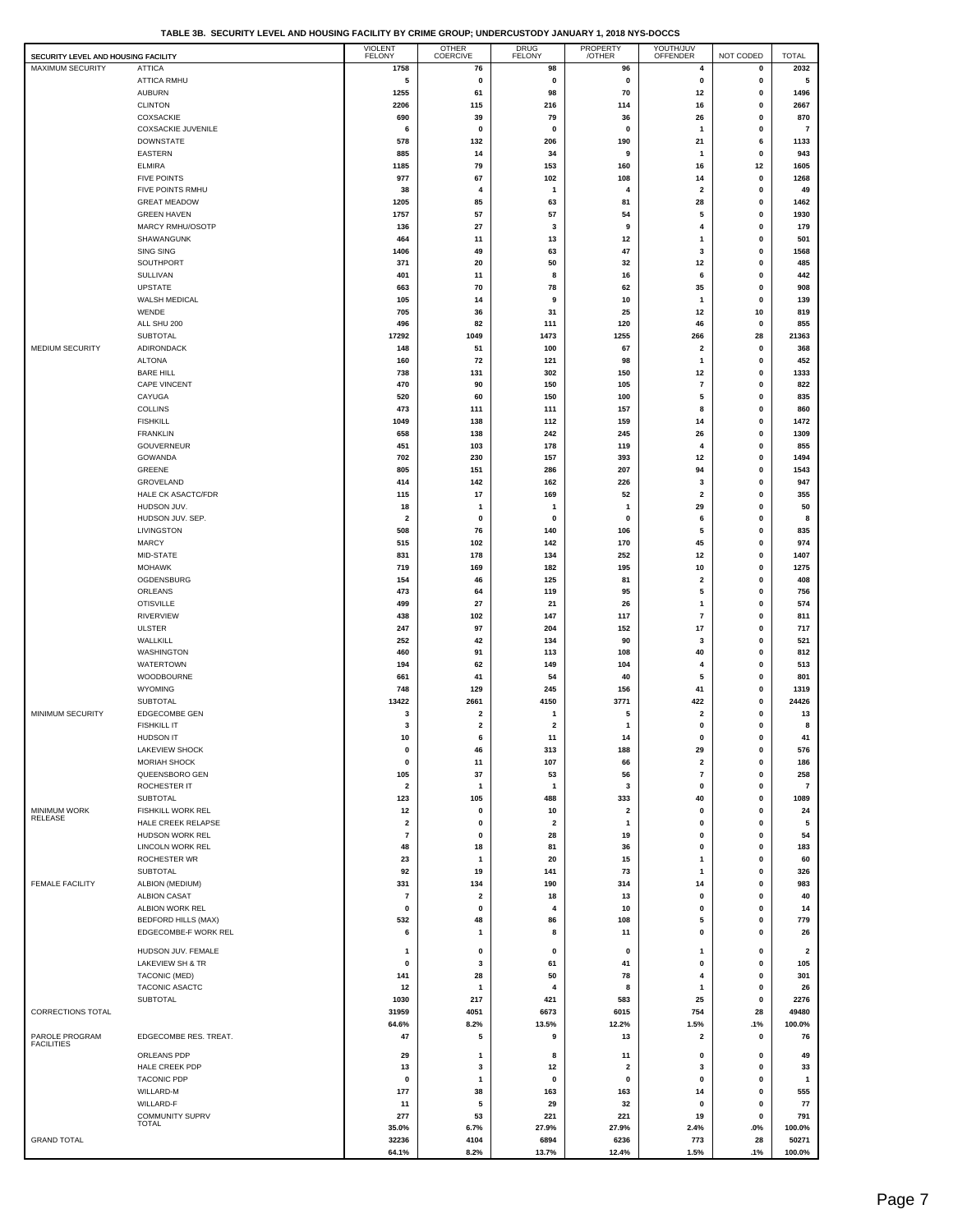| TABLE 4. SECURITY LEVEL AND HOUSING FACILITY BY MINIMUM SENTENCE (IN MONTHS): UNDERCUSTODY JANUARY 1. 2018 NYS-DOCCS |  |
|----------------------------------------------------------------------------------------------------------------------|--|
|                                                                                                                      |  |

| SECURITY LEVEL AND HOUSING FACILITY |                                     | LT 18                   | 18-23                          | 24-35          | 36-47                   | 48-71                    | 72-119                  | 120-179                 | 180-239                 | $240 +$                      | LIFE, NO<br>PAROLE            | NOT CODED      | <b>TOTAL</b>            |
|-------------------------------------|-------------------------------------|-------------------------|--------------------------------|----------------|-------------------------|--------------------------|-------------------------|-------------------------|-------------------------|------------------------------|-------------------------------|----------------|-------------------------|
| <b>MAXIMUM SECURITY</b>             | <b>ATTICA</b>                       | $\overline{7}$          | 48                             | 73             | 64                      | 111                      | 285                     | 321                     | 315                     | 754                          | 54                            | $\pmb{0}$      | 2032                    |
|                                     | ATTICA RMHU                         | 0                       | $\mathbf 0$                    | 0              | 0                       | 0                        | $\mathbf{1}$            | $\overline{\mathbf{2}}$ | 0                       | $\overline{\mathbf{2}}$      | 0                             | $\pmb{0}$      | 5                       |
|                                     | <b>AUBURN</b>                       | 17                      | 50                             | 69             | 53                      | 96                       | 283                     | 218                     | 213                     | 471                          | 26                            | 0              | 1496                    |
|                                     | <b>CLINTON</b>                      | 29                      | 67                             | 113            | 104                     | 160                      | 532                     | 576                     | 354                     | 701                          | 31                            | 0              | 2667                    |
|                                     | COXSACKIE                           | 23                      | 18                             | 36             | 31                      | 52                       | 188                     | 263                     | 138                     | 121                          | $\mathbf 0$                   | $\mathbf 0$    | 870                     |
|                                     | COXSACKIE JUVENILE                  | $\overline{1}$          | $\mathbf 0$                    | $\mathbf 0$    | $\mathbf 0$             | 0                        | 3                       | $\overline{\mathbf{2}}$ | $\mathbf{1}$            | $\mathbf 0$                  | $\mathbf 0$                   | 0              | $\overline{7}$          |
|                                     | <b>DOWNSTATE</b><br>EASTERN         | 121<br>-1               | 135                            | 181            | 119                     | 118<br>3                 | 176<br>77               | 121<br>185              | 63<br>230               | 92<br>441                    | 1<br>0                        | 6<br>0         | 1133<br>943             |
|                                     | <b>ELMIRA</b>                       | 86                      | $\mathbf{1}$<br>95             | 2<br>124       | 3<br>92                 | 115                      | 227                     | 183                     | 177                     | 468                          | 26                            | 12             | 1605                    |
|                                     | <b>FIVE POINTS</b>                  | 40                      | 62                             | 88             | 71                      | 109                      | 279                     | 195                     | 151                     | 266                          | 7                             | 0              | 1268                    |
|                                     | FIVE POINTS RMHU                    | $\overline{1}$          | 3                              | 2              | $\overline{\mathbf{2}}$ | 5                        | 8                       | $\overline{7}$          | $\overline{7}$          | 14                           | $\mathbf 0$                   | $\mathbf 0$    | 49                      |
|                                     | <b>GREAT MEADOW</b>                 | 38                      | 59                             | 73             | 68                      | 101                      | 228                     | 203                     | 182                     | 495                          | 15                            | 0              | 1462                    |
|                                     | <b>GREEN HAVEN</b>                  | 12                      | 16                             | 39             | 35                      | 46                       | 162                     | 251                     | 302                     | 1018                         | 49                            | 0              | 1930                    |
|                                     | MARCY RMHU/OSOTP                    | 4                       | 11                             | 19             | 15                      | 22                       | 43                      | 22                      | 15                      | 25                           | 3                             | 0              | 179                     |
|                                     | SHAWANGUNK                          | 3                       | 6                              | $\overline{7}$ | 6                       | 5                        | 34                      | 50                      | 58                      | 303                          | 29                            | 0              | 501                     |
|                                     | <b>SING SING</b>                    | 6                       | 28                             | 46             | 30                      | 38                       | 154                     | 265                     | 303                     | 686                          | 12                            | 0              | 1568                    |
|                                     | SOUTHPORT                           | 8                       | 21                             | 25             | 48                      | 62                       | 118                     | 60                      | 54                      | 87                           | 2                             | $\mathbf 0$    | 485                     |
|                                     | SULLIVAN                            | 8                       | 10                             | 12             | 15                      | 21                       | 39                      | 40                      | 43                      | 247                          | $\bf 7$                       | $\mathbf 0$    | 442                     |
|                                     | <b>UPSTATE</b>                      | 51                      | 41                             | 86             | 89                      | 117                      | 217                     | 110                     | 94                      | 101                          | 2                             | 0              | 908                     |
|                                     | WALSH MEDICAL<br>WENDE              | 6<br>21                 | -5<br>22                       | 6<br>20        | 9<br>27                 | 13<br>41                 | 11<br>86                | 15<br>117               | 27<br>125               | 45<br>336                    | $\overline{\mathbf{2}}$<br>14 | 0<br>10        | 139<br>819              |
|                                     | ALL SHU 200                         | 82                      | 83                             | 139            | 135                     | 192                      | 149                     | 32                      | 19                      | 24                           | $\mathbf 0$                   | 0              | 855                     |
|                                     | <b>SUBTOTAL</b>                     | 565                     | 781                            | 1160           | 1016                    | 1427                     | 3300                    | 3238                    | 2871                    | 6697                         | 280                           | 28             | 21363                   |
| MEDIUM SECURITY                     | ADIRONDACK                          | 33                      | 50                             | 91             | 78                      | 65                       | 23                      | 8                       | 9                       | 11                           | 0                             | 0              | 368                     |
|                                     | <b>ALTONA</b>                       | 37                      | 57                             | 125            | 104                     | 86                       | 26                      | $\overline{7}$          | $\overline{\mathbf{2}}$ | 8                            | 0                             | 0              | 452                     |
|                                     | <b>BARE HILL</b>                    | 50                      | 113                            | 200            | 177                     | 300                      | 328                     | 79                      | 34                      | 52                           | 0                             | 0              | 1333                    |
|                                     | <b>CAPE VINCENT</b>                 | 45                      | 74                             | 160            | 137                     | 176                      | 150                     | 30                      | 26                      | 24                           | $\mathbf 0$                   | $\mathbf 0$    | 822                     |
|                                     | CAYUGA                              | 36                      | 66                             | 106            | 111                     | 158                      | 170                     | 81                      | 40                      | 67                           | $\mathbf 0$                   | 0              | 835                     |
|                                     | COLLINS                             | 67                      | 87                             | 151            | 118                     | 153                      | 156                     | 34                      | 45                      | 49                           | 0                             | 0              | 860                     |
|                                     | <b>FISHKILL</b>                     | 55                      | 118                            | 151            | 133                     | 160                      | 257                     | 169                     | 136                     | 293                          | 0                             | 0              | 1472                    |
|                                     | <b>FRANKLIN</b>                     | 103                     | 192                            | 219            | 219                     | 236                      | 235                     | 46                      | 31                      | 28                           | 0                             | 0              | 1309                    |
|                                     | GOUVERNEUR<br>GOWANDA               | 47<br>275               | 101<br>147                     | 132<br>239     | 170<br>172              | 169<br>260               | 153<br>226              | 36<br>82                | 16<br>50                | 31<br>43                     | 0<br>$\mathbf 0$              | 0<br>0         | 855<br>1494             |
|                                     | GREENE                              | 175                     | 181                            | 291            | 275                     | 313                      | 206                     | 42                      | 23                      | 37                           | $\mathbf 0$                   | 0              | 1543                    |
|                                     | GROVELAND                           | 105                     | 103                            | 185            | 173                     | 190                      | 84                      | 45                      | 20                      | 42                           | 0                             | 0              | 947                     |
|                                     | HALE CK ASACTC/FDR                  | 6                       | 52                             | 105            | 104                     | 56                       | 26                      | 4                       | $\mathbf 0$             | 2                            | 0                             | 0              | 355                     |
|                                     | HUDSON JUV.                         | 28                      | $\overline{\mathbf{2}}$        | 8              | 8                       | 3                        |                         | 0                       | $\mathbf 0$             | $\mathbf 0$                  | 0                             | 0              | 50                      |
|                                     | HUDSON JUV. SEP.                    | 6                       | $\mathbf 0$                    | $\mathbf 0$    | $\mathbf 1$             | 1                        | 0                       | 0                       | $\mathbf 0$             | $\mathbf 0$                  | $\mathbf 0$                   | 0              | 8                       |
|                                     | LIVINGSTON                          | 43                      | 65                             | 106            | 126                     | 148                      | 165                     | 66                      | 48                      | 68                           | $\mathbf 0$                   | $\mathbf 0$    | 835                     |
|                                     | <b>MARCY</b>                        | 95                      | 76                             | 167            | 152                     | 204                      | 172                     | 37                      | 32                      | 39                           | 0                             | 0              | 974                     |
|                                     | MID-STATE                           | 78                      | 141                            | 251            | 196                     | 260                      | 279                     | 93                      | 46                      | 62                           | 1                             | 0              | 1407                    |
|                                     | <b>MOHAWK</b>                       | 85                      | 135                            | 230            | 192                     | 238                      | 242                     | 64                      | 42                      | 47                           | 0                             | 0              | 1275                    |
|                                     | OGDENSBURG                          | 30                      | 56                             | 99             | 114                     | 79                       | 21                      | 4                       | 5                       | 0                            | 0                             | 0              | 408                     |
|                                     | ORLEANS                             | 39                      | 47                             | 101            | 88                      | 154                      | 154                     | 79                      | 36                      | 58                           | $\mathbf 0$                   | 0              | 756                     |
|                                     | <b>OTISVILLE</b>                    | 0                       | 4                              | 8              | 6                       | 40                       | 132                     | 85                      | 97                      | 202                          | 0                             | $\mathbf 0$    | 574                     |
|                                     | <b>RIVERVIEW</b><br><b>ULSTER</b>   | 41<br>80                | 87<br>144                      | 162<br>173     | 145<br>117              | 186<br>98                | 127<br>43               | 29<br>14                | 17<br>15                | 17<br>33                     | 0<br>0                        | 0<br>0         | 811<br>717              |
|                                     | WALLKILL                            | 28                      | 74                             | 79             | 87                      | 80                       | 111                     | 53                      | $\overline{7}$          | $\overline{\mathbf{2}}$      | 0                             | 0              | 521                     |
|                                     | <b>WASHINGTON</b>                   | 71                      | 69                             | 118            | 123                     | 139                      | 191                     | 41                      | 26                      | 34                           | $\mathbf 0$                   | $\mathbf 0$    | 812                     |
|                                     | <b>WATERTOWN</b>                    | 51                      | 76                             | 126            | 126                     | 96                       | 24                      | 9                       | $\overline{4}$          | -1                           | $\mathbf 0$                   | 0              | 513                     |
|                                     | WOODBOURNE                          | 10                      | 18                             | 35             | 35                      | 49                       | 153                     | 152                     | 107                     | 242                          | $\mathbf 0$                   | 0              | 801                     |
|                                     | <b>WYOMING</b>                      | 102                     | 129                            | 190            | 208                     | 256                      | 257                     | 76                      | 41                      | 60                           | 0                             | 0              | 1319                    |
|                                     | SUBTOTAL                            | 1821                    | 2464                           | 4008           | 3695                    | 4353                     | 4112                    | 1465                    | 955                     | 1552                         | 1                             | 0              | 24426                   |
| MINIMUM SECURITY                    | <b>EDGECOMBE GEN</b>                | $\overline{\mathbf{2}}$ | 4                              | 3              | $\overline{\mathbf{2}}$ | 1                        |                         | $\mathbf 0$             | $\mathbf 0$             | 0                            | 0                             | 0              | 13                      |
|                                     | <b>FISHKILL IT</b>                  | 1                       | 0                              | $\mathbf{1}$   | $\overline{\mathbf{2}}$ | $\mathbf{1}$             | 3                       | 0                       | 0                       | $\mathbf 0$                  | 0                             | $\mathbf 0$    | 8                       |
|                                     | <b>HUDSON IT</b>                    | 5                       | 6                              | 9              | 9                       | $\overline{\phantom{a}}$ | 3                       | 0                       | $\mathbf{1}$            | $\mathbf{1}$                 | 0                             | 0              | 41                      |
|                                     | <b>LAKEVIEW SHOCK</b>               | 124                     | 96                             | 169            | 103                     | 68                       | 16                      | 0                       | 0                       | 0                            | 0                             | 0              | 576                     |
|                                     | <b>MORIAH SHOCK</b>                 | 42                      | 48                             | 70             | 25                      | $\overline{\mathbf{1}}$  | 0                       | 0                       | 0                       | 0                            | 0                             | 0              | 186                     |
|                                     | QUEENSBORO GEN                      | 24                      | 55                             | 61             | 48                      | 24                       | 21                      | 16                      | 5                       | 4                            | 0                             | 0              | 258                     |
|                                     | ROCHESTER IT<br>SUBTOTAL            | $\mathbf 0$<br>198      | $\mathbf 0$                    | 1<br>314       | -1<br>190               | $\overline{4}$<br>106    | 0<br>44                 | $\mathbf{1}$            | 0                       | $\mathbf 0$<br>5             | $\mathbf 0$<br>0              | 0<br>$\pmb{0}$ | $\overline{7}$<br>1089  |
| <b>MINIMUM WORK</b>                 | FISHKILL WORK REL                   | 0                       | 209<br>$\overline{\mathbf{2}}$ | 3              | 11                      | 6                        | $\overline{\mathbf{2}}$ | 17<br>0                 | 6<br>0                  | 0                            | 0                             | $\mathbf 0$    | 24                      |
| RELEASE                             | HALE CREEK RELAPSE                  | $\mathbf{1}$            | $\mathbf 0$                    | 0              | 3                       | 0                        | $\mathbf{1}$            | 0                       | 0                       | 0                            | 0                             | 0              | 5                       |
|                                     | HUDSON WORK REL                     | $\overline{\mathbf{2}}$ | $\mathbf 0$                    | 14             | 15                      | 15                       | 6                       | $\overline{\mathbf{2}}$ | $\mathbf 0$             | $\mathbf 0$                  | 0                             | 0              | 54                      |
|                                     | LINCOLN WORK REL                    | 5                       | 14                             | 49             | 63                      | 31                       | 18                      | 3                       | $\mathbf 0$             | 0                            | 0                             | 0              | 183                     |
|                                     | ROCHESTER WR                        | $\overline{\mathbf{2}}$ | 4                              | 10             | 27                      | 11                       | 5                       | 1                       | 0                       | $\mathbf 0$                  | $\mathbf 0$                   | 0              | 60                      |
|                                     | SUBTOTAL                            | 10                      | 20                             | 76             | 119                     | 63                       | 32                      | 6                       | 0                       | $\mathbf 0$                  | 0                             | 0              | 326                     |
| <b>FEMALE FACILITY</b>              | ALBION (MEDIUM)                     | 194                     | 145                            | 213            | 146                     | 153                      | 89                      | 17                      | 9                       | 17                           | 0                             | 0              | 983                     |
|                                     | <b>ALBION CASAT</b>                 | 7                       | 8                              | 16             | 7                       | 1                        | 0                       | $\mathbf{1}$            | 0                       | 0                            | 0                             | 0              | 40                      |
|                                     | ALBION WORK REL                     | $\overline{\mathbf{2}}$ | $\overline{\mathbf{2}}$        | 5              | 3                       | $\overline{\mathbf{2}}$  | 0                       | 0                       | $\mathbf 0$             | $\mathbf 0$                  | $\mathbf 0$                   | 0              | 14                      |
|                                     | <b>BEDFORD HILLS (MAX)</b>          | 68                      | 57                             | 73             | 46                      | 65                       | 120                     | 97                      | 104                     | 139                          | 10                            | 0              | 779                     |
|                                     | EDGECOMBE-F WORK REL                | -1                      | $\overline{\mathbf{2}}$        | 10             | 5                       | $\overline{7}$           | $\mathbf{1}$            | $\mathbf 0$             | 0                       | 0                            | 0                             | 0              | 26                      |
|                                     | HUDSON JUV. FEMALE                  | $\mathbf{1}$            | $\mathbf 0$                    | 0              | -1                      | 0                        | 0                       | 0                       | 0                       | $\mathbf 0$                  | 0                             | 0              | $\overline{\mathbf{2}}$ |
|                                     | LAKEVIEW SH & TR                    | 15                      | 25                             | 47             | 11                      | 4                        | 3                       | 0                       | 0                       | 0                            | 0                             | 0              | 105                     |
|                                     | TACONIC (MED)                       | 39                      | 42                             | 47             | 46                      | 44                       | 30                      | 15                      | 17                      | 21                           | 0                             | 0              | 301                     |
|                                     | TACONIC ASACTC                      | 4                       | 8                              | 6              | 3                       | 2                        | 3                       | $\mathbf 0$             | $\mathbf 0$             | $\mathbf 0$                  | $\mathbf 0$                   | 0              | 26                      |
|                                     | <b>SUBTOTAL</b>                     | 331                     | 289                            | 417            | 268                     | 278                      | 246                     | 130                     | 130                     | 177                          | 10                            | 0              | 2276                    |
| CORRECTIONS TOTAL                   |                                     | 2925                    | 3763                           | 5975           | 5288                    | 6227                     | 7734                    | 4856                    | 3962                    | 8431                         | 291                           | 28             | 49480                   |
|                                     |                                     | 5.9%                    | 7.6%                           | 12.1%          | 10.7%                   | 12.6%                    | 15.6%                   | 9.8%                    | 8.0%                    | 17.0%                        | .6%                           | .1%            | 100.0%                  |
| PAROLE PROGRAM<br><b>FACILITIES</b> | EDGECOMBE RES. TREAT.               | 6                       | 10                             | 20             | 11                      | 16                       | 8                       | 2                       | 2                       | $\mathbf{1}$                 | 0                             | 0              | 76                      |
|                                     | ORLEANS PDP                         | 5                       | 5                              | 10             | 14                      | 5                        | 9                       | 1                       | $\mathbf 0$             | 0                            | 0                             | 0              | 49                      |
|                                     | HALE CREEK PDP                      | $\overline{7}$          | 3                              | 7              | 7                       | 5                        | $\overline{\mathbf{2}}$ | 2                       | 0                       | 0                            | 0                             | 0              | 33                      |
|                                     | <b>TACONIC PDP</b>                  | 0                       | $\mathbf 0$                    | $\mathbf 0$    | 0                       | 1                        | 0                       | 0                       | $\mathbf 0$             | $\mathbf 0$                  | 0                             | 0              | $\mathbf{1}$            |
|                                     | WILLARD-M                           | 73                      | 87                             | 167            | 104                     | 63                       | 44                      | 9                       | $\overline{7}$          | 1                            | 0                             | 0              | 555                     |
|                                     | WILLARD-F<br><b>COMMUNITY SUPRV</b> | 15<br>106               | 22<br>127                      | 25<br>229      | 7<br>143                | $\overline{7}$<br>97     | 0<br>63                 | 1<br>15                 | 0<br>9                  | 0<br>$\overline{\mathbf{2}}$ | 0<br>0                        | 0<br>0         | 77<br>791               |
|                                     | TOTAL                               | 13.4%                   | 16.1%                          | 29.0%          | 18.1%                   | 12.3%                    | 8.0%                    | 1.9%                    | 1.1%                    | .3%                          | .0%                           | .0%            | 100.0%                  |
| <b>GRAND TOTAL</b>                  |                                     | 3031                    | 3890                           | 6204           | 5431                    | 6324                     | 7797                    | 4871                    | 3971                    | 8433                         | 291                           | 28             | 50271                   |
|                                     |                                     | 6.0%                    | 7.7%                           | 12.3%          | 10.8%                   | 12.6%                    | 15.5%                   | 9.7%                    | 7.9%                    | 16.8%                        | .6%                           | .1%            | 100.0%                  |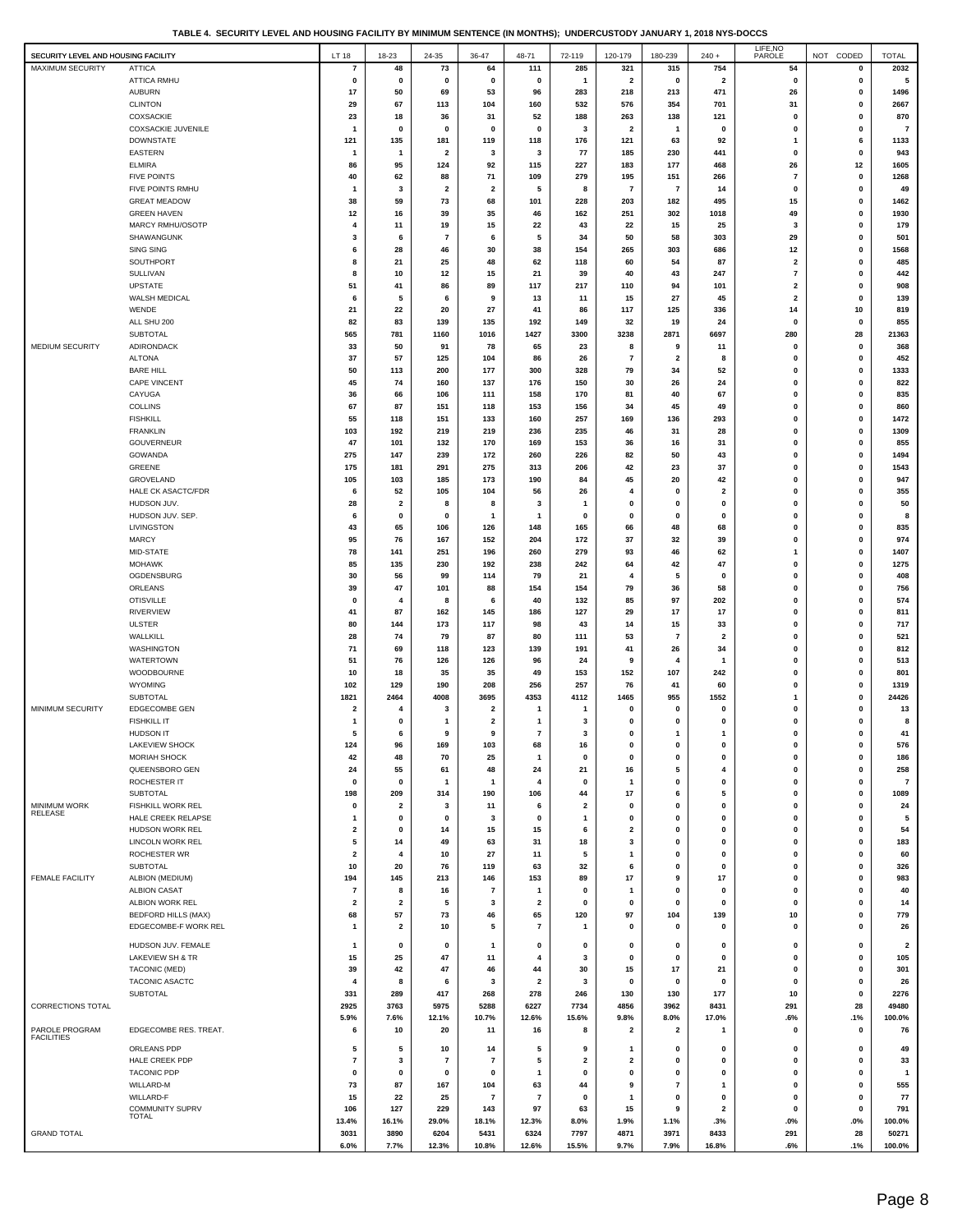|  |  | TABLE 5. SECURITY LEVEL AND HOUSING FACILITY BY MAXIMUM SENTENCE(IN MONTHS): UNDERCUSTODY JANUARY 1, 2018 NYS-DOCCS |
|--|--|---------------------------------------------------------------------------------------------------------------------|
|  |  |                                                                                                                     |

| SECURITY LEVEL AND HOUSING FACILITY |                                        | 36 OR LESS              | 37-53                   | 54-71                          | 72-95                         | 96-107                                 | 108-143                       | 144-179            | $180 +$                        | LIFEMAX                       | LIFE, NO<br>PAROLE          | NOT CODED                | <b>TOTAL</b>            |
|-------------------------------------|----------------------------------------|-------------------------|-------------------------|--------------------------------|-------------------------------|----------------------------------------|-------------------------------|--------------------|--------------------------------|-------------------------------|-----------------------------|--------------------------|-------------------------|
| <b>MAXIMUM SECURITY</b>             | <b>ATTICA</b>                          | 72                      | 62                      | 81                             | 118                           | 78                                     | 162                           | 146                | 584                            | 675                           | 54                          | 0                        | 2032                    |
|                                     | <b>ATTICA RMHU</b>                     | 0                       | $\mathbf 0$             | 0                              | $\mathbf 0$                   | 1                                      | -1                            | -1                 | $\overline{\mathbf{2}}$        | $\mathbf 0$                   | $\mathbf 0$                 | 0                        | 5                       |
|                                     | <b>AUBURN</b>                          | 74                      | 68                      | 67                             | 107                           | 63                                     | 178                           | 104                | 417                            | 392                           | 26                          | 0                        | 1496                    |
|                                     | <b>CLINTON</b>                         | 119                     | 115                     | 100                            | 202                           | 92                                     | 337                           | 274                | 726                            | 671                           | 31                          | 0                        | 2667                    |
|                                     | <b>COXSACKIE</b>                       | 42                      | 45                      | 40                             | 52                            | 35                                     | 125                           | 120                | 247                            | 164                           | 0                           | 0                        | 870                     |
|                                     | COXSACKIE JUVENILE<br><b>DOWNSTATE</b> | 0<br>305                | -1<br>164               | 0<br>102                       | $\mathbf{0}$<br>117           | 1<br>43                                | $\overline{\mathbf{2}}$<br>96 | $\mathbf{1}$<br>58 | $\overline{\mathbf{2}}$<br>137 | $\mathbf 0$<br>104            | 0                           | 0<br>6                   | $\overline{7}$<br>1133  |
|                                     | EASTERN                                | $\overline{\mathbf{2}}$ | 5                       | -1                             | 13                            | 9                                      | 52                            | 63                 | 350                            | 448                           | -1<br>$\Omega$              | $\mathbf 0$              | 943                     |
|                                     | <b>ELMIRA</b>                          | 199                     | 126                     | 95                             | 121                           | 56                                     | 128                           | 83                 | 352                            | 407                           | 26                          | 12                       | 1605                    |
|                                     | <b>FIVE POINTS</b>                     | 117                     | 94                      | 80                             | 110                           | 55                                     | 177                           | 92                 | 276                            | 260                           | $\overline{7}$              | 0                        | 1268                    |
|                                     | FIVE POINTS RMHU                       |                         | $\overline{2}$          | $\overline{\mathbf{2}}$        | 9                             | 2                                      | -3                            | $\mathbf{1}$       | 14                             | 15                            | $\mathbf 0$                 | 0                        | 49                      |
|                                     | <b>GREAT MEADOW</b>                    | 90                      | 91                      | 69                             | 107                           | 57                                     | 127                           | 93                 | 335                            | 478                           | 15                          | 0                        | 1462                    |
|                                     | <b>GREEN HAVEN</b>                     | 40                      | 32                      | 27                             | 71                            | 21                                     | 99                            | 98                 | 570                            | 923                           | 49                          | 0                        | 1930                    |
|                                     | MARCY RMHU/OSOTP                       | 19                      | 22                      | 17                             | 25                            | 10                                     | 17                            | 8                  | 43                             | 15                            | 3                           | $\mathbf 0$              | 179                     |
|                                     | SHAWANGUNK<br>SING SING                | 10<br>40                | 3<br>43                 | 4<br>28                        | 9<br>54                       | 7<br>29                                | 25<br>99                      | 18<br>116          | 123<br>478                     | 273<br>669                    | 29<br>12                    | 0<br>0                   | 501<br>1568             |
|                                     | SOUTHPORT                              | 23                      | 39                      | 40                             | 87                            | 27                                     | 57                            | 37                 | 97                             | 76                            | $\overline{2}$              | 0                        | 485                     |
|                                     | <b>SULLIVAN</b>                        | 17                      | 17                      | 18                             | 15                            | 7                                      | 28                            | 18                 | 88                             | 227                           | $\overline{7}$              | 0                        | 442                     |
|                                     | <b>UPSTATE</b>                         | 89                      | 129                     | 79                             | 135                           | 48                                     | 106                           | 63                 | 153                            | 104                           | 2                           | 0                        | 908                     |
|                                     | WALSH MEDICAL                          | 11                      | 10                      | 10                             | 6                             | 1                                      | 8                             | 5                  | 33                             | 53                            | 2                           | 0                        | 139                     |
|                                     | WENDE                                  | 35                      | 36                      | 26                             | 46                            | 17                                     | 48                            | 54                 | 236                            | 297                           | 14                          | 10                       | 819                     |
|                                     | ALL SHU 200                            | 176                     | 182                     | 136                            | 174                           | 46                                     | 54                            | 22                 | 31                             | 34                            | $\mathbf 0$                 | 0                        | 855                     |
| MEDIUM SECURITY                     | <b>SUBTOTAL</b>                        | 1481                    | 1286<br>90              | 1022                           | 1578<br>50                    | 705                                    | 1929                          | 1475               | 5294<br>$\overline{7}$         | 6285                          | 280<br>$\mathbf 0$          | 28                       | 21363                   |
|                                     | ADIRONDACK<br><b>ALTONA</b>            | 113<br>133              | 116                     | 54<br>71                       | 82                            | 11<br>12                               | 14<br>14                      | 9<br>6             | 8                              | 20<br>10                      | $\Omega$                    | 0<br>$\mathbf 0$         | 368<br>452              |
|                                     | <b>BARE HILL</b>                       | 237                     | 193                     | 218                            | 275                           | 106                                    | 95                            | 46                 | 75                             | 88                            | $\mathbf 0$                 | 0                        | 1333                    |
|                                     | CAPE VINCENT                           | 187                     | 153                     | 148                            | 153                           | 34                                     | 56                            | 16                 | 34                             | 41                            | 0                           | 0                        | 822                     |
|                                     | CAYUGA                                 | 131                     | 115                     | 122                            | 130                           | 43                                     | 78                            | 45                 | 72                             | 99                            | 0                           | 0                        | 835                     |
|                                     | COLLINS                                | 189                     | 158                     | 113                            | 153                           | 38                                     | 53                            | 20                 | 58                             | 78                            | $\mathbf 0$                 | 0                        | 860                     |
|                                     | <b>FISHKILL</b>                        | 213                     | 158                     | 122                            | 160                           | 48                                     | 135                           | 78                 | 194                            | 364                           | $\mathbf{0}$                | $\mathbf 0$              | 1472                    |
|                                     | <b>FRANKLIN</b>                        | 350                     | 235                     | 189                            | 247                           | 73                                     | 82                            | 34                 | 43                             | 56                            | $\mathbf 0$                 | 0                        | 1309                    |
|                                     | <b>GOUVERNEUR</b><br>GOWANDA           | 188<br>418              | 174<br>241              | 129<br>190                     | 169<br>258                    | 38<br>44                               | 51<br>110                     | 24<br>51           | 36<br>121                      | 46<br>61                      | $\mathbf 0$<br>0            | 0<br>0                   | 855<br>1494             |
|                                     | <b>GREENE</b>                          | 433                     | 355                     | 222                            | 262                           | 61                                     | 77                            | 38                 | 45                             | 50                            | $\mathbf 0$                 | 0                        | 1543                    |
|                                     | GROVELAND                              | 230                     | 210                     | 156                            | 164                           | 13                                     | 40                            | 26                 | 54                             | 54                            | $\Omega$                    | $\mathbf 0$              | 947                     |
|                                     | HALE CK ASACTC/FDR                     | 130                     | 100                     | 43                             | 49                            | 13                                     | $\overline{7}$                | 6                  | 4                              | 3                             | $\Omega$                    | 0                        | 355                     |
|                                     | HUDSON JUV.                            | 21                      | 23                      | 3                              | $\overline{\mathbf{2}}$       | 1                                      | 0                             | 0                  | 0                              | $\mathbf 0$                   | 0                           | 0                        | 50                      |
|                                     | HUDSON JUV. SEP.                       | 3                       | 4                       | $\overline{1}$                 | $\mathbf{0}$                  | $\mathbf 0$                            | 0                             | 0                  | 0                              | $\mathbf{0}$                  | 0                           | 0                        | 8                       |
|                                     | LIVINGSTON                             | 142                     | 130                     | 112                            | 156                           | 42                                     | 62                            | 36                 | 76                             | 79                            | $\mathbf 0$                 | 0                        | 835                     |
|                                     | <b>MARCY</b>                           | 189                     | 193                     | 151                            | 192                           | 41                                     | 69                            | 29                 | 48                             | 62                            | $\mathbf 0$                 | $\mathbf 0$              | 974                     |
|                                     | MID-STATE                              | 277                     | 249                     | 193                            | 274                           | 62                                     | 105                           | 63                 | 90                             | 93                            | $\mathbf{1}$<br>$\mathbf 0$ | $\mathbf 0$<br>0         | 1407<br>1275            |
|                                     | <b>MOHAWK</b><br>OGDENSBURG            | 277<br>123              | 242<br>121              | 173<br>70                      | 246<br>57                     | 64<br>12                               | 87<br>11                      | 38<br>5            | 88<br>$\overline{7}$           | 60<br>$\overline{\mathbf{2}}$ | $\mathbf 0$                 | 0                        | 408                     |
|                                     | ORLEANS                                | 117                     | 97                      | 112                            | 154                           | 31                                     | 48                            | 33                 | 83                             | 81                            | $\mathbf 0$                 | 0                        | 756                     |
|                                     | <b>OTISVILLE</b>                       | $\overline{\mathbf{2}}$ | 3                       | 12                             | 46                            | 34                                     | 69                            | 47                 | 98                             | 263                           | 0                           | 0                        | 574                     |
|                                     | RIVERVIEW                              | 190                     | 157                     | 141                            | 166                           | 26                                     | 48                            | 16                 | 36                             | 31                            | $\Omega$                    | $\mathbf 0$              | 811                     |
|                                     | <b>ULSTER</b>                          | 268                     | 151                     | 93                             | 92                            | 11                                     | 22                            | 12                 | 18                             | 50                            | $\mathbf{0}$                | 0                        | 717                     |
|                                     | WALLKILL                               | 134                     | 89                      | 56                             | 88                            | 27                                     | 50                            | 34                 | 43                             | 0                             | $\mathbf 0$                 | 0                        | 521                     |
|                                     | WASHINGTON                             | 148                     | 150                     | 109                            | 147                           | 61                                     | 75                            | 37                 | 45                             | 40                            | $\mathbf 0$                 | 0                        | 812                     |
|                                     | <b>WATERTOWN</b><br>WOODBOURNE         | 174<br>35               | 133<br>34               | 88<br>43                       | 74<br>55                      | 8<br>31                                | 14<br>84                      | 6<br>64            | 8<br>162                       | 8<br>293                      | 0<br>$\mathbf 0$            | 0<br>0                   | 513<br>801              |
|                                     | WYOMING                                | 283                     | 247                     | 189                            | 214                           | 74                                     | 106                           | 45                 | 87                             | 74                            | $\mathbf{0}$                | $\mathbf 0$              | 1319                    |
|                                     | SUBTOTAL                               | 5335                    | 4321                    | 3323                           | 4115                          | 1059                                   | 1662                          | 864                | 1640                           | 2106                          | 1                           | 0                        | 24426                   |
| MINIMUM SECURITY                    | EDGECOMBE GEN                          | 7                       | 1                       | $\overline{\mathbf{2}}$        | $\overline{\mathbf{2}}$       | 0                                      | $\mathbf 1$                   | 0                  | $\mathbf 0$                    | 0                             | 0                           | 0                        | 13                      |
|                                     | <b>FISHKILL IT</b>                     | 0                       | $\overline{\mathbf{2}}$ | $\mathbf{1}$                   | $\mathbf{1}$                  | 1                                      | 3                             | 0                  | 0                              | 0                             | 0                           | 0                        | 8                       |
|                                     | <b>HUDSON IT</b>                       | 6                       | 11                      | 6                              | 12                            | 1                                      | $\overline{\mathbf{2}}$       | 0                  | $\mathbf{1}$                   | $\mathbf{2}$                  | $\bf{0}$                    | $\mathbf 0$              | 41                      |
|                                     | <b>LAKEVIEW SHOCK</b>                  | 263                     | 143                     | 66                             | 87                            | 7                                      | 5                             | 3                  | 2                              | 0                             | 0                           | 0                        | 576                     |
|                                     | <b>MORIAH SHOCK</b>                    | 115                     | 47                      | 6                              | 17                            | 0                                      | $\mathbf{1}$                  | 0                  | 0                              | 0                             | 0                           | $\pmb{0}$                | 186                     |
|                                     | QUEENSBORO GEN<br>ROCHESTER IT         | 99<br>$\mathbf 0$       | 58<br>0                 | 28<br>$\overline{\mathbf{2}}$  | 24<br>$\overline{\mathbf{2}}$ | $\overline{\mathbf{r}}$<br>$\mathbf 0$ | 13<br>$\overline{\mathbf{2}}$ | 9<br>1             | 12<br>$\mathbf 0$              | 8<br>0                        | 0<br>0                      | 0<br>0                   | 258<br>$\overline{7}$   |
|                                     | <b>SUBTOTAL</b>                        | 490                     | 262                     | 111                            | 145                           | 16                                     | 27                            | 13                 | 15                             | 10                            | 0                           | $\pmb{0}$                | 1089                    |
| MINIMUM WORK                        | FISHKILL WORK REL                      | 4                       | 11                      | 5                              | 3                             | $\mathbf{1}$                           | 0                             | 0                  | 0                              | 0                             | 0                           | 0                        | 24                      |
| RELEASE                             | HALE CREEK RELAPSE                     | 0                       | 4                       | 0                              | $\mathbf{1}$                  | 0                                      | 0                             | 0                  | 0                              | 0                             | $\mathbf 0$                 | $\pmb{0}$                | 5                       |
|                                     | HUDSON WORK REL                        | 9                       | 6                       | 13                             | 15                            | 3                                      | 6                             | 2                  | 0                              | 0                             | 0                           | $\mathbf 0$              | 54                      |
|                                     | LINCOLN WORK REL                       | 48                      | 52                      | 27                             | 29                            | 5                                      | 12                            | 7                  | 3                              | 0                             | 0                           | 0                        | 183                     |
|                                     | <b>ROCHESTER WR</b>                    | $\overline{7}$          | 23                      | 13                             | 10                            | 2                                      | $\overline{\bf{4}}$           | 1                  | 0                              | 0                             | 0                           | 0                        | 60                      |
|                                     | SUBTOTAL                               | 68                      | 96                      | 58                             | 58                            | 11                                     | 22                            | 10                 | 3                              | $\mathbf{0}$                  | 0                           | $\mathbf 0$              | 326                     |
| FEMALE FACILITY                     | ALBION (MEDIUM)<br><b>ALBION CASAT</b> | 362<br>23               | 202<br>8                | 118<br>$\overline{\mathbf{2}}$ | 130<br>6                      | 43<br>$\bf{0}$                         | 52<br>0                       | 25<br>0            | 27<br>$\mathbf{1}$             | 24<br>$\mathbf{0}$            | 0<br>$\mathbf{0}$           | $\pmb{0}$<br>$\mathbf 0$ | 983<br>40               |
|                                     | ALBION WORK REL                        | 4                       | 3                       | $\mathbf{1}$                   | $\overline{4}$                | 0                                      |                               | 1                  | 0                              | 0                             | 0                           | 0                        | 14                      |
|                                     | <b>BEDFORD HILLS (MAX)</b>             | 137                     | 63                      | 41                             | 78                            | 35                                     | 60                            | 53                 | 148                            | 154                           | 10                          | 0                        | 779                     |
|                                     | EDGECOMBE-F WORK REL                   | 6                       | $\overline{4}$          | 5                              | 5                             | $\mathbf{1}$                           | 4                             | 0                  | -1                             | 0                             | 0                           | 0                        | 26                      |
|                                     | HUDSON JUV. FEMALE                     | 0                       | $\overline{\mathbf{2}}$ | 0                              | $\mathbf 0$                   | 0                                      | 0                             | $\mathbf 0$        | 0                              | 0                             | $\mathbf 0$                 | 0                        | $\overline{\mathbf{2}}$ |
|                                     | LAKEVIEW SH & TR                       | 62                      | 24                      | 8                              | 8                             | $\mathbf{1}$                           | $\overline{\mathbf{2}}$       | $\mathbf 0$        | 0                              | $\mathbf 0$                   | $\mathbf 0$                 | 0                        | 105                     |
|                                     | TACONIC (MED)                          | 89                      | 48                      | 34                             | 32                            | 9                                      | 24                            | 11                 | 23                             | 31                            | 0                           | 0                        | 301                     |
|                                     | TACONIC ASACTC                         | 10                      | $\overline{7}$          | 5                              | 3                             | $\mathbf{1}$                           | 0                             | 0                  | $\mathbf 0$                    | 0                             | 0                           | 0                        | 26                      |
|                                     | SUBTOTAL                               | 693                     | 361                     | 214                            | 266                           | 90                                     | 143                           | 90                 | 200                            | 209                           | 10                          | $\mathbf 0$              | 2276                    |
| CORRECTIONS TOTAL                   |                                        | 8067                    | 6326                    | 4728                           | 6162                          | 1881                                   | 3783                          | 2452               | 7152                           | 8610                          | 291                         | 28                       | 49480                   |
|                                     |                                        | 16.3%                   | 12.8%                   | 9.6%                           | 12.5%                         | 3.8%                                   | 7.6%                          | 5.0%               | 14.5%                          | 17.4%                         | .6%                         | .1%                      | 100.0%                  |
| PAROLE PROGRAM<br><b>FACILITIES</b> | EDGECOMBE RES. TREAT.                  | 22                      | 20                      | 13                             | 13                            | $\mathbf{1}$                           | $\overline{\mathbf{2}}$       | $\mathbf{1}$       | 2                              | 2                             | 0                           | 0                        | 76                      |
|                                     | ORLEANS PDP                            | 16                      | 14                      | 6                              | 5                             | -1                                     | 5                             | 1                  | -1                             | $\mathbf 0$                   | 0                           | 0                        | 49                      |
|                                     | HALE CREEK PDP                         | 12                      | 8                       | 4                              | 6                             | 0                                      | -1                            | 1                  | -1                             | 0                             | 0                           | 0                        | 33                      |
|                                     | <b>TACONIC PDP</b>                     | 0                       | $\mathbf 0$             | 0                              | $\mathbf 0$                   | 0                                      | 0                             | 1                  | 0                              | 0                             | $\mathbf 0$                 | 0                        | -1                      |
|                                     | WILLARD-M<br>WILLARD-F                 | 199<br>44               | 152<br>15               | 60<br>6                        | 79<br>10                      | 18<br>$\mathbf 0$                      | 20<br>$\mathbf 1$             | 6<br>$\mathbf 0$   | 9<br>1                         | 12<br>$\mathbf 0$             | $\mathbf 0$<br>$\mathbf 0$  | 0<br>0                   | 555<br>77               |
|                                     | <b>COMMUNITY SUPRV</b>                 | 293                     | 209                     | 89                             | 113                           | 20                                     | 29                            | 10                 | 14                             | 14                            | $\mathbf 0$                 | 0                        | 791                     |
|                                     | TOTAL                                  | 37.0%                   | 26.4%                   | 11.3%                          | 14.3%                         | 2.5%                                   | 3.7%                          | 1.3%               | 1.8%                           | 1.8%                          | .0%                         | .0%                      | 100.0%                  |
| <b>GRAND TOTAL</b>                  |                                        | 8360                    | 6535                    | 4817                           | 6275                          | 1901                                   | 3812                          | 2462               | 7166                           | 8624                          | 291                         | 28                       | 50271                   |
|                                     |                                        | 16.6%                   | 13.0%                   | 9.6%                           | 12.5%                         | 3.8%                                   | 7.6%                          | 4.9%               | 14.3%                          | 17.2%                         | .6%                         | .1%                      | 100.0%                  |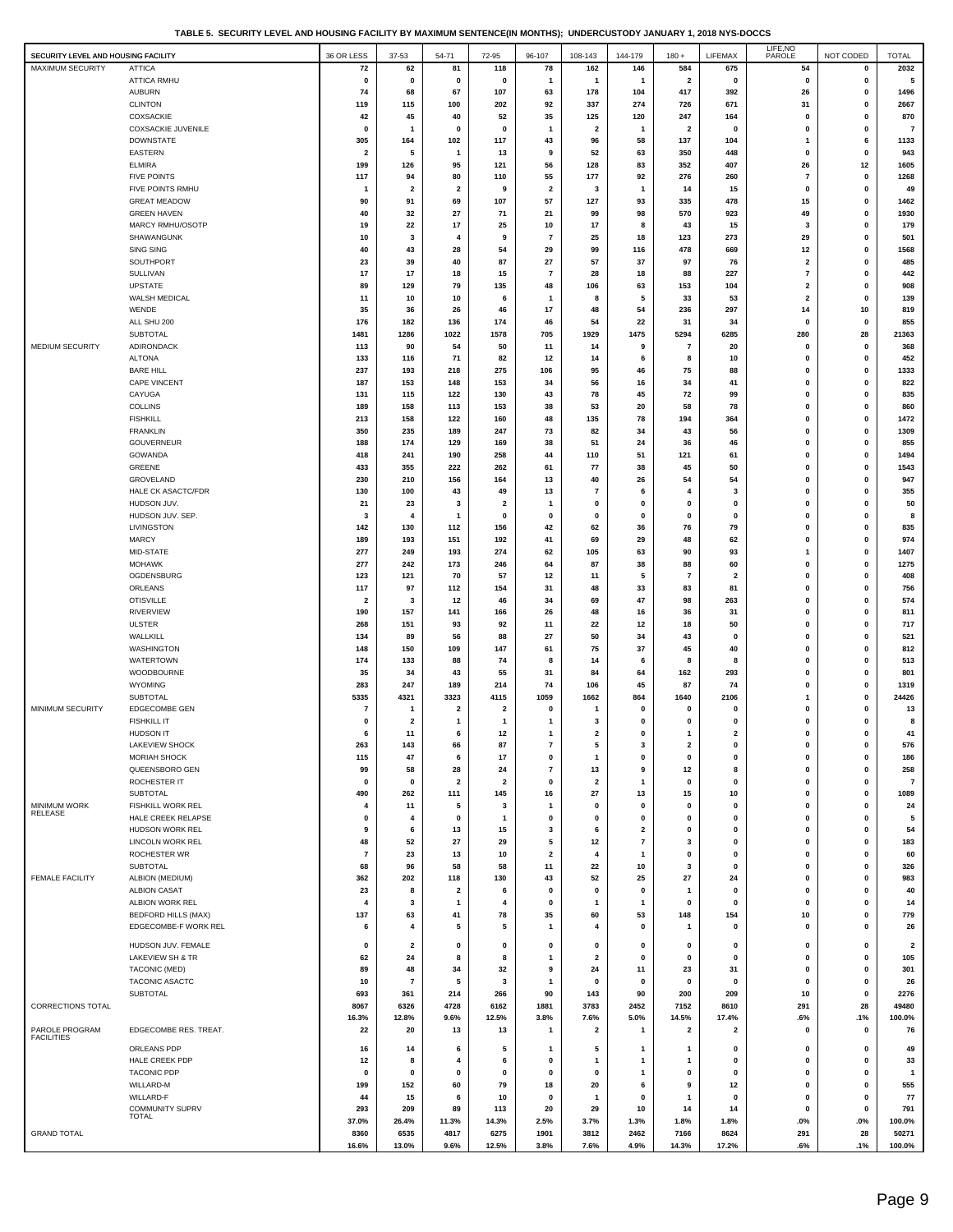|  | TABLE 6. SECURITY LEVEL AND HOUSING FACILITY BY COUNTY OF COMMITMENT: UNDERCUSTODY JANUARY 1. 2018 NYS-DOCCS |  |
|--|--------------------------------------------------------------------------------------------------------------|--|

| <b>SECURITY LEVEL</b><br>AND HOUSING FACILITY |                                        | <b>KINGS</b>                    | N.Y                      | <b>NEW YORK CITY</b><br>QUEENS  | <b>RICHMND</b>          | <b>BRONX</b>                    | NASSAU               | SUBURBAN N.Y.<br>ROCKLND                | <b>SUFFOLK</b>                       | <b>WSTCHTR</b>          |
|-----------------------------------------------|----------------------------------------|---------------------------------|--------------------------|---------------------------------|-------------------------|---------------------------------|----------------------|-----------------------------------------|--------------------------------------|-------------------------|
| MAXIMUM<br><b>SECURITY</b>                    | <b>ATTICA</b>                          | 205                             | 238                      | 121                             | 23                      | 113                             | 58                   | 14                                      | 53                                   | 38                      |
|                                               | ATTICA RMHU<br><b>AUBURN</b>           | $\mathbf 0$<br>152              | $\overline{2}$<br>183    | $\mathbf{1}$<br>79              | 0<br>18                 | 0<br>89                         | 0<br>48              | $\mathbf{0}$<br>$\overline{\mathbf{r}}$ | $\mathbf 0$<br>35                    | 0<br>37                 |
|                                               | <b>CLINTON</b>                         | 343                             | 458                      | 252                             | 44                      | 183                             | 94                   | 22                                      | 137                                  | 78                      |
|                                               | COXSACKIE<br><b>COXSACKIE JUVENILE</b> | 112<br>$\mathbf{0}$             | 123<br>$\mathbf{0}$      | 84<br>$\mathbf{0}$              | 10<br>$\mathbf{1}$      | 53<br>$\mathbf 0$               | 23<br>$\mathbf 0$    | 8<br>$\pmb{0}$                          | 49<br>$\mathbf{0}$                   | 27<br>$\mathbf{0}$      |
|                                               | <b>DOWNSTATE</b>                       | 112                             | 170                      | 93                              | 19                      | 95                              | 60                   | 22                                      | 65                                   | 59                      |
|                                               | <b>EASTERN</b>                         | 211                             | 164                      | 130                             | 8                       | 93                              | 38                   | 10                                      | 49                                   | 33                      |
|                                               | <b>ELMIRA</b><br><b>FIVE POINTS</b>    | 155<br>184                      | 178<br>181               | 90<br>97                        | 11<br>21                | 94<br>83                        | 23<br>44             | $\overline{4}$<br>8                     | 44<br>35                             | 23<br>33                |
|                                               | FIVE POINTS RMHU                       | 4                               | 8                        | $\overline{4}$                  | 1                       | 4                               | 4                    | $\pmb{0}$                               | $\mathbf 2$                          | 0                       |
|                                               | <b>GREAT MEADOW</b>                    | 205                             | 237                      | 134                             | 16                      | 124                             | 41                   | 16                                      | 48                                   | 37                      |
|                                               | <b>GREEN HAVEN</b><br>MARCY RMHU/OSOTP | 385<br>18                       | 311<br>26                | 229<br>14                       | 27<br>3                 | 213<br>18                       | 68<br>$\overline{7}$ | 16<br>0                                 | 90<br>$\overline{7}$                 | 74<br>3                 |
|                                               | SHAWANGUNK                             | 114                             | 91                       | 43                              | 7                       | 48                              | 26                   | 4                                       | 30                                   | 19                      |
|                                               | SING SING                              | 297                             | 314                      | 174                             | 23                      | 170                             | 69                   | 20                                      | 76                                   | 75                      |
|                                               | SOUTHPORT<br>SULLIVAN                  | 65<br>90                        | 72<br>81                 | 36<br>50                        | 11<br>$\overline{7}$    | 53<br>52                        | 19<br>20             | 0<br>6                                  | 10<br>15                             | 11<br>11                |
|                                               | UPSTATE                                | 123                             | 153                      | 83                              | 14                      | 101                             | 42                   | 5                                       | 43                                   | 22                      |
|                                               | WALSH MEDICAL<br>WENDE                 | 16<br>78                        | 25<br>109                | 3<br>50                         | 3<br>$\overline{7}$     | 10<br>49                        | 1<br>17              | 1<br>3                                  | 5<br>21                              | 3<br>11                 |
|                                               | ALL SHU 200                            | 80                              | 128                      | 64                              | 16                      | 65                              | 25                   | 6                                       | 24                                   | 15                      |
| MEDIUM SECURITY                               | SUBTOTAL<br>ADIRONDACK                 | 2949<br>31                      | 3252<br>59               | 1831<br>21                      | 290<br>6                | 1710<br>23                      | 727<br>17            | 172<br>3                                | 838<br>19                            | 609<br>22               |
|                                               | <b>ALTONA</b>                          | 38                              | 70                       | 25                              | $\overline{4}$          | 22                              | 27                   | 4                                       | 24                                   | 22                      |
|                                               | <b>BARE HILL</b><br>CAPE VINCENT       | 117<br>91                       | 231<br>173               | 112<br>85                       | 30<br>13                | 87<br>66                        | 74<br>23             | 11<br>6                                 | 57<br>38                             | 43<br>6                 |
|                                               | CAYUGA                                 | 56                              | 65                       | 30                              | $\overline{7}$          | 25                              | 13                   | 6                                       | 10                                   | 10                      |
|                                               | COLLINS<br><b>FISHKILL</b>             | 42<br>232                       | 50<br>309                | 23<br>150                       | $\overline{7}$<br>26    | 28<br>118                       | 10<br>52             | $\overline{2}$<br>22                    | 13<br>75                             | 8<br>56                 |
|                                               | <b>FRANKLIN</b>                        | 134                             | 201                      | 103                             | 23                      | 96                              | 54                   | 12                                      | 77                                   | 37                      |
|                                               | GOUVERNEUR<br>GOWANDA                  | 84<br>97                        | 155<br>120               | 52<br>99                        | 17<br>23                | 52<br>44                        | 20<br>41             | 5<br>10                                 | 38<br>54                             | 9<br>43                 |
|                                               | GREENE                                 | 155                             | 285                      | 127                             | 13                      | 114                             | 46                   | 7                                       | 67                                   | 28                      |
|                                               | GROVELAND<br><b>HALE CK ASACTC/FDR</b> | 52<br>22                        | 84<br>75                 | 28<br>16                        | 6<br>3                  | 33<br>16                        | 18<br>12             | 5<br>3                                  | 28<br>15                             | 11<br>7                 |
|                                               | HUDSON JUV.                            | $\overline{\mathbf{2}}$         | 6                        | $\mathbf{1}$                    | 0                       | 3                               | 1                    | $\overline{2}$                          | 0                                    | 3                       |
|                                               | HUDSON JUV. SEP.                       | $\pmb{0}$                       | $\mathbf{1}$             | 0<br>54                         | $\overline{\mathbf{2}}$ | 0                               | 0                    | $\pmb{0}$                               | $\pmb{0}$<br>18                      | 0                       |
|                                               | LIVINGSTON<br>MARCY                    | 53<br>69                        | 80<br>123                | 38                              | 3<br>10                 | 37<br>69                        | 16<br>23             | 5<br>5                                  | 54                                   | 13<br>18                |
|                                               | MID-STATE<br><b>MOHAWK</b>             | 118<br>109                      | 219<br>180               | 91<br>86                        | 12<br>15                | 63<br>63                        | 42<br>29             | $\overline{7}$<br>13                    | 40<br>41                             | 23<br>19                |
|                                               | OGDENSBURG                             | 41                              | 108                      | 40                              | 9                       | 28                              | 15                   | $\mathbf 2$                             | 29                                   | 8                       |
|                                               | ORLEANS<br><b>OTISVILLE</b>            | 60<br>113                       | 90<br>121                | 27<br>82                        | 9<br>12                 | 28<br>63                        | 17<br>25             | 6<br>3                                  | 18<br>36                             | 1<br>24                 |
|                                               | RIVERVIEW                              | 93                              | 144                      | 95                              | 13                      | 65                              | 35                   | $\overline{4}$                          | 36                                   | 13                      |
|                                               | <b>ULSTER</b><br>WALLKILL              | 97<br>57                        | 179<br>140               | 94<br>81                        | 12<br>9                 | 65<br>47                        | 31<br>25             | $\mathbf 2$<br>8                        | 39<br>31                             | 11<br>13                |
|                                               | WASHINGTON                             | 87                              | 100                      | 56                              | 8                       | 58                              | 39                   | 5                                       | 37                                   | 14                      |
|                                               | WATERTOWN<br>WOODBOURNE                | 39<br>131                       | 123<br>159               | 52<br>100                       | 7<br>11                 | 40<br>98                        | 19<br>29             | 3<br>11                                 | 24<br>43                             | 10<br>24                |
|                                               | WYOMING                                | 99                              | 178                      | 72                              | 10                      | 57                              | 35                   | $\overline{7}$                          | 31                                   | 20                      |
| <b>MINIMUM</b>                                | SUBTOTAL<br><b>EDGECOMBE GEN</b>       | 2319<br>$\overline{\mathbf{2}}$ | 3828<br>5                | 1840<br>$\overline{\mathbf{2}}$ | 320<br>0                | 1508<br>$\overline{\mathbf{2}}$ | 788<br>1             | 179<br>$\mathbf{0}$                     | 992<br>1                             | 516<br>0                |
| SECURITY                                      | <b>FISHKILL IT</b>                     | $\pmb{0}$                       | $\mathbf{1}$             | $\mathbf 2$                     | 0                       | 0                               | 0                    | 0                                       | $\mathbf 2$                          | 1                       |
|                                               | <b>HUDSON IT</b><br>LAKEVIEW SHOCK     | $\mathbf 0$<br>32               | 6<br>79                  | 3<br>30                         | $\mathbf 0$<br>11       | 1<br>16                         | 1<br>15              | 1<br>3                                  | 1<br>19                              | 1<br>6                  |
|                                               | <b>MORIAH SHOCK</b>                    | $\overline{4}$                  | 27                       | $\overline{7}$                  | 3                       | 6                               | 5                    | 1                                       | 4                                    | $\overline{\mathbf{2}}$ |
|                                               | QUEENSBORO GEN                         | 55                              | 87                       | 45                              | 9                       | 38                              | 8                    | 3                                       | 5                                    | 4                       |
|                                               | ROCHESTER IT<br><b>SUBTOTAL</b>        | 0<br>93                         | 0<br>205                 | 0<br>89                         | 0<br>23                 | 0<br>63                         | 0<br>30              | 0<br>8                                  | 0<br>32                              | 0<br>14                 |
| <b>MINIMUM WORK</b>                           | FISHKILL WORK REL                      | $\mathbf{0}$                    | $\mathbf 0$              | $\mathbf{0}$                    | $\mathbf 0$             | $\mathbf 0$                     | $\mathbf 0$          | 1                                       | $\mathbf{0}$                         | 3                       |
|                                               | HALE CREEK RELAPSE                     | $\mathbf{0}$                    | $\mathbf{0}$             | $\mathbf{0}$                    | 0                       | 0                               | 0                    | $\mathbf 0$                             | 0                                    | 1                       |
|                                               | HUDSON WORK REL                        | $\mathbf{0}$                    | $\mathbf 0$              | $\mathbf{0}$                    | 0                       | 0                               | 0                    | $\mathbf{0}$                            | $\mathbf 0$                          | 0                       |
|                                               | LINCOLN WORK REL                       | 20                              | 81                       | 25                              | 9                       | 12                              | 3                    | $\mathbf{0}$                            | 16                                   | 5                       |
|                                               | ROCHESTER WR                           | $\mathbf{0}$                    | $\mathbf{0}$             | $\pmb{0}$                       | $\pmb{0}$               | $\mathbf 0$                     | $\pmb{0}$            | $\pmb{0}$                               | $\pmb{0}$                            | $\pmb{0}$               |
| <b>FEMALE FACILITY</b>                        | SUBTOTAL<br>ALBION (MEDIUM)            | 20<br>34                        | 81<br>106                | 25<br>28                        | 9<br>8                  | 12<br>16                        | 3<br>21              | 1<br>5                                  | 16<br>32                             | 9<br>13                 |
|                                               | <b>ALBION CASAT</b><br>ALBION WORK REL | 1<br>$\mathbf{0}$               | $\overline{4}$           | 1<br>$\pmb{0}$                  | 0<br>$\pmb{0}$          | 3<br>$\pmb{0}$                  | 0<br>$\pmb{0}$       | 0<br>0                                  | $\overline{\mathbf{2}}$<br>$\pmb{0}$ | 0<br>$\mathbf 0$        |
|                                               | <b>BEDFORD HILLS (MAX)</b>             | 80                              | $\mathbf{1}$<br>84       | 60                              | 10                      | 43                              | 21                   | 8                                       | 28                                   | 19                      |
|                                               | EDGECOMBE-F WORK REL                   | $\mathbf{1}$                    | 10                       | $\mathbf{0}$                    | 0                       | 1                               | $\mathbf 0$          | $\mathbf 0$                             | 4                                    | 1                       |
|                                               | HUDSON JUV. FEMALE                     | $\mathbf{0}$                    | $\mathbf 0$              | $\mathbf{0}$                    | $\mathbf{1}$            | $\mathbf 0$                     | $\mathbf{0}$         | $\mathbf{0}$                            | $\mathbf 0$                          | 0                       |
|                                               | LAKEVIEW SH & TR                       | $\mathbf{0}$                    | 6                        | $\overline{2}$                  | $\pmb{0}$               | $\mathbf{0}$                    | $\overline{2}$       | $\mathbf{1}$                            | $\mathbf 2$                          | $\pmb{0}$               |
|                                               | TACONIC (MED)<br>TACONIC ASACTC        | 23<br>1                         | 66<br>3                  | 17<br>5                         | 5<br>1                  | 11<br>$\mathbf{0}$              | 13<br>$\pmb{0}$      | 3<br>$\pmb{0}$                          | 17<br>1                              | 11<br>1                 |
|                                               | SUBTOTAL                               | 140                             | 280                      | 113                             | 25                      | 74                              | 57                   | 17                                      | 86                                   | 45                      |
| CORRECTIONS<br>TOTAL                          |                                        | 5521<br>11.2%                   | 7646<br>15.5%            | 3898<br>7.9%                    | 667<br>1.3%             | 3367<br>6.8%                    | 1605<br>3.2%         | 377<br>.8%                              | 1964<br>4.0%                         | 1193<br>2.4%            |
| PAROLE<br>PROGRAM                             | EDGECOMBE RES. TREAT.                  | 15                              | 21                       | 11                              | 2                       | 10                              | 4                    | $\pmb{0}$                               | 5                                    | 0                       |
| <b>FACILITIES</b>                             | ORLEANS PDP                            | 0                               | 0                        | 0                               | 0                       | 0                               | 0                    | $\pmb{0}$                               | 0                                    | 0                       |
|                                               | HALE CREEK PDP<br><b>TACONIC PDP</b>   | $\mathbf{1}$<br>0               | $\mathbf 0$<br>$\pmb{0}$ | $\mathbf{0}$<br>0               | 0<br>$\pmb{0}$          | $\mathbf 0$<br>$\bf{0}$         | 0<br>0               | $\mathbf{0}$<br>$\pmb{0}$               | $\mathbf{0}$<br>$\pmb{0}$            | 0<br>$\pmb{0}$          |
|                                               | WILLARD-M                              | 24                              | 22                       | 21                              | $\mathbf{1}$            | 16                              | 16                   | 3                                       | 34                                   | 5                       |
|                                               | WILLARD-F<br>COMMUNITY                 | $\mathbf{0}$<br>40              | $\overline{2}$<br>45     | 0<br>32                         | 0<br>3                  | $\mathbf{1}$<br>27              | $\mathbf{1}$<br>21   | $\pmb{0}$<br>3                          | $\mathbf{0}$<br>39                   | 0<br>5                  |
|                                               | SUPRV TOTAL                            | 5.1%                            | 5.7%                     | 4.0%                            | .4%                     | 3.4%                            | 2.7%                 | .4%                                     | 4.9%                                 | .6%                     |
| <b>GRAND TOTAL</b>                            |                                        | 5561<br>11.1%                   | 7691<br>15.3%            | 3930<br>7.8%                    | 670<br>1.3%             | 3394<br>6.8%                    | 1626<br>3.2%         | 380<br>.8%                              | 2003<br>4.0%                         | 1198<br>2.4%            |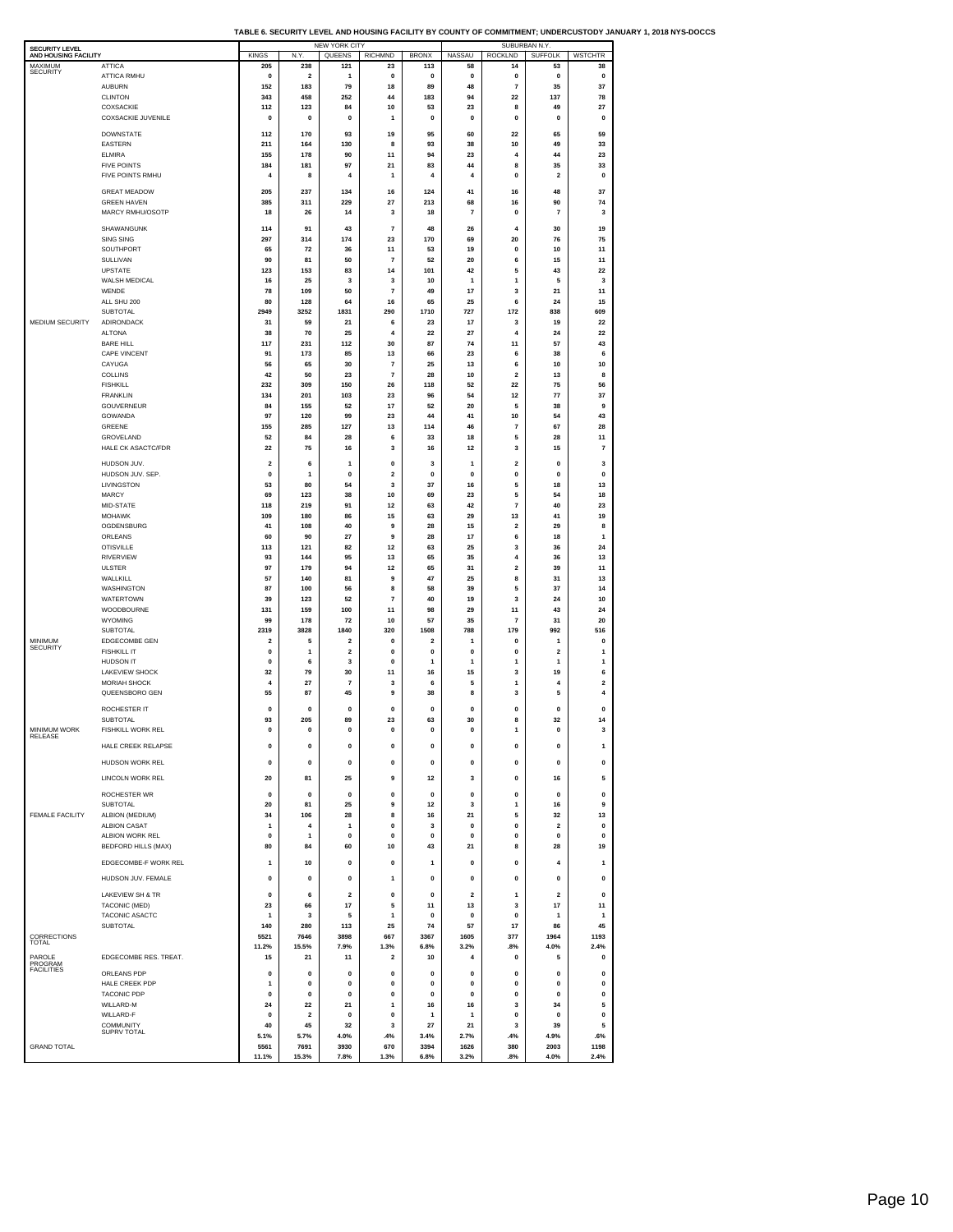|  |  | TABLE 6. SECURITY LEVEL AND HOUSING FACILITY BY COUNTY OF COMMITMENT: UNDERCUSTODY JANUARY 1. 2018 NYS-DOCCS |
|--|--|--------------------------------------------------------------------------------------------------------------|
|  |  |                                                                                                              |

| SECURITY LEVEL<br>AND HOUSING FACILITY |                                              | ALBANY            | <b>BROOME</b>                | ERIE                          | <b>MONROE</b>                 | UPSTATE URBAN<br>NIAGARA     | ONEIDA                                             | ONONDAG               | <b>RENSSEL</b>      | <b>SCHENEC</b>                |
|----------------------------------------|----------------------------------------------|-------------------|------------------------------|-------------------------------|-------------------------------|------------------------------|----------------------------------------------------|-----------------------|---------------------|-------------------------------|
| <b>MAXIMUM</b><br><b>SECURITY</b>      | <b>ATTICA</b>                                | 47                | 36                           | 218                           | 273                           | 46                           | 59                                                 | 125                   | 14                  | 27                            |
|                                        | ATTICA RMHU<br><b>AUBURN</b>                 | 0<br>34           | 0<br>35                      | $\pmb{0}$<br>111              | 1<br>207                      | 0<br>27                      | 0<br>50                                            | 0<br>101              | $\pmb{0}$<br>9      | $\pmb{0}$<br>24               |
|                                        | <b>CLINTON</b>                               | 104               | 26                           | 110                           | 126                           | 35                           | 58                                                 | 79                    | 24                  | 58                            |
|                                        | COXSACKIE<br>COXSACKIE JUVENILE              | 43<br>0           | $\overline{7}$<br>0          | 31<br>1                       | 44<br>$\overline{\mathbf{2}}$ | 10<br>0                      | 20<br>0                                            | 27<br>1               | 6<br>0              | 17<br>0                       |
|                                        | <b>DOWNSTATE</b>                             | 77                | 4                            | 5                             | 7                             | 0                            | 6                                                  | 6                     | 13                  | 32                            |
|                                        | <b>EASTERN</b>                               | 29                | $\overline{\mathbf{2}}$      | $\overline{7}$                | 19                            | $\mathbf 2$                  | 9                                                  | 14                    | 10                  | 16                            |
|                                        | <b>ELMIRA</b><br><b>FIVE POINTS</b>          | 39<br>45          | 46<br>14                     | 120<br>$77\,$                 | 162<br>87                     | 35<br>13                     | 65<br>18                                           | 117<br>52             | 12<br>11            | 21<br>30                      |
|                                        | FIVE POINTS RMHU                             | 1                 | $\mathbf{1}$                 | $\mathbf{1}$                  | 3                             | 0                            | 3                                                  | 4                     | $\mathbf 0$         | $\mathbf 0$                   |
|                                        | <b>GREAT MEADOW</b>                          | 67                | 10                           | 79                            | 97                            | 16                           | 22                                                 | 55                    | 9                   | 42                            |
|                                        | <b>GREEN HAVEN</b>                           | 62                | 11                           | 53                            | 56                            | 11                           | 20                                                 | 43                    | 8                   | 31                            |
|                                        | MARCY RMHU/OSOTP                             | 10                | 3                            | 11                            | $\overline{7}$                | 5                            | $\mathbf{1}$                                       | 8                     | 3                   | 5                             |
|                                        | SHAWANGUNK<br>SING SING                      | 13<br>42          | $\overline{4}$<br>9          | 13<br>38                      | 17<br>44                      | 4<br>5                       | 5<br>16                                            | 6<br>25               | 3<br>2              | $\overline{7}$<br>17          |
|                                        | SOUTHPORT                                    | 11                | 3                            | 23                            | 38                            | 8                            | $\overline{7}$                                     | 22                    | 4                   | 14                            |
|                                        | SULLIVAN<br><b>UPSTATE</b>                   | 11<br>26          | 2<br>10                      | 13<br>47                      | 12<br>45                      | 1<br>5                       | 8<br>9                                             | 3<br>23               | 1<br>8              | 5<br>13                       |
|                                        | WALSH MEDICAL                                | 1                 | 4                            | $\overline{7}$                | 8                             | 4                            | 6                                                  | 6                     | 2                   | $\overline{\mathbf{2}}$       |
|                                        | WENDE<br>ALL SHU 200                         | 14<br>31          | 16<br>24                     | 102<br>54                     | 97<br>67                      | 21<br>11                     | 20<br>14                                           | 43<br>40              | 4<br>8              | 11<br>14                      |
|                                        | SUBTOTAL                                     | 707               | 267                          | 1121                          | 1419                          | 259                          | 416                                                | 800                   | 151                 | 386                           |
| MEDIUM SECURITY                        | ADIRONDACK<br><b>ALTONA</b>                  | 15<br>40          | $\overline{\mathbf{2}}$<br>2 | 6<br>5                        | 4<br>10                       | 1<br>1                       | $\overline{\mathbf{2}}$<br>$\overline{\mathbf{r}}$ | 8<br>5                | 4<br>8              | 14<br>18                      |
|                                        | <b>BARE HILL</b>                             | 91                | 8                            | 46                            | 35                            | 8                            | 19                                                 | 18                    | 24                  | 41                            |
|                                        | CAPE VINCENT                                 | 25                | 9                            | 36                            | 32<br>94                      | 10                           | 13                                                 | 34                    | 4                   | 8                             |
|                                        | CAYUGA<br>COLLINS                            | 16<br>14          | 49<br>28                     | 70<br>71                      | 122                           | 20<br>32                     | 32<br>31                                           | 114<br>50             | 3<br>4              | $\overline{\mathbf{2}}$<br>13 |
|                                        | <b>FISHKILL</b>                              | 52                | 9                            | 32                            | 34                            | 9                            | 14                                                 | 21                    | 12                  | 17                            |
|                                        | FRANKLIN<br>GOUVERNEUR                       | 61<br>23          | 18<br>20                     | 32<br>49                      | 42<br>61                      | 10<br>9                      | 11<br>20                                           | 32<br>31              | 12<br>8             | 47<br>13                      |
|                                        | GOWANDA                                      | 51                | 38                           | 55                            | 132                           | 31                           | 42                                                 | 80                    | 16                  | 27                            |
|                                        | GREENE<br>GROVELAND                          | 63<br>23          | 22<br>24                     | 73<br>80                      | 88<br>114                     | 16<br>28                     | 32<br>31                                           | 65<br>52              | 8<br>4              | 38<br>11                      |
|                                        | HALE CK ASACTC/FDR                           | 21                | 6                            | 14                            | 17                            | $\overline{7}$               | $\overline{4}$                                     | 22                    | $\mathbf 2$         | $\overline{7}$                |
|                                        | HUDSON JUV.                                  | 2                 | 0                            | 4                             | 5                             | 0                            | 8                                                  | 3                     | 1                   | 1                             |
|                                        | HUDSON JUV. SEP.<br>LIVINGSTON               | $\mathbf 0$<br>36 | $\mathbf 0$<br>20            | $\mathbf 0$<br>87             | 1<br>80                       | 0<br>19                      | 3<br>21                                            | $\mathbf 0$<br>50     | $\mathbf 0$<br>6    | $\mathbf 0$<br>14             |
|                                        | <b>MARCY</b>                                 | 37                | 23                           | 53                            | 73                            | 15                           | 30                                                 | 34                    | 11                  | 11                            |
|                                        | MID-STATE<br><b>MOHAWK</b>                   | 52<br>35          | 32<br>25                     | 71<br>70                      | 94<br>100                     | 22<br>19                     | 35<br>41                                           | 62<br>76              | 12<br>4             | 29<br>17                      |
|                                        | OGDENSBURG                                   | 9                 | 4                            | 8                             | 10                            | 0                            | 3                                                  | $\overline{7}$        | 6                   | 9                             |
|                                        | ORLEANS                                      | 21                | 19                           | 82                            | 119                           | 22                           | 13                                                 | 41                    | 4                   | 5                             |
|                                        | <b>OTISVILLE</b><br><b>RIVERVIEW</b>         | 11<br>17          | 2<br>18                      | 5<br>25                       | 3<br>52                       | $\overline{\mathbf{2}}$<br>9 | 3<br>18                                            | 5<br>22               | 5<br>9              | 4<br>9                        |
|                                        | <b>ULSTER</b>                                | 24                | 2                            | 9                             | 21                            | 1                            | 9                                                  | $\overline{2}$        | 5                   | 4                             |
|                                        | WALLKILL<br>WASHINGTON                       | 9<br>75           | 3<br>10                      | $\overline{\mathbf{2}}$<br>21 | $\overline{4}$<br>17          | $\mathbf 2$<br>7             | 3<br>6                                             | 8<br>19               | 4<br>16             | 3<br>33                       |
|                                        | <b>WATERTOWN</b>                             | 10                | 8                            | 24                            | 15                            | $12$                         | 8                                                  | 20                    | 3                   | 8                             |
|                                        | WOODBOURNE<br>WYOMING                        | 21<br>31          | 6<br>34                      | 13<br>141                     | 16<br>158                     | $\mathbf{1}$<br>33           | 5<br>32                                            | 12<br>69              | 4<br>8              | 8<br>9                        |
|                                        | SUBTOTAL                                     | 885               | 441                          | 1184                          | 1553                          | 346                          | 496                                                | 962                   | 207                 | 420                           |
| MINIMUM<br><b>SECURITY</b>             | EDGECOMBE GEN<br><b>FISHKILL IT</b>          | 0<br>0            | 0<br>0                       | 0<br>$\mathbf 0$              | 0<br>0                        | 0<br>0                       | 0<br>0                                             | 0<br>0                | 0<br>$\mathbf 0$    | 0<br>$\mathbf 0$              |
|                                        | HUDSON IT                                    | 3                 | 1                            | 1                             | 3                             | 0                            | 3                                                  | $\mathbf 0$           | 1                   | 1                             |
|                                        | <b>LAKEVIEW SHOCK</b><br><b>MORIAH SHOCK</b> | 35<br>9           | 12<br>4                      | 16<br>6                       | 13<br>5                       | 11<br>2                      | 10<br>3                                            | 20<br>10              | 8<br>5              | 10<br>4                       |
|                                        | QUEENSBORO GEN                               | $\overline{2}$    | 1                            | $\mathbf{0}$                  | $\pmb{0}$                     | $\mathbf 0$                  | $\pmb{0}$                                          | $\mathbf 0$           | $\mathbf 0$         | $\pmb{0}$                     |
|                                        | ROCHESTER IT                                 | 0                 | $\mathbf{0}$                 | $\overline{2}$                | 3                             | $\mathbf 0$                  | $\mathbf 0$                                        | $\mathbf 0$           | $\mathbf 0$         | $\pmb{0}$                     |
| MINIMUM WORK                           | <b>SUBTOTAL</b><br>FISHKILL WORK REL         | 49<br>$\pmb{0}$   | 18<br>$\pmb{0}$              | 25<br>$\pmb{0}$               | 24<br>$\pmb{0}$               | 13<br>$\pmb{0}$              | 16<br>$\pmb{0}$                                    | 30<br>$\mathbf 0$     | 14<br>$\pmb{0}$     | 15<br>$\pmb{0}$               |
| RELE                                   |                                              |                   |                              |                               |                               |                              |                                                    |                       |                     |                               |
|                                        | HALE CREEK RELAPSE                           | $\pmb{0}$         | $\pmb{0}$                    | $\mathbf 1$                   | 0                             | 1                            | $\pmb{0}$                                          | $\pmb{0}$             | $\pmb{0}$           | $\pmb{0}$                     |
|                                        | HUDSON WORK REL                              | 25                | $\pmb{0}$                    | $\pmb{0}$                     | $\pmb{0}$                     | 0                            | $\pmb{0}$                                          | 0                     | $\mathbf 2$         | 8                             |
|                                        | LINCOLN WORK REL                             | 2                 | 3                            | 0                             | 1                             | 0                            | 0                                                  | 0                     | 0                   | 0                             |
|                                        | ROCHESTER WR<br><b>SUBTOTAL</b>              | 0<br>27           | $\overline{\mathbf{2}}$<br>5 | 9<br>10                       | 13<br>14                      | $\overline{\mathbf{2}}$<br>3 | 4<br>4                                             | 3<br>3                | 0<br>$\overline{2}$ | $\mathbf 0$<br>8              |
| <b>FEMALE FACILITY</b>                 | ALBION (MEDIUM)                              | 36                | 32                           | 48                            | 84                            | 19                           | 38                                                 | 59                    | 10                  | 31                            |
|                                        | <b>ALBION CASAT</b><br>ALBION WORK REL       | 1<br>0            | 3<br>0                       | $\pmb{0}$<br>5                | 3<br>0                        | 1<br>0                       | $\pmb{0}$<br>0                                     | $\mathbf 2$<br>0      | $\pmb{0}$<br>0      | $\mathbf 0$<br>0              |
|                                        | <b>BEDFORD HILLS (MAX)</b>                   | 30                | 19                           | 42                            | 47                            | 9                            | 22                                                 | 23                    | 8                   | 21                            |
|                                        | EDGECOMBE-F WORK REL                         | 0                 | 0                            | 0                             | $\pmb{0}$                     | $\mathbf 0$                  | $\pmb{0}$                                          | 0                     | $\bf{0}$            | 1                             |
|                                        | HUDSON JUV. FEMALE                           | 0                 | $\pmb{0}$                    | $\pmb{0}$                     | $\pmb{0}$                     | $\pmb{0}$                    | $\pmb{0}$                                          | 1                     | $\pmb{0}$           | $\pmb{0}$                     |
|                                        | <b>LAKEVIEW SH &amp; TR</b>                  | 3                 | 2                            | 2                             | 2                             | 0                            | 3                                                  | $\overline{7}$        | 1                   | $\overline{\mathbf{2}}$       |
|                                        | TACONIC (MED)                                | 11                | $\overline{7}$               | 9                             | 3                             | $\pmb{0}$                    | $\mathbf 2$                                        | 6                     | 5                   | 4                             |
|                                        | TACONIC ASACTC<br><b>SUBTOTAL</b>            | 0<br>81           | 1<br>64                      | 0<br>106                      | 1<br>140                      | 0<br>29                      | 1<br>66                                            | $\overline{2}$<br>100 | $\pmb{0}$<br>24     | 0<br>59                       |
| CORRECTIONS<br>TOTAL                   |                                              | 1749              | 795                          | 2446                          | 3150                          | 650                          | 998                                                | 1895                  | 398                 | 888                           |
| PAROLE                                 | EDGECOMBE RES. TREAT.                        | 3.5%<br>1         | 1.6%<br>1                    | 4.9%<br>$\mathbf 0$           | 6.4%<br>$\mathbf 0$           | 1.3%<br>0                    | 2.0%<br>0                                          | 3.8%<br>$\mathbf{1}$  | .8%<br>$\mathbf 0$  | 1.8%<br>0                     |
| PROGRAM<br><b>FACILITIES</b>           | ORLEANS PDP                                  |                   |                              | 4                             |                               | 1                            |                                                    |                       |                     |                               |
|                                        | HALE CREEK PDP                               | $\mathbf{1}$<br>7 | 6<br>0                       | 0                             | 18<br>$\pmb{0}$               | 0                            | $\mathbf 0$<br>1                                   | $\overline{7}$<br>6   | 1<br>$\mathbf 0$    | $\mathbf 0$<br>3              |
|                                        | <b>TACONIC PDP</b>                           | $\mathbf 0$       | $\mathbf 0$                  | $\mathbf 0$                   | $\mathbf 0$                   | $\mathbf{0}$                 | $\mathbf{0}$                                       | $\mathbf 0$           | $\Omega$            | $\mathbf 0$                   |
|                                        | WILLARD-M<br>WILLARD-F                       | 11<br>4           | 15<br>5                      | 35<br>1                       | 49<br>$\overline{4}$          | 6<br>$\pmb{0}$               | 28<br>$\mathbf{1}$                                 | 33<br>$\overline{4}$  | 8<br>$\mathbf 0$    | 5<br>$\overline{4}$           |
|                                        | <b>COMMUNITY</b><br><b>SUPRV TOTAL</b>       | 24                | 27                           | 40                            | 71                            | 7                            | 30                                                 | 51                    | 9                   | 12                            |
| <b>GRAND TOTAL</b>                     |                                              | 3.0%<br>1773      | 3.4%<br>822                  | 5.1%<br>2486                  | 9.0%<br>3221                  | .9%<br>657                   | 3.8%<br>1028                                       | 6.4%<br>1946          | 1.1%<br>407         | 1.5%<br>900                   |
|                                        |                                              | 3.5%              | 1.6%                         | 4.9%                          | 6.4%                          | 1.3%                         | 2.0%                                               | 3.9%                  | .8%                 | 1.8%                          |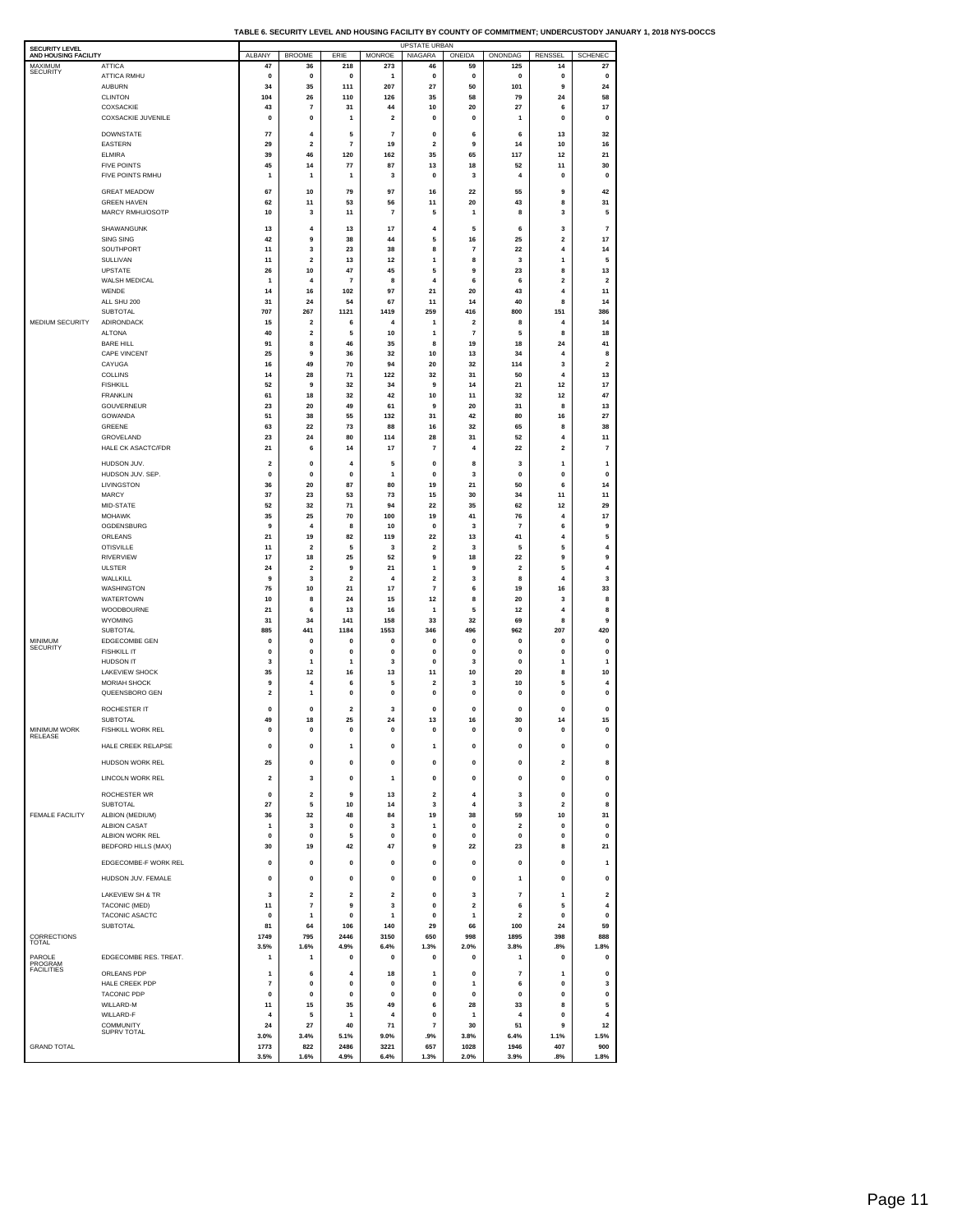### **TABLE 6. SECURITY LEVEL AND HOUSING FACILITY BY COUNTY OF COMMITMENT; UNDERCUSTODY JANUARY 1, 2018 NYS-DOCCS**

| SECURITY LEVEL<br>AND HOUSING FACILITY |                                        | ALLGANY                          | CATTARG                                       | CAYUGA                                             | CHAUTAU                          | <b>CHEMUNG</b>                | CHENANG                        | <b>CLINTON</b>                            | <b>UPSTATE OTHER</b><br><b>COLUMBI</b>  | CORTLND                                            | <b>DELAWAR</b>                                     | <b>DUTCHES</b>                  | ESSEX                                   | FRANKLN                                   | <b>FULTON</b>                             | <b>GENESEE</b>                            | GREENE                               |
|----------------------------------------|----------------------------------------|----------------------------------|-----------------------------------------------|----------------------------------------------------|----------------------------------|-------------------------------|--------------------------------|-------------------------------------------|-----------------------------------------|----------------------------------------------------|----------------------------------------------------|---------------------------------|-----------------------------------------|-------------------------------------------|-------------------------------------------|-------------------------------------------|--------------------------------------|
| MAXIMUM<br>SECURITY                    | <b>ATTICA</b>                          | з                                | 13                                            | 14                                                 | 13                               | 13                            |                                | 4                                         | 2                                       | 6                                                  | 3                                                  | 15                              | $\overline{\mathbf{2}}$                 | 5                                         | 2                                         | 10                                        | $\pmb{0}$                            |
|                                        | ATTICA RMHU<br>AUBURN                  | $\mathbf 0$<br>1                 | $\mathbf{0}$<br>$\overline{7}$                | $\mathbf 0$<br>4                                   | $\mathbf 0$<br>9                 | 0<br>13                       | $\mathbf 0$<br>4               | $\mathbf 0$<br>8                          | $\mathbf 0$<br>$\overline{\mathbf{2}}$  | $\pmb{0}$<br>6                                     | 0                                                  | $\mathbf{o}$<br>15              | $\mathbf{0}$<br>$\mathbf 2$             | $\mathbf 0$<br>10                         | $\pmb{\mathsf{o}}$<br>$\overline{4}$      | $\mathbf 0$<br>11                         | $\mathbf 0$<br>$\mathbf{2}$          |
|                                        | <b>CLINTON</b>                         | 1                                | 8                                             | 14                                                 | 8                                | 16                            | 3                              | 24                                        | $\overline{2}$                          | $\overline{7}$                                     |                                                    | 52                              | $\overline{4}$                          | 7                                         | 8                                         | 9                                         | 8                                    |
|                                        | COXSACKIE<br>COXSACKIE JUVENILE        | $\mathbf 0$<br>$\pmb{0}$         | $\overline{\mathbf{2}}$<br>$\mathbf{0}$       | 4<br>$\mathbf{0}$                                  | o                                | 6<br>$\pmb{0}$                | $\mathbf{1}$<br>$\mathbf 0$    | 13<br>$\mathbf{0}$                        | $\overline{\mathbf{2}}$<br>$\mathbf{0}$ | 0<br>0                                             | 3<br>$\mathbf 0$                                   | 20<br>$\mathbf{0}$              | 0<br>$\mathbf 0$                        | 3<br>$\mathbf{0}$                         | 3<br>$\mathbf{0}$                         | 3<br>$\mathbf{0}$                         | $\mathbf{1}$<br>$\pmb{0}$            |
|                                        | <b>DOWNSTATE</b>                       | $\pmb{0}$                        | -1                                            | $\mathbf{0}$                                       | 1                                | 1                             | 0                              | 12                                        | 9                                       | $\mathbf 0$                                        | 0                                                  | 32                              | 6                                       | 10                                        | 12                                        | -1                                        | 8                                    |
|                                        | EASTERN                                | $\overline{1}$                   | $\overline{\mathbf{2}}$                       | 3                                                  | 1                                | $\overline{\mathbf{2}}$       | 1                              | $\mathbf{3}$                              | 1                                       | 0                                                  |                                                    | 16                              | 0                                       | $\mathbf 0$                               | $\pmb{\mathsf{o}}$                        | $\mathbf{1}$                              | 3                                    |
|                                        | <b>ELMIRA</b>                          | $\overline{\mathbf{2}}$<br>0     | 5<br>3                                        | 15<br>5                                            | 23<br>5                          | 20<br>$\overline{7}$          | 11<br>$\overline{4}$           | 6                                         | 6<br>5                                  | 8<br>5                                             | $\overline{2}$<br>$\overline{2}$                   | $12$                            | $\mathbf{1}$<br>$\overline{4}$          | $\overline{4}$<br>$\overline{\mathbf{2}}$ | $\overline{4}$<br>1                       | 16<br>$\overline{4}$                      | $\mathbf{2}$<br>$\overline{4}$       |
|                                        | <b>FIVE POINTS</b><br>FIVE POINTS RMHU | $\pmb{0}$                        | $\mathbf 0$                                   | $\pmb{0}$                                          | 0                                | $\mathbf 0$                   | $\mathbf 0$                    | 13<br>1                                   | $\mathbf{0}$                            | 0                                                  | $\mathbf{0}$                                       | 22<br>$\overline{1}$            | $\mathbf 0$                             | 0                                         | $\mathbf 0$                               | $\mathbf 0$                               | $\mathbf{1}$                         |
|                                        | <b>GREAT MEADOW</b>                    | $\pmb{0}$                        | 3                                             | 7                                                  | $\overline{7}$                   | 5                             | 3                              | 13                                        | 6                                       | $\overline{\mathbf{2}}$                            | $\mathbf{0}$                                       | $17\,$                          | $\mathbf 0$                             | 5                                         | $\overline{4}$                            | $\overline{4}$                            | $\mathbf 3$                          |
|                                        | <b>GREEN HAVEN</b>                     | $\overline{1}$                   | 3                                             | 6                                                  | 1                                | 6                             | 3                              | $\overline{2}$                            | $\overline{7}$                          | $\overline{\mathbf{2}}$                            |                                                    | 19                              | $\mathbf{3}$                            | 3                                         | 6                                         | $\overline{4}$                            | 5                                    |
|                                        | MARCY RMHU/OSOTP                       | $\mathbf 0$                      | $\mathbf 0$                                   | $\pmb{0}$                                          | 0                                | 1                             | $\mathbf 0$                    | $\overline{\mathbf{2}}$                   | $\overline{\mathbf{2}}$                 | 0                                                  | $\mathbf{0}$                                       | $\overline{\mathbf{2}}$         | $\overline{1}$                          | 1                                         | $\mathbf{0}$                              | $\overline{1}$                            | $\pmb{0}$                            |
|                                        | SHAWANGUNK                             | $\mathbf 0$<br>$\pmb{0}$         | 1                                             | 3                                                  | 0<br>3                           | 0<br>3                        | 0<br>3                         | 1                                         | 0<br>5                                  | 0                                                  | $\mathbf 0$                                        | 8                               | $\mathbf{1}$<br>$\overline{\mathbf{2}}$ | $\mathbf{1}$<br>$\overline{\mathbf{3}}$   | 1<br>$\overline{\mathbf{2}}$              | $\overline{\mathbf{1}}$                   | $\pmb{0}$<br>$\mathbf{1}$            |
|                                        | SING SING<br>SOUTHPORT                 | $\overline{1}$                   | -1<br>$\overline{\mathbf{2}}$                 | $\overline{1}$<br>3                                | $\overline{2}$                   | 3                             | $\overline{4}$                 | $10$<br>$\overline{\mathbf{2}}$           | 1                                       | 0                                                  | -1                                                 | 23<br>8                         | $\mathbf{0}$                            | 1                                         | 1                                         | $\overline{1}$<br>$\overline{\mathbf{2}}$ | $\mathbf{1}$                         |
|                                        | SULLIVAN                               | 1                                | -1                                            | $\overline{1}$                                     | 1                                | $\pmb{0}$                     | $\mathbf{1}$                   | $\overline{2}$                            | $\overline{2}$                          | $\mathbf 0$                                        | $\Omega$                                           | 6                               | $\mathbf{0}$                            | $\mathbf{0}$                              | $\mathbf{0}$                              | $\overline{\mathbf{3}}$                   | $\overline{\mathbf{2}}$              |
|                                        | UPSTATE<br>WALSH MEDICAL               | $\mathbf 0$<br>$\pmb{0}$         | $\mathbf{1}$<br>$\overline{2}$                | 7<br>$\mathbf{0}$                                  | 6<br>1                           | $\overline{7}$<br>$\mathbf 0$ | 1<br>$\mathbf 0$               | $\overline{7}$<br>1                       | 1<br>1                                  | $\overline{\mathbf{2}}$<br>1                       | $\mathbf 0$<br>$\mathbf 0$                         | $11$<br>$\overline{\mathbf{3}}$ | $\mathbf{1}$<br>$\mathbf{0}$            | 5<br>$\mathbf{0}$                         | $\overline{\mathbf{2}}$<br>$\mathbf{0}$   | 6<br>$\overline{1}$                       | $\mathbf{3}$<br>$\pmb{0}$            |
|                                        | WENDE                                  | $\mathbf{1}$                     | $\overline{\mathbf{2}}$                       | $\overline{\mathbf{2}}$                            | 6                                | 8                             | $\mathbf 0$                    | 5                                         | 3                                       | $\Omega$                                           | -3                                                 | $\overline{7}$                  | 3                                       | $\mathbf 0$                               | 3                                         | $\overline{4}$                            | $\overline{\mathbf{2}}$              |
|                                        | ALL SHU 200<br>SUBTOTAL                | $\overline{1}$<br>13             | 3<br>60                                       | $\overline{7}$<br>96                               | 92                               | 9<br>120                      | 4<br>49                        | 6<br>135                                  | $\mathbf{1}$<br>58                      | $\mathbf{1}$<br>41                                 | $\overline{\mathbf{2}}$<br>21                      | 9<br>298                        | $\overline{\mathbf{2}}$<br>$32\,$       | 64                                        | $\pmb{\mathsf{o}}$<br>53                  | 3<br>85                                   | $\mathbf 3$<br>49                    |
| MEDIUM SECURITY                        | ADIRONDACK                             | $\mathbf 0$                      | $\mathbf 0$                                   | $\mathbf{1}$                                       | $\mathbf 0$                      | $\overline{\mathbf{2}}$       | $\overline{1}$                 | 6                                         | 4                                       |                                                    | $\mathbf 0$                                        | $11$                            | $\overline{\mathbf{4}}$                 | $\overline{\mathbf{2}}$                   | $\overline{7}$                            | $\mathbf 0$                               | $\overline{1}$                       |
|                                        | <b>ALTONA</b>                          | $\mathbf 0$                      | $\Omega$                                      | $\overline{\mathbf{1}}$                            | 1                                | 0                             | 0                              | 6                                         | $\overline{2}$                          | $\mathbf 0$                                        |                                                    | 18                              | $\overline{\mathbf{2}}$                 | 3                                         | $\overline{4}$                            | $\overline{1}$                            | $\mathbf{1}$                         |
|                                        | <b>BARE HILL</b><br>CAPE VINCENT       | $\mathbf 0$<br>1                 | $\mathbf 0$<br>3                              | 1<br>6                                             | $\overline{2}$<br>3              | 4<br>6                        | 1<br>1                         | ${\bf 24}$<br>$\overline{4}$              | 6<br>1                                  | 4                                                  | $\mathbf 0$                                        | 20<br>9                         | $\mathbf{1}$<br>$\overline{\mathbf{2}}$ | 9<br>4                                    | $\overline{7}$<br>1                       | 3<br>5                                    | $\scriptstyle\rm{7}$<br>$\mathbf{1}$ |
|                                        | CAYUGA                                 | $\mathbf 0$                      | 5                                             | 14                                                 | $10$                             | 17                            | 6                              | $\overline{\mathbf{2}}$                   | 1                                       | 10                                                 | 5                                                  | 0                               | $\overline{1}$                          | $\mathbf{0}$                              | 1                                         | 5                                         | $\pmb{0}$                            |
|                                        | COLLINS<br><b>FISHKILL</b>             | 6<br>$\pmb{0}$                   | 9<br>$\overline{4}$                           | 16<br>5                                            | $17\,$<br>5                      | 14<br>$\overline{7}$          | 3<br>$\mathbf 0$               | 3<br>11                                   | $\mathbf{1}$<br>3                       | 8<br>$\mathbf{1}$                                  | $\overline{\mathbf{2}}$<br>$\mathbf 0$             | $\overline{4}$<br>26            | $\mathbf{3}$<br>$\overline{1}$          | $\mathbf 0$<br>$\overline{4}$             | $\overline{4}$<br>3                       | 13<br>5                                   | $\mathbf{1}$<br>$\overline{4}$       |
|                                        | <b>FRANKLIN</b>                        | $\overline{1}$                   | $\mathbf{1}$                                  | $\overline{4}$                                     | $\overline{4}$                   | 5                             | 5                              | 17                                        | 10                                      | $\overline{2}$                                     | $\mathbf 0$                                        | 27                              | $\overline{7}$                          | 5                                         | $\overline{7}$                            | 6                                         | $\mathbf 3$                          |
|                                        | GOUVERNEUR<br>GOWANDA                  | $\overline{1}$<br>$\overline{7}$ | $\overline{\mathbf{2}}$<br>$\overline{7}$     | 11<br>17                                           | 6<br>14                          | $12$<br>14                    | 4<br>10                        | $\overline{4}$<br>12                      | $\mathbf 0$<br>5                        | 5<br>9                                             | $\overline{4}$<br>$\overline{\mathbf{3}}$          | $12$<br>31                      | 0<br>$\mathbf{3}$                       | $\mathbf{1}$<br>$\overline{4}$            | $\overline{\mathbf{2}}$<br>5              | $\overline{4}$<br>17                      | $\mathbf{1}$<br>${\bf 5}$            |
|                                        | GREENE                                 | $\overline{1}$                   | 3                                             | 7                                                  | 8                                | 12                            | 3                              | 13                                        | 8                                       | $\overline{4}$                                     | $\mathbf 0$                                        | 25                              | $\overline{1}$                          | 5                                         | 6                                         | 9                                         | 5                                    |
|                                        | GROVELAND                              | $\overline{\mathbf{2}}$          | $12$                                          | 10                                                 | 13                               | 6                             | $\overline{7}$                 | 16                                        | 1                                       | $\overline{\mathbf{3}}$                            | 5                                                  | 14                              | $\overline{\mathbf{2}}$<br>$\mathbf 0$  | 5                                         | 5                                         | 17                                        | $\mathbf{3}$                         |
|                                        | HALE CK ASACTC/FDR                     | $\overline{\mathbf{2}}$          | $\overline{\mathbf{2}}$                       | 3                                                  | 3                                | $\overline{\mathbf{2}}$       | 0                              | 3                                         | $\overline{\mathbf{2}}$                 | $\overline{\mathbf{2}}$                            |                                                    | 9                               |                                         | 0                                         | 1                                         | $\overline{\mathbf{2}}$                   | 3                                    |
|                                        | HUDSON JUV.<br>HUDSON JUV. SEP.        | $\mathbf 0$<br>$\mathbf 0$       | $\mathbf 0$<br>$\mathbf 0$                    | $\mathbf 0$<br>$\mathbf 0$                         | $\mathbf 0$<br>0                 | 0<br>$\mathbf 0$              | 0<br>$\mathbf 0$               | $\mathbf{0}$<br>$\mathbf 0$               | $\mathbf 0$<br>1                        | $\mathbf 0$<br>0                                   | $\mathbf 0$<br>$\mathbf{0}$                        | $\overline{\bf{4}}$<br>0        | $\mathbf{o}$<br>$\mathbf 0$             | $\mathbf 0$<br>0                          | $\mathbf{0}$<br>$\pmb{0}$                 | $\mathbf 0$<br>$\mathbf 0$                | $\pmb{0}$<br>$\pmb{0}$               |
|                                        | LIVINGSTON                             | 6                                | 6                                             | 13                                                 | 8                                | 14                            | 3                              | $\overline{7}$                            | $\mathbf 0$                             | 3                                                  | $\mathbf{o}$                                       | 8                               | 3                                       | 3                                         | $\overline{\mathbf{2}}$                   | 14                                        | $\mathbf{3}$                         |
|                                        | MARCY<br>MID-STATE                     | 3<br>3                           | $\overline{\mathbf{3}}$<br>11                 | 8<br>13                                            | 5<br>13                          | 9<br>5                        | 5<br>5                         | $10$<br>11                                | 5<br>5                                  | 3<br>6                                             | 10<br>3                                            | 22<br>18                        | 5<br>6                                  | 5<br>6                                    | 3<br>5                                    | 8<br>13                                   | $\mathbf 3$<br>6                     |
|                                        | <b>MOHAWK</b>                          | $\mathbf{3}$                     | $\overline{7}$                                | 10                                                 | $\overline{7}$                   | 13                            | 8                              | 9                                         |                                         | $\overline{2}$                                     | 5                                                  | 16                              | $\mathbf 2$                             | 4                                         | 6                                         | 11                                        | 6                                    |
|                                        | OGDENSBURG<br>ORLEANS                  | $\mathbf{1}$<br>$\overline{1}$   | $\mathbf{0}$<br>$\overline{4}$                | -1<br>10                                           | 4<br>3                           | 3<br>11                       | $\mathbf{1}$<br>5              | 4<br>6                                    | 1<br>1                                  | -1<br>$\mathbf{1}$                                 | $\mathbf{1}$<br>$\overline{\mathbf{2}}$            | $\overline{2}$<br>8             | $\mathbf 0$<br>$\mathbf{1}$             | $\mathbf{0}$<br>0                         | $\overline{4}$<br>$\overline{\mathbf{2}}$ | $\overline{\mathbf{3}}$<br>5              | $\mathbf 3$<br>$\mathbf{1}$          |
|                                        | <b>OTISVILLE</b>                       | $\pmb{0}$                        | $\mathbf{0}$                                  | 0                                                  | $\mathbf 0$                      | $\overline{\mathbf{2}}$       | $\mathbf 0$                    | $\mathbf{0}$                              | $\mathbf{1}$                            | $\mathbf 0$                                        | $\mathbf{1}$                                       | 19                              | $\mathbf{1}$                            | $\mathbf{0}$                              | $\overline{1}$                            | $\mathbf{0}$                              | $\overline{1}$                       |
|                                        | RIVERVIEW                              | $\overline{\mathbf{2}}$          | $\overline{\mathbf{2}}$                       | $\overline{7}$                                     | 5                                | $\overline{4}$                | $\mathbf 0$                    | $\overline{\mathbf{4}}$<br>$\overline{2}$ | $\overline{\mathbf{2}}$                 | 3                                                  | $\overline{\mathbf{2}}$                            | 11                              | $\mathbf 0$                             | 4                                         | $\overline{\mathbf{2}}$                   | $\overline{1}$                            | $\pmb{0}$                            |
|                                        | <b>ULSTER</b><br>WALLKILL              | $\pmb{0}$<br>$\mathbf 0$         | $\overline{\mathbf{2}}$<br>$\pmb{\mathsf{o}}$ | 1<br>$\mathbf 0$                                   | $\overline{2}$<br>$\mathbf 0$    | $\overline{\mathbf{2}}$<br>0  | $\overline{2}$<br>1            | 6                                         | $\mathbf{1}$<br>1                       | $\mathbf 0$<br>$\overline{\mathbf{2}}$             | -1<br>$\mathbf 0$                                  | 15<br>9                         | $\mathbf 0$<br>$\mathbf 0$              | 1<br>$\mathbf 0$                          | $\overline{1}$<br>3                       | $\overline{\mathbf{2}}$<br>$\mathbf{1}$   | $\mathbf 3$<br>$\mathbf{1}$          |
|                                        | WASHINGTON                             | $\mathbf 0$                      | $\overline{4}$                                | $\mathbf{0}$                                       | 0                                | $\overline{\mathbf{2}}$       | $\mathbf{1}$                   | 11                                        | 14                                      | $\mathbf 0$                                        | $\overline{\mathbf{2}}$                            | 32                              | $\overline{\mathbf{2}}$                 | 3                                         | 6                                         | -1                                        | $\overline{4}$                       |
|                                        | WATERTOWN<br>WOODBOURNE                | $\mathbf 0$<br>$\overline{1}$    | 3<br>$\mathbf 0$                              | $\overline{4}$<br>$\overline{1}$                   | 3<br>0                           | $\overline{\mathbf{2}}$<br>1  | 3<br>$\overline{1}$            | $\overline{1}$<br>1                       | $\overline{\mathbf{2}}$<br>6            | $\mathbf 0$                                        | $\mathbf 0$<br>$\overline{4}$                      | 10<br>$17\,$                    | $\overline{1}$<br>$\mathbf{2}$          | $\overline{\mathbf{2}}$<br>$\mathbf 0$    | 5<br>$\pmb{0}$                            | $\mathbf 0$<br>$\overline{1}$             | $\mathbf{1}$<br>$\mathbf{1}$         |
|                                        | WYOMING                                | $\overline{4}$                   | 6                                             | 13                                                 | $12$                             | 15                            | 10                             | 8                                         | $\mathbf 0$                             | 4                                                  | 5                                                  | 8                               | $\overline{1}$                          | 6                                         | 5                                         | 11                                        | $\mathbf{3}$                         |
| <b>MINIMUM</b>                         | SUBTOTAL<br>EDGECOMBE GEN              | 45<br>$\mathbf 0$                | 96<br>$\mathbf 0$                             | 177<br>0                                           | 148<br>$\mathbf 0$               | 184<br>$\mathbf 0$            | 86<br>$\mathbf 0$              | 201<br>$\mathbf 0$                        | 88<br>$\mathbf 0$                       | 76<br>$\mathbf 0$                                  | 58<br>$\Omega$                                     | 405<br>$\mathbf{o}$             | 51<br>$\mathbf 0$                       | 76<br>$\mathbf 0$                         | 98<br>$\mathbf 0$                         | 158<br>$\mathbf 0$                        | 71<br>$\mathbf 0$                    |
| <b>SECURITY</b>                        | <b>FISHKILL IT</b>                     | $\mathbf 0$                      | $\mathbf 0$                                   | $\mathbf 0$                                        | 0                                | $\mathbf 0$                   | $\mathbf 0$                    | 0                                         | $\mathbf{0}$                            | 0                                                  | $\mathbf 0$                                        | $\mathbf{1}$                    | $\mathbf 0$                             | 0                                         | $\mathbf 0$                               | $\mathbf 0$                               | $\pmb{0}$                            |
|                                        | HUDSON IT<br>LAKEVIEW SHOCK            | $\mathbf 0$<br>$\mathbf 0$       | $\mathbf{0}$<br>$\overline{\mathbf{2}}$       | $\mathbf 0$<br>5                                   | $\mathbf 0$<br>$10$              | 1<br>10                       | 0<br>8                         | $\overline{2}$<br>5                       | $\mathbf 0$<br>0                        | 0<br>5                                             | 8                                                  | $\mathbf{1}$<br>15              | $\mathbf 0$<br>$\mathbf{1}$             | $\overline{2}$<br>$\overline{\mathbf{2}}$ | $\mathbf 0$<br>$\overline{4}$             | $\mathbf 0$<br>6                          | $\mathbf 0$<br>$\mathbf 3$           |
|                                        | MORIAH SHOCK                           | $\mathbf{0}$                     | $\overline{1}$                                | $\overline{4}$                                     | 3                                | 1                             | 5                              | 3                                         | 3                                       | 3                                                  |                                                    | $\overline{\mathbf{2}}$         | 3                                       | $\mathbf 0$                               | 3                                         | $\overline{\mathbf{2}}$                   | $\mathbf 0$                          |
|                                        | QUEENSBORO GEN                         | $\pmb{0}$                        | $\mathbf{0}$                                  | $\pmb{0}$                                          | $\mathbf 0$                      | $\mathbf 0$                   | 0                              | $\mathbf 0$                               | 0                                       | $\mathbf 0$                                        | $\Omega$                                           | 0                               | $\mathbf 0$                             | 0                                         | $\pmb{\mathsf{o}}$                        | $\mathbf 0$                               | $\pmb{0}$                            |
|                                        | ROCHESTER IT<br><b>SUBTOTAL</b>        | $\mathbf 0$<br>$\pmb{0}$         | $\pmb{\mathsf{o}}$<br>$\overline{\mathbf{3}}$ | $\mathbf 0$<br>9                                   | 0                                | $\mathbf 0$                   | $\mathbf 0$                    | 0                                         | 0                                       | 0                                                  | $\mathbf 0$                                        | 0                               | $\mathbf{0}$<br>$\overline{4}$          | 0                                         | $\pmb{\mathsf{o}}$<br>$\overline{7}$      | $\mathbf 0$                               | $\pmb{0}$                            |
| MINIMUM WORK                           | FISHKILL WORK REL                      | $\pmb{0}$                        | $\mathbf{0}$                                  | 0                                                  | 13<br>$\mathbf 0$                | 12<br>0                       | 13<br>0                        | $10$<br>$\overline{1}$                    | 3<br>$\mathbf{0}$                       | 8<br>$\mathbf 0$                                   | 13<br>0                                            | 19<br>6                         | $\Omega$                                | 4<br>$\mathbf{0}$                         | $\pmb{0}$                                 | 8<br>$\mathbf 0$                          | $\mathbf 3$<br>$\pmb{0}$             |
| RELEASE                                | HALE CREEK RELAPSE                     | 0                                | $\mathbf{0}$                                  | 0                                                  | $\mathbf 0$                      | 0                             | $\mathbf 0$                    | $\overline{\mathbf{2}}$                   | 0                                       | 0                                                  | $\mathbf{o}$                                       | $\mathbf{o}$                    | $\mathbf{o}$                            | $\mathbf 0$                               | $\mathbf{0}$                              | $\mathbf 0$                               | $\pmb{0}$                            |
|                                        | HUDSON WORK REL                        | 0                                | $\pmb{0}$                                     | 0                                                  | $\mathbf 0$                      | 0                             | 0                              | 6                                         | $\mathbf{1}$                            | $\pmb{0}$                                          | 0                                                  | $\mathbf{1}$                    | 0                                       | $\mathbf 0$                               | $\mathbf{1}$                              | $\mathbf 0$                               | $\mathbf{1}$                         |
|                                        | LINCOLN WORK REL                       | $\pmb{0}$                        | $\pmb{\mathsf{o}}$                            | 0                                                  | $\mathbf 0$                      | $\pmb{0}$                     | 0                              | $\mathbf 0$                               | $\mathbf{0}$                            | -1                                                 | $\mathbf{1}$                                       | $\mathbf 0$                     | 0                                       | $\mathbf{0}$                              | $\pmb{0}$                                 | $\mathbf 0$                               | $\mathbf{1}$                         |
|                                        | ROCHESTER WR                           | $\pmb{0}$                        | $\pmb{\mathsf{o}}$                            | $\overline{\mathbf{2}}$                            | $\mathbf{1}$                     | $\pmb{0}$                     | $\overline{\mathbf{2}}$        | $\mathbf{0}$                              | $\mathbf{0}$                            | $\overline{\mathbf{3}}$                            | $\mathbf 0$                                        | $\mathbf{0}$                    | $\pmb{0}$                               | $\mathbf{0}$                              | $\mathbf 0$                               | $\mathbf 0$                               | $\pmb{0}$                            |
|                                        | SUBTOTAL                               | $\pmb{0}$                        | $\pmb{0}$                                     | $\overline{\mathbf{2}}$                            | $\overline{1}$                   | 0                             | $\overline{\mathbf{2}}$        | 9                                         | 1                                       | 4                                                  | $\overline{1}$                                     | $\overline{7}$                  | 0                                       | 0                                         | $\mathbf{1}$                              | $\mathbf 0$                               | $\overline{\mathbf{2}}$              |
| FEMALE FACILITY                        | ALBION (MEDIUM)<br><b>ALBION CASAT</b> | 5<br>$\pmb{0}$                   | 11<br>$\mathbf{1}$                            | 9<br>$\mathbf{1}$                                  | $\overline{2}$<br>$\overline{1}$ | 9<br>0                        | $\overline{\mathbf{2}}$<br>0   | 14<br>$\overline{1}$                      | $\overline{2}$<br>$\mathbf 0$           | $\overline{\mathbf{r}}$<br>$\pmb{0}$               | $\overline{4}$<br>$\mathbf{1}$                     | 10<br>$\overline{1}$            | $\scriptstyle\rm 7$<br>0                | 5<br>$\mathbf{1}$                         | 8<br>$\mathbf{1}$                         | 14<br>$\overline{4}$                      | $\mathbf{3}$<br>$\mathbf{1}$         |
|                                        | ALBION WORK REL                        | $\pmb{0}$                        | $\pmb{\mathsf{o}}$                            | $\mathbf 0$                                        | $\overline{1}$                   | $\overline{\mathbf{2}}$       | $\pmb{0}$                      | $\mathbf{0}$                              | $\mathbf{0}$                            | $\mathbf 0$                                        | $\pmb{0}$                                          | $\pmb{0}$                       | $\pmb{0}$                               | $\mathbf{0}$                              | $\pmb{0}$                                 | $\overline{1}$                            | $\pmb{0}$                            |
|                                        | <b>BEDFORD HILLS (MAX)</b>             | 3                                | 5                                             | 3                                                  | 3                                | 6                             | 3                              | $10$                                      | $\overline{\mathbf{2}}$                 | 3                                                  | 5                                                  | 13                              | 5                                       | 3                                         | $\mathbf{1}$                              | 5                                         | $\overline{4}$                       |
|                                        | EDGECOMBE-F WORK REL                   | $\pmb{0}$                        | $\pmb{\mathsf{o}}$                            | 0                                                  | $\mathbf 0$                      | $\mathbf 0$                   | 0                              | $\overline{\mathbf{2}}$                   | $\mathbf 0$                             | $\mathbf 0$                                        | $\mathbf{o}$                                       | $\mathbf{1}$                    | 0                                       | $\mathbf{1}$                              | $\pmb{0}$                                 | $\mathbf 0$                               | $\mathbf{1}$                         |
|                                        | HUDSON JUV. FEMALE                     | $\pmb{0}$                        | $\mathbf 0$                                   | $\mathbf 0$                                        | $\mathbf 0$                      | 0                             | 0                              | $\mathbf 0$                               | $\mathbf 0$                             | $\mathbf 0$                                        | $\mathbf 0$                                        | $\mathbf 0$                     | 0                                       | $\mathbf 0$                               | $\pmb{0}$                                 | $\pmb{0}$                                 | $\pmb{0}$                            |
|                                        | LAKEVIEW SH & TR<br>TACONIC (MED)      | $\pmb{0}$<br>$\pmb{0}$           | $\mathbf{1}$<br>$\pmb{0}$                     | $\overline{\mathbf{2}}$<br>$\overline{\mathbf{2}}$ | $\overline{2}$<br>$\mathbf 0$    | $\overline{1}$<br>0           | $\mathbf 0$<br>$\mathbf{1}$    | 8<br>$\overline{7}$                       | $\mathbf{0}$<br>3                       | $\mathbf 0$<br>$\mathbf 0$                         | $\overline{\mathbf{2}}$<br>$\overline{\mathbf{2}}$ | 5<br>5                          | 5<br>$\pmb{0}$                          | -1<br>$\mathbf 0$                         | $\overline{2}$<br>$\mathbf{1}$            | $\overline{2}$<br>$\mathbf{3}$            | $\pmb{0}$                            |
|                                        | TACONIC ASACTC                         | $\pmb{0}$                        | $\pmb{\mathsf{o}}$                            | $\overline{1}$                                     | $\mathbf{0}$                     | $\pmb{0}$                     | $\overline{1}$                 | $\overline{2}$                            | $\mathbf{0}$                            | $\mathbf 0$                                        | $\pmb{0}$                                          | $\mathbf 0$                     | $\pmb{0}$                               | $\mathbf{0}$                              | $\pmb{0}$                                 | $\mathbf 0$                               | $\overline{\mathbf{2}}$<br>$\pmb{0}$ |
|                                        | SUBTOTAL                               | 8                                | 18                                            | 18                                                 | 9                                | 18                            | $\overline{\phantom{a}}$       | 44                                        | $\overline{7}$                          | 10                                                 | 14                                                 | 35                              | 17                                      | 11                                        | 13                                        | 29                                        | 11                                   |
| CORRECTIONS<br>TOTAL                   |                                        | 66<br>.1%                        | 177<br>.4%                                    | 302<br>.6%                                         | 263<br>.5%                       | 334<br>.7%                    | 157<br>.3%                     | 399<br>.8%                                | 157<br>.3%                              | 139<br>.3%                                         | 107<br>.2%                                         | 764<br>1.5%                     | 104<br>.2%                              | 155<br>.3%                                | 172<br>.3%                                | 280<br>.6%                                | 136<br>.3%                           |
| PAROLE<br>PROGRAM                      | EDGECOMBE RES. TREAT.                  | $\mathbf 0$                      | $\pmb{\mathsf{o}}$                            | $\pmb{0}$                                          | $\mathbf 0$                      | 0                             | 0                              | $\mathbf{1}$                              | $\mathbf 0$                             | $\pmb{0}$                                          | $\pmb{0}$                                          | 0                               | $\pmb{0}$                               | $\mathbf 0$                               | $\pmb{0}$                                 | $\mathbf 0$                               | $\pmb{0}$                            |
| <b>FACILITIES</b>                      | ORLEANS PDP                            | $\mathbf 0$                      | $\overline{1}$                                | $\mathbf 0$                                        | $\mathbf{1}$                     | $\overline{1}$                | 0                              | $\mathbf 0$                               | 0                                       | $\mathbf 0$                                        | $\overline{\mathbf{2}}$                            | 0                               | $\mathbf 0$                             | 0                                         | $\pmb{\mathsf{o}}$                        | $\overline{\mathbf{2}}$                   | $\pmb{0}$                            |
|                                        | HALE CREEK PDP<br><b>TACONIC PDP</b>   | $\pmb{0}$<br>$\pmb{0}$           | 0<br>$\pmb{\mathsf{o}}$                       | $\mathbf{1}$<br>$\mathbf 0$                        | $\mathbf 0$<br>$\mathbf 0$       | 0<br>$\pmb{0}$                | 0<br>$\pmb{0}$                 | $\mathbf 0$<br>$\mathbf 0$                | 1<br>$\mathbf 0$                        | $\mathbf{1}$<br>$\mathbf 0$                        | 0<br>$\pmb{0}$                                     | 0<br>$\mathbf{1}$               | 0<br>$\pmb{0}$                          | $\overline{2}$<br>$\mathbf 0$             | $\pmb{0}$<br>$\pmb{\mathsf{o}}$           | $\mathbf 0$<br>$\mathbf 0$                | $\mathbf 0$<br>$\pmb{0}$             |
|                                        | WILLARD-M                              | $\mathbf{3}$                     | 5                                             | 14                                                 | 11                               | $\overline{\mathbf{7}}$       | $\mathbf 0$                    | 8                                         | $\mathbf{1}$                            | 4                                                  | $\mathbf{0}$                                       | $\scriptstyle\rm{7}$            | $\overline{\mathbf{2}}$                 | 6                                         | $\mathbf{1}$                              | $\overline{7}$                            | $\mathbf{3}$                         |
|                                        | WILLARD-F<br><b>COMMUNITY</b>          | $\pmb{0}$<br>3                   | 3<br>9                                        | $\mathbf{1}$<br>16                                 | $\overline{4}$<br>16             | $\mathbf{1}$<br>9             | $\mathbf{1}$<br>$\overline{1}$ | $\overline{4}$<br>13                      | $\mathbf{1}$<br>$\overline{\mathbf{3}}$ | $\overline{\mathbf{2}}$<br>$\overline{\mathbf{r}}$ | $\mathbf{0}$<br>$\overline{\mathbf{2}}$            | $\overline{1}$<br>9             | $\pmb{0}$<br>$\overline{\mathbf{2}}$    | $\mathbf{0}$<br>8                         | $\pmb{0}$<br>$\overline{1}$               | $\mathbf 0$<br>9                          | $\mathbf{1}$<br>$\overline{4}$       |
|                                        | SUPRV TOTAL                            | .4%                              | 1.1%                                          | 2.0%                                               | 2.0%                             | 1.1%                          | .1%                            | 1.6%                                      | .4%                                     | .9%                                                | .3%                                                | 1.1%                            | .3%                                     | 1.0%                                      | .1%                                       | 1.1%                                      | .5%                                  |
| <b>GRAND TOTAL</b>                     |                                        | 69<br>.1%                        | 186<br>.4%                                    | 318<br>.6%                                         | 279<br>.6%                       | 343<br>.7%                    | 158<br>.3%                     | 412<br>.8%                                | 160<br>.3%                              | 146<br>.3%                                         | 109<br>.2%                                         | 773<br>1.5%                     | 106<br>.2%                              | 163<br>.3%                                | 173<br>.3%                                | 289<br>.6%                                | 140<br>.3%                           |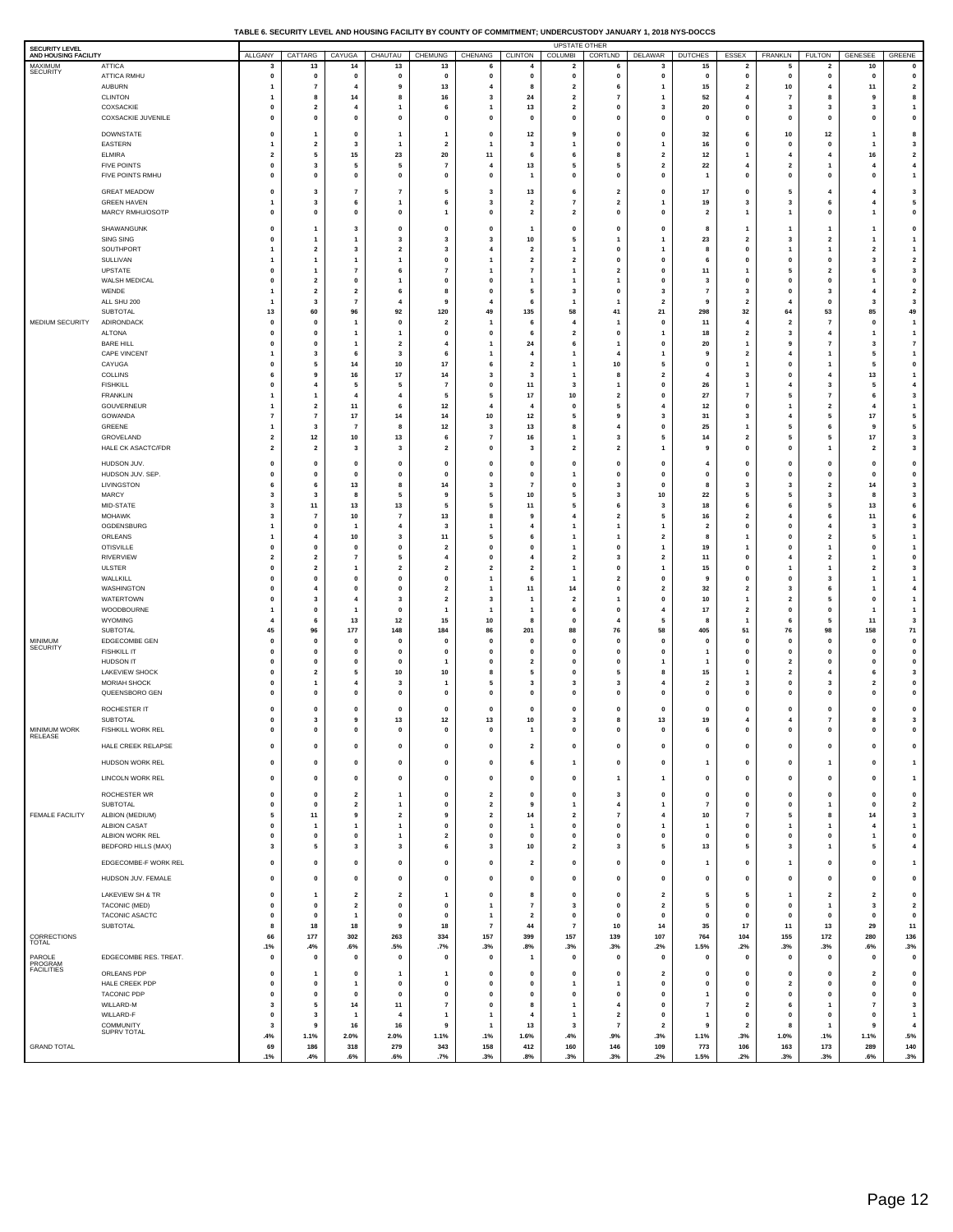### **TABLE 6. SECURITY LEVEL AND HOUSING FACILITY BY COUNTY OF COMMITMENT; UNDERCUSTODY JANUARY 1, 2018 NYS-DOCCS**

| SECURITY LEVEL<br>AND HOUSING FACILITY |                                           | <b>HAMILTN</b>                       | <b>HERKIMR</b>                          | <b>JFFRSON</b>                            | LEWIS                                     | LVNGSTN                                 | <b>MADISON</b>                            | <b>MNTGMRY</b>                                     | UPSTATE OTHER<br><b>ONTARIO</b>           | ORANGE                          | ORLEANS                                 | OSWEGO                             | <b>OTSEGO</b>                                      | PUTNAM                                  | ST.LAWR                       | SARATOG                                | <b>SCHOHAR</b>                                     |
|----------------------------------------|-------------------------------------------|--------------------------------------|-----------------------------------------|-------------------------------------------|-------------------------------------------|-----------------------------------------|-------------------------------------------|----------------------------------------------------|-------------------------------------------|---------------------------------|-----------------------------------------|------------------------------------|----------------------------------------------------|-----------------------------------------|-------------------------------|----------------------------------------|----------------------------------------------------|
| MAXIMUM<br><b>SECURITY</b>             | <b>ATTICA</b>                             | 0                                    | $\overline{7}$                          | 17                                        | 3                                         | 9                                       | 8                                         | 6                                                  | 21                                        | 21                              | 4                                       | 12                                 | 9                                                  |                                         |                               | 6                                      | 1                                                  |
|                                        | ATTICA RMHU<br>AUBURN                     | $\mathbf 0$<br>$\pmb{0}$             | $\mathbf{0}$<br>5                       | $\mathbf{0}$<br>6                         | $\mathbf 0$<br>1                          | 0<br>5                                  | $\mathbf 0$<br>6                          | $\pmb{0}$<br>$\overline{\mathbf{2}}$               | $\mathbf 0$<br>18                         | $\mathbf 0$<br>18               | $\mathbf 0$<br>1                        | $\mathbf 0$<br>9                   | $\mathbf{0}$<br>6                                  | $\mathbf{0}$<br>$\overline{\mathbf{2}}$ | $\mathbf 0$<br>$\overline{7}$ | $\mathbf{0}$<br>$\overline{4}$         | $\pmb{0}$<br>0                                     |
|                                        | <b>CLINTON</b>                            | 1                                    | $\overline{2}$                          | 9                                         | 3                                         | $\mathbf{3}$                            | 3                                         | $\overline{2}$                                     | 9                                         | 49                              | 5                                       | $\overline{7}$                     | $\overline{4}$                                     | 5                                       | 18                            | 19                                     | 3                                                  |
|                                        | COXSACKIE<br><b>COXSACKIE JUVENILE</b>    | 0                                    | $\overline{4}$<br>$\mathbf{0}$          | -1<br>$\mathbf 0$                         | 0<br>$\pmb{0}$                            | $\overline{\mathbf{z}}$<br>$\pmb{0}$    | $\mathbf 0$<br>$\mathbf 0$                | 8<br>$\mathbf{1}$                                  | $\overline{1}$<br>$\overline{1}$          | 22                              | $\overline{\mathbf{1}}$<br>$\mathbf 0$  | 5<br>$\pmb{0}$                     | $\overline{7}$<br>$\mathbf 0$                      | 4                                       | $\overline{7}$<br>$\pmb{0}$   | -9<br>$\mathbf{0}$                     | $\pmb{0}$<br>$\pmb{0}$                             |
|                                        |                                           | $\pmb{0}$                            |                                         |                                           |                                           |                                         |                                           |                                                    |                                           | $\pmb{0}$                       |                                         |                                    |                                                    | 0                                       |                               |                                        |                                                    |
|                                        | <b>DOWNSTATE</b><br>EASTERN               | $\pmb{0}$<br>0                       | $\mathbf{1}$<br>$\overline{2}$          | $\overline{\mathbf{2}}$<br>$\overline{4}$ | 3<br>$\pmb{0}$                            | $\pmb{0}$<br>$\pmb{0}$                  | 0<br>$\mathbf{1}$                         | $\overline{\mathbf{2}}$<br>$\mathbf{0}$            | $\overline{\mathbf{2}}$<br>$\overline{1}$ | 51<br>15                        | $\pmb{0}$<br>$\mathbf 0$                | $\pmb{0}$<br>$\mathbf{1}$          | $\mathbf 0$<br>$\mathbf 0$                         | 10<br>$\overline{\mathbf{2}}$           | 22<br>$\mathbf{1}$            | 18<br>$\overline{1}$                   | $\overline{\mathbf{4}}$<br>$\overline{\mathbf{2}}$ |
|                                        | <b>ELMIRA</b>                             | $\pmb{0}$                            | 9                                       | 12                                        | 1                                         | $\overline{7}$                          | 10                                        | 9                                                  | 30                                        | 19                              | 6                                       | 13                                 | 8                                                  | $\overline{1}$                          | 3                             | 5                                      | $\mathbf 2$                                        |
|                                        | <b>FIVE POINTS</b><br>FIVE POINTS RMHU    | $\mathbf 0$<br>$\pmb{0}$             | $\overline{\mathbf{3}}$<br>0            | $\overline{2}$<br>$\pmb{0}$               | 3<br>0                                    | $\overline{4}$<br>0                     | 6<br>0                                    | $\overline{\mathbf{3}}$<br>$\overline{\mathbf{2}}$ | 9<br>$\pmb{0}$                            | 24<br>$\pmb{\mathsf{o}}$        | $\overline{4}$<br>$\pmb{0}$             | 6<br>$\mathbf{1}$                  | $\overline{2}$<br>$\mathbf 0$                      | $\overline{2}$<br>0                     | $\overline{7}$<br>$\pmb{0}$   | 5<br>1                                 | $\overline{1}$<br>$\pmb{0}$                        |
|                                        |                                           |                                      |                                         |                                           |                                           |                                         |                                           |                                                    |                                           |                                 |                                         |                                    |                                                    |                                         |                               |                                        |                                                    |
|                                        | <b>GREAT MEADOW</b><br><b>GREEN HAVEN</b> | $\pmb{\mathsf{o}}$<br>$\pmb{0}$      | 0<br>$\overline{2}$                     | $\overline{\mathbf{4}}$<br>6              | 0<br>$\mathbf{1}$                         | 5<br>$\mathbf{2}$                       | $\overline{\mathbf{2}}$<br>$\overline{2}$ | $\overline{\mathbf{2}}$<br>$\overline{\mathbf{2}}$ | 5<br>5                                    | 23<br>50                        | $\overline{2}$<br>$\mathbf{1}$          | 5<br>5                             | $\mathbf 0$<br>$\overline{\mathbf{3}}$             | 0<br>$\overline{4}$                     | 9<br>$\overline{1}$           | 6<br>$\overline{2}$                    | 0<br>$\overline{\mathbf{2}}$                       |
|                                        | MARCY RMHU/OSOTP                          | $\pmb{0}$                            | 0                                       | $\mathbf{0}$                              | 0                                         | 0                                       | 0                                         | $\pmb{0}$                                          | $\mathbf{1}$                              | $\overline{\mathbf{2}}$         | 1                                       | $\pmb{0}$                          | $\overline{\mathbf{2}}$                            | $\overline{\mathbf{2}}$                 | $\overline{\mathbf{4}}$       | 0                                      | $\pmb{0}$                                          |
|                                        | SHAWANGUNK                                | 0                                    | $\mathbf{0}$                            | $\overline{\mathbf{2}}$                   | 1                                         | $\mathbf 0$                             | $\mathbf{1}$                              | 3                                                  | $\overline{\mathbf{2}}$                   | $\overline{7}$                  | $\mathbf{1}$                            | $\mathbf{1}$                       | $\mathbf 0$                                        | $\mathbf{1}$                            | $\overline{\mathbf{2}}$       | $\overline{1}$                         | 0                                                  |
|                                        | SING SING                                 | $\pmb{\mathsf{o}}$                   | 3                                       | 3                                         | 0                                         | $\overline{1}$                          | $\mathbf 0$                               | $\mathbf{1}$                                       | $\pmb{0}$                                 | 28                              | $\mathbf{1}$                            | 3                                  | $\mathbf 0$                                        | 3                                       | 3                             | $\overline{7}$                         | $\pmb{0}$                                          |
|                                        | SOUTHPORT<br>SULLIVAN                     | 0<br>$\pmb{\mathsf{o}}$              | $\mathbf 0$<br>$\mathbf{1}$             | $\overline{4}$<br>-1                      | 0<br>0                                    | $\mathbf 0$<br>0                        | $\overline{\mathbf{2}}$<br>$\overline{2}$ | 0<br>$\mathbf{1}$                                  | 6<br>$\overline{\mathbf{3}}$              | 10<br>9                         | $\overline{4}$<br>$\mathbf 0$           | 3<br>$\mathbf{1}$                  | $\mathbf{0}$<br>$\mathbf 0$                        | 0<br>0                                  | $\overline{1}$<br>$\pmb{0}$   | $\mathbf{0}$<br>$\mathbf{0}$           | $\pmb{0}$<br>$\pmb{0}$                             |
|                                        | UPSTATE                                   | 0                                    | 4                                       | 3                                         | $\pmb{0}$                                 | $\mathbf{3}$                            | $\mathbf 0$                               | 3                                                  | 5                                         | $17$                            | $\overline{1}$                          | $\overline{\mathbf{A}}$            | $\mathbf{0}$                                       | $\overline{\mathbf{2}}$                 | $\overline{4}$                | 3                                      | $\overline{1}$                                     |
|                                        | WALSH MEDICAL<br>WENDE                    | $\pmb{0}$<br>$\mathbf 0$             | $\mathbf{0}$<br>$\mathbf{1}$            | $\mathbf 0$<br>$\mathbf{0}$               | $\pmb{0}$<br>$\mathbf{2}$                 | $\overline{1}$<br>$\mathbf{3}$          | $\mathbf 0$<br>$\overline{2}$             | $\mathbf 0$<br>$\mathbf{0}$                        | $\overline{2}$<br>13                      | $\overline{4}$<br>13            | $\overline{1}$<br>8                     | 3<br>8                             | $\overline{1}$<br>-1                               | 0<br>$\overline{\mathbf{2}}$            | $\overline{1}$<br>5           | $\overline{\mathbf{2}}$<br>1           | $\pmb{0}$<br>$\pmb{0}$                             |
|                                        | ALL SHU 200                               | $\pmb{0}$                            | $\overline{7}$                          | 8                                         | $\pmb{0}$                                 | $\mathbf{3}$                            | 3                                         | $\overline{4}$                                     | 10                                        | 14                              | $\overline{\mathbf{1}}$                 | 4                                  | $\overline{\mathbf{1}}$                            | 3                                       | 5                             | $\overline{4}$                         | 0                                                  |
| MEDIUM SECURITY                        | <b>SUBTOTAL</b><br>ADIRONDACK             | $\mathbf{1}$<br>$\pmb{\mathsf{o}}$   | 51<br>0                                 | 84<br>$\overline{1}$                      | 18<br>$\overline{\mathbf{2}}$             | 48<br>$\overline{\mathbf{2}}$           | 48<br>$\mathbf 0$                         | 51<br>$\mathbf{1}$                                 | 144<br>$\pmb{0}$                          | 396<br>19                       | 42<br>$\mathbf 0$                       | 91<br>$\overline{\mathbf{2}}$      | 44<br>$\mathbf 0$                                  | 44<br>0                                 | 107<br>6                      | 94<br>10                               | 16<br>$\overline{1}$                               |
|                                        | <b>ALTONA</b>                             | $\pmb{0}$                            | $\mathbf{0}$                            | $\mathbf{0}$                              | $\pmb{0}$                                 | $\overline{1}$                          | 1                                         | $\mathbf{0}$                                       | 5                                         | 21                              | $\mathbf 0$                             | $\overline{2}$                     | 1                                                  | $\mathbf{1}$                            | $\overline{7}$                | 10                                     | $\pmb{0}$                                          |
|                                        | <b>BARE HILL</b>                          | $\pmb{0}$                            | $\overline{\mathbf{2}}$                 | 5                                         | 4                                         | $\overline{\mathbf{4}}$                 | 0                                         | $\mathbf{1}$                                       | $\overline{7}$                            | 50                              | $\pmb{0}$                               | 3                                  | 3                                                  | 3                                       | 13                            | 18                                     | 3                                                  |
|                                        | CAPE VINCENT<br>CAYUGA                    | 1<br>$\pmb{\mathsf{o}}$              | 5<br>$\overline{\mathbf{2}}$            | 5<br>5                                    | $\mathbf{1}$<br>1                         | $\overline{\mathbf{2}}$<br>$\mathbf{3}$ | 1<br>$\overline{4}$                       | $\overline{4}$<br>3                                | 6<br>18                                   | 13<br>$\overline{7}$            | -1<br>1                                 | 8<br>19                            | $\mathbf{0}$<br>$\overline{1}$                     | $\overline{\mathbf{3}}$<br>1            | 8<br>6                        | $\overline{\mathbf{3}}$<br>3           | $\pmb{0}$<br>$\mathbf{1}$                          |
|                                        | COLLINS                                   | $\mathbf 0$                          | 14                                      | $12$                                      | $\overline{\mathbf{3}}$                   | 8                                       | 9                                         | $\overline{\mathbf{3}}$                            | 30                                        | 5                               | 11                                      | 16                                 | $\overline{7}$                                     | $\mathbf{1}$                            | $\overline{\mathbf{2}}$       | 5                                      | $\overline{\mathbf{2}}$                            |
|                                        | <b>FISHKILL</b><br><b>FRANKLIN</b>        | 0<br>$\pmb{0}$                       | $\mathbf{1}$<br>$\overline{\mathbf{4}}$ | 5<br>$\overline{\mathbf{2}}$              | 1<br>3                                    | 3<br>$\overline{\mathbf{4}}$            | 4<br>3                                    | 4<br>$\mathbf{1}$                                  | 8<br>6                                    | 37<br>45                        | 0<br>$\pmb{0}$                          | $\mathbf 0$<br>9                   | $\overline{\mathbf{2}}$<br>$\overline{\mathbf{2}}$ | 3<br>$\mathbf{1}$                       | 5<br>11                       | 11<br>8                                | $\pmb{0}$<br>3                                     |
|                                        | GOUVERNEUR                                | $\pmb{0}$                            | $\overline{\mathbf{3}}$                 | 6                                         | 1                                         | $\overline{\mathbf{2}}$                 | 3                                         | $\overline{7}$                                     | -9                                        | 14                              | $\mathbf 0$                             | 9                                  | 1                                                  | 0                                       | 8                             | 6                                      | $\mathbf{1}$                                       |
|                                        | GOWANDA                                   | 1                                    | 8                                       | 16                                        | 3                                         | 13                                      | 6                                         | 12                                                 | 26                                        | 31                              | 6                                       | 31                                 | 3                                                  | $\overline{\mathbf{2}}$                 | $17\,$                        | 21                                     | 3                                                  |
|                                        | GREENE<br>GROVELAND                       | $\mathbf{1}$<br>$\pmb{\mathsf{o}}$   | $\overline{7}$<br>0                     | 8<br>11                                   | 0<br>$\mathbf{1}$                         | 10<br>10                                | $\mathbf{1}$<br>3                         | 5<br>11                                            | 12<br>24                                  | 37<br>14                        | $\overline{\mathbf{2}}$<br>8            | 10<br>14                           | $\overline{4}$<br>6                                | 3<br>1                                  | 5<br>$\overline{\mathbf{4}}$  | 10<br>9                                | $\mathbf{1}$<br>$\pmb{0}$                          |
|                                        | <b>HALE CK ASACTC/FDR</b>                 | 0                                    | $\mathbf 0$                             | $\overline{1}$                            | 0                                         | $\overline{2}$                          | $\mathbf 0$                               | $\mathbf{1}$                                       | $\overline{1}$                            | 10                              | $\overline{\mathbf{1}}$                 | $\mathbf{1}$                       | $\overline{\mathbf{4}}$                            | $\mathbf{1}$                            | $\overline{\mathbf{2}}$       | 8                                      | $\pmb{0}$                                          |
|                                        | HUDSON JUV.                               | $\mathbf 0$                          | $\mathbf{0}$                            | $\mathbf 0$                               | 0                                         | $\mathbf 0$                             | $\mathbf 0$                               | $\mathbf 0$                                        | $\mathbf 0$                               | $\overline{\mathbf{3}}$         | $\mathbf 0$                             | -1                                 | $\mathbf 0$                                        | $\mathbf{o}$                            | $\mathbf 0$                   | $\mathbf{0}$                           | $\pmb{0}$                                          |
|                                        | HUDSON JUV. SEP.<br>LIVINGSTON            | $\pmb{\mathsf{o}}$<br>$\mathbf 0$    | 0<br>$\overline{4}$                     | $\mathbf{0}$<br>8                         | 0<br>$\mathbf 0$                          | $\mathbf 0$<br>5                        | 0                                         | $\pmb{0}$<br>$\overline{\mathbf{3}}$               | $\mathbf{0}$<br>19                        | $\pmb{\mathsf{o}}$<br>13        | $\pmb{0}$<br>$\overline{4}$             | $\pmb{0}$<br>11                    | $\mathbf 0$<br>3                                   | 0<br>$\mathbf{1}$                       | $\pmb{0}$                     | $\mathbf 0$<br>$\overline{\mathbf{3}}$ | $\pmb{0}$<br>$\mathbf{1}$                          |
|                                        | MARCY                                     | $\pmb{\mathsf{o}}$                   | $\overline{4}$                          | $\overline{7}$                            | 1                                         | 9                                       | 1<br>6                                    | $\overline{4}$                                     | 20                                        | 22                              | 3                                       | 10                                 | 3                                                  | 0                                       | 10<br>6                       | 11                                     | $\overline{\mathbf{2}}$                            |
|                                        | MID-STATE                                 | $\pmb{0}$                            | $\overline{7}$                          | 11                                        | $\overline{4}$                            | $\overline{7}$                          | 6                                         | 10                                                 | 31                                        | 28                              | $\overline{7}$                          | 15                                 | 5                                                  | $\overline{4}$                          | 5                             | 15                                     | $\overline{\mathbf{2}}$                            |
|                                        | <b>MOHAWK</b><br>OGDENSBURG               | $\mathbf{1}$<br>$\pmb{0}$            | 8<br>0                                  | 8<br>6                                    | 3<br>1                                    | 6<br>$\overline{\mathbf{2}}$            | $\overline{7}$<br>$\mathbf{1}$            | 9<br>$\mathbf 0$                                   | 21<br>$\overline{\mathbf{3}}$             | 27<br>6                         | 5<br>$\pmb{0}$                          | 18<br>3                            | $\overline{7}$<br>1                                | $\mathbf{1}$<br>$\mathbf{1}$            | 6<br>$\mathbf{1}$             | $\overline{7}$<br>3                    | $\mathbf{1}$<br>$\pmb{0}$                          |
|                                        | ORLEANS                                   | 0                                    | 5                                       | 8                                         | $\overline{\mathbf{2}}$                   | $\mathbf{3}$                            | $\overline{4}$                            | 5                                                  | 11                                        | 14                              | 3                                       | 6                                  | 3                                                  | $\mathbf{1}$                            | $\overline{4}$                | 6                                      | $\mathbf{1}$                                       |
|                                        | <b>OTISVILLE</b><br>RIVERVIEW             | $\pmb{\mathsf{o}}$                   | 0<br>$\mathbf 0$                        | $\mathbf 0$<br>5                          | $\pmb{0}$                                 | 0                                       | $\mathbf 0$<br>$\overline{2}$             | $\mathbf{0}$                                       | $\mathbf 0$<br>9                          | 14                              | $\mathbf 0$                             | $\mathbf 0$<br>$\overline{7}$      | $\overline{1}$<br>$\overline{1}$                   | 0<br>$\mathbf{o}$                       | $\pmb{0}$<br>$\overline{1}$   | 1<br>8                                 | $\pmb{0}$                                          |
|                                        | <b>ULSTER</b>                             | 0<br>$\pmb{\mathsf{o}}$              | 0                                       | $\overline{\mathbf{3}}$                   | $\mathbf{2}$<br>1                         | $\overline{2}$<br>$\pmb{0}$             | 0                                         | 3<br>$\mathbf 0$                                   | $\overline{\mathbf{2}}$                   | $\overline{7}$<br>33            | $\mathbf{1}$<br>$\mathbf 0$             | 3                                  | $\overline{1}$                                     | 0                                       | $12$                          | $\overline{7}$                         | $\mathbf{1}$<br>$\overline{1}$                     |
|                                        | WALLKILL                                  | 0                                    | $\mathbf 0$                             | $\overline{1}$                            | 0                                         | $\overline{1}$                          | $\mathbf{1}$                              | $\overline{\mathbf{2}}$                            | $\overline{1}$                            | 13                              | $\mathbf 0$                             | $\overline{2}$                     | $\mathbf{0}$                                       | 0                                       | $\overline{1}$                | 1                                      | 0                                                  |
|                                        | WASHINGTON<br>WATERTOWN                   | $\pmb{\mathsf{o}}$<br>0              | $\mathbf{0}$<br>$\overline{\mathbf{2}}$ | -1<br>5                                   | 1<br>1                                    | $\mathbf 0$<br>$\mathbf 0$              | 3<br>0                                    | $\mathbf 2$<br>$\overline{\mathbf{2}}$             | $\mathbf 0$<br>3                          | 25<br>$\overline{7}$            | $\mathbf 0$<br>$\mathbf{1}$             | 3<br>$\mathbf 0$                   | $\mathbf 0$<br>$\mathbf 0$                         | $\overline{7}$<br>0                     | 9<br>5                        | 9<br>3                                 | $\overline{1}$<br>0                                |
|                                        | WOODBOURNE                                | $\pmb{0}$                            | $\overline{4}$                          | $\overline{1}$                            | 1                                         | $\mathbf{3}$                            | 1                                         | $\pmb{0}$                                          | $\overline{\mathbf{1}}$                   | $12$                            | $\pmb{0}$                               | 4                                  | $\overline{\mathbf{2}}$                            | $\mathbf{1}$                            | $\overline{\mathbf{2}}$       | $\overline{\mathbf{2}}$                | $\mathbf{1}$                                       |
|                                        | WYOMING<br>SUBTOTAL                       | $\pmb{0}$<br>$\overline{\mathbf{4}}$ | 3<br>83                                 | 10<br>151                                 | $\mathbf 0$<br>37                         | $\overline{4}$<br>106                   | -1<br>68                                  | 8<br>101                                           | 28<br>301                                 | 17<br>544                       | 10<br>64                                | 9<br>216                           | 9<br>70                                            | $\overline{\mathbf{2}}$<br>38           | 8<br>164                      | 5<br>203                               | $\pmb{0}$<br>${\bf 26}$                            |
| MINIMUM                                | EDGECOMBE GEN                             | $\mathbf 0$                          | $\mathbf{0}$                            | $\mathbf 0$                               | 0                                         | $\mathbf{0}$                            | $\mathbf 0$                               | $\mathbf 0$                                        | $\mathbf 0$                               | $\mathbf{0}$                    | $\mathbf 0$                             | $\mathbf 0$                        | $\mathbf 0$                                        | $\mathbf 0$                             | $\mathbf{0}$                  | $\mathbf 0$                            | $\pmb{0}$                                          |
| <b>SECURITY</b>                        | <b>FISHKILL IT</b><br>HUDSON IT           | $\pmb{\mathsf{o}}$                   | 0                                       | $\mathbf 0$                               | 0                                         | $\mathbf 0$                             | 0                                         | $\mathbf 0$                                        | $\mathbf{0}$                              | $\mathbf{1}$                    | $\pmb{0}$                               | 0                                  | $\mathbf 0$                                        | 0                                       | $\pmb{0}$                     | $\mathbf 0$                            | 0                                                  |
|                                        | <b>LAKEVIEW SHOCK</b>                     | $\mathbf 0$<br>$\pmb{\mathsf{o}}$    | $\mathbf{0}$<br>$\overline{\mathbf{2}}$ | $\mathbf{0}$<br>6                         | $\mathbf 0$<br>1                          | $\mathbf 0$<br>$\overline{1}$           | $\mathbf 0$<br>$\overline{2}$             | $\mathbf{0}$<br>10                                 | $\mathbf 0$<br>9                          | $\overline{2}$<br>24            | $\mathbf 0$<br>5                        | $\mathbf{0}$<br>14                 | $\mathbf{0}$<br>5                                  | $\mathbf 0$<br>0                        | $\mathbf 0$<br>$\overline{7}$ | 1<br>$\overline{7}$                    | $\pmb{0}$<br>$\pmb{0}$                             |
|                                        | <b>MORIAH SHOCK</b>                       | $\mathbf 0$                          | $\mathbf{1}$                            | $\overline{2}$                            | $\mathbf{1}$                              | $\overline{1}$                          | $\overline{2}$                            | $\overline{2}$                                     | 3                                         | 6                               | $\mathbf 0$                             | 6                                  | $\overline{1}$                                     | $\mathbf{o}$                            | $\overline{\mathbf{2}}$       | $\overline{\mathbf{3}}$                | $\overline{1}$                                     |
|                                        | QUEENSBORO GEN                            | 0                                    | $\mathbf 0$                             | $\mathbf 0$                               | 0                                         | $\mathbf 0$                             | 0                                         | $\mathbf{o}$                                       | $\mathbf 0$                               | -1                              | $\mathbf 0$                             | $\mathbf 0$                        | $\mathbf 0$                                        | $\mathbf 0$                             | 0                             | $\mathbf{o}$                           | $\pmb{0}$                                          |
|                                        | ROCHESTER IT<br>SUBTOTAL                  | 0<br>$\pmb{0}$                       | $\mathbf 0$<br>3                        | $\mathbf 0$<br>8                          | 0<br>$\mathbf{2}$                         | 0<br>$\mathbf 2$                        | $\mathbf 0$<br>4                          | $\mathbf 0$<br>12                                  | 13                                        | $\mathbf 0$<br>34               | $\mathbf 0$<br>5                        | $\mathbf 0$<br>20                  | $\mathbf 0$<br>6                                   | 0<br>0                                  | 0<br>9                        | $\mathbf 0$<br>$11$                    | 0<br>$\mathbf{1}$                                  |
| <b>MINIMUM WORK</b>                    | FISHKILL WORK REL                         | $\pmb{0}$                            | $\mathbf 0$                             | $\mathbf 0$                               | 0                                         | 0                                       | $\mathbf 0$                               | $\pmb{0}$                                          | $\pmb{0}$                                 | 8                               | $\mathbf 0$                             | $\Omega$                           | $\mathbf 0$                                        | $\mathbf{o}$                            | $\mathbf 0$                   | 1                                      | $\pmb{0}$                                          |
| RELEASE                                | HALE CREEK RELAPSE                        | $\pmb{0}$                            | $\mathbf 0$                             | $\mathbf{0}$                              | $\mathbf 0$                               | $\pmb{0}$                               | $\mathbf{0}$                              | $\pmb{0}$                                          | $\mathbf 0$                               | $\mathbf{0}$                    | $\mathbf 0$                             | $\mathbf{0}$                       | $\mathbf 0$                                        | $\mathbf{0}$                            | $\mathbf{0}$                  | $\mathbf{0}$                           | $\pmb{0}$                                          |
|                                        | HUDSON WORK REL                           | $\pmb{0}$                            | $\pmb{0}$                               | $\mathbf{0}$                              | 0                                         | $\pmb{0}$                               | $\mathbf 0$                               | $\mathbf{3}$                                       | $\mathbf 0$                               | $\mathbf{0}$                    | $\mathbf 0$                             | $\mathbf 0$                        | $\mathbf 0$                                        | $\pmb{0}$                               | $\overline{1}$                | $\overline{2}$                         | $\pmb{0}$                                          |
|                                        | LINCOLN WORK REL                          | $\pmb{0}$                            | $\pmb{0}$                               | $\pmb{0}$                                 | $\pmb{0}$                                 | $\pmb{0}$                               | $\mathbf 0$                               | $\pmb{0}$                                          | $\pmb{0}$                                 | $\mathbf 2$                     | 0                                       | $\pmb{\mathsf{o}}$                 | $\mathbf 0$                                        | $\pmb{0}$                               | $\pmb{0}$                     | $\pmb{0}$                              | $\pmb{0}$                                          |
|                                        | ROCHESTER WR                              | $\pmb{0}$                            | $\pmb{0}$                               | -1                                        | $\pmb{0}$                                 | $\pmb{0}$                               | $\mathbf 0$                               | $\pmb{0}$                                          | 5                                         | $\pmb{0}$                       | $\overline{1}$                          | 5                                  | $\overline{\mathbf{1}}$                            | 0                                       | $\pmb{0}$                     | 0                                      | $\pmb{0}$                                          |
|                                        | SUBTOTAL                                  | $\bf{0}$                             | $\pmb{0}$                               | -1                                        | 0                                         | $\pmb{0}$                               | 0                                         | 3                                                  | 5                                         | $10\,$                          | $\mathbf{1}$                            | 5                                  | $\overline{1}$                                     | 0                                       | $\overline{\mathbf{1}}$       | 3                                      | 0                                                  |
| FEMALE FACILITY                        | ALBION (MEDIUM)<br><b>ALBION CASAT</b>    | $\pmb{0}$                            | 8<br>$\mathbf{1}$                       | 14<br>$\mathbf{0}$                        | 5                                         | $\mathbf{9}$<br>$\overline{1}$          | $\overline{2}$<br>$\mathbf{0}$            | $\overline{\mathbf{2}}$<br>$\mathbf{0}$            | 30<br>$\mathbf 0$                         | 23<br>$\mathbf{0}$              | $\overline{7}$<br>$\mathbf 0$           | $\scriptstyle\rm 7$<br>$\mathbf 0$ | $\overline{\mathbf{2}}$<br>$\overline{1}$          | $\mathbf 2$<br>$\mathbf{0}$             | 9                             | 15<br>$\overline{1}$                   | 3<br>$\pmb{0}$                                     |
|                                        | ALBION WORK REL                           | $\pmb{0}$<br>$\pmb{0}$               | $\pmb{0}$                               | $\overline{1}$                            | 0<br>$\mathbf 0$                          | $\pmb{0}$                               | $\mathbf 0$                               | $\pmb{0}$                                          | $\mathbf{0}$                              | $\pmb{0}$                       | $\pmb{0}$                               | $\pmb{0}$                          | $\mathbf 0$                                        | $\pmb{0}$                               | $\pmb{0}$<br>$\pmb{0}$        | 0                                      | $\pmb{0}$                                          |
|                                        | <b>BEDFORD HILLS (MAX)</b>                | $\overline{1}$                       | 5                                       | 6                                         | $\mathbf{2}$                              | $\overline{4}$                          | $\overline{2}$                            | $\mathbf{1}$                                       | $12$                                      | 17                              | $\overline{\mathbf{2}}$                 | 8                                  | $\mathbf{0}$                                       | $\mathbf{1}$                            | $\overline{4}$                | 14                                     | $\pmb{0}$                                          |
|                                        | EDGECOMBE-F WORK REL                      | $\pmb{0}$                            | $\pmb{0}$                               | $\mathbf{0}$                              | $\mathbf 0$                               | $\pmb{0}$                               | $\mathbf{0}$                              | $\pmb{0}$                                          | $\mathbf 0$                               | $\mathbf 0$                     | $\mathbf 0$                             | $\mathbf{0}$                       | $\mathbf{0}$                                       | $\pmb{0}$                               | $\pmb{0}$                     | $\overline{2}$                         | $\pmb{0}$                                          |
|                                        | HUDSON JUV. FEMALE                        | $\pmb{0}$                            | $\pmb{\mathsf{o}}$                      | $\mathbf{0}$                              | $\pmb{0}$                                 | $\pmb{0}$                               | 0                                         | $\pmb{0}$                                          | $\mathbf 0$                               | $\mathbf 0$                     | $\mathbf 0$                             | $\pmb{\mathsf{o}}$                 | $\mathbf{0}$                                       | $\pmb{0}$                               | $\pmb{0}$                     | $\pmb{0}$                              | $\pmb{0}$                                          |
|                                        | LAKEVIEW SH & TR                          | $\pmb{0}$                            | $\overline{\mathbf{2}}$                 | $\overline{\mathbf{2}}$                   | $\pmb{0}$                                 | $\pmb{0}$                               | $\mathbf 0$                               | $\pmb{0}$                                          | $\overline{1}$                            | 5                               | $\overline{1}$                          | $\overline{\mathbf{2}}$            | $\overline{\mathbf{2}}$                            | $\pmb{0}$                               | $\mathbf{1}$                  | 5                                      | $\pmb{0}$                                          |
|                                        | TACONIC (MED)                             | 0                                    | $\mathbf{0}$                            | $\overline{\mathbf{4}}$                   | $\overline{\mathbf{2}}$                   | $\overline{1}$                          | $\mathbf{1}$                              | $\overline{4}$                                     | $\overline{\mathbf{2}}$                   | 13                              | $\mathbf{o}$                            | $\overline{2}$                     | $\mathbf{o}$                                       | $\mathbf{1}$                            | 3                             | 6                                      | $\overline{1}$                                     |
|                                        | TACONIC ASACTC<br>SUBTOTAL                | $\pmb{0}$<br>$\mathbf{1}$            | $\pmb{0}$<br>16                         | $\mathbf 0$<br>27                         | $\mathbf 0$<br>9                          | $\pmb{0}$<br>15                         | $\mathbf 0$<br>5                          | $\pmb{0}$<br>$\overline{7}$                        | $\mathbf 0$<br>45                         | $\pmb{0}$<br>58                 | $\mathbf 0$<br>10                       | $\overline{1}$<br>20               | $\mathbf 0$<br>5                                   | $\overline{1}$<br>5                     | $\pmb{0}$<br>17               | 1<br>44                                | $\pmb{0}$<br>$\overline{\mathbf{4}}$               |
| CORRECTIONS<br>TOTAL                   |                                           | 6                                    | 153                                     | 271                                       | 66                                        | 171                                     | 125                                       | 174                                                | 508                                       | 1042                            | 122                                     | 352                                | 126                                                | 87                                      | 298                           | 355                                    | 47                                                 |
| PAROLE                                 | EDGECOMBE RES. TREAT.                     | $.0\%$<br>$\pmb{\mathsf{o}}$         | .3%<br>$\pmb{0}$                        | .5%<br>$\overline{1}$                     | .1%<br>0                                  | .3%<br>$\pmb{0}$                        | .3%<br>$\mathbf 0$                        | .4%<br>$\mathbf{0}$                                | 1.0%<br>$\pmb{0}$                         | 2.1%<br>$\overline{\mathbf{2}}$ | .2%<br>$\mathbf 0$                      | .7%<br>$\pmb{0}$                   | .3%<br>$\mathbf 0$                                 | .2%<br>$\overline{1}$                   | .6%<br>$\pmb{0}$              | .7%<br>$\mathbf 0$                     | .1%<br>0                                           |
| PROGRAM<br>FACILITIES                  |                                           |                                      |                                         |                                           |                                           |                                         |                                           |                                                    |                                           |                                 |                                         |                                    |                                                    |                                         |                               |                                        |                                                    |
|                                        | ORLEANS PDP<br>HALE CREEK PDP             | $\pmb{0}$<br>$\pmb{0}$               | $\pmb{0}$<br>$\pmb{\mathsf{o}}$         | $\pmb{0}$<br>$\overline{1}$               | 0<br>$\mathbf{1}$                         | $\pmb{0}$<br>$\pmb{0}$                  | 0<br>$\mathbf 0$                          | $\pmb{0}$<br>$\pmb{0}$                             | $\pmb{0}$<br>$\pmb{\mathsf{o}}$           | $\pmb{0}$<br>$\pmb{\mathsf{o}}$ | $\overline{1}$<br>$\mathbf 0$           | $\pmb{0}$<br>$\overline{1}$        | $\mathbf 0$<br>$\mathbf{0}$                        | 0<br>$\pmb{0}$                          | $\pmb{0}$<br>$\overline{1}$   | $\overline{1}$<br>$\overline{1}$       | 0<br>$\pmb{0}$                                     |
|                                        | <b>TACONIC PDP</b>                        | $\pmb{0}$                            | $\pmb{0}$                               | $\mathbf{0}$                              | $\pmb{0}$                                 | $\pmb{0}$                               | 0                                         | $\mathbf{0}$                                       | $\mathbf 0$                               | $\pmb{0}$                       | 0                                       | $\pmb{0}$                          | $\mathbf 0$                                        | 0                                       | $\pmb{0}$                     | 0                                      | $\pmb{0}$                                          |
|                                        | WILLARD-M<br>WILLARD-F                    | $\pmb{0}$<br>0                       | 5<br>$\mathbf{0}$                       | 12<br>3                                   | $\overline{4}$<br>$\overline{\mathbf{2}}$ | 6<br>$\mathbf 0$                        | 6<br>$\mathbf 0$                          | $\mathbf{1}$<br>$\mathbf 0$                        | 13<br>-4                                  | 18<br>$\mathbf{1}$              | $\overline{\mathbf{2}}$<br>$\mathbf{0}$ | 8<br>$\mathbf 0$                   | $\overline{4}$<br>$\mathbf{o}$                     | $\pmb{0}$<br>0                          | 9<br>$\overline{2}$           | $\overline{4}$<br>$\mathbf{o}$         | $\pmb{0}$<br>$\pmb{0}$                             |
|                                        | COMMUNITY                                 | $\pmb{0}$                            | 5                                       | 17                                        | $\scriptstyle\rm 7$                       | 6                                       | 6                                         | $\mathbf{1}$                                       | 17                                        | 21                              | 3                                       | 9                                  | $\overline{4}$                                     | $\mathbf{1}$                            | 12                            | 6                                      | $\pmb{0}$                                          |
| <b>GRAND TOTAL</b>                     | SUPRV TOTAL                               | $.0\%$<br>6                          | .6%<br>158                              | 2.1%<br>288                               | .9%<br>73                                 | .8%<br>177                              | .8%<br>131                                | .1%<br>175                                         | 2.1%<br>525                               | 2.7%<br>1063                    | .4%<br>125                              | 1.1%<br>361                        | .5%<br>130                                         | .1%<br>88                               | 1.5%<br>310                   | .8%<br>361                             | .0%<br>47                                          |
|                                        |                                           | $.0\%$                               | .3%                                     | $.6\%$                                    | .1%                                       | .4%                                     | .3%                                       | .3%                                                | 1.0%                                      | 2.1%                            | .2%                                     | .7%                                | .3%                                                | .2%                                     | $.6\%$                        | .7%                                    | .1%                                                |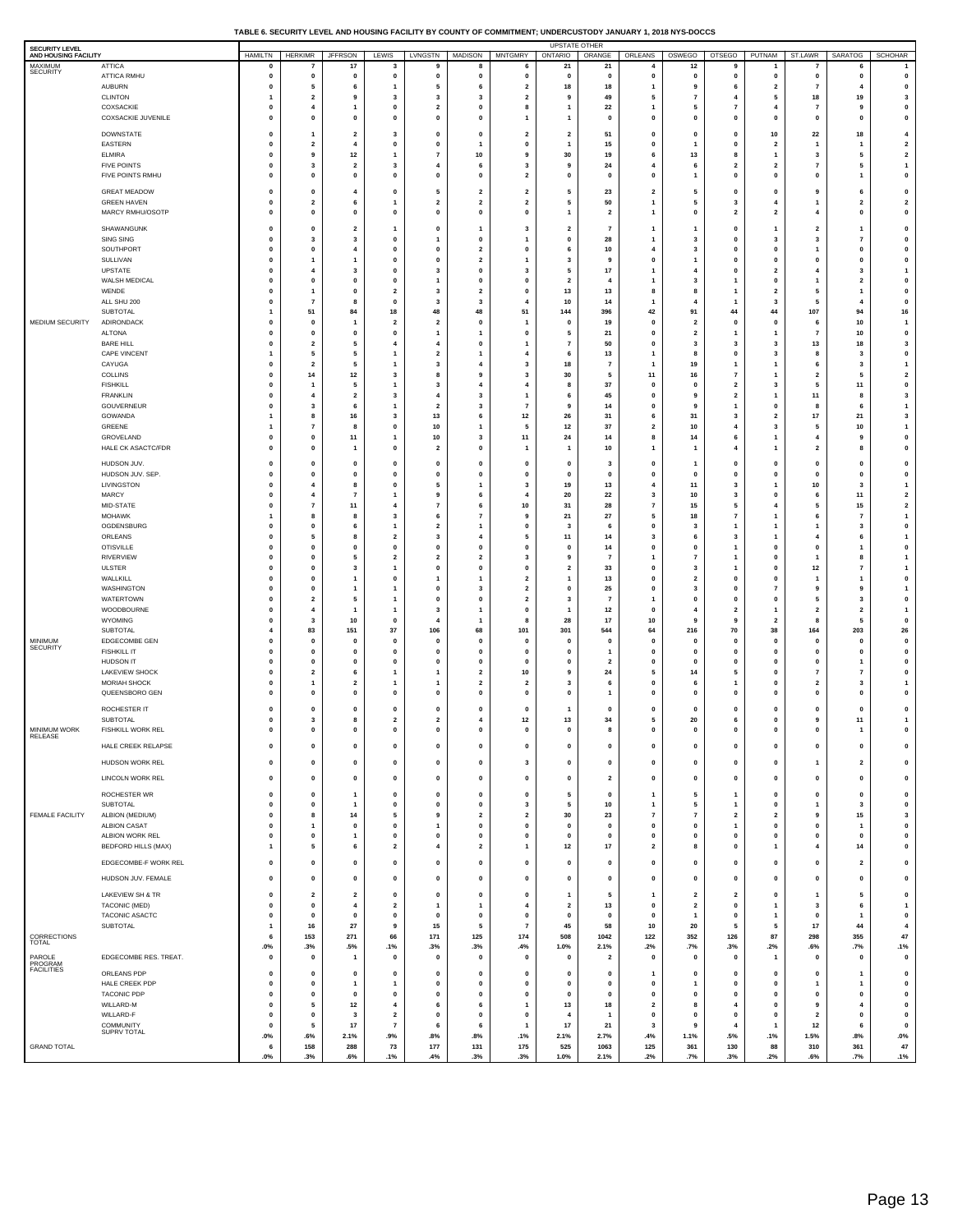| SECURITY LEVEL<br>AND HOUSING FACILITY |                                               |                                         |                                               |                                                    |                                            |                                           | <b>UPSTATE OTHER</b>                               |                               |                                           |                                        |                         |                              |                                        | NO CODE                     |                          |
|----------------------------------------|-----------------------------------------------|-----------------------------------------|-----------------------------------------------|----------------------------------------------------|--------------------------------------------|-------------------------------------------|----------------------------------------------------|-------------------------------|-------------------------------------------|----------------------------------------|-------------------------|------------------------------|----------------------------------------|-----------------------------|--------------------------|
| MAXIMUM                                | ATTICA                                        | SCHUYLR<br>$\overline{2}$               | SENECA<br>$\overline{\mathbf{2}}$             | STEUBEN<br>14                                      | SULLIVN<br>7                               | <b>TIOGA</b><br>5                         | <b>TOMPKNS</b><br>7                                | <b>ULSTER</b><br>16           | WARREN<br>6                               | WSHNGTN<br>4                           | WAYNE<br>17             | WYOMNG                       | YATES<br>$\mathbf 0$                   | NO CODE<br>$\mathbf 0$      | <b>TOTAL</b><br>2032     |
| <b>SECURITY</b>                        | ATTICA RMHU                                   | 0                                       | $\pmb{0}$                                     | 0                                                  | 0                                          | 0                                         | 0                                                  | 0                             | 0                                         | 0                                      | 1                       | 0                            | 0                                      | O                           | 5                        |
|                                        | <b>AUBURN</b>                                 | -1                                      | $\mathbf 2$                                   | 5                                                  | 10                                         | $\mathbf 2$                               | 5                                                  | 12                            | $\overline{4}$                            | 5                                      | 7                       | 4                            | 4                                      | 0                           | 1496                     |
|                                        | <b>CLINTON</b><br>COXSACKIE                   | 5<br>0                                  | $\overline{\mathbf{2}}$<br>$\pmb{0}$          | 5<br>$\overline{\mathbf{2}}$                       | 31<br>8                                    | $\overline{\mathbf{2}}$<br>$\mathbf{1}$   | 6<br>$\mathbf{2}$                                  | 29<br>16                      | 18<br>5                                   | 10<br>9                                | $\overline{4}$<br>0     | 6<br>0                       | $\overline{a}$<br>$\mathbf 0$          | O<br>$\mathbf 0$            | 2667<br>870              |
|                                        | <b>COXSACKIE JUVENILE</b>                     | $\mathbf{0}$                            | 0                                             | 0                                                  | $\mathbf 0$                                | 0                                         | 0                                                  | 0                             | 0                                         | 0                                      | 0                       | 0                            | $\mathbf 0$                            | 0                           | $\overline{7}$           |
|                                        | <b>DOWNSTATE</b>                              | $\mathbf 0$                             | 0                                             | 0                                                  | 23                                         | 0                                         | 0                                                  | 20                            | 16                                        | 15                                     | 0                       | 0                            | 0                                      | 6                           | 1133                     |
|                                        | EASTERN                                       | 0                                       | $\pmb{0}$                                     | $\overline{\mathbf{2}}$                            | $12$                                       | $\pmb{0}$                                 | $\mathbf{2}$                                       | $\overline{7}$                | $\overline{\mathbf{4}}$                   | 3                                      | 1                       | $\overline{\mathbf{2}}$      | 0                                      | 1                           | 943                      |
|                                        | <b>ELMIRA</b><br><b>FIVE POINTS</b>           | 6<br>0                                  | 3<br>3                                        | 15<br>5                                            | 3<br>14                                    | 5<br>5                                    | 11<br>$\mathbf{2}$                                 | 10<br>12                      | 4<br>9                                    | 3<br>9                                 | 10<br>$\overline{2}$    | 5<br>3                       | $\overline{7}$<br>$\overline{4}$       | 12<br>$\mathbf 0$           | 1605<br>1268             |
|                                        | FIVE POINTS RMHU                              | $\mathbf 0$                             | $\pmb{\mathsf{o}}$                            | $\mathbf{0}$                                       | $\mathbf{1}$                               | $\pmb{\mathsf{o}}$                        | $\mathbf{0}$                                       | 1                             | $\mathbf 0$                               | $\mathbf 0$                            | $\mathbf 0$             | $\mathbf{0}$                 | $\mathbf 0$                            | $\mathbf 0$                 | 49                       |
|                                        | <b>GREAT MEADOW</b>                           | $\mathbf 0$                             | $\mathbf{1}$                                  | $\overline{\mathbf{3}}$                            | 15                                         | $\overline{4}$                            | 3                                                  | 19                            | $\overline{7}$                            | 3                                      | $\overline{7}$          | $\overline{2}$               | 1                                      | 0                           | 1462                     |
|                                        | <b>GREEN HAVEN</b>                            |                                         | 3                                             | 5                                                  | 15                                         | $\overline{\mathbf{2}}$                   | $\mathbf{1}$                                       | 19                            | 8                                         | 3                                      | 1                       | 4                            | 0                                      | 0                           | 1930                     |
|                                        | MARCY RMHU/OSOTP                              | $\mathbf 0$                             | $\mathbf{1}$                                  | $\overline{4}$                                     | $\mathbf{0}$                               | $\pmb{\mathsf{o}}$                        | $\mathbf{0}$                                       | $\mathbf 0$                   | -1                                        | $\mathbf 0$                            | 1                       | 1                            | $\mathbf 0$                            | $\mathbf 0$                 | 179                      |
|                                        | SHAWANGUNK                                    | $\mathbf{0}$                            | 1                                             | $\overline{\mathbf{2}}$                            | 1                                          | $\overline{1}$                            | 0                                                  | 1                             | 1                                         | 0                                      | 1                       | 0                            | 0                                      | O                           | 501                      |
|                                        | SING SING<br>SOUTHPORT                        | $\mathbf 0$<br>1                        | $\mathbf{1}$<br>$\pmb{0}$                     | $\overline{\mathbf{2}}$<br>$\overline{\mathbf{4}}$ | 9<br>$\overline{\mathbf{2}}$               | 0<br>$\mathbf{1}$                         | 3<br>$\overline{\mathbf{1}}$                       | 13<br>5                       | 5<br>$\pmb{0}$                            | $\overline{\mathbf{2}}$<br>$\mathbf 0$ | 4<br>0                  | 0<br>$\overline{\mathbf{2}}$ | $\mathbf 0$<br>$\mathbf 0$             | $\mathbf 0$<br>o            | 1568<br>485              |
|                                        | SULLIVAN                                      | $\mathbf 0$                             | 0                                             | $\overline{1}$                                     | $\overline{\mathbf{2}}$                    | 0                                         | 3                                                  | 5                             | 3                                         | $\overline{\mathbf{2}}$                | 0                       | 0                            | $\mathbf 0$                            | 0                           | 442                      |
|                                        | UPSTATE                                       | $\mathbf{0}$                            | $\pmb{0}$                                     | $\mathbf 0$                                        | 5                                          | 1                                         | $\overline{\mathbf{1}}$                            | ${\bf 10}$                    | 3                                         | 1                                      | $\overline{\mathbf{2}}$ | 3                            | $\mathbf 0$                            | O                           | 908                      |
|                                        | WALSH MEDICAL<br>WENDE                        | $\Omega$<br>$\mathbf 0$                 | 0<br>0                                        | $\mathbf{0}$<br>3                                  | $\mathbf{1}$<br>6                          | 0<br>0                                    | $\overline{\mathbf{2}}$<br>$\overline{\mathbf{1}}$ | 1<br>6                        | $\mathbf{0}$<br>$\mathbf{1}$              | 1<br>$\overline{4}$                    | 0<br>4                  | 1<br>3                       | 1<br>0                                 | $\mathbf 0$<br>10           | 139<br>819               |
|                                        | ALL SHU 200                                   | 0                                       | $\pmb{\mathsf{o}}$                            | $\overline{4}$                                     | 3                                          | $\mathbf{1}$                              | $\overline{2}$                                     | 9                             | $\overline{7}$                            | $\overline{2}$                         | 8                       | 5                            | $\overline{2}$                         | 0                           | 855                      |
|                                        | SUBTOTAL                                      | 16                                      | 19                                            | 76                                                 | 168                                        | 30                                        | 52                                                 | 211                           | 102                                       | 76                                     | 70                      | 42                           | 23                                     | 29                          | 21363                    |
| MEDIUM SECURITY                        | ADIRONDACK<br><b>ALTONA</b>                   | $\mathbf 0$<br>0                        | $\pmb{0}$<br>0                                | $\overline{\mathbf{2}}$<br>$\mathbf{1}$            | 5<br>6                                     | $\mathbf{0}$<br>$\overline{1}$            | $\mathbf{0}$<br>0                                  | 11<br>11                      | 5<br>8                                    | $\overline{\mathbf{3}}$<br>3           | $\mathbf 0$<br>1        | 1<br>0                       | $\mathbf{0}$<br>0                      | 0<br>$\mathbf 0$            | 368<br>452               |
|                                        | <b>BARE HILL</b>                              | $\overline{2}$                          | $\mathbf{1}$                                  | $\overline{4}$                                     | 10                                         | $\mathbf{1}$                              | $\mathbf{0}$                                       | 41                            | 5                                         | 10                                     | 3                       | $\overline{\mathbf{2}}$      | $\mathbf 0$                            | 0                           | 1333                     |
|                                        | <b>CAPE VINCENT</b>                           | $\mathbf 0$                             | $\overline{4}$                                | 9                                                  | 1                                          | $\overline{\mathbf{2}}$                   | 5                                                  | 4                             | 3                                         | $\overline{4}$                         | 1                       | 1                            | $\overline{2}$                         | 1                           | 822                      |
|                                        | CAYUGA<br>COLLINS                             | $\mathbf 0$<br>$\mathbf 0$              | 9<br>5                                        | $12$<br>18                                         | $\overline{2}$<br>5                        | 6<br>3                                    | 13<br>8                                            | 3<br>7                        | 3<br>9                                    | $\overline{2}$<br>$\overline{4}$       | $\overline{7}$<br>9     | $\overline{2}$<br>8          | $\overline{2}$<br>$\overline{4}$       | 0<br>$\mathbf 0$            | 835<br>860               |
|                                        | <b>FISHKILL</b>                               | -1                                      | $\mathbf 2$                                   | 3                                                  | $17$                                       | $\pmb{0}$                                 | 3                                                  | 24                            | 8                                         | 7                                      | 1                       | $\overline{\mathbf{2}}$      | 1                                      | O                           | 1472                     |
|                                        | <b>FRANKLIN</b>                               | $\mathbf 0$                             | $\overline{\mathbf{2}}$                       | 3                                                  | 25                                         | 0                                         | 0<br>4                                             | 36                            | 12<br>$\overline{4}$                      | 21                                     | 0                       | 2                            | $\mathbf 0$                            | $\mathbf 0$                 | 1309                     |
|                                        | GOUVERNEUR<br>GOWANDA                         | -1<br>3                                 | $\mathbf 2$<br>5                              | 6<br>22                                            | 9<br>8                                     | $\mathbf 2$<br>6                          | 8                                                  | 10<br>28                      | 15                                        | 5<br>13                                | 3<br>8                  | 1<br>6                       | 3<br>$\overline{7}$                    | O<br>$\mathbf 0$            | 855<br>1494              |
|                                        | GREENE                                        | 1                                       | $\mathbf 3$                                   | $12$                                               | 6                                          | $\mathbf 2$                               | 5                                                  | 18                            | 5                                         | 7                                      | 6                       | $\overline{\mathbf{2}}$      | 3                                      | o                           | 1543                     |
|                                        | GROVELAND                                     | 4<br>$\mathbf{0}$                       | 9<br>1                                        | 15                                                 | 3                                          | $\overline{\mathbf{2}}$                   | $\overline{7}$                                     | 7                             | 8<br>3                                    | 4                                      | 10                      | 5                            | 4<br>$\mathbf 0$                       | 0                           | 947                      |
|                                        | HALE CK ASACTC/FDR                            |                                         |                                               | 1                                                  | 4                                          | $\mathbf 3$                               | 0                                                  | 5                             |                                           | $\overline{\mathbf{2}}$                | 0                       | 0                            |                                        | O                           | 355                      |
|                                        | HUDSON JUV.<br>HUDSON JUV. SEP.               | 0<br>$\mathbf 0$                        | 0<br>$\pmb{\mathsf{o}}$                       | $\mathbf 0$<br>$\mathbf{0}$                        | 0<br>$\mathbf{0}$                          | 0<br>$\pmb{\mathsf{o}}$                   | 0<br>$\mathbf{0}$                                  | 0<br>$\mathbf 0$              | $\pmb{0}$<br>$\mathbf{0}$                 | 0<br>$\mathbf{0}$                      | 0<br>$\mathbf 0$        | 0<br>$\mathbf{0}$            | 0<br>$\mathbf 0$                       | O<br>0                      | 50<br>8                  |
|                                        | LIVINGSTON                                    | $\overline{\mathbf{2}}$                 | 3                                             | 14                                                 | 1                                          | $\overline{\mathbf{2}}$                   | 4                                                  | 4                             | 5                                         | $\overline{4}$                         | $\overline{\mathbf{2}}$ | 3                            | $\mathbf 0$                            | O                           | 835                      |
|                                        | MARCY                                         | 1                                       | 3                                             | 8                                                  | $\mathbf{1}$                               | $\mathbf{0}$                              | 4                                                  | 11                            | 12                                        | 11                                     | $\overline{7}$          | 3                            | $\overline{2}$                         | 0                           | 974                      |
|                                        | MID-STATE<br><b>MOHAWK</b>                    | $\mathbf{1}$<br>$\overline{2}$          | 5<br>6                                        | 9<br>9                                             | 8<br>9                                     | $\overline{\mathbf{2}}$<br>$\overline{4}$ | 6<br>$\overline{7}$                                | 25<br>14                      | 9<br>10                                   | 10<br>8                                | 6<br>8                  | 12<br>6                      | $\overline{4}$<br>$\overline{2}$       | 0<br>0                      | 1407<br>1275             |
|                                        | OGDENSBURG                                    | $\mathbf{1}$                            | 0                                             | $\overline{1}$                                     | $\mathbf{1}$                               | $\mathbf{1}$                              | 3                                                  | 5                             | $\overline{2}$                            | $\mathbf{1}$                           | 0                       | 0                            | $\mathbf 0$                            | $\mathbf 0$                 | 408                      |
|                                        | ORLEANS                                       |                                         | $\mathbf 2$                                   | 6                                                  | $\overline{1}$                             | $\mathbf 2$                               | 5                                                  | 6                             | $\mathbf{1}$                              | $\overline{\mathbf{2}}$                | 6                       | $\overline{\mathbf{2}}$      | $\mathbf 0$                            | O                           | 756                      |
|                                        | <b>OTISVILLE</b><br>RIVERVIEW                 | $\mathbf 0$<br>-1                       | $\pmb{0}$<br>$\mathbf 2$                      | 0<br>4                                             | 3<br>4                                     | 0<br>$\mathbf{1}$                         | 0<br>$\mathbf 2$                                   | 6<br>11                       | $\overline{\mathbf{2}}$<br>5              | 0<br>3                                 | 1<br>0                  | 1<br>$\overline{\mathbf{2}}$ | 0<br>1                                 | 0<br>O                      | 574<br>811               |
|                                        | <b>ULSTER</b>                                 | $\mathbf 0$                             | 0                                             | $\mathbf{0}$                                       | $\overline{\mathbf{2}}$                    | 0                                         | 1                                                  | 7                             | $\mathbf{0}$                              | $\mathbf{1}$                           | 1                       | 0                            | $\mathbf 0$                            | 0                           | 717                      |
|                                        | WALLKILL                                      | -1<br>$\mathbf 0$                       | $\pmb{0}$                                     | $\mathbf 0$<br>$\overline{\mathbf{2}}$             | $\overline{4}$<br>$\overline{\phantom{a}}$ | $\pmb{0}$<br>1                            | 1<br>0                                             | 17<br>19                      | $\pmb{0}$                                 | 1                                      | 1<br>1                  | 0<br>1                       | $\mathbf 0$<br>0                       | O<br>0                      | 521                      |
|                                        | WASHINGTON<br>WATERTOWN                       | -1                                      | $\overline{\mathbf{2}}$<br>$\pmb{0}$          | $\overline{\mathbf{2}}$                            | $\overline{\mathbf{2}}$                    | $\mathbf{1}$                              | $\mathbf{2}$                                       | 5                             | 18                                        | 10<br>$\overline{4}$                   | 1                       | 1                            | 1                                      | O                           | 812<br>513               |
|                                        | WOODBOURNE                                    | 1                                       | $\pmb{\mathsf{o}}$                            | $\overline{\mathbf{3}}$                            | 10                                         | $\pmb{\mathsf{o}}$                        | $\overline{2}$                                     | 14                            | 5                                         | -1                                     | $\overline{2}$          | $\mathbf{0}$                 | $\mathbf 0$                            | 0                           | 801                      |
|                                        | <b>WYOMING</b><br><b>SUBTOTAL</b>             | 3<br>30                                 | $\mathbf{1}$<br>67                            | 9<br>175                                           | 5<br>159                                   | 5<br>47                                   | 9<br>99                                            | 11<br>360                     | 5<br>163                                  | 5<br>146                               | 9<br>94                 | 5<br>68                      | 3<br>39                                | 0<br>1                      | 1319<br>24426            |
| MINIMUM                                | EDGECOMBE GEN                                 | 0                                       | 0                                             | 0                                                  | 0                                          | 0                                         | 0                                                  | 0                             | 0                                         | 0                                      | 0                       | 0                            | 0                                      | 0                           | 13                       |
| <b>SECURITY</b>                        | <b>FISHKILL IT</b>                            | $\mathbf 0$                             | $\pmb{\mathsf{o}}$                            | $\mathbf 0$                                        | $\mathbf{0}$                               | $\pmb{\mathsf{o}}$                        | $\mathbf{0}$                                       | $\mathbf 0$                   | $\mathbf{0}$                              | $\mathbf 0$                            | $\mathbf 0$             | $\mathbf 0$                  | $\mathbf 0$                            | 0                           | 8                        |
|                                        | <b>HUDSON IT</b><br>LAKEVIEW SHOCK            | $\mathbf 0$<br>3                        | 0<br>$\pmb{\mathsf{o}}$                       | 1<br>9                                             | 0<br>5                                     | $\overline{1}$<br>$\mathbf 2$             | 0<br>4                                             | $\overline{\mathbf{2}}$<br>18 | $\pmb{0}$<br>$\overline{7}$               | 0<br>$\overline{\mathbf{2}}$           | 0<br>$\mathbf 0$        | 0<br>1                       | $\mathbf 0$<br>$\overline{2}$          | O<br>0                      | 41<br>576                |
|                                        | <b>MORIAH SHOCK</b>                           | $\mathbf 0$                             | 0                                             | 3                                                  | 0                                          | 1                                         | 0                                                  | 2                             |                                           | 1                                      | 1                       | $\overline{\mathbf{2}}$      | 0                                      | O                           | 186                      |
|                                        | QUEENSBORO GEN                                | $\mathbf 0$                             | 0                                             | $\mathbf 0$                                        | 0                                          | 0                                         | 0                                                  | 0                             | $\pmb{0}$                                 | 0                                      | 0                       | 0                            | $\mathbf 0$                            | O                           | 258                      |
|                                        | ROCHESTER IT                                  | $\mathbf{0}$                            | 0                                             | $\mathbf 0$                                        | 0                                          | 0                                         | 0                                                  | 0                             | $\pmb{0}$                                 | 0                                      | 0                       | 1                            | 0                                      | O                           | $\overline{\phantom{a}}$ |
| <b>MINIMUM WORK</b>                    | SUBTOTAL<br>FISHKILL WORK REL                 | 3<br>$\mathbf{0}$                       | 0<br>$\mathbf{0}$                             | 13<br>$\mathbf 0$                                  | 5<br>3                                     | 4<br>$\mathbf{0}$                         | 4<br>$\mathbf{0}$                                  | 22                            | 8<br>0                                    | 3<br>$\mathbf 0$                       | 1<br>$\mathbf 0$        | 4<br>$\mathbf 0$             | $\overline{\mathbf{2}}$<br>$\mathbf 0$ | $\mathbf 0$<br>$\mathbf 0$  | 1089<br>24               |
| RELEASE                                | HALE CREEK RELAPSE                            | 0                                       | 0                                             | 0                                                  | 0                                          | 0                                         | 0                                                  | 0                             | 0                                         | 0                                      | 0                       | 0                            | 0                                      | $\pmb{0}$                   | 5                        |
|                                        |                                               |                                         |                                               |                                                    |                                            |                                           |                                                    |                               |                                           |                                        |                         |                              |                                        |                             |                          |
|                                        | HUDSON WORK REL                               | $\pmb{0}$                               | 0                                             | $\pmb{0}$                                          | 0                                          | $\pmb{0}$                                 | 0                                                  | 1                             | $\overline{\mathbf{2}}$                   | 0                                      | 0                       | 0                            | 0                                      | 0                           | 54                       |
|                                        | LINCOLN WORK REL                              | 0                                       | $\pmb{0}$                                     | $\pmb{0}$                                          | 0                                          | $\pmb{0}$                                 | 0                                                  | 0                             | $\mathbf{1}$                              | $\mathbf 0$                            | 0                       | 0                            | 0                                      | 0                           | 183                      |
|                                        | ROCHESTER WR<br>SUBTOTAL                      | $\mathbf{0}$<br>0                       | $\pmb{0}$<br>$\pmb{0}$                        | 3<br>3                                             | 0<br>3                                     | $\mathbf{1}$<br>$\mathbf{1}$              | 1<br>$\mathbf{1}$                                  | 0<br>$\overline{\mathbf{2}}$  | $\pmb{0}$<br>3                            | $\mathbf 0$<br>$\pmb{0}$               | 0<br>$\bf{0}$           | 0<br>$\pmb{0}$               | $\mathbf{1}$<br>$\mathbf{1}$           | $\mathbf{0}$<br>O           | 60<br>326                |
| FEMALE FACILITY                        | ALBION (MEDIUM)                               | 6                                       | 3                                             | 18                                                 | 9                                          | 4                                         | $\mathbf{2}$                                       | 18                            | 17                                        | 18                                     | 7                       | 6                            | 5                                      | $\mathbf 0$                 | 983                      |
|                                        | <b>ALBION CASAT</b>                           | $\pmb{0}$                               | $\pmb{0}$                                     | $\pmb{0}$                                          | $\pmb{0}$                                  | $\pmb{0}$                                 | 0                                                  | 0                             | $\mathbf{1}$                              | 0                                      | $\mathbf{1}$            | 0                            | $\mathbf 0$                            | 0                           | 40                       |
|                                        | ALBION WORK REL<br><b>BEDFORD HILLS (MAX)</b> | $\mathbf{0}$<br>5                       | $\pmb{0}$<br>3                                | $\pmb{0}$<br>5                                     | 0<br>8                                     | $\bf{0}$<br>$\pmb{0}$                     | 1<br>0                                             | 0<br>$\overline{7}$           | $\pmb{0}$<br>6                            | $\mathbf 0$<br>6                       | 0<br>2                  | 1<br>9                       | $\mathbf{1}$<br>0                      | $\mathbf 0$<br>1            | 14<br>779                |
|                                        | EDGECOMBE-F WORK REL                          | $\pmb{0}$                               | 0                                             | $\pmb{0}$                                          | 1                                          | $\pmb{0}$                                 | 0                                                  | 0                             | 0                                         | 0                                      | 0                       | 0                            | 0                                      | $\pmb{0}$                   | 26                       |
|                                        |                                               |                                         |                                               |                                                    |                                            |                                           |                                                    |                               |                                           |                                        |                         |                              |                                        |                             |                          |
|                                        | HUDSON JUV. FEMALE                            | 0                                       | 0                                             | $\pmb{0}$                                          | 0                                          | $\mathbf 0$                               | 0                                                  | 0                             | $\pmb{0}$                                 | 0                                      | 0                       | 0                            | 0                                      | $\pmb{0}$                   | $\overline{\mathbf{2}}$  |
|                                        | LAKEVIEW SH & TR<br>TACONIC (MED)             | 0<br>$\mathbf{1}$                       | $\mathbf{1}$<br>$\mathbf 3$                   | $\overline{\mathbf{2}}$<br>$\pmb{0}$               | 0<br>$\mathbf{2}$                          | $\mathbf{1}$<br>$\pmb{0}$                 | $\mathbf{2}$<br>$\mathbf{2}$                       | 1<br>$\mathbf{3}$             | $\overline{7}$<br>$\overline{\mathbf{r}}$ | $\overline{4}$<br>3                    | 0<br>0                  | 0<br>1                       | $\pmb{0}$<br>$\mathbf 0$               | $\mathbf 0$<br>$\mathbf 0$  | 105<br>301               |
|                                        | TACONIC ASACTC                                | $\mathbf{0}$                            | 0                                             | $\pmb{0}$                                          | $\mathbf{1}$                               | 0                                         | $\mathbf 0$                                        | 1                             | $\mathbf{0}$                              | $\mathbf{0}$                           | 0                       | $\mathbf{0}$                 | $\mathbf 0$                            | $\pmb{0}$                   | 26                       |
|                                        | SUBTOTAL                                      | $12$                                    | $10\,$                                        | 25                                                 | 21                                         | 5                                         | $\overline{7}$                                     | 30                            | 38                                        | 31                                     | 10                      | 17                           | 6                                      | $\overline{\mathbf{1}}$     | 2276                     |
| CORRECTIONS<br>TOTAL                   |                                               | 61<br>.1%                               | 96<br>.2%                                     | 292<br>.6%                                         | 356<br>.7%                                 | 87<br>.2%                                 | 163<br>.3%                                         | 625<br>1.3%                   | 314<br>.6%                                | 256<br>.5%                             | 175<br>.4%              | 131<br>.3%                   | 71<br>.1%                              | 31<br>.1%                   | 49480<br>100.0%          |
| PAROLE                                 | EDGECOMBE RES. TREAT.                         | $\mathbf{0}$                            | $\pmb{\mathsf{o}}$                            | $\mathbf 0$                                        | $\mathbf 0$                                | $\pmb{0}$                                 | $\mathbf 0$                                        | 0                             | $\mathbf{0}$                              | $\mathbf 0$                            | $\mathbf 0$             | $\mathbf{0}$                 | $\mathbf 0$                            | $\mathbf 0$                 | 76                       |
| PROGRAM<br><b>FACILITIES</b>           | ORLEANS PDP                                   | $\mathbf{0}$                            | $\mathbf{0}$                                  | -1                                                 | $\mathbf{0}$                               | $\pmb{\mathsf{o}}$                        | $\mathbf{0}$                                       | $\mathbf{0}$                  | $\mathbf{0}$                              | $\mathbf{1}$                           | $\mathbf 0$             | $\mathbf 0$                  | $\mathbf{0}$                           | $\mathbf{0}$                | 49                       |
|                                        | HALE CREEK PDP                                | 0                                       | 0                                             | $\mathbf 0$                                        | $\overline{1}$                             | 0                                         | 0                                                  | 3                             | $\mathbf{1}$                              | 0                                      | 0                       | 0                            | $\mathbf 0$                            | 0                           | 33                       |
|                                        | <b>TACONIC PDP</b><br>WILLARD-M               | $\mathbf{0}$<br>$\overline{\mathbf{2}}$ | $\pmb{\mathsf{o}}$<br>$\overline{\mathbf{2}}$ | $\mathbf 0$<br>8                                   | $\pmb{0}$<br>3                             | $\pmb{\mathsf{o}}$<br>4                   | $\mathbf{0}$<br>3                                  | 0<br>12                       | $\pmb{0}$<br>5                            | $\pmb{0}$<br>3                         | $\mathbf 0$<br>4        | 0<br>$\mathbf{2}$            | $\mathbf{0}$<br>$\overline{4}$         | $\mathbf{0}$<br>$\mathbf 0$ | $\overline{1}$<br>555    |
|                                        | WILLARD-F                                     | $\mathbf{1}$                            | $\mathbf 1$                                   | $\bf{6}$                                           | 3                                          | $\mathbf 1$                               | $\mathbf{1}$                                       | 0                             | $\pmb{0}$                                 | $\mathbf{1}$                           | $\mathbf 2$             | $\mathbf 2$                  | $\overline{1}$                         | $\pmb{0}$                   | ${\bf 77}$               |
|                                        | <b>COMMUNITY</b><br>SUPRV TOTAL               | 3                                       | 3                                             | $15\,$                                             | $\overline{\mathbf{r}}$                    | 5                                         | $\overline{4}$                                     | 15                            | 6                                         | 5                                      | 6                       | $\overline{4}$               | 5                                      | $\mathbf{0}$                | 791                      |
| <b>GRAND TOTAL</b>                     |                                               | .4%<br>64                               | .4%<br>99                                     | 1.9%<br>307                                        | .9%<br>363                                 | .6%<br>92                                 | .5%<br>167                                         | 1.9%<br>640                   | .8%<br>320                                | .6%<br>261                             | .8%<br>181              | .5%<br>135                   | .6%<br>76                              | $.0\%$<br>31                | 100.0%<br>50271          |
|                                        |                                               | .1%                                     | .2%                                           | .6%                                                | .7%                                        | .2%                                       | .3%                                                | 1.3%                          | .6%                                       | .5%                                    | .4%                     | .3%                          | .2%                                    | .1%                         | 100.0%                   |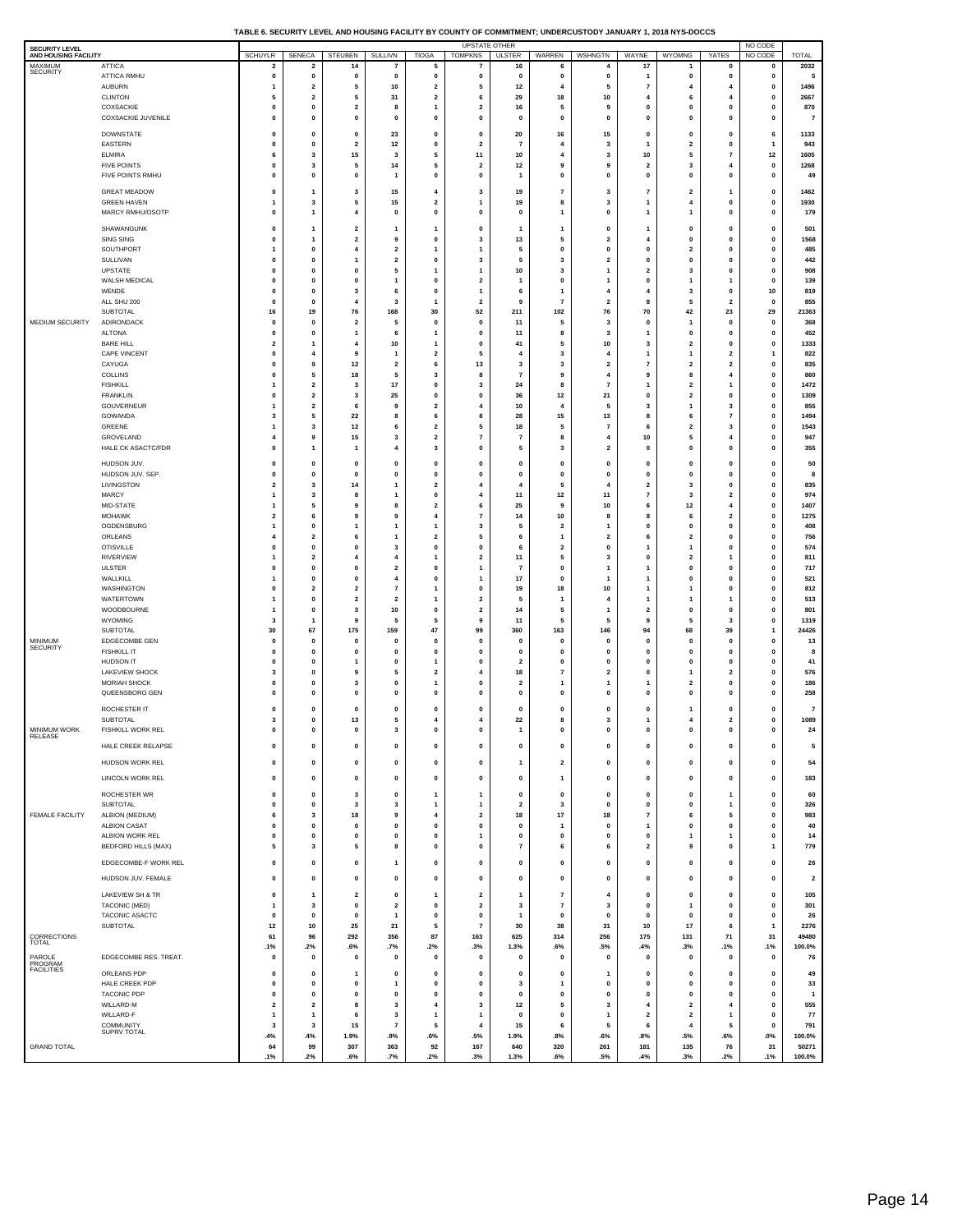**TABLE 7. SECURITY LEVEL AND HOUSING FACILITY BY RELIGIOUS AFFILIATION; UNDERCUSTODY JANUARY 1, 2018 NYS-DOCCS**

| <b>SECURITY LEVEL</b> |                          |                         |                |                         |                         | RASTAFARIA<br>N         | NATION OF<br>ISLAM      | ASIAN                   | GREEK                   | NATIVE         |                         | NOT<br>SPECIFID      |                |
|-----------------------|--------------------------|-------------------------|----------------|-------------------------|-------------------------|-------------------------|-------------------------|-------------------------|-------------------------|----------------|-------------------------|----------------------|----------------|
| AND HOUSING FACILITY  |                          | CATHOLIC                | PROTESTANT     | <b>ISLAM</b>            | <b>JEWISH</b>           |                         |                         | <b>RELIGION</b>         | ORTHODOX                | AMERICAN       | OTHER                   |                      | <b>TOTAL</b>   |
| MAXIMUM SECURITY      | <b>ATTICA</b>            | 332                     | 544            | 245                     | 141                     | 237                     | 159                     | 9                       | 3                       | 12             | 111                     | 239                  | 2032           |
|                       | ATTICA RMHU              | $\mathbf{0}$            | $\mathbf{0}$   | $\overline{\mathbf{3}}$ | $\overline{\mathbf{2}}$ | $\mathbf 0$             | $\mathbf 0$             | $\pmb{0}$               | $\mathbf 0$             | $\mathbf 0$    | $\mathbf{0}$            | $\mathbf{0}$         | 5              |
|                       | <b>AUBURN</b>            | 229                     | 312            | 201                     | 123                     | 204                     | 106                     | 12                      | 1                       | 21             | 112                     | 175                  | 1496           |
|                       | <b>CLINTON</b>           | 508                     | 612            | 356                     | 208                     | 402                     | 146                     | 20                      | $\mathbf 0$             | 21             | 127                     | 267                  | 2667           |
|                       | COXSACKIE                | 193                     | 189            | 104                     | 65                      | 113                     | 50                      | $\overline{\mathbf{2}}$ | $\overline{\mathbf{2}}$ | 10             | 64                      | 78                   | 870            |
|                       |                          |                         |                |                         |                         |                         |                         | $\mathbf 0$             | $\mathbf 0$             |                | $\mathbf{0}$            | $\overline{1}$       |                |
|                       | COXSACKIE JUVENILE       | $\mathbf{1}$            | $\overline{1}$ | $\overline{\mathbf{2}}$ | 0                       | $\overline{\mathbf{2}}$ | $\mathbf{0}$            |                         |                         | $\mathbf{0}$   |                         |                      | $\overline{7}$ |
|                       | DOWNSTATE                | 221                     | 217            | 134                     | 58                      | 152                     | 20                      | 6                       | 0                       | 13             | 18                      | 294                  | 1133           |
|                       | EASTERN                  | 160                     | 270            | 162                     | 32                      | 117                     | 58                      | 20                      | $\overline{1}$          | 9              | 56                      | 58                   | 943            |
|                       | <b>ELMIRA</b>            | 245                     | 316            | 184                     |                         | 191                     | 111                     | 11                      | $\mathbf 0$             |                | 90                      | 306                  | 1605           |
|                       |                          |                         |                |                         | 140                     |                         |                         |                         |                         | 11             |                         |                      |                |
|                       | <b>FIVE POINTS</b>       | 209                     | 252            | 151                     | 103                     | 209                     | 112                     | 3                       | 0                       | 10             | 84                      | 135                  | 1268           |
|                       | FIVE POINTS RMHU         | 3                       | 4              | 18                      | 11                      | 6                       | $\overline{\mathbf{2}}$ | $\mathbf 0$             | $\mathbf{1}$            | $\mathbf 0$    | 3                       | 1                    | 49             |
|                       | <b>GREAT MEADOW</b>      | 251                     | 259            | 234                     | 127                     | 228                     | 103                     | 15                      | $\mathbf{1}$            | 10             | 82                      | 152                  | 1462           |
|                       | <b>GREEN HAVEN</b>       | 351                     | 543            | 295                     | 143                     | 190                     | 133                     | 27                      | 1                       | 8              | 104                     | 135                  | 1930           |
|                       | MARCY RMHU/OSOTP         | 38                      | 53             | 28                      | 21                      | $\overline{7}$          | 8                       | $\mathbf 0$             | $\mathbf 0$             | 1              | 8                       | 15                   | 179            |
|                       |                          |                         |                |                         |                         |                         |                         |                         |                         |                |                         |                      |                |
|                       | SHAWANGUNK               | 83                      | 140            | 80                      | 36                      | 61                      | 53                      | 5                       | $\mathbf 0$             | -1             | 21                      | 21                   | 501            |
|                       | SING SING                | 282                     | 407            | 262                     | 108                     | 194                     | 110                     | 18                      | 1                       | 8              | 83                      | 95                   | 1568           |
|                       | SOUTHPORT                | 70                      | 76             | 64                      | 47                      | 94                      | 46                      | $\overline{2}$          | $\mathbf 0$             | 5              | 32                      | 49                   | 485            |
|                       | SULLIVAN                 | 87                      | 113            | 67                      | 39                      | 50                      | 32                      | 4                       | 1                       | 1              | 21                      | 27                   | 442            |
|                       | UPSTATE                  | 182                     | 140            | 107                     | 90                      | 190                     | 50                      | $\overline{4}$          | $\mathbf 0$             | 13             | 46                      | 86                   | 908            |
|                       | WALSH MEDICAL            | 35                      | 43             | 14                      | 18                      | $\overline{2}$          | $\overline{1}$          |                         | 0                       | $\overline{1}$ | $\overline{2}$          | 22                   | 139            |
|                       |                          |                         |                |                         |                         |                         |                         |                         |                         |                |                         |                      |                |
|                       | WENDE                    | 130                     | 231            | 105                     | 74                      | 85                      | 46                      | 3                       | $\mathbf{1}$            | 8              | 50                      | 86                   | 819            |
|                       | ALL SHU 200              | 167                     | 134            | 90                      | 59                      | 143                     | 31                      | $\overline{2}$          | 0                       | $12$           | 55                      | 162                  | 855            |
|                       | SUBTOTAL                 | 3777                    | 4856           | 2906                    | 1645                    | 2877                    | 1377                    | 164                     | 13                      | 175            | 1169                    | 2404                 | 21363          |
| MEDIUM SECURITY       | ADIRONDACK               | 112                     | 99             | 33                      | 13                      | 37                      | $\overline{4}$          | $\mathbf 0$             | 0                       | 3              | 6                       | 61                   | 368            |
|                       | <b>ALTONA</b>            | 128                     | 114            | 52                      | 16                      | 57                      | 3                       | 3                       | $\mathbf 0$             | 3              | 12                      | 64                   | 452            |
|                       | <b>BARE HILL</b>         | 310                     | 318            | 148                     | 73                      | 188                     | 36                      | 8                       | $\overline{\mathbf{2}}$ | 21             | 62                      | 167                  | 1333           |
|                       | CAPE VINCENT             | 200                     | 147            | 89                      | 47                      | 121                     | 24                      | $\overline{4}$          | 0                       | 8              | 45                      | 137                  | 822            |
|                       | CAYUGA                   | 152                     | 179            | 88                      | 64                      | 81                      | 21                      | $\overline{\mathbf{2}}$ | $\overline{2}$          | 16             | 40                      | 190                  | 835            |
|                       |                          |                         |                |                         |                         |                         |                         |                         |                         |                |                         |                      |                |
|                       | COLLINS                  | 155                     | 206            | 96                      | 75                      | 51                      | 18                      | 4                       | 0                       | 9              | 42                      | 204                  | 860            |
|                       | <b>FISHKILL</b>          | 344                     | 427            | 200                     | 79                      | 136                     | 43                      | 10                      | $\overline{\mathbf{2}}$ | 13             | 88                      | 130                  | 1472           |
|                       | <b>FRANKLIN</b>          | 331                     | 262            | 175                     | 80                      | 152                     | 26                      | 6                       | 0                       | 16             | 97                      | 164                  | 1309           |
|                       | GOUVERNEUR               | 192                     | 160            | 97                      | 57                      | 103                     | 15                      | $\overline{2}$          | $\mathbf{1}$            | 13             | 40                      | 175                  | 855            |
|                       | GOWANDA                  | 373                     | 364            | 102                     | 80                      | 146                     | 21                      | 8                       | 0                       | 17             | 53                      | 330                  | 1494           |
|                       | GREENE                   | 356                     | 337            | 184                     | 85                      | 169                     | 17                      | $\overline{7}$          | 3                       | 24             | 60                      | 301                  | 1543           |
|                       | GROVELAND                | 186                     | 241            | 83                      | 70                      | 63                      | 10                      | 10                      | $\mathbf 2$             | 12             | 52                      | 218                  | 947            |
|                       | HALE CK ASACTC/FDR       | 95                      | 86             | 33                      | 15                      | 38                      | $\overline{7}$          | $\mathbf 0$             | $\mathbf{1}$            | 3              | 11                      | 66                   | 355            |
|                       |                          |                         |                |                         |                         |                         |                         |                         |                         |                |                         |                      |                |
|                       | HUDSON JUV.              | 6                       | 6              | 9                       | 0                       | 8                       | 0                       | $\mathbf 0$             | $\mathbf 0$             | 0              | $\mathbf{0}$            | 21                   | 50             |
|                       | HUDSON JUV. SEP.         | $\mathbf{0}$            | $\mathbf{1}$   | 1                       | $\pmb{0}$               | 1                       | $\mathbf{0}$            | $\pmb{0}$               | 0                       | 0              | $\mathbf{0}$            | 5                    | 8              |
|                       | LIVINGSTON               | 176                     | 189            | 91                      | 35                      | 102                     | 22                      | 3                       | $\mathbf 0$             | 4              | 33                      | 180                  | 835            |
|                       |                          |                         |                |                         |                         |                         |                         |                         |                         |                |                         |                      |                |
|                       | <b>MARCY</b>             | 200                     | 216            | 126                     | 84                      | 92                      | 17                      | 3                       | $\pmb{0}$               | 13             | 47                      | 176                  | 974            |
|                       | MID-STATE                | 296                     | 351            | 153                     | 112                     | 136                     | 26                      | 6                       | 0                       | 11             | 78                      | 238                  | 1407           |
|                       | <b>MOHAWK</b>            | 305                     | 281            | 146                     | 80                      | 115                     | 28                      | $\overline{4}$          | $\mathbf{1}$            | 17             | 56                      | 242                  | 1275           |
|                       | OGDENSBURG               | 116                     | 77             | 49                      | 16                      | 49                      | 9                       | $\mathbf{1}$            | 0                       | 3              | 8                       | 80                   | 408            |
|                       | ORLEANS                  | 132                     | 198            | 94                      | 41                      | 110                     | 23                      | $\mathbf 0$             | $\mathbf 0$             | $\overline{7}$ | 34                      | 117                  | 756            |
|                       | <b>OTISVILLE</b>         | 133                     | 167            | 72                      | 27                      | 59                      | 34                      | 9                       | $\overline{4}$          | 3              | 31                      | 35                   | 574            |
|                       | RIVERVIEW                | 207                     | 153            | 83                      | 47                      | 120                     | 18                      | $\mathbf{1}$            | $\overline{1}$          | $\overline{7}$ | 34                      | 140                  | 811            |
|                       | <b>ULSTER</b>            | 173                     | 147            | 92                      | 41                      | 83                      | 10                      | 9                       | $\overline{\mathbf{2}}$ | 12             | 16                      | 132                  | 717            |
|                       |                          |                         |                |                         |                         | 56                      |                         |                         |                         |                |                         |                      |                |
|                       | WALLKILL                 | 133                     | 116            | 82                      | 24                      |                         | 17                      | $\mathbf{1}$            | $\mathbf 0$             | 5              | 24                      | 63                   | 521            |
|                       | WASHINGTON               | 192                     | 166            | 101                     | 39                      | 134                     | 15                      | $\overline{7}$          | 3                       | 8              | 32                      | 115                  | 812            |
|                       | WATERTOWN                | 155                     | 88             | 50                      | $17\,$                  | 43                      | 19                      | $\overline{\mathbf{2}}$ | $\mathbf{1}$            | 8              | 13                      | 117                  | 513            |
|                       | WOODBOURNE               | 199                     | 245            | 102                     | 46                      | 59                      | 42                      | 6                       | $\mathbf 2$             | 5              | 34                      | 61                   | 801            |
|                       | WYOMING                  | 255                     | 303            | 135                     | 72                      | 161                     | 28                      | 3                       | $\mathbf 0$             | 15             | 64                      | 283                  | 1319           |
|                       | <b>SUBTOTAL</b>          | 5612                    | 5644           | 2766                    | 1435                    | 2670                    | 553                     | 119                     | 27                      | 276            | 1112                    | 4212                 | 24426          |
| MINIMUM SECURITY      | EDGECOMBE GEN            | 6                       |                | $\overline{2}$          | $\overline{\mathbf{2}}$ |                         | 0                       | 0                       | 0                       | 0              | 0                       | 1                    | 13             |
|                       | <b>FISHKILL IT</b>       | $\overline{\mathbf{3}}$ | $\mathbf{1}$   | 1                       | $\overline{1}$          | 1                       | $\mathbf{0}$            | $\mathbf 0$             | $\mathbf 0$             | $\mathbf{0}$   | $\mathbf{0}$            | $\overline{1}$       | 8              |
|                       | <b>HUDSON IT</b>         | 15                      | 15             | 0                       | 0                       | 1                       | 1                       | 0                       | 0                       | 0              | 3                       | 6                    | 41             |
|                       |                          | 224                     | 101            | 53                      | $\overline{7}$          | 35                      | $\overline{\mathbf{4}}$ | $\overline{4}$          | $\mathbf 0$             | $\overline{7}$ |                         | 135                  | 576            |
|                       | <b>LAKEVIEW SHOCK</b>    |                         |                |                         |                         |                         |                         |                         |                         |                | 6                       |                      |                |
|                       | MORIAH SHOCK             | 49                      | 28             | 9                       | $\overline{\mathbf{2}}$ | 10                      | 0                       | $\mathbf{1}$            | 1                       | 1              | $\mathbf{0}$            | 85                   | 186            |
|                       | QUEENSBORO GEN           | 56                      | 62             | 54                      | 10                      | 33                      | 5                       | $\mathbf{1}$            | $\mathbf 0$             | 4              | -6                      | 27                   | 258            |
|                       | ROCHESTER IT             | $\mathbf{1}$            | $\overline{2}$ | $\mathbf 0$             | 0                       | $\overline{1}$          | $\mathbf{0}$            | $\mathbf 0$             | $\mathbf 0$             | $\mathbf 0$    | $\mathbf{0}$            | 3                    | $\overline{7}$ |
|                       | SUBTOTAL                 | 354                     | 210            | 119                     | 22                      | 82                      | 10                      | 6                       | $\mathbf{1}$            | 12             | 15                      | 258                  | 1089           |
| MINIMUM WORK          | FISHKILL WORK REL        | 5                       | 7              | 1                       | $\pmb{0}$               | $\overline{7}$          | $\mathbf{0}$            | $\mathbf 0$             | $\mathbf 0$             | 0              | $\mathbf{0}$            | $\overline{4}$       | 24             |
| RELEASE               | HALE CREEK RELAPSE       |                         | 2              | 0                       |                         |                         | 0                       | $\Omega$                |                         | 0              | $\Omega$                |                      | 5              |
|                       |                          |                         |                |                         |                         |                         |                         |                         |                         |                |                         |                      |                |
|                       | HUDSON WORK REL          | 13                      | 19             | $\overline{2}$          | $\overline{\mathbf{2}}$ | 10                      | 0                       | 0                       | 0                       | $\mathbf 0$    | $\overline{\mathbf{2}}$ | 6                    | 54             |
|                       | LINCOLN WORK REL         | 69                      | 63             | 15                      | 10                      | 17                      | $\pmb{0}$               | 1                       | $\pmb{0}$               | $\mathbf 0$    | $\mathbf{1}$            | $\scriptstyle\rm{7}$ | 183            |
|                       | ROCHESTER WR             | 18                      | -8             | 5                       | 5                       | $\mathbf{1}$            | $\mathbf 0$             | $\mathbf 0$             | $\mathbf 0$             | $\mathbf{0}$   | $\overline{2}$          | 21                   | 60             |
|                       | <b>SUBTOTAL</b>          | 106                     | 99             | 23                      | 17                      | 36                      | $\pmb{0}$               | $\mathbf{1}$            | $\pmb{0}$               | $\mathbf{0}$   | 5                       | 39                   | 326            |
| FEMALE FACILITY       | ALBION (MEDIUM)          | 304                     | 350            | 122                     | 22                      | 5                       | 3                       | 4                       | 1                       | 2              | 9                       | 161                  | 983            |
|                       | ALBION CASAT             | 16                      | 11             | $\mathbf{3}$            | $\pmb{0}$               | $\mathbf{1}$            | $\mathbf 0$             | $\mathbf{1}$            | $\pmb{0}$               | $\mathbf{0}$   | $\mathbf{1}$            | $\overline{7}$       | 40             |
|                       | ALBION WORK REL          | 8                       | $\mathbf{1}$   | 0                       | 0                       | 0                       | 0                       | $\overline{1}$          | 0                       | 0              | $\mathbf{1}$            | 3                    | 14             |
|                       |                          | 208                     | 310            | 94                      | 18                      | 10                      | 6                       | 8                       | $\pmb{0}$               | 6              | 12                      | 107                  | 779            |
|                       | BEDFORD HILLS (MAX)      |                         |                |                         |                         |                         |                         |                         |                         |                |                         |                      |                |
|                       | EDGECOMBE-F WORK REL     | 11                      | $\overline{7}$ | 4                       | $\pmb{0}$               | $\mathbf{0}$            | $\mathbf 0$             | $\mathbf 0$             | $\pmb{0}$               | $\mathbf 0$    | $\pmb{0}$               | 4                    | 26             |
|                       |                          |                         |                |                         |                         |                         |                         |                         |                         |                |                         |                      |                |
|                       | HUDSON JUV. FEMALE       | $\mathbf{0}$            | $\overline{2}$ | $\mathbf 0$             | $\pmb{0}$               | $\mathbf 0$             | $\mathbf 0$             | $\mathbf{0}$            | $\mathbf 0$             | $\mathbf 0$    | $\mathbf 0$             | 0                    | $\overline{2}$ |
|                       |                          |                         |                |                         |                         |                         |                         |                         |                         |                |                         |                      |                |
|                       | LAKEVIEW SH & TR         | 50                      | 30             | 6                       | $\mathbf{1}$            | $\mathbf{0}$            | $\pmb{0}$               | $\pmb{0}$               | $\mathbf 0$             | $\mathbf 0$    | $\mathbf{1}$            | 17                   | 105            |
|                       | <b>TACONIC (MED)</b>     | 85                      | 123            | 41                      | 5                       | 1                       | 0                       | $\overline{4}$          | 0                       | $\mathbf 0$    | 4                       | 38                   | 301            |
|                       | TACONIC ASACTC           | 6                       | 12             | $\overline{1}$          | $\mathbf{1}$            | $\mathbf 0$             | $\pmb{0}$               | $\mathbf 0$             | $\mathbf 0$             | $\mathbf{0}$   | $\mathbf{0}$            | 6                    | 26             |
|                       | SUBTOTAL                 | 688                     | 846            | 271                     | 47                      | 17                      | 9                       | 18                      | 1                       | 8              | 28                      | 343                  | 2276           |
| CORRECTIONS           |                          | 10537                   | 11655          | 6085                    | 3166                    | 5682                    | 1949                    | 308                     | 42                      | 471            | 2329                    | 7256                 | 49480          |
| <b>TOTAL</b>          |                          | 21.3%                   | 23.6%          | 12.3%                   | 6.4%                    | 11.5%                   | 3.9%                    | .6%                     | .1%                     | 1.0%           | 4.7%                    | 14.7%                | 100.0%         |
| PAROLE PROGRAM        | EDGECOMBE RES. TREAT.    | 21                      | 17             | 11                      | 8                       | 10                      | 3                       | $\overline{1}$          | $\mathbf 0$             | $\overline{1}$ | $\mathbf{1}$            | 3                    | 76             |
| <b>FACILITIES</b>     |                          |                         |                |                         |                         |                         |                         |                         |                         |                |                         |                      |                |
|                       | ORLEANS PDP              | 6                       | 11             | 4                       | 5                       | 4                       | $\mathbf{1}$            | $\mathbf{0}$            | $\mathbf 0$             | $\mathbf{0}$   | $\mathbf{1}$            | 17                   | 49             |
|                       | HALE CREEK PDP           | 8                       | $\overline{4}$ | 3                       | 3                       | 3                       | $\pmb{0}$               | $\mathbf{0}$            | $\mathbf 0$             | $\mathbf 0$    | $\overline{2}$          | 10                   | 33             |
|                       | <b>TACONIC PDP</b>       | $\overline{1}$          | $\mathbf 0$    | 0                       | 0                       | $\mathbf 0$             | 0                       | $\mathbf 0$             | $\mathbf 0$             | $\mathbf{0}$   | $\mathbf{0}$            | $\mathbf{0}$         | $\mathbf{1}$   |
|                       | WILLARD-M                | 91                      | 80             | 56                      | 96                      | 97                      | 6                       | $\overline{1}$          | $\pmb{0}$               | $\overline{7}$ | 17                      | 104                  | 555            |
|                       |                          |                         |                |                         |                         |                         | $\mathbf 0$             |                         | $\mathbf 0$             | $\mathbf 0$    |                         |                      |                |
|                       | WILLARD-F                | 16                      | 13             | 23                      | $\overline{7}$          | $\mathbf{1}$            |                         | 0                       |                         |                | $\mathbf{1}$            | 16                   | 77             |
|                       | COMMUNITY SUPRV<br>TOTAL | 143                     | 125            | 97                      | 119                     | 115                     | 10                      | $\overline{\mathbf{2}}$ | $\mathbf 0$             | 8              | 22                      | 150                  | 791            |
|                       |                          | 18.1%                   | 15.8%          | 12.3%                   | 15.0%                   | 14.5%                   | 1.3%                    | .3%                     | $.0\%$                  | 1.0%           | 2.8%                    | 19.0%                | 100.0%         |
| <b>GRAND TOTAL</b>    |                          | 10680                   | 11780          | 6182                    | 3285                    | 5797                    | 1959                    | 310                     | 42                      | 479            | 2351                    | 7406                 | 50271          |
|                       |                          | 21.2%                   | 23.4%          | 12.3%                   | 6.5%                    | 11.5%                   | 3.9%                    | .6%                     | .1%                     | 1.0%           | 4.7%                    | 14.7%                | 100.0%         |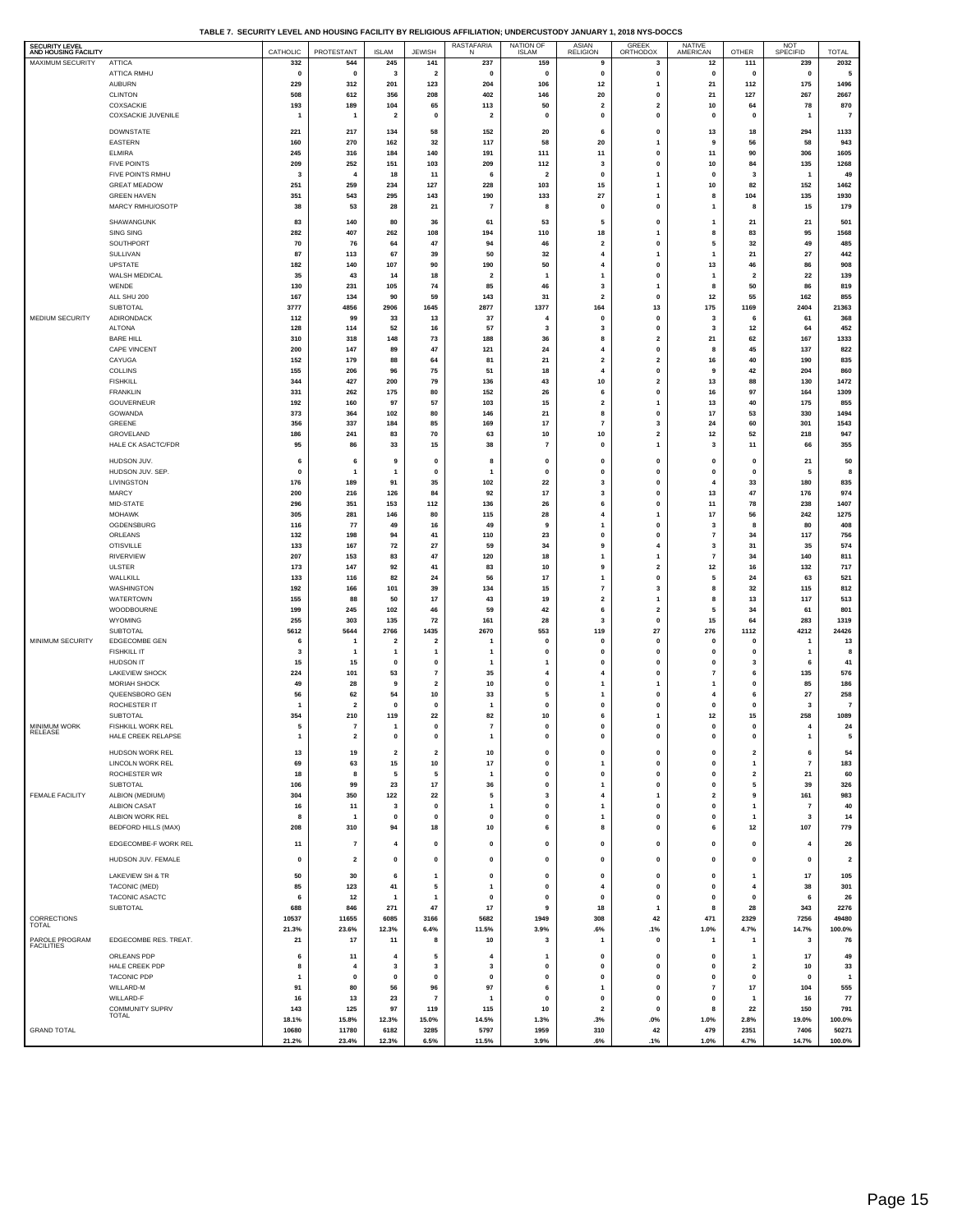| TABLE 8.  SECURITY LEVEL AND HOUSING FACILITY BY MARITAL STATUS: UNDERCUSTODY JANUARY 1. 2018 NYS-DOCCS |  |  |  |  |  |  |
|---------------------------------------------------------------------------------------------------------|--|--|--|--|--|--|
|---------------------------------------------------------------------------------------------------------|--|--|--|--|--|--|

| SECURITY LEVEL                           |                                           | NEVER<br>MARRIED              |                |                          | SEPARATD/DIV |                         |                         |                                |
|------------------------------------------|-------------------------------------------|-------------------------------|----------------|--------------------------|--------------|-------------------------|-------------------------|--------------------------------|
| AND HOUSING FACILITY<br>MAXIMUM SECURITY | <b>ATTICA</b>                             | 1251                          | MARRIED<br>505 | COMMON LAW<br>19         | 223          | WIDOWED<br>22           | NOT CODED<br>12         | <b>TOTAL</b><br>2032           |
|                                          | ATTICA RMHU                               | 4                             | 1              | 0                        | 0            | $\pmb{0}$               | 0                       | 5                              |
|                                          | <b>AUBURN</b>                             | 946                           | 387            | 15                       | 124          | 14                      | 10                      | 1496                           |
|                                          | <b>CLINTON</b>                            | 1781                          | 586            | 47                       | 210          | 32                      | 11                      | 2667                           |
|                                          | <b>COXSACKIE</b>                          | 568                           | 194            | 12                       | 82           | 6                       | 8                       | 870                            |
|                                          | <b>COXSACKIE JUVENILE</b>                 | $\overline{\phantom{a}}$      | 0              | 0                        | 0            | 0                       | 0                       | $\overline{7}$                 |
|                                          | <b>DOWNSTATE</b>                          | 661                           | 176            | 14                       | 82           | 5                       | 195                     | 1133                           |
|                                          | EASTERN                                   | 468                           | 345            | 29                       | 78           | 14                      | 9                       | 943                            |
|                                          | <b>ELMIRA</b>                             | 1025                          | 345            | 22                       | 148          | 20                      | 45                      | 1605                           |
|                                          | <b>FIVE POINTS</b>                        | 878                           | 244            | 17                       | 108          | 10                      | 11                      | 1268                           |
|                                          | FIVE POINTS RMHU                          | 39                            | 4              | 1                        | 4            | 0                       | 1                       | 49                             |
|                                          | <b>GREAT MEADOW</b><br><b>GREEN HAVEN</b> | 1002<br>1051                  | 298<br>622     | 35<br>54                 | 97<br>155    | 15<br>35                | 15<br>13                | 1462<br>1930                   |
|                                          | MARCY RMHU/OSOTP                          | 124                           | 31             | 1                        | 17           | $\mathbf 2$             | 4                       | 179                            |
|                                          | SHAWANGUNK                                | 246                           | 194            | 15                       | 39           | 4                       | 3                       | 501                            |
|                                          | <b>SING SING</b>                          | 891                           | 487            | 45                       | 119          | 18                      | 8                       | 1568                           |
|                                          | SOUTHPORT                                 | 342                           | 113            | 4                        | 23           | -1                      | $\overline{\mathbf{2}}$ | 485                            |
|                                          | SULLIVAN                                  | 257                           | 122            | 16                       | 34           | $\overline{\mathbf{r}}$ | 6                       | 442                            |
|                                          | UPSTATE                                   | 693                           | 142            | 14                       | 49           | 5                       | 5                       | 908                            |
|                                          | WALSH MEDICAL                             | 54                            | 33             | 5                        | 32           | 12                      | 3                       | 139                            |
|                                          | WENDE                                     | 513                           | 197            | $\overline{\mathbf{r}}$  | 72           | 14                      | 16                      | 819                            |
|                                          | ALL SHU 200                               | 664                           | 139            | 11                       | 33           | $\overline{4}$          | $\overline{4}$          | 855                            |
|                                          | SUBTOTAL                                  | 13465                         | 5165           | 383                      | 1729         | 240                     | 381                     | 21363                          |
| MEDIUM SECURITY                          | ADIRONDACK<br><b>ALTONA</b>               | 268                           | 59             | 5                        | 34<br>35     | 1                       | $\mathbf{1}$            | 368<br>452                     |
|                                          | <b>BARE HILL</b>                          | 321<br>954                    | 88<br>237      | 5<br>32                  | 98           | 3<br>6                  | 0<br>6                  | 1333                           |
|                                          | CAPE VINCENT                              | 607                           | 127            | 18                       | 60           | 5                       | 5                       | 822                            |
|                                          | CAYUGA                                    | 560                           | 171            | 6                        | 82           | 10                      | 6                       | 835                            |
|                                          | <b>COLLINS</b>                            | 493                           | 227            | 3                        | 124          | $\overline{7}$          | 6                       | 860                            |
|                                          | <b>FISHKILL</b>                           | 894                           | 374            | 27                       | 148          | 20                      | 9                       | 1472                           |
|                                          | <b>FRANKLIN</b>                           | 912                           | 240            | 14                       | 126          | 8                       | 9                       | 1309                           |
|                                          | GOUVERNEUR                                | 578                           | 160            | 19                       | 84           | 9                       | 5                       | 855                            |
|                                          | GOWANDA                                   | 988                           | 293            | 21                       | 173          | 10                      | 9                       | 1494                           |
|                                          | GREENE                                    | 1179                          | 192            | 31                       | 117          | 9                       | 15                      | 1543                           |
|                                          | GROVELAND                                 | 578                           | 189            | 11                       | 148          | 14                      | $\overline{7}$          | 947                            |
|                                          | HALE CK ASACTC/FDR                        | 250                           | 60             | 9                        | 31           | 3                       | $\overline{\mathbf{2}}$ | 355                            |
|                                          | HUDSON JUV.                               | 48                            | 0              | 0                        | 0            | 0                       | $\overline{\mathbf{2}}$ | 50                             |
|                                          | HUDSON JUV. SEP.                          | 8                             | 0              | 0                        | 0            | 0                       | 0                       | 8                              |
|                                          | LIVINGSTON<br><b>MARCY</b>                | 568<br>697                    | 162<br>155     | 13<br>10                 | 81<br>97     | 5<br>$\overline{7}$     | 6<br>8                  | 835<br>974                     |
|                                          | MID-STATE                                 | 987                           | 221            | 14                       | 154          | 17                      | 14                      | 1407                           |
|                                          | <b>MOHAWK</b>                             | 864                           | 232            | 16                       | 133          | 13                      | 17                      | 1275                           |
|                                          | OGDENSBURG                                | 313                           | 57             | 11                       | 25           | 1                       | 1                       | 408                            |
|                                          | ORLEANS                                   | 513                           | 147            | 11                       | 74           | $\overline{7}$          | 4                       | 756                            |
|                                          | <b>OTISVILLE</b>                          | 299                           | 199            | 22                       | 39           | 13                      | $\overline{\mathbf{2}}$ | 574                            |
|                                          | <b>RIVERVIEW</b>                          | 584                           | 139            | 20                       | 65           | $\overline{\mathbf{2}}$ | $\mathbf{1}$            | 811                            |
|                                          | <b>ULSTER</b>                             | 520                           | 107            | 21                       | 57           | 6                       | 6                       | 717                            |
|                                          | WALLKILL                                  | 356                           | 114            | 9                        | 37           | 3                       | $\overline{\mathbf{2}}$ | 521                            |
|                                          | <b>WASHINGTON</b>                         | 576                           | 153            | 10                       | 63           | $\overline{7}$          | 3                       | 812                            |
|                                          | WATERTOWN                                 | 367                           | 87             | 11                       | 41           | 3                       | $\overline{4}$          | 513                            |
|                                          | WOODBOURNE                                | 430                           | 269            | 19                       | 66           | 15                      | $\overline{\mathbf{2}}$ | 801                            |
|                                          | <b>WYOMING</b><br><b>SUBTOTAL</b>         | 929<br>16641                  | 245<br>4704    | 21<br>409                | 101<br>2293  | 10<br>214               | 13<br>165               | 1319<br>24426                  |
| MINIMUM SECURITY                         | EDGECOMBE GEN                             | 13                            | 0              | 0                        | 0            | 0                       | 0                       | 13                             |
|                                          | <b>FISHKILL IT</b>                        | 4                             | 3              | 0                        | $\mathbf{1}$ | 0                       | 0                       | 8                              |
|                                          | HUDSON IT                                 | 26                            | 11             |                          |              |                         | u                       | 41                             |
|                                          | LAKEVIEW SHOCK                            | 454                           | 79             | 6                        | 32           | 0                       | 5                       | 576                            |
|                                          | MORIAH SHOCK                              | 159                           | 15             | $\mathbf{1}$             | 6            | 2                       | 3                       | 186                            |
|                                          | QUEENSBORO GEN                            | 195                           | 34             | 13                       | 15           | 0                       | $\mathbf{1}$            | 258                            |
|                                          | ROCHESTER IT                              | 5                             | 0              | 0                        | $\mathbf 2$  | $\pmb{0}$               | 0                       | $\overline{7}$                 |
|                                          | <b>SUBTOTAL</b>                           | 856                           | 142            | 20                       | 60           | $\overline{\mathbf{2}}$ | 9                       | 1089                           |
| MINIMUM WORK<br>RELEASE                  | FISHKILL WORK REL                         | 19                            | 4              | 0                        | 1            | $\mathbf 0$             | 0                       | 24                             |
|                                          | HALE CREEK RELAPSE                        | 3                             | 1              | 0                        | $\mathbf{1}$ | $\mathbf 0$             | $\mathbf{0}$            | 5                              |
|                                          | HUDSON WORK REL                           | 33                            | 18             | 0                        | 3            | $\mathbf 0$             | $\pmb{0}$               | 54                             |
|                                          | LINCOLN WORK REL<br><b>ROCHESTER WR</b>   | 130                           | 31             | 9                        | 12           | 1                       | 0                       | 183                            |
|                                          | SUBTOTAL                                  | 37<br>222                     | 14<br>68       | 0<br>9                   | 8<br>25      | 0<br>1                  | 1<br>$\mathbf{1}$       | 60<br>326                      |
| FEMALE FACILITY                          | ALBION (MEDIUM)                           | 649                           | 172            | $\mathbf{1}$             | 144          | 15                      | 2                       | 983                            |
|                                          | <b>ALBION CASAT</b>                       | 24                            | 7              | $\mathbf 2$              | 5            | $\overline{\mathbf{2}}$ | 0                       | 40                             |
|                                          | ALBION WORK REL                           | 6                             | 4              | 0                        | 4            | 0                       | 0                       | 14                             |
|                                          | <b>BEDFORD HILLS (MAX)</b>                | 507                           | 144            | $\overline{\mathbf{2}}$  | 89           | 31                      | 6                       | 779                            |
|                                          | EDGECOMBE-F WORK REL                      | 17                            | 4              | $\pmb{0}$                | 5            | $\mathbf 0$             | 0                       | 26                             |
|                                          |                                           |                               |                |                          |              |                         |                         |                                |
|                                          | HUDSON JUV. FEMALE<br>LAKEVIEW SH & TR    | $\overline{\mathbf{2}}$<br>72 | 0<br>19        | 0<br>$\mathbf{1}$        | 0<br>12      | 0<br>$\mathbf{1}$       | 0<br>$\mathbf{0}$       | $\overline{\mathbf{2}}$<br>105 |
|                                          | TACONIC (MED)                             | 181                           | 71             | 1                        | 36           | 11                      | 1                       | 301                            |
|                                          | TACONIC ASACTC                            | 19                            | 4              | 0                        | 3            | 0                       | 0                       | 26                             |
|                                          | <b>SUBTOTAL</b>                           | 1477                          | 425            | $\overline{\phantom{a}}$ | 298          | 60                      | 9                       | 2276                           |
| CORRECTIONS TOTAL                        |                                           | 32661                         | 10504          | 828                      | 4405         | 517                     | 565                     | 49480                          |
|                                          |                                           | 66.0%                         | 21.2%          | 1.7%                     | 8.9%         | 1.0%                    | 1.1%                    | 100.0%                         |
| PAROLE PROGRAM                           | EDGECOMBE RES. TREAT.                     | 68                            | 7              | 1                        | 0            | 0                       | 0                       | 76                             |
| <b>FACILITIES</b>                        | ORLEANS PDP                               | 36                            | 11             | 0                        | 2            | 0                       | 0                       | 49                             |
|                                          | HALE CREEK PDP                            | 30                            | 1              | 0                        | 2            | 0                       | 0                       | 33                             |
|                                          | <b>TACONIC PDP</b>                        | 0                             | 1              | 0                        | $\pmb{0}$    | 0                       | 0                       | $\mathbf{1}$                   |
|                                          | WILLARD-M                                 | 436                           | 67             | $\mathbf 2$              | 44           | 5                       | $\mathbf{1}$            | 555                            |
|                                          | WILLARD-F                                 | 45                            | 12             | 0                        | 19           | 1                       | $\mathbf 0$             | 77                             |
|                                          | <b>COMMUNITY SUPRV</b>                    | 615                           | 99             | 3                        | 67           | 6                       | 1                       | 791                            |
|                                          | <b>TOTAL</b>                              | 77.7%                         | 12.5%          | .4%                      | 8.5%         | .8%                     | .1%                     | 100.0%                         |
| <b>GRAND TOTAL</b>                       |                                           | 33276                         | 10603          | 831                      | 4472         | 523                     | 566                     | 50271                          |
|                                          |                                           | 66.2%                         | 21.1%          | 1.7%                     | 8.9%         | 1.0%                    | 1.1%                    | 100.0%                         |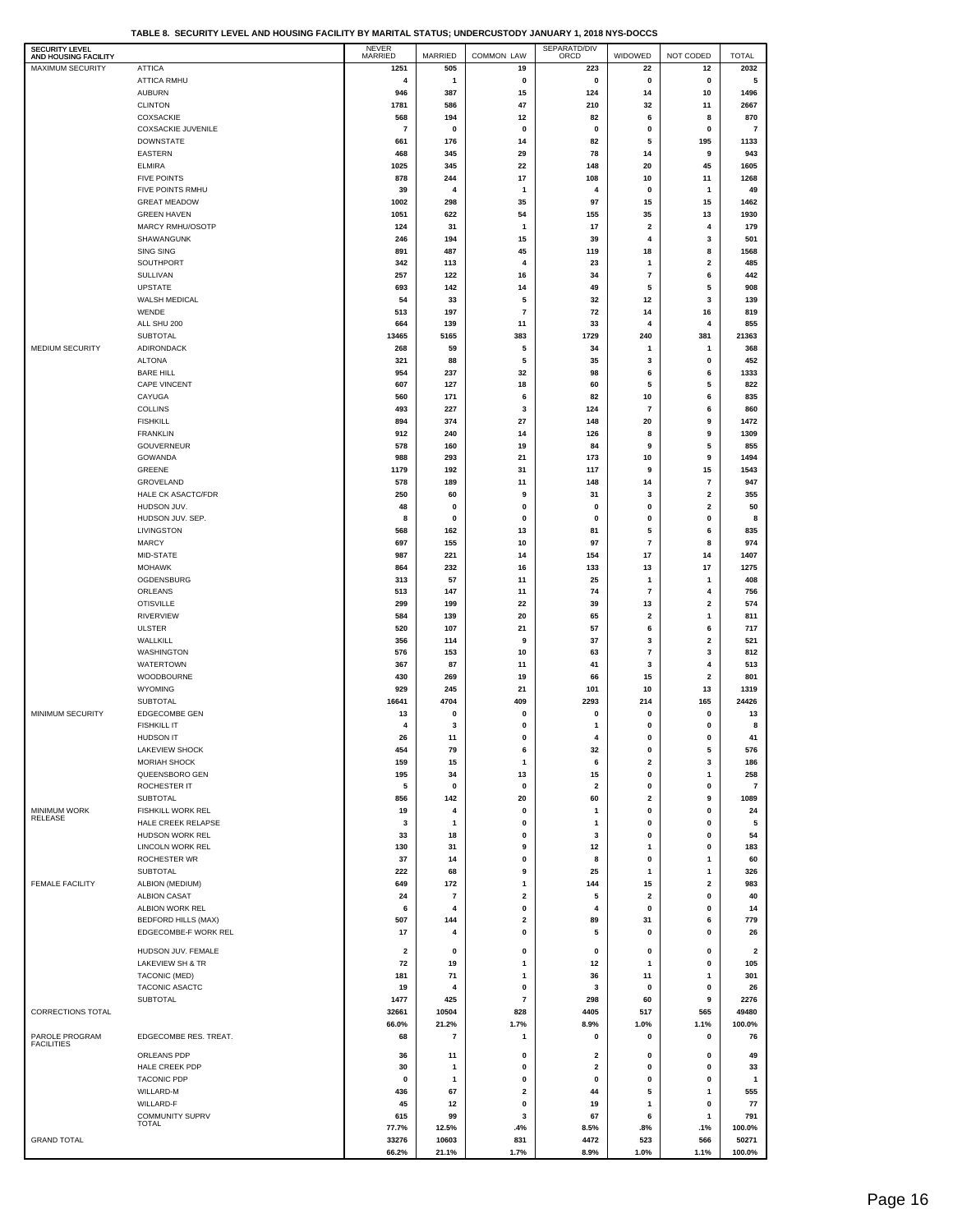**TABLE 9. SECURITY LEVEL AND HOUSING FACILITY BY INMATE REPORTED EDUCATION LEVEL; UNDERCUSTODY JANUARY 1, 2018 NYS-DOCCS**

| <b>SECURITY LEVEL</b><br>AND HOUSING FACILITY |                                                | 6 GRADE OR                             | 7TH GRADE                                 | 8TH GRADE                     | 9TH GRADE                    | 10TH GRADE                    | 11TH GRADE                   | 12TH GRADE         | POST<br>SECONDRY        | NOT CODED                       | <b>TOTAL</b>            |
|-----------------------------------------------|------------------------------------------------|----------------------------------------|-------------------------------------------|-------------------------------|------------------------------|-------------------------------|------------------------------|--------------------|-------------------------|---------------------------------|-------------------------|
| <b>MAXIMUM SECURITY</b>                       | <b>ATTICA</b>                                  | 29                                     | 21                                        | 82                            | 158                          | 224                           | 160                          | 674                | 124                     | 560                             | 2032                    |
|                                               | <b>ATTICA RMHU</b><br><b>AUBURN</b>            | -1<br>30                               | $\mathbf 0$<br>15                         | $\pmb{0}$<br>72               | $\mathbf 0$<br>90            | 0<br>170                      | $\mathbf{1}$<br>105          | 3<br>526           | 0<br>85                 | $\mathbf 0$<br>403              | 5<br>1496               |
|                                               | <b>CLINTON</b>                                 | 78                                     | 28                                        | 105                           | 171                          | 303                           | 255                          | 893                | 201                     | 633                             | 2667                    |
|                                               | COXSACKIE                                      | 16                                     | 12                                        | 44                            | 70                           | 105                           | 66                           | 303                | 60                      | 194                             | 870                     |
|                                               | <b>COXSACKIE JUVENILE</b>                      | $\mathbf 0$                            | $\mathbf 0$                               | $\mathbf{1}$                  | 5                            | 1                             | 0                            | $\mathbf 0$        | $\pmb{0}$               | $\mathbf 0$                     | $\overline{7}$          |
|                                               | <b>DOWNSTATE</b>                               | 15                                     | 6                                         | 39                            | 53                           | 87                            | 97                           | 338                | 56                      | 442                             | 1133                    |
|                                               | <b>EASTERN</b><br><b>ELMIRA</b>                | 28<br>21                               | 8<br>17                                   | 26<br>74                      | 71<br>125                    | 75<br>172                     | 70<br>136                    | 287<br>567         | 61<br>83                | 317<br>410                      | 943<br>1605             |
|                                               | <b>FIVE POINTS</b>                             | 10                                     | 8                                         | 45                            | 108                          | 148                           | 113                          | 432                | 61                      | 343                             | 1268                    |
|                                               | FIVE POINTS RMHU                               | $\overline{\mathbf{2}}$                | $\mathbf 0$                               | 3                             | 1                            | 6                             | 4                            | 15                 | $\overline{\mathbf{2}}$ | 16                              | 49                      |
|                                               | <b>GREAT MEADOW</b>                            | 24                                     | 21                                        | 69                            | 135                          | 172                           | 126                          | 458                | 83                      | 374                             | 1462                    |
|                                               | <b>GREEN HAVEN</b><br>MARCY RMHU/OSOTP         | 45<br>$\overline{4}$                   | 37<br>$\overline{\mathbf{2}}$             | 73<br>6                       | 155<br>16                    | 183<br>14                     | 136<br>23                    | 547<br>51          | 142<br>15               | 612<br>48                       | 1930<br>179             |
|                                               |                                                |                                        |                                           |                               |                              |                               |                              |                    |                         |                                 |                         |
|                                               | SHAWANGUNK<br>SING SING                        | 11<br>40                               | 9<br>13                                   | 24<br>66                      | 39<br>107                    | 37<br>141                     | 34<br>112                    | 142<br>436         | 43<br>118               | 162<br>535                      | 501<br>1568             |
|                                               | SOUTHPORT                                      | 3                                      | 5                                         | 21                            | 49                           | 73                            | 51                           | 169                | 25                      | 89                              | 485                     |
|                                               | SULLIVAN                                       | 15                                     | 11                                        | 16                            | 48                           | 44                            | 32                           | 122                | 33                      | 121                             | 442                     |
|                                               | <b>UPSTATE</b><br>WALSH MEDICAL                | 14<br>-1                               | 6<br>3                                    | 38<br>6                       | 108<br>11                    | 128<br>12                     | 95<br>6                      | 307<br>46          | 44<br>14                | 168<br>40                       | 908<br>139              |
|                                               | WENDE                                          | 14                                     | 9                                         | 43                            | 71                           | 96                            | 57                           | 263                | 47                      | 219                             | 819                     |
|                                               | ALL SHU 200                                    | 13                                     | $\overline{7}$                            | 46                            | 99                           | 134                           | 89                           | 316                | 24                      | 127                             | 855                     |
|                                               | SUBTOTAL                                       | 414                                    | 238                                       | 899                           | 1690                         | 2325                          | 1768                         | 6895               | 1321                    | 5813                            | 21363                   |
| MEDIUM SECURITY                               | ADIRONDACK<br><b>ALTONA</b>                    | 8<br>8                                 | $\overline{4}$<br>$\overline{4}$          | 15<br>18                      | 26<br>33                     | 47<br>44                      | 38<br>38                     | 142<br>202         | 25<br>32                | 63<br>73                        | 368<br>452              |
|                                               | <b>BARE HILL</b>                               | 29                                     | 16                                        | 66                            | 113                          | 153                           | 106                          | 501                | 75                      | 274                             | 1333                    |
|                                               | <b>CAPE VINCENT</b>                            | 23                                     | $\overline{7}$                            | 41                            | 71                           | 114                           | 71                           | 317                | 41                      | 137                             | 822                     |
|                                               | CAYUGA                                         | 9                                      | 6                                         | 34                            | 82                           | 95                            | 57                           | 332                | 42                      | 178                             | 835                     |
|                                               | <b>COLLINS</b><br><b>FISHKILL</b>              | 12<br>35                               | 14<br>16                                  | 38<br>61                      | 60<br>107                    | 72<br>123                     | 56<br>113                    | 376<br>440         | 45<br>115               | 187<br>462                      | 860<br>1472             |
|                                               | <b>FRANKLIN</b>                                | 35                                     | 11                                        | 61                            | 117                          | 165                           | 115                          | 496                | 80                      | 229                             | 1309                    |
|                                               | <b>GOUVERNEUR</b>                              | $\overline{\mathbf{r}}$                | 6                                         | 22                            | 62                           | 79                            | 85                           | 387                | 52                      | 155                             | 855                     |
|                                               | GOWANDA<br>GREENE                              | 50<br>26                               | 18<br>17                                  | 57<br>89                      | 120<br>144                   | 137<br>230                    | 122<br>168                   | 649<br>573         | 91<br>65                | 250<br>231                      | 1494<br>1543            |
|                                               | GROVELAND                                      | 10                                     | 9                                         | 39                            | 56                           | 92                            | 70                           | 394                | 63                      | 214                             | 947                     |
|                                               | HALE CK ASACTC/FDR                             | $\overline{\mathbf{r}}$                | 6                                         | 9                             | 28                           | 39                            | 30                           | 170                | 20                      | 46                              | 355                     |
|                                               | HUDSON JUV.                                    | $\mathbf{1}$                           | $\mathbf{1}$                              | 6                             | 21                           | 13                            | 4                            | 3                  | 0                       | 1                               | 50                      |
|                                               | HUDSON JUV. SEP.                               | 0                                      | $\mathbf 0$                               | 0                             | 5                            | 2                             | 0                            | 0                  | 0                       | 1                               | 8                       |
|                                               | LIVINGSTON<br><b>MARCY</b>                     | 16                                     | $\overline{4}$<br>10                      | 24<br>35                      | 73<br>79                     | 116                           | 83<br>86                     | 321<br>337         | 45<br>60                | 153<br>243                      | 835<br>974              |
|                                               | MID-STATE                                      | 8<br>18                                | 14                                        | 53                            | 124                          | 116<br>148                    | 104                          | 539                | 80                      | 327                             | 1407                    |
|                                               | <b>MOHAWK</b>                                  | 28                                     | 14                                        | 47                            | 85                           | 143                           | 118                          | 485                | 62                      | 293                             | 1275                    |
|                                               | OGDENSBURG                                     | 12                                     | $\overline{4}$                            | 20                            | 40                           | 47                            | 56                           | 153                | 17                      | 59                              | 408                     |
|                                               | ORLEANS<br><b>OTISVILLE</b>                    | 11<br>11                               | $\overline{4}$<br>12                      | 27<br>14                      | 62<br>33                     | 89<br>60                      | 81<br>38                     | 292<br>201         | 47<br>48                | 143<br>157                      | 756<br>574              |
|                                               | <b>RIVERVIEW</b>                               | 18                                     | 8                                         | 31                            | 63                           | 104                           | 83                           | 333                | 35                      | 136                             | 811                     |
|                                               | <b>ULSTER</b>                                  | 14                                     | $\mathbf{2}$                              | 35                            | 74                           | 83                            | 78                           | 271                | 33                      | 127                             | 717                     |
|                                               | WALLKILL                                       | 4                                      | 9<br>$\overline{7}$                       | 8<br>55                       | 30                           | 62                            | 48                           | 216                | 32<br>58                | 112                             | 521<br>812              |
|                                               | WASHINGTON<br>WATERTOWN                        | 19<br>13                               | 12                                        | 18                            | 62<br>46                     | 108<br>62                     | 76<br>54                     | 262<br>202         | 24                      | 165<br>82                       | 513                     |
|                                               | WOODBOURNE                                     | 38                                     | 14                                        | 30                            | 58                           | 73                            | 53                           | 257                | 62                      | 216                             | 801                     |
|                                               | WYOMING                                        | 17                                     | 19                                        | 48                            | 121                          | 158                           | 124                          | 531                | 57                      | 244                             | 1319                    |
| <b>MINIMUM SECURITY</b>                       | <b>SUBTOTAL</b><br>EDGECOMBE GEN               | 487<br>$\mathbf 0$                     | 268<br>-1                                 | 1001<br>-1                    | 1995<br>1                    | 2774<br>2                     | 2155<br>1                    | 9382<br>4          | 1406<br>-1              | 4958<br>$\overline{\mathbf{2}}$ | 24426<br>13             |
|                                               | <b>FISHKILL IT</b>                             | $\mathbf 0$                            | $\mathbf 0$                               | $\pmb{0}$                     | $\pmb{0}$                    | 0                             | $\mathbf{1}$                 | 5                  | $\mathbf{2}$            | $\mathbf 0$                     | 8                       |
|                                               | HUDSON IT                                      | $\mathbf 0$                            | $\pmb{0}$                                 | $\mathbf{0}$                  | $\mathbf{0}$                 | $\mathbf{1}$                  | $\overline{\mathbf{2}}$      | 27                 | 5                       | 6                               | 41                      |
|                                               | <b>LAKEVIEW SHOCK</b><br>MORIAH SHOCK          | 5<br>0                                 | $\overline{\mathbf{2}}$<br>$\pmb{0}$      | 23<br>10                      | 37<br>12                     | 63<br>22                      | 68<br>25                     | 285<br>88          | 28<br>9                 | 65<br>20                        | 576<br>186              |
|                                               | QUEENSBORO GEN                                 | $\mathbf{3}$                           | $\overline{\mathbf{3}}$                   | 9                             | 30                           | 33                            | 31                           | 98                 | 12                      | 39                              | 258                     |
|                                               | ROCHESTER IT                                   | 0                                      | $\mathbf 0$                               | 0                             | $\mathbf 0$                  | 0                             | 0                            | 6                  | 1                       | 0                               | $\overline{7}$          |
|                                               | SUBTOTAL                                       | 8                                      | 6                                         | 43                            | 80                           | 121                           | 128                          | 513                | 58                      | 132                             | 1089                    |
| MINIMUM WORK<br>RELEASE                       | <b>FISHKILL WORK REL</b><br>HALE CREEK RELAPSE | 0<br>0                                 | $\mathbf 0$<br>$\mathbf 0$                | $\mathbf{1}$<br>0             | $\overline{\mathbf{2}}$<br>1 | $\mathbf{1}$<br>0             | $\overline{\mathbf{1}}$<br>1 | 14<br>$\mathbf{3}$ | 3<br>0                  | $\overline{\mathbf{2}}$<br>0    | 24<br>5                 |
|                                               | HUDSON WORK REL                                | $\mathbf 0$                            | $\overline{1}$                            | $\pmb{0}$                     | $\overline{\mathbf{2}}$      | $\overline{\mathbf{2}}$       | $\overline{4}$               | 30                 | $\overline{\mathbf{2}}$ | 13                              | 54                      |
|                                               | <b>LINCOLN WORK REL</b>                        | $\mathbf{1}$                           | $\overline{1}$                            | 9                             | 14                           | 23                            | 17                           | 76                 | 21                      | 21                              | 183                     |
|                                               | ROCHESTER WR                                   | $\mathbf 0$                            | $\overline{\mathbf{2}}$                   | $\pmb{0}$                     | 4                            | 8                             | 5                            | 29                 | $\overline{4}$          | 8                               | 60                      |
|                                               | <b>SUBTOTAL</b>                                | $\mathbf{1}$                           | $\overline{4}$                            | $10\,$                        | 23                           | 34                            | 28                           | 152                | 30                      | 44                              | 326                     |
| <b>FEMALE FACILITY</b>                        | ALBION (MEDIUM)<br><b>ALBION CASAT</b>         | 13<br>$\mathbf{1}$                     | 18<br>$\overline{\mathbf{2}}$             | 53<br>$\overline{\mathbf{2}}$ | 93<br>3                      | 78<br>4                       | 63<br>3                      | 381<br>16          | 248<br>8                | 36<br>1                         | 983<br>40               |
|                                               | ALBION WORK REL                                | 0                                      | $\mathbf 0$                               | 1                             | $\mathbf 0$                  | 0                             | 0                            | $\overline{7}$     | 6                       | 0                               | 14                      |
|                                               | BEDFORD HILLS (MAX)                            | 14                                     | 13                                        | 42                            | 60                           | 81                            | 52                           | 306                | 163                     | 48                              | 779                     |
|                                               | EDGECOMBE-F WORK REL                           | $\mathbf 0$                            | $\overline{1}$                            | $\mathbf{1}$                  | $\overline{\mathbf{2}}$      | $\mathbf{1}$                  | 3                            | 11                 | $\overline{7}$          | $\mathbf 0$                     | 26                      |
|                                               | HUDSON JUV. FEMALE                             | $\mathbf 0$                            | $\mathbf 0$                               | $\mathbf{1}$                  | $\overline{1}$               | 0                             | 0                            | $\mathbf 0$        | 0                       | $\mathbf 0$                     | $\overline{\mathbf{2}}$ |
|                                               |                                                |                                        |                                           |                               |                              |                               | 4                            |                    |                         |                                 |                         |
|                                               | LAKEVIEW SH & TR<br>TACONIC (MED)              | $\mathbf{1}$<br>6                      | $\mathbf 0$<br>6                          | 3<br>17                       | 6<br>25                      | 11<br>28                      | 22                           | 40<br>111          | 38<br>69                | $\overline{\mathbf{2}}$<br>17   | 105<br>301              |
|                                               | TACONIC ASACTC                                 | $\mathbf 0$                            | $\mathbf 0$                               | $\mathbf{1}$                  | $\mathbf{1}$                 | 1                             | $\overline{\mathbf{2}}$      | 13                 | 6                       | $\overline{\mathbf{2}}$         | 26                      |
|                                               | <b>SUBTOTAL</b>                                | 35                                     | 40                                        | 121                           | 191                          | 204                           | 149                          | 885                | 545                     | 106                             | 2276                    |
| CORRECTIONS<br><b>TOTAL</b>                   |                                                | 945<br>1.9%                            | 556<br>1.1%                               | 2074<br>4.2%                  | 3979<br>8.0%                 | 5458<br>11.0%                 | 4228<br>8.5%                 | 17827<br>36.0%     | 3360<br>6.8%            | 11053<br>22.3%                  | 49480<br>100.0%         |
| PAROLE PROGRAM                                | EDGECOMBE RES. TREAT.                          | $\mathbf 0$                            | $\overline{\mathbf{2}}$                   | $\overline{\mathbf{2}}$       | 5                            | 17                            | 11                           | 28                 | 6                       | 5                               | 76                      |
| <b>FACILITIES</b>                             | ORLEANS PDP                                    | $\mathbf 0$                            | $\mathbf 0$                               | $\overline{\mathbf{2}}$       | 5                            | 3                             | 5                            | 26                 | $\mathbf{1}$            | $\overline{7}$                  | 49                      |
|                                               | HALE CREEK PDP                                 | $\mathbf{1}$                           | $\mathbf{0}$                              | $\pmb{0}$                     | $\mathbf{1}$                 | 9                             | 0                            | 12                 | $\mathbf{1}$            | 9                               | 33                      |
|                                               | <b>TACONIC PDP</b>                             | $\mathbf 0$                            | $\mathbf 0$                               | $\pmb{0}$                     | $\mathbf 0$                  | 0                             | 0                            | $\overline{1}$     | 0                       | $\mathbf 0$                     | $\mathbf{1}$            |
|                                               | WILLARD-M<br>WILLARD-F                         | $\overline{\mathbf{2}}$<br>$\mathbf 0$ | $\overline{4}$<br>$\overline{\mathbf{2}}$ | 19<br>$\overline{7}$          | 39<br>6                      | 52<br>$\overline{\mathbf{r}}$ | 56<br>6                      | 266<br>28          | 28<br>18                | 89<br>3                         | 555<br>77               |
|                                               | COMMUNITY SUPRV                                | 3                                      | 8                                         | 30                            | 56                           | 88                            | 78                           | 361                | 54                      | 113                             | 791                     |
|                                               | <b>TOTAL</b>                                   | .4%                                    | 1.0%                                      | 3.8%                          | 7.1%                         | 11.1%                         | 9.9%                         | 45.6%              | 6.8%                    | 14.3%                           | 100.0%                  |
| <b>GRAND TOTAL</b>                            |                                                | 948<br>1.9%                            | 564<br>1.1%                               | 2104<br>4.2%                  | 4035<br>8.0%                 | 5546<br>11.0%                 | 4306<br>8.6%                 | 18188<br>36.2%     | 3414<br>6.8%            | 11166<br>22.2%                  | 50271<br>100.0%         |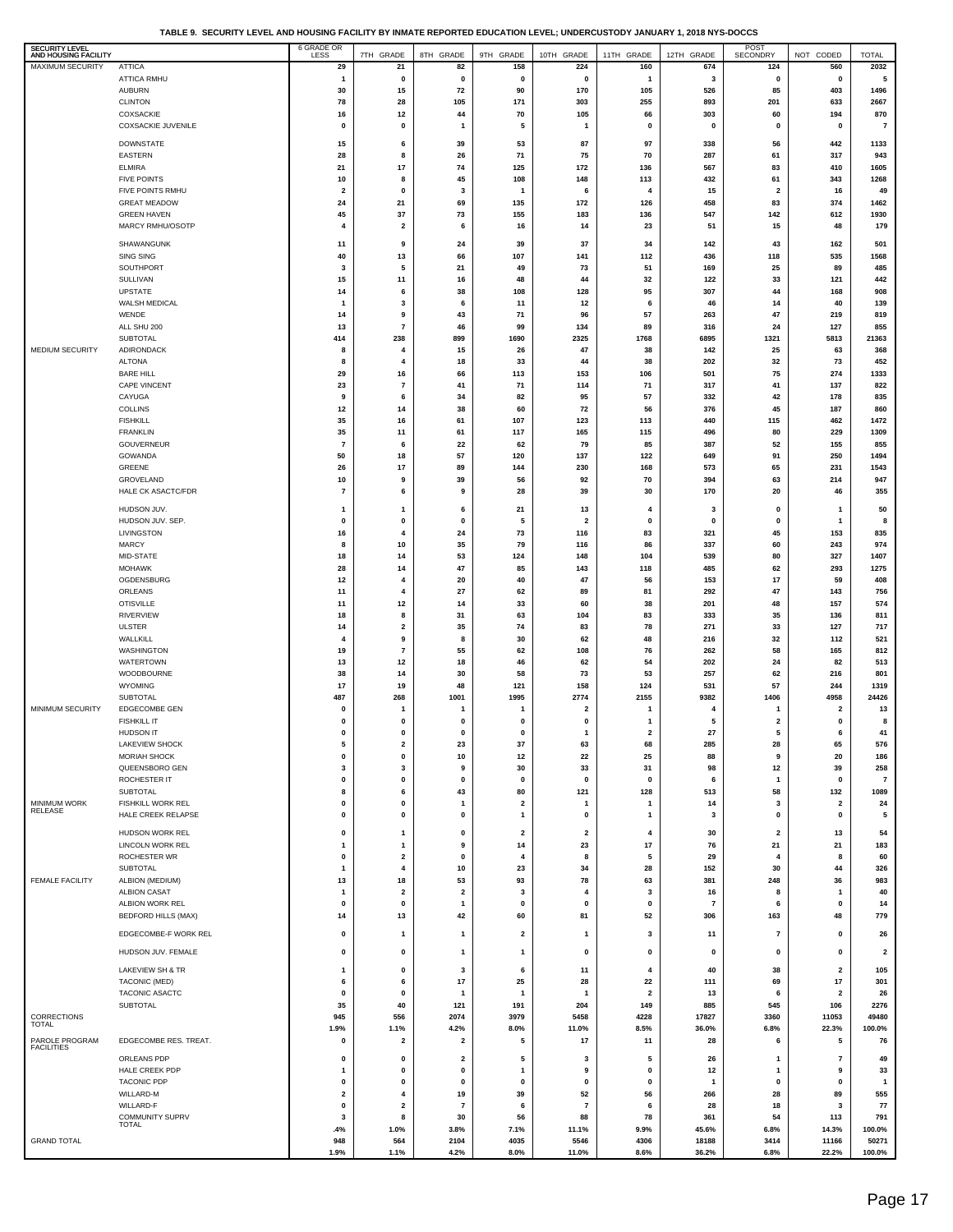**TABLE 10. SECURITY LEVEL AND HOUSING FACILITY BY LENGTH OF STAY AT CURRENT FACILITY (IN MONTHS); UNDERCUSTODY JANUARY 1, 2018 NYS-DOCCS**

| <b>SECURITY LEVEL</b><br>AND HOUSING FACILITY |                                        | 0-2 MONTHS           | 3-5 MONTHS              | 6-8 MONTHS                    | 9-11 MONTHS                    | $12 - 17$<br><b>MONTHS</b>   | 18-23<br><b>MONTHS</b>       | 24-35<br><b>MONTHS</b>         | 36-47<br><b>MONTHS</b>  | 48-71<br><b>MONTHS</b>    | 72 + MONTHS                  | NOT CODED                   | <b>TOTAL</b>            | AVERAGE<br>TIME IN<br><b>MONTHS</b> |
|-----------------------------------------------|----------------------------------------|----------------------|-------------------------|-------------------------------|--------------------------------|------------------------------|------------------------------|--------------------------------|-------------------------|---------------------------|------------------------------|-----------------------------|-------------------------|-------------------------------------|
| <b>MAXIMUM SECURITY</b>                       | <b>ATTICA</b>                          | 392                  | 227                     | 239                           | 185                            | 224                          | 154                          | 151                            | 83                      | 138                       | 239                          | $\mathbf{0}$                | 2032                    | 29.0                                |
|                                               | <b>ATTICA RMHU</b>                     | 3                    | $\overline{\mathbf{1}}$ | $\mathbf 0$                   | $\overline{1}$                 | 0                            | 0                            | 0                              | $\mathbf 0$             | 0                         | 0                            | 0                           | 5                       | 3.7                                 |
|                                               | <b>AUBURN</b>                          | 334                  | 218                     | 190                           | 137                            | 156                          | 93                           | 103                            | 69                      | 101                       | 95                           | 0                           | 1496                    | 21.0                                |
|                                               | <b>CLINTON</b>                         | 484                  | 365                     | 303                           | 203                            | 343                          | 214                          | 279                            | 136                     | 139                       | 201                          | $\mathbf 0$                 | 2667                    | 23.7                                |
|                                               | COXSACKIE                              | 190                  | 139                     | 90                            | 72                             | 96                           | 86                           | 81                             | 41                      | 37                        | 38                           | $\mathbf{0}$                | 870                     | 17.4                                |
|                                               | COXSACKIE<br><b>JUVENILE</b>           | $\overline{4}$       | $\overline{2}$          | $\mathbf{1}$                  | 0                              | 0                            | 0                            | $\mathbf 0$                    | $\mathbf 0$             | 0                         | $\mathbf{0}$                 | 0                           | $\overline{7}$          | 3.0                                 |
|                                               | <b>DOWNSTATE</b>                       | 879                  | 44                      | 24                            | 16                             | 34                           | 28                           | 41                             | 21                      | 17                        | 29                           | $\mathbf{0}$                | 1133                    | 7.7                                 |
|                                               | EASTERN                                | 73                   | 100                     | 46                            | 70                             | 80                           | 84                           | 136                            | 86                      | 120                       | 148                          | 0                           | 943                     | 37.5                                |
|                                               | <b>ELMIRA</b>                          | 606                  | 221                     | 128                           | 88                             | 117                          | 81                           | 117                            | 71                      | 61                        | 115                          | $\mathbf 0$                 | 1605                    | 18.5                                |
|                                               | <b>FIVE POINTS</b>                     | 338                  | 158                     | 116                           | 104                            | 164                          | 114                          | 92                             | 49                      | 61                        | 72                           | 0                           | 1268                    | 20.4                                |
|                                               | FIVE POINTS RMHU                       | 24                   | 10                      | $\overline{7}$                | 3                              | $\overline{2}$               | 3                            | $\mathbf{0}$                   | $\mathbf 0$             | $\pmb{0}$                 | $\mathbf{0}$                 | $\mathbf{0}$                | 49                      | 5.2                                 |
|                                               | <b>GREAT MEADOW</b>                    | 350                  | 222                     | 158                           | 150                            | 165                          | 117                          | 84                             | 72                      | 43                        | 101                          | 0                           | 1462                    | 19.7                                |
|                                               | <b>GREEN HAVEN</b>                     | 186                  | 172                     | 157                           | 127                            | 212                          | 158                          | 242                            | 129                     | 147                       | 400                          | $\mathbf 0$                 | 1930                    | 46.7                                |
|                                               | MARCY<br>RMHU/OSOTP                    | 62                   | 32                      | 25                            | 13                             | 12                           | 8                            | 26                             | 1                       | 0                         | $\mathbf{0}$                 | 0                           | 179                     | 9.6                                 |
|                                               | SHAWANGUNK                             | 54                   | 48                      | 53                            | 32                             | 40                           | 42                           | 41                             | 34                      | 49                        | 108                          | 0                           | 501                     | 45.6                                |
|                                               | SING SING                              | 224                  | 132                     | 106                           | 90                             | 98                           | 122                          | 131                            | 176                     | 199                       | 290                          | 0                           | 1568                    | 41.3                                |
|                                               | SOUTHPORT                              | 273                  | 88                      | 32                            | 23                             | 28                           | 20                           | 10                             | $\overline{4}$          | 3                         | $\overline{4}$               | 0                           | 485                     | 7.0                                 |
|                                               | SULLIVAN                               | 100                  | 36                      | 42                            | 28                             | 22                           | 26                           | 34                             | 33                      | 42                        | 79                           | 0                           | 442                     | 41.8                                |
|                                               | <b>UPSTATE</b>                         | 495                  | 136                     | 41                            | 39                             | 63                           | 36                           | 23                             | 25                      | 20                        | 30                           | $\mathbf{0}$                | 908                     | 10.9                                |
|                                               | WALSH MEDICAL                          | 24                   | 20                      | 13                            | 21                             | 11                           | 10                           | 12                             | $\overline{7}$          | 8                         | 13                           | 0                           | 139                     | 24.5                                |
|                                               | WENDE                                  | 180                  | 90                      | 72                            | 60                             | 65                           | 63                           | 92                             | 39                      | 69                        | 89                           | $\mathbf{0}$                | 819                     | 28.8                                |
|                                               | ALL SHU 200                            | 775                  | 51                      | 16                            | $\overline{\mathbf{2}}$        | 5                            | $\overline{4}$               | $\overline{1}$                 | $\mathbf 0$             | $\overline{1}$            | $\mathbf{0}$                 | 0                           | 855                     | $1.5$                               |
|                                               | <b>SUBTOTAL</b>                        | 6050                 | 2512                    | 1859                          | 1464                           | 1937                         | 1463                         | 1696                           | 1076                    | 1255                      | 2051                         | $\mathbf{0}$                | 21363                   | 25.1                                |
| MEDIUM SECURITY                               | ADIRONDACK                             | 78                   | 71                      | 67                            | 34                             | 62                           | 28                           | 20                             | $\overline{7}$          | $\overline{1}$            | $\mathbf{0}$                 | 0                           | 368                     | 10.2                                |
|                                               | <b>ALTONA</b>                          | 106                  | 109                     | 75                            | 51                             | 60                           | 27                           | 17                             | 6                       | $\overline{1}$            | $\mathbf{0}$                 | $\mathbf 0$                 | 452                     | 8.9                                 |
|                                               | <b>BARE HILL</b>                       | 307                  | 246                     | 191                           | 131                            | 187                          | 120                          | 91                             | 33                      | 22                        | 5                            | 0                           | 1333                    | 11.6                                |
|                                               | CAPE VINCENT                           | 194                  | 168                     | 131                           | ${\bf 77}$                     | 88                           | 68                           | 59                             | 27                      | 8                         | $\mathbf 2$                  | 0                           | 822                     | 10.9                                |
|                                               | CAYUGA<br>COLLINS                      | 175<br>177           | 144<br>150              | 91<br>119                     | 106                            | 106<br>107                   | 66<br>58                     | 96<br>75                       | 31<br>30                | 11<br>28                  | 9<br>28                      | 0<br>0                      | 835                     | 13.4<br>16.7                        |
|                                               | <b>FISHKILL</b>                        | 305                  | 200                     | 180                           | 88<br>139                      | 178                          | 135                          | 172                            | 58                      | 68                        | 37                           | 0                           | 860<br>1472             | 16.7                                |
|                                               | <b>FRANKLIN</b>                        | 343                  | 259                     | 212                           | 124                            | 134                          | 84                           | 100                            | 29                      | 17                        | $\overline{7}$               | 0                           | 1309                    | 10.8                                |
|                                               | GOUVERNEUR                             | 214                  | 177                     | 107                           | 107                            | 96                           | 69                           | 43                             | 22                      | 16                        | 4                            | $\mathbf 0$                 | 855                     | 11.0                                |
|                                               | GOWANDA                                | 412                  | 305                     | 305                           | 122                            | 168                          | 83                           | 80                             | 12                      | 5                         | $\mathbf 2$                  | 0                           | 1494                    | 8.8                                 |
|                                               | GREENE                                 | 391                  | 283                     | 227                           | 164                            | 202                          | 118                          | 102                            | 40                      | 10                        | 6                            | $\mathbf{0}$                | 1543                    | 10.7                                |
|                                               | GROVELAND                              | 216                  | 189                     | 148                           | 91                             | 113                          | 81                           | 68                             | 23                      | 9                         | 9                            | 0                           | 947                     | 11.9                                |
|                                               | HALE CK                                | 169                  | 143                     | 42                            | $\mathbf{1}$                   | $\mathbf{0}$                 | $\mathbf{0}$                 | $\mathbf{0}$                   | $\mathbf{0}$            | $\pmb{0}$                 | $\pmb{\mathsf{o}}$           | $\mathbf{0}$                | 355                     | 3.5                                 |
|                                               | ASACTC/FDR<br>HUDSON JUV.              | 27                   | 14                      | 6                             | $\overline{2}$                 |                              | $\mathbf 0$                  | $\mathbf{0}$                   | $\mathbf{0}$            | $\pmb{0}$                 | $\pmb{\mathsf{o}}$           | $\mathbf{0}$                | 50                      |                                     |
|                                               | HUDSON JUV. SEP                        | 8                    | $\mathbf 0$             | 0                             | 0                              | -1<br>0                      | $\pmb{0}$                    | $\mathbf{0}$                   | 0                       | 0                         | 0                            | 0                           | 8                       | 3.6<br>$\cdot$                      |
|                                               | LIVINGSTON                             | 214                  | 175                     | 90                            | 83                             | 78                           | 72                           | 72                             | 31                      | 14                        | 6                            | 0                           | 835                     | 12.0                                |
|                                               | MARCY                                  | 272                  | 204                     | 126                           | 69                             | 134                          | 71                           | 57                             | 28                      | 8                         | 5                            | 0                           | 974                     | 10.5                                |
|                                               | MID-STATE                              | 336                  | 280                     | 188                           | 145                            | 184                          | 108                          | 105                            | 25                      | 30                        | 6                            | 0                           | 1407                    | 11.4                                |
|                                               | <b>MOHAWK</b>                          | 339                  | 221                     | 198                           | 128                            | 154                          | 83                           | 74                             | 40                      | 22                        | 16                           | 0                           | 1275                    | 11.7                                |
|                                               | OGDENSBURG                             | 87                   | 83                      | 76                            | 66                             | 48                           | 30                           | 14                             | $\overline{2}$          | $\mathbf 2$               | $\mathbf{0}$                 | 0                           | 408                     | 9.1                                 |
|                                               | ORLEANS                                | 209                  | 156                     | 77                            | 67                             | 86                           | 51                           | 60                             | 20                      | 19                        | 11                           | 0                           | 756                     | 12.6                                |
|                                               | <b>OTISVILLE</b>                       | 67                   | 63                      | 59                            | 56                             | 75                           | 62                           | 80                             | 34                      | 44                        | 34                           | 0                           | 574                     | 24.0                                |
|                                               | <b>RIVERVIEW</b>                       | 229                  | 168                     | 121                           | 76                             | 101                          | 44                           | 46                             | 17                      | 9                         | $\mathbf{0}$                 | $\mathbf{0}$                | 811                     | 9.5                                 |
|                                               | <b>ULSTER</b>                          | 610                  | 38                      | 23                            | 8                              | 13                           | 15                           | 8                              | $\overline{1}$          | $\mathbf{1}$              | 0                            | 0                           | 717                     | 2.3                                 |
|                                               | WALLKILL                               | 105                  | 97                      | 59                            | 79                             | 91                           | 54                           | 33                             | $\overline{\mathbf{3}}$ | $\pmb{0}$                 | $\pmb{\mathsf{o}}$           | $\mathbf{0}$                | 521                     | 10.2                                |
|                                               | WASHINGTON                             | 246                  | 149                     | 105                           | 68                             | 103                          | 58                           | 53                             | 26                      | $\overline{\mathbf{2}}$   | $\overline{\mathbf{2}}$      | 0                           | 812                     | 10.1                                |
|                                               | WATERTOWN                              | 133                  | 97                      | 78                            | 69                             | 64                           | 45                           | 24                             | $\overline{1}$          | $\mathbf{1}$              | $\mathbf{1}$                 | $\mathbf{0}$                | 513                     | 9.1                                 |
|                                               | WOODBOURNE<br><b>WYOMING</b>           | 111<br>299           | 91<br>241               | 108<br>196                    | 49<br>122                      | 126<br>183                   | 112<br>114                   | 96<br>100                      | 41<br>35                | 38<br>19                  | 29<br>10                     | 0<br>$\mathbf{0}$           | 801<br>1319             | 20.1<br>11.9                        |
|                                               | SUBTOTAL                               | 6379                 | 4521                    | 3405                          | 2322                           | 2942                         | 1856                         | 1745                           | 622                     | 405                       | 229                          | 0                           | 24426                   | 11.7                                |
| MINIMUM SECURITY                              | EDGECOMBE GEN                          | 9                    | 4                       | 0                             | 0                              | 0                            | $\pmb{0}$                    | $\mathbf{0}$                   | 0                       | 0                         | $\mathbf 0$                  | 0                           | 13                      | 1.9                                 |
|                                               | <b>FISHKILL IT</b>                     | $\overline{4}$       | $\mathbf 0$             | $\overline{4}$                | 0                              | $\mathbf 0$                  | 0                            | $\pmb{0}$                      | 0                       | 0                         | 0                            | 0                           | 8                       | 4.7                                 |
|                                               | HUDSON IT                              | 15                   | 15                      | $\overline{7}$                | $\overline{1}$                 | 3                            | 0                            | $\pmb{0}$                      | $\mathbf 0$             | $\pmb{0}$                 | $\pmb{0}$                    | $\mathbf{0}$                | 41                      | 4.7                                 |
|                                               | LAKEVIEW SHOCK                         | 355                  | 171                     | 40                            | $\overline{7}$                 | $\overline{2}$               | 1                            | $\mathbf{0}$                   | $\mathbf 0$             | $\mathbf{0}$              | $\mathbf{0}$                 | 0                           | 576                     | 2.7                                 |
|                                               | MORIAH SHOCK                           | 98                   | 87                      | $\overline{1}$                | $\mathbf{0}$                   | 0                            | 0                            | $\mathbf{0}$                   | $\mathbf 0$             | $\pmb{0}$                 | $\mathbf{0}$                 | 0                           | 186                     | $3.0\,$                             |
|                                               | QUEENSBORO GEN                         | 237                  | 15                      | $\mathbf{1}$                  | $\mathbf{1}$                   | 1                            | $\mathbf 0$                  | $\mathbf{1}$                   | 1                       | $\mathbf{1}$              | $\pmb{0}$                    | 0                           | 258                     | 1.9                                 |
|                                               | ROCHESTER IT                           | 3                    | 1                       | $\mathbf{2}$                  | 0                              | 1                            | $\mathbf{0}$                 | $\mathbf{0}$                   | $\mathbf 0$             | $\pmb{0}$                 | $\mathbf{0}$                 | 0                           | $\overline{7}$          | 5.3                                 |
|                                               | <b>SUBTOTAL</b>                        | 721                  | 293                     | 55                            | 9                              | $\overline{7}$               | 1                            | $\mathbf{1}$                   | 1                       | $\mathbf{1}$              | $\mathbf{0}$                 | $\mathbf{0}$                | 1089                    | 2.7                                 |
| MINIMUM WORK<br>RELEASE                       | FISHKILL WORK REL<br><b>HALE CREEK</b> | 10                   | 4                       | $\overline{\mathbf{2}}$       | $\overline{4}$                 | 4<br>$\mathbf{0}$            | 0<br>$\mathbf 0$             | $\pmb{0}$<br>$\mathbf{0}$      | 0                       | 0                         | $\mathbf{0}$<br>$\mathbf{0}$ | 0<br>$\mathbf 0$            | 24                      | 6.3                                 |
|                                               | RELAPSE                                | 5                    | $\mathbf 0$             | $\pmb{0}$                     | $\mathbf{0}$                   |                              |                              |                                | $\mathbf 0$             | $\pmb{0}$                 |                              |                             | 5                       | $1.8\,$                             |
|                                               | HUDSON WORK REL                        | 17                   | 17                      | 8                             | 5                              | -7                           | $\mathbf{0}$                 | $\mathbf{0}$                   | $\mathbf 0$             | 0                         | 0                            | $\mathbf{0}$                | 54                      | 5.7                                 |
|                                               | LINCOLN WORK REL                       | 68                   | 43                      | 26                            | 18                             | 24                           | $\overline{\mathbf{2}}$      | $\mathbf{1}$                   | 1                       | 0                         | 0                            | 0                           | 183                     | 6.1                                 |
|                                               | ROCHESTER WR                           | 28                   | 16                      | $\scriptstyle\rm 7$           | 3                              | 5                            | $\mathbf{1}$                 | $\mathbf 0$                    | 0                       | $\pmb{0}$                 | $\mathbf{0}$                 | $\mathbf{0}$                | 60                      | 4.9                                 |
|                                               | SUBTOTAL                               | 128                  | 80                      | 43                            | 30                             | 40                           | 3                            | $\mathbf{1}$                   | $\mathbf{1}$            | 0                         | 0                            | 0                           | 326                     | $5.8\,$                             |
| FEMALE FACILITY                               | ALBION (MEDIUM)                        | 203                  | 147                     | 126                           | 98                             | 159                          | 104                          | 75                             | 42                      | 22                        | $\overline{7}$               | 0                           | 983                     | 13.5                                |
|                                               | ALBION CASAT<br>ALBION WORK REL        | 11<br>$\overline{4}$ | 29<br>$\overline{7}$    | $\mathbf 0$<br>$\overline{1}$ | $\mathbf{0}$<br>$\overline{1}$ | $\mathbf{0}$<br>$\mathbf{0}$ | $\mathbf{0}$<br>$\mathbf{0}$ | $\mathbf{0}$<br>$\overline{1}$ | 0<br>$\mathbf 0$        | $\mathbf{0}$<br>$\pmb{0}$ | $\mathbf{0}$<br>$\mathbf{0}$ | $\mathbf 0$<br>$\mathbf{0}$ | 40<br>14                | 3.9<br>6.1                          |
|                                               | BEDFORD HILLS                          | 232                  | 62                      | 51                            | 52                             | 49                           | 37                           | 49                             | 43                      | 59                        | 145                          | 0                           | 779                     | 39.5                                |
|                                               | (MAX)                                  |                      |                         |                               |                                |                              |                              |                                |                         |                           |                              |                             |                         |                                     |
|                                               | EDGECOMBE-F<br>WORK REL                | 12                   | $\overline{7}$          | $\overline{2}$                | $\mathbf{0}$                   | -3                           | $\mathbf{1}$                 | $\overline{1}$                 | $\mathbf 0$             | $\mathbf{0}$              | $\mathbf{0}$                 | $\mathbf{0}$                | 26                      | 5.9                                 |
|                                               | HUDSON JUV.                            | 0                    | $\mathbf{1}$            | $\mathbf{1}$                  | 0                              | $\mathbf 0$                  | $\mathbf 0$                  | $\pmb{0}$                      | $\mathbf 0$             | $\pmb{0}$                 | $\mathbf{0}$                 | $\mathbf 0$                 | $\overline{\mathbf{2}}$ | $\bf6.8$                            |
|                                               | FEMALE                                 |                      |                         |                               |                                |                              |                              |                                |                         |                           |                              |                             |                         |                                     |
|                                               | LAKEVIEW SH & TR                       | 66<br>75             | 35                      | $\overline{4}$<br>44          | $\mathbf{0}$                   | $\mathbf{0}$                 | $\mathbf{0}$                 | $\mathbf{0}$                   | $\mathbf 0$             | 0<br>$\overline{4}$       | $\mathbf{0}$                 | $\mathbf{0}$                | 105                     | 2.8                                 |
|                                               | TACONIC (MED)<br>TACONIC ASACTC        | 16                   | 43                      | 6                             | 28<br>$\mathbf{0}$             | 34<br>O                      | 29<br>$\mathbf{0}$           | 27<br>$\mathbf{0}$             | 11<br>$\mathbf 0$       | $\mathbf{0}$              | 6<br>$\mathbf 0$             | $\mathbf 0$<br>0            | 301<br>26               | 13.5<br>3.8                         |
|                                               | SUBTOTAL                               | 619                  | 335                     | 235                           | 179                            | 245                          | 171                          | 153                            | 96                      | 85                        | 158                          | 0                           | 2276                    | 21.5                                |
| CORRECTIONS TOTAL                             |                                        | 13897                | 7741                    | 5597                          | 4004                           | 5171                         | 3494                         | 3596                           | 1796                    | 1746                      | 2438                         | $\pmb{0}$                   | 49480                   | 17.7                                |
|                                               |                                        |                      |                         |                               |                                |                              |                              |                                |                         |                           |                              |                             |                         |                                     |
| PAROLE PROGRAM<br><b>FACILITIES</b>           | EDGECOMBE RES.<br>TREAT.               | 76                   | $\mathbf 0$             | $\mathbf 0$                   | 0                              | $\mathbf 0$                  | 0                            | $\pmb{0}$                      | 0                       | 0                         | 0                            | $\pmb{0}$                   | 76                      | .7                                  |
|                                               | ORLEANS PDP                            | 0                    | 0                       | 0                             | 0                              | 0                            | 0                            | $\pmb{0}$                      | 0                       | 0                         | 0                            | 49                          | 49                      |                                     |
|                                               | HALE CREEK PDP                         | $\mathbf 0$          | $\mathbf{0}$            | $\pmb{0}$                     | $\mathbf{0}$                   | $\mathbf 0$                  | $\mathbf 0$                  | $\mathbf{0}$                   | $\mathbf 0$             | $\pmb{0}$                 | $\mathbf{0}$                 | 33                          | 33                      |                                     |
|                                               | <b>TACONIC PDP</b>                     | $\mathbf 0$          | $\mathbf{0}$            | 0                             | 0                              | $\mathbf{0}$                 | 0                            | $\mathbf{0}$                   | $\mathbf 0$             | 0                         | $\mathbf{0}$                 |                             | $\overline{1}$          |                                     |
|                                               | WILLARD-M                              | 237                  | 18                      | $\mathbf 0$                   | $\mathbf{0}$                   | 1                            | 0                            | $\mathbf{0}$                   | $\mathbf 0$             | $\pmb{0}$                 | $\mathbf 0$                  | 299                         | 555                     | 1.7                                 |
|                                               | WILLARD-F                              | 17                   | $\mathbf{1}$            | 0                             | 0                              | $\mathbf 0$                  | $\mathbf{0}$                 | $\pmb{0}$                      | $\mathbf 0$             | 0                         | $\mathbf{0}$                 | 59                          | 77                      | 1.6                                 |
|                                               | COMMUNITY SUPRV<br>TOTAL               | 330                  | 19                      | $\pmb{0}$                     | 0                              | 1                            | $\pmb{0}$                    | $\pmb{0}$                      | $\mathbf{0}$            | $\pmb{0}$                 | $\pmb{0}$                    | 441                         | 791                     | 1.5                                 |
| <b>GRAND TOTAL</b>                            |                                        | 14227                | 7760                    | 5597                          | 4004                           | 5172                         | 3494                         | 3596                           | 1796                    | 1746                      | 2438                         | 441                         | 50271                   | 17.6                                |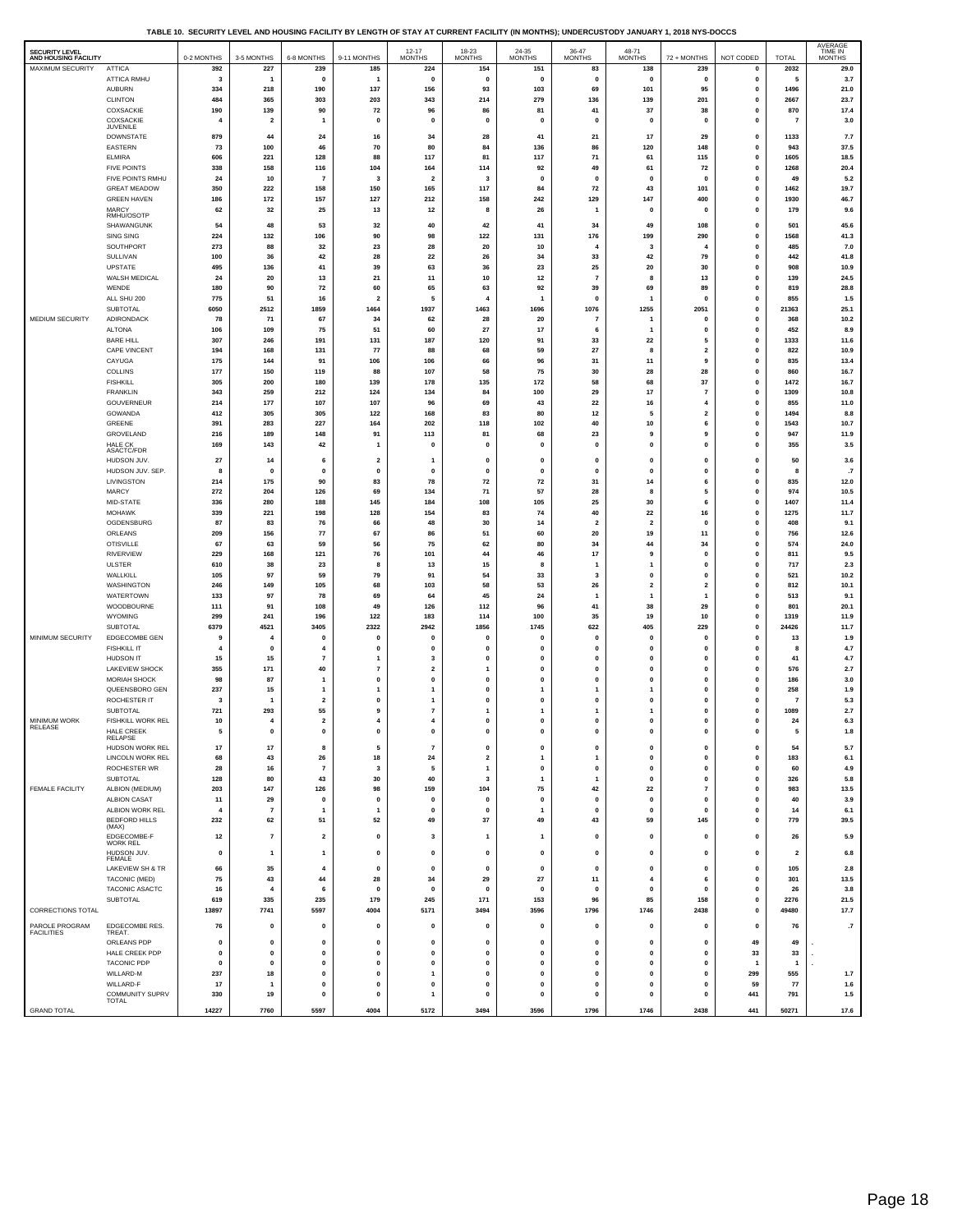## **TABLE 11. SECURITY LEVEL AND HOUSING FACILITY BY GENDER; UNDERCUSTODY JANUARY 1, 2018 NYS-DOCCS**

| SECURITY LEVEL AND HOUSING FACILITY       |                                                        | MALE       | <b>FEMALE</b> | <b>TOTAL</b> |  |
|-------------------------------------------|--------------------------------------------------------|------------|---------------|--------------|--|
| MAXIMUM SECURITY<br><b>ATTICA GENERAL</b> |                                                        | 1965       | 0             | 1965         |  |
| ATTICA ICP                                |                                                        | 67         | 0             | 67           |  |
| ATTICA RMHU                               |                                                        | 5          | 0             | 5            |  |
| AUBURN GENERAL                            |                                                        | 1413       | 0             | 1413         |  |
| AUBURN DEPOT                              |                                                        | 46         | 0             | 46           |  |
| <b>AUBURN ICP</b>                         |                                                        | 37         | 0             | 37           |  |
| CAYUGA SHU200                             |                                                        | 73         | 0             | 73           |  |
| <b>CLINTON GENERAL</b>                    |                                                        | 1603       | 0             | 1603         |  |
| <b>CLINTON ANNEX</b>                      |                                                        | 759        | 0             | 759          |  |
| <b>CLINTON SOP</b>                        |                                                        | 31         | 0             | 31           |  |
| <b>CLINTON ICP</b>                        |                                                        | 57         | 0             | 57           |  |
| <b>CLINTON APPU</b>                       |                                                        | 190        | 0             | 190          |  |
| <b>CLINTON SNU</b>                        |                                                        | 27         | 0             | 27           |  |
| COLLINS SHU200                            |                                                        | 119        | 0             | 119          |  |
| <b>COXSACKIE</b>                          |                                                        | 814        | 0             | 814          |  |
|                                           | COXSACKIE REG.MEDICAL UNIT                             | 56         | 0             | 56           |  |
|                                           | <b>COXSACKIE JUVENILE</b>                              | 6          | 0             | 6            |  |
|                                           | COXSACKIE JUVENILE SEPARTN                             | 1          | 0             | 1            |  |
|                                           | DOWNSTATE GENERAL                                      | 262        | 0             | 262          |  |
|                                           | DOWNSTATE RECEPTION                                    | 871        | 0             | 871          |  |
| <b>EASTERN GENERAL</b>                    |                                                        | 916        | 0             | 916          |  |
| <b>EASTERN SDU</b>                        |                                                        | 27         | 0             | 27           |  |
| <b>ELMIRA GENERAL</b>                     |                                                        | 1198       | 0             | 1198         |  |
| <b>ELMIRA RECEPTION</b>                   |                                                        | 359        | 0             | 359          |  |
| <b>ELMIRA ICP</b>                         |                                                        | 48         | 0             | 48           |  |
| <b>FISHKILL SHU200</b>                    |                                                        | 123        | 0             | 123          |  |
| <b>FIVE POINTS</b>                        |                                                        | 1146       | 0             | 1146         |  |
|                                           | FIVE POINTS KEEPLOCK                                   | 79         | 0             | 79           |  |
| <b>FIVE POINTS ICP</b>                    |                                                        | 19         | 0             | 19           |  |
| <b>FIVE POINTS RMHU</b>                   |                                                        | 49         | 0             | 49           |  |
| <b>FIVE POINTS SOP</b>                    |                                                        | 24         | 0             | 24           |  |
|                                           | GOUVERNEUR SHU200                                      | 106        | 0             | 106          |  |
|                                           | <b>GREAT MEADOW GENERAL</b><br><b>GREAT MEADOW ICP</b> | 1306       | 0<br>0        | 1306         |  |
|                                           |                                                        | 124        |               | 124          |  |
|                                           | <b>GREAT MEADOW BHU</b><br><b>GREEN HAVEN GENERAL</b>  | 32<br>1797 | 0<br>0        | 32           |  |
| <b>GREEN HAVEN ICP</b>                    |                                                        | 124        | 0             | 1797         |  |
|                                           | <b>GREEN HAVEN STP DN</b>                              | 9          | 0             | 124<br>9     |  |
| <b>GREENE SHU200</b>                      |                                                        | 146        | 0             | 146          |  |
| LAKEVIEW SHU200                           |                                                        | 130        | 0             | 130          |  |
| <b>MARCY RMHU</b>                         |                                                        | 90         | 0             | 90           |  |
| <b>MARCY OSOTP</b>                        |                                                        | 89         | 0             | 89           |  |
| MID-STATE SHU200                          |                                                        | 60         | 0             | 60           |  |
|                                           | MOHAWK WALSH MEDICAL                                   | 139        | 0             | 139          |  |
| ORLEANS SHU200                            |                                                        | 98         | 0             | 98           |  |
| <b>SHAWANGUNK</b>                         |                                                        | 441        | 0             | 441          |  |
| <b>SHAWANGUNK SOP</b>                     |                                                        | 60         | 0             | 60           |  |
| SING SING                                 |                                                        | 1260       | 0             | 1260         |  |
| <b>SING SING TRANSIT</b>                  |                                                        | 228        | 0             | 228          |  |
|                                           | SING SING ABS UNIT                                     | 1          | 0             | 1            |  |
| SING SING CORP                            |                                                        | 26         | 0             | 26           |  |
| SING SING ICP                             |                                                        | 53         | 0             | 53           |  |
| SOUTHPORT                                 |                                                        | 374        | 0             | 374          |  |
|                                           | SOUTHPORT CADRE                                        | 111        | 0             | 111          |  |
| <b>SULLIVAN</b>                           |                                                        | 300        | 0             | 300          |  |
| <b>SUL SPECIAL NEED</b>                   |                                                        | 57         | 0             | 57           |  |
| SULLIVAN ICP                              |                                                        | 54         | 0             | 54           |  |
| SULLIVAN CARP                             |                                                        | 31         | 0             | 31           |  |
| UPSTATE GENERAL                           |                                                        | 280        | 0             | 280          |  |
| UPSTATE SHU                               |                                                        | 563        | 0             | 563          |  |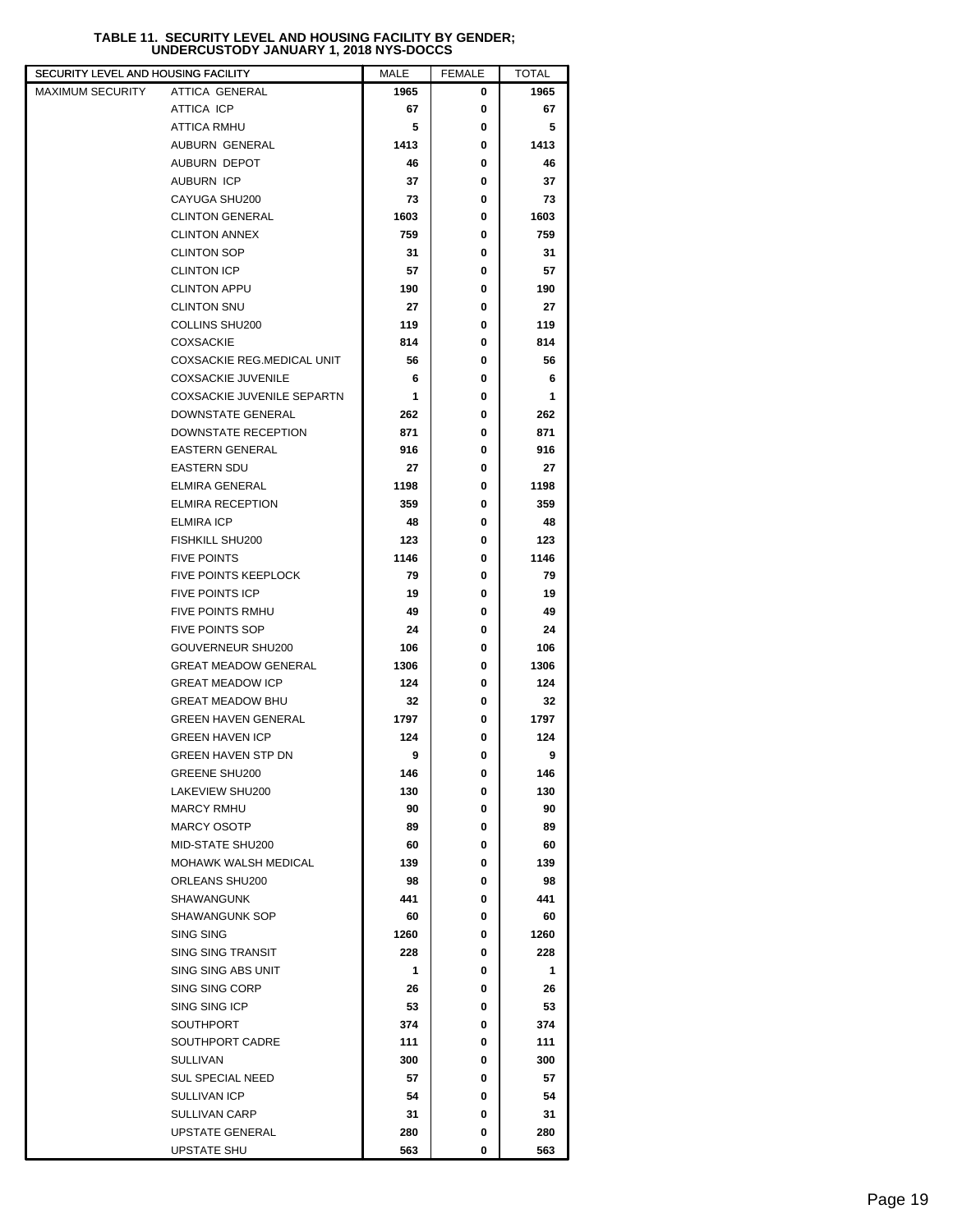## **TABLE 11. SECURITY LEVEL AND HOUSING FACILITY BY GENDER; UNDERCUSTODY JANUARY 1, 2018 NYS-DOCCS**

| SECURITY LEVEL AND HOUSING FACILITY |                             | MALE         | <b>FEMALE</b> | TOTAL |
|-------------------------------------|-----------------------------|--------------|---------------|-------|
| <b>MAXIMUM SECURITY</b>             | UPSTATE SINGLE CELL         | 65           | 0             | 65    |
|                                     | <b>WENDE</b>                | 645          | 0             | 645   |
|                                     | <b>WENDE RECEPTION</b>      | 21           | 0             | 21    |
|                                     | WENDE RMU                   | 73           | 0             | 73    |
|                                     | <b>WENDE SPECIAL NEEDS</b>  | 46           | 0             | 46    |
|                                     | <b>WENDE ICP</b>            | 29           | 0             | 29    |
|                                     | <b>WENDE STP DN</b>         | 5            | 0             | 5     |
|                                     | <b>SUBTOTAL</b>             | 21363        | 0             | 21363 |
| <b>MEDIUM SECURITY</b>              | <b>ADIRONDACK</b>           | 368          | 0             | 368   |
|                                     | <b>ALTONA</b>               | 452          | 0             | 452   |
|                                     | BARE HILL                   | 1333         | 0             | 1333  |
|                                     | <b>CAPE VINCENT GENERAL</b> | 822          | 0             | 822   |
|                                     | CAYUGA                      | 835          | 0             | 835   |
|                                     | <b>COLLINS</b>              | 860          | 0             | 860   |
|                                     | <b>FISHKILL GENERAL</b>     | 1333         | 0             | 1333  |
|                                     | <b>FISHKILL ICP</b>         | 16           | 0             | 16    |
|                                     | <b>FISHKILL KEEPLOCK</b>    | 71           | 0             | 71    |
|                                     | FISHKILL PROCESSING UNIT    | 1            | 0             | 1     |
|                                     | <b>FISHKILL RMU</b>         | 27           | 0             | 27    |
|                                     | <b>FISHKILL UCI</b>         | 24           | 0             | 24    |
|                                     | <b>FRANKLIN</b>             | 1309         | 0             | 1309  |
|                                     | <b>GOUVERNEUR</b>           | 855          | 0             | 855   |
|                                     | <b>GOWANDA</b>              | 1070         | 0             | 1070  |
|                                     | <b>GOWANDA SOP</b>          | 424          | 0             | 424   |
|                                     | <b>GREENE</b>               | 1543         | 0             | 1543  |
|                                     | <b>GROVELAND</b>            | 947          | 0             | 947   |
|                                     | HUDSON GENERAL              | 48           | 0             | 48    |
|                                     | HUDSON JUV SEP UNIT         | 8            | 0             | 8     |
|                                     | <b>HUDSON RECEPTION</b>     | $\mathbf{2}$ | 0             | 2     |
|                                     | <b>HALE CREEK ASACTC</b>    | 232          | 0             | 232   |
|                                     | <b>HALE CREEK FEEDER</b>    | 123          | 0             | 123   |
|                                     | LIVINGSTON                  | 835          | 0             | 835   |
|                                     | <b>MARCY</b>                | 914          | 0             | 914   |
|                                     | MARCY ASACTC                | 59           | 0             | 59    |
|                                     | <b>MARCY RELAPSE</b>        | 1            | 0             | 1     |
|                                     | MID-STATE                   | 1135         | 0             | 1135  |
|                                     | <b>MID-STATE PC</b>         | 20           | 0             | 20    |
|                                     | <b>MID-STATE ICP</b>        | 17           | 0             | 17    |
|                                     | MID-STATE SOP               | 171          | 0             | 171   |
|                                     | MID-STATE STP DN            | 64           | 0             | 64    |
|                                     | <b>MOHAWK</b>               | 1275         | 0             | 1275  |
|                                     | <b>OGDENSBURG</b>           | 408          | 0             | 408   |
|                                     | ORLEANS                     | 756          | 0             | 756   |
|                                     | <b>OTISVILLE</b>            | 574          | 0             | 574   |
|                                     | <b>RIVERVIEW</b>            | 811          | 0             | 811   |
|                                     | <b>ULSTER</b>               | 161          | 0             | 161   |
|                                     | <b>ULSTER RECEPTION</b>     | 556          | 0             | 556   |
|                                     | WALLKILL                    | 521          | 0             | 521   |
|                                     | <b>WASHINGTON</b>           | 812          | 0             | 812   |
|                                     | <b>WATERTOWN</b>            | 513          | 0             | 513   |
|                                     | <b>WOODBOURNE</b>           | 737          | 0             | 737   |
|                                     | WOODBOURNE SNU              | 43           | 0             | 43    |
|                                     | WOODBOURNE PC               | 21           | 0             | 21    |
|                                     | <b>WYOMING</b>              | 1319         | 0             | 1319  |
|                                     | <b>SUBTOTAL</b>             | 24426        | 0             | 24426 |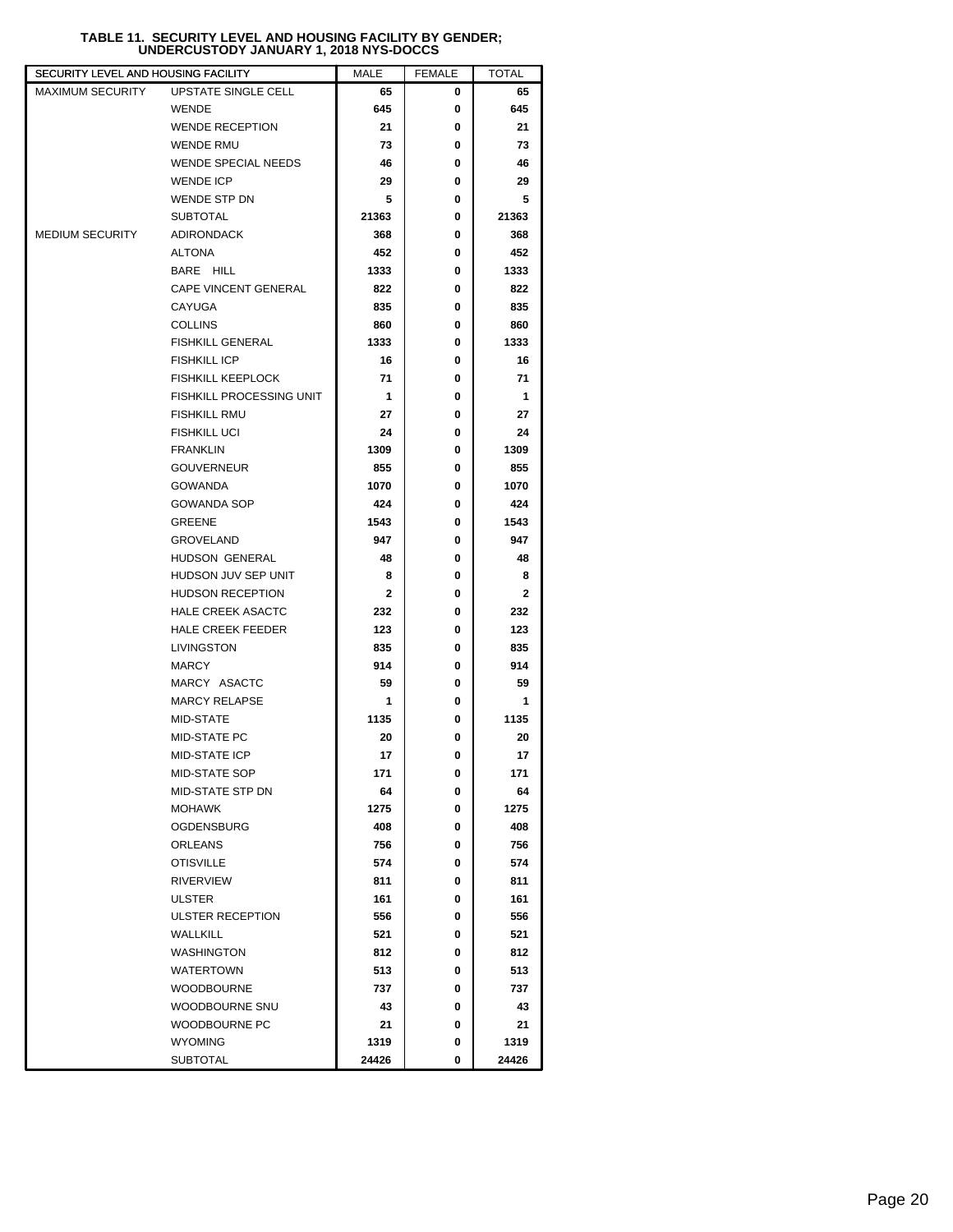| SECURITY LEVEL AND HOUSING FACILITY |                                | <b>MALE</b>    | <b>FEMALE</b> | <b>TOTAL</b>            |
|-------------------------------------|--------------------------------|----------------|---------------|-------------------------|
| MINIMUM SECURITY                    | EDGECOMBE GENERAL              | 13             | 0             | 13                      |
|                                     | <b>FISHKILL IT</b>             | 8              | 0             | 8                       |
|                                     | <b>HUDSON IND TRAINING</b>     | 41             | 0             | 41                      |
|                                     | <b>LAKEVIEW SHOCK</b>          | 461            | 0             | 461                     |
|                                     | <b>LAKEVIEW RECEPTION</b>      | 115            | 0             | 115                     |
|                                     | MORIAH SHOCK                   | 186            | 0             | 186                     |
|                                     | QUEENSBORO GENERAL             | 258            | 0             | 258                     |
|                                     | ROCHESTER INDUS TRAINING       | $\overline{7}$ | 0             | $\overline{7}$          |
|                                     | <b>SUBTOTAL</b>                | 1089           | 0             | 1089                    |
| MINIMUM WORK RELEASE                | FISHKILL WORK RELEASE          | 24             | 0             | 24                      |
|                                     | <b>HUDSON WORK RELEASE</b>     | 54             | 0             | 54                      |
|                                     | <b>HALE CREEK RELAPSE</b>      | 5              | 0             | 5                       |
|                                     | <b>LINCOLN</b>                 | 183            | 0             | 183                     |
|                                     | <b>ROCHESTER</b>               | 60             | 0             | 60                      |
|                                     | <b>SUBTOTAL</b>                | 326            | 0             | 326                     |
| <b>FEMALE FACILITY</b>              | <b>ALBION FEMALE</b>           | 0              | 955           | 955                     |
|                                     | ALBION ICP                     | 0              | 28            | 28                      |
|                                     | ALBION WORK RELEASE            | 0              | 14            | 14                      |
|                                     | <b>ALBION ASACTC</b>           | 0              | 40            | 40                      |
|                                     | <b>BEDFORD HLS GENERAL</b>     | 0              | 621           | 621                     |
|                                     | BEDFORD HLS RECEPTION          | 0              | 113           | 113                     |
|                                     | <b>BEDFORD HLS RMU</b>         | 0              | 11            | 11                      |
|                                     | <b>BEDFORD HLS ICP</b>         | 0              | 24            | 24                      |
|                                     | <b>BEDFORD HILLS TBU</b>       | 0              | 6             | 6                       |
|                                     | <b>BEDFORD HILLS SNU</b>       | 0              | 4             | $\overline{\mathbf{4}}$ |
|                                     | EDGECOMBE FEM WORK RELEASE     | 0              | 26            | 26                      |
|                                     | <b>HUDSON FEMALE</b>           | 0              | $\mathbf{2}$  | $\overline{2}$          |
|                                     | <b>LAKEVIEW SHOCK FEM</b>      | 0              | 100           | 100                     |
|                                     | <b>LAKEVIEW FEM TRANSIT</b>    | 0              | 5             | 5                       |
|                                     | <b>TACONIC FEMALE</b>          | 0              | 283           | 283                     |
|                                     | <b>TACONIC TRANSITIONAL</b>    | 0              | 18            | 18                      |
|                                     | <b>TACONIC ASAT</b>            | 0              | 26            | 26                      |
|                                     | <b>SUBTOTAL</b>                | 0              | 2276          | 2276                    |
| <b>CORRECTIONS TOTAL</b>            |                                | 47204          | 2276          | 49480                   |
| PAROLE PROGRAM FACILITIES           | <b>EDGECOMBE RES TREATMENT</b> | 76             | 0             | 76                      |
|                                     | <b>HALE CREEK PDP</b>          | 33             | 0             | 33                      |
|                                     | ORLEANS PDP                    | 49             | 0             | 49                      |
|                                     | <b>TACONIC FEMALE PDP</b>      | 0              | 1             | $\mathbf{1}$            |
|                                     | <b>WILLARD MALE</b>            | 555            | 0             | 555                     |
|                                     | <b>WILLARD FEMALE</b>          | 0              | 77            | 77                      |
|                                     | COMM SUPRV TOTAL               | 713            | 78            | 791                     |
| <b>GRAND TOTAL</b>                  |                                | 47917          | 2354          | 50271                   |

# **TABLE 11. SECURITY LEVEL AND HOUSING FACILITY BY GENDER; UNDERCUSTODY JANUARY 1, 2018 NYS-DOCCS**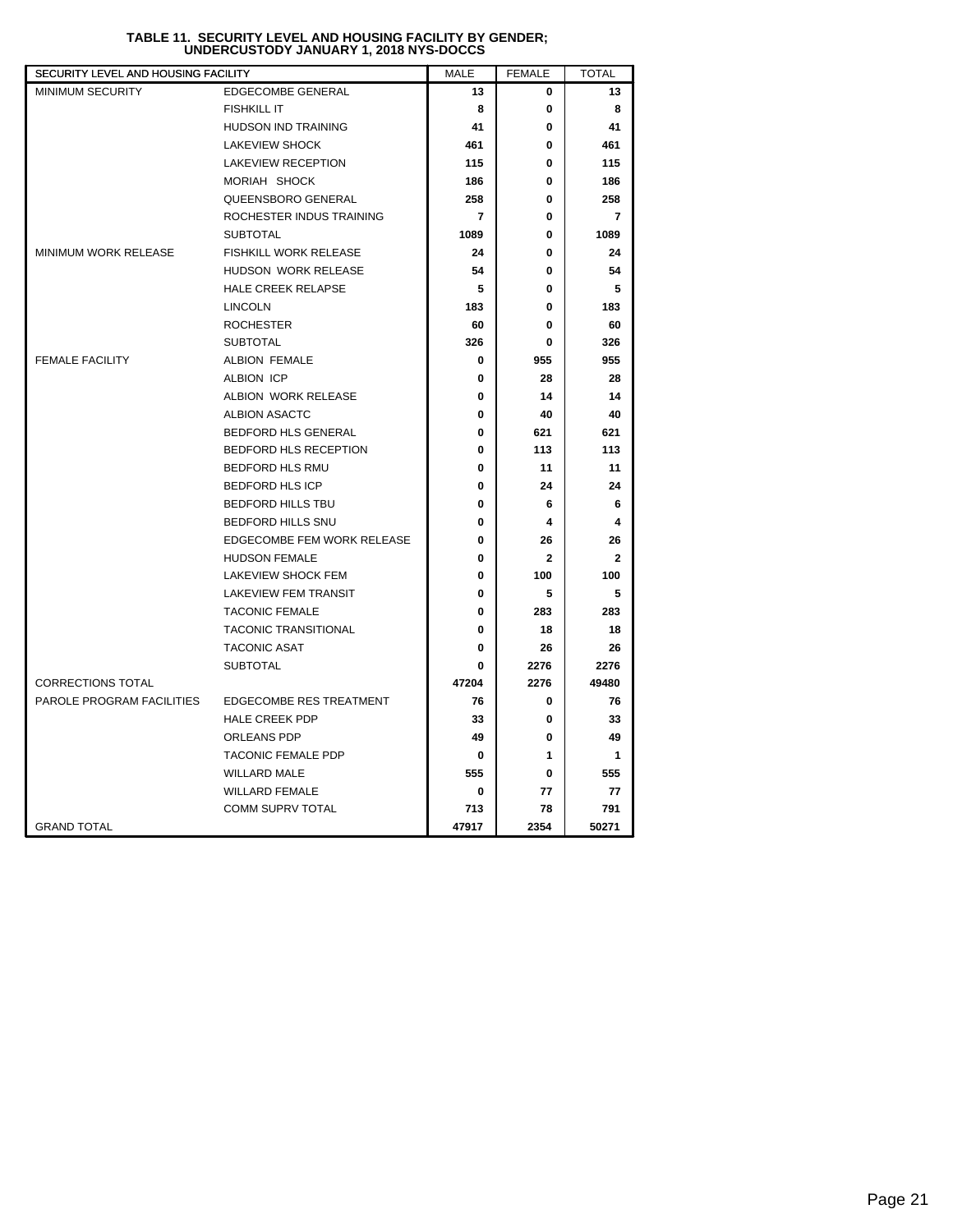# **TABLE 12. SECURITY LEVEL AND HOUSING FACILITY BY OFFENDER STATUS; UNDERCUSTODY JANUARY 1, 2018 NYS-DOCCS**

| SECURITY LEVEL AND HOUSING FACILITY |                                   | <b>INMATE</b> | PAROLEE      | <b>TOTAL</b> |
|-------------------------------------|-----------------------------------|---------------|--------------|--------------|
| <b>MAXIMUM SECURITY</b>             | <b>ATTICA GENERAL</b>             | 1965          | 0            | 1965         |
|                                     | ATTICA ICP                        | 67            | 0            | 67           |
|                                     | <b>ATTICA RMHU</b>                | 5             | 0            | 5            |
|                                     | AUBURN GENERAL                    | 1413          | 0            | 1413         |
|                                     | AUBURN DEPOT                      | 43            | 3            | 46           |
|                                     | <b>AUBURN ICP</b>                 | 37            | 0            | 37           |
|                                     | CAYUGA SHU200                     | 73            | 0            | 73           |
|                                     | <b>CLINTON GENERAL</b>            | 1602          | 1            | 1603         |
|                                     | <b>CLINTON ANNEX</b>              | 759           | 0            | 759          |
|                                     | <b>CLINTON SOP</b>                | 31            | 0            | 31           |
|                                     | <b>CLINTON ICP</b>                | 57            | 0            | 57           |
|                                     | <b>CLINTON APPU</b>               | 190           | 0            | 190          |
|                                     | <b>CLINTON SNU</b>                | 27            | 0            | 27           |
|                                     | COLLINS SHU200                    | 119           | 0            | 119          |
|                                     | <b>COXSACKIE</b>                  | 814           | 0            | 814          |
|                                     | COXSACKIE REG.MEDICAL UNIT        | 56            | 0            | 56           |
|                                     | <b>COXSACKIE JUVENILE</b>         | 6             | 0            | 6            |
|                                     | <b>COXSACKIE JUVENILE SEPARTN</b> | 1             | 0            | 1            |
|                                     | DOWNSTATE GENERAL                 | 262           | 0            | 262          |
|                                     | <b>DOWNSTATE RECEPTION</b>        | 847           | 24           | 871          |
|                                     | <b>EASTERN GENERAL</b>            | 915           | 1            | 916          |
|                                     | <b>EASTERN SDU</b>                | 27            | 0            | 27           |
|                                     | <b>ELMIRA GENERAL</b>             | 1198          | 0            | 1198         |
|                                     | <b>ELMIRA RECEPTION</b>           | 339           | 20           | 359          |
|                                     | <b>ELMIRA ICP</b>                 | 48            | 0            | 48           |
|                                     | FISHKILL SHU200                   | 118           | 5            | 123          |
|                                     | <b>FIVE POINTS</b>                | 1117          | 29           | 1146         |
|                                     | FIVE POINTS KEEPLOCK              | 79            | 0            | 79           |
|                                     | <b>FIVE POINTS ICP</b>            | 19            | 0            | 19           |
|                                     | <b>FIVE POINTS RMHU</b>           | 49            | 0            | 49           |
|                                     | <b>FIVE POINTS SOP</b>            | 24            | 0            | 24           |
|                                     | GOUVERNEUR SHU200                 | 106           | 0            | 106          |
|                                     | <b>GREAT MEADOW GENERAL</b>       | 1305          | 1            | 1306         |
|                                     | <b>GREAT MEADOW ICP</b>           | 124           | 0            | 124          |
|                                     | <b>GREAT MEADOW BHU</b>           | 32            | 0            | 32           |
|                                     | <b>GREEN HAVEN GENERAL</b>        | 1779          | 18           | 1797         |
|                                     | <b>GREEN HAVEN ICP</b>            | 121           | 3            | 124          |
|                                     | <b>GREEN HAVEN STP DN</b>         | 9             | 0            | 9            |
|                                     | GREENE SHU200                     | 146           | 0            | 146          |
|                                     | LAKEVIEW SHU200                   | 130           | 0            | 130          |
|                                     | <b>MARCY RMHU</b>                 | 90            | 0            | 90           |
|                                     | <b>MARCY OSOTP</b>                | 89            | 0            | 89           |
|                                     | MID-STATE SHU200                  | 60            | 0            | 60           |
|                                     | MOHAWK WALSH MEDICAL              | 138           | 1            | 139          |
|                                     | ORLEANS SHU200                    | 98            | 0            | 98           |
|                                     | SHAWANGUNK                        | 441           | 0            | 441          |
|                                     | SHAWANGUNK SOP                    | 60            | 0            | 60           |
|                                     | SING SING                         | 1260          | 0            | 1260         |
|                                     | SING SING TRANSIT                 | 228           | 0            | 228          |
|                                     | SING SING ABS UNIT                | 1             | 0            | 1            |
|                                     | SING SING CORP                    | 26            | 0            | 26           |
|                                     | SING SING ICP                     | 53            | 0            | 53           |
|                                     | SOUTHPORT                         | 374           | 0            | 374          |
|                                     | SOUTHPORT CADRE                   | 111           | 0            | 111          |
|                                     | <b>SULLIVAN</b>                   | 299           | 1            | 300          |
|                                     | <b>SUL SPECIAL NEED</b>           | 55            | $\mathbf{2}$ | 57           |
|                                     | SULLIVAN ICP                      | 54            | 0            | 54           |
|                                     | <b>SULLIVAN CARP</b>              | 31            | 0            | 31           |
|                                     | <b>UPSTATE GENERAL</b>            | 280           | 0            | 280          |
|                                     | <b>UPSTATE SHU</b>                | 563           | 0            | 563          |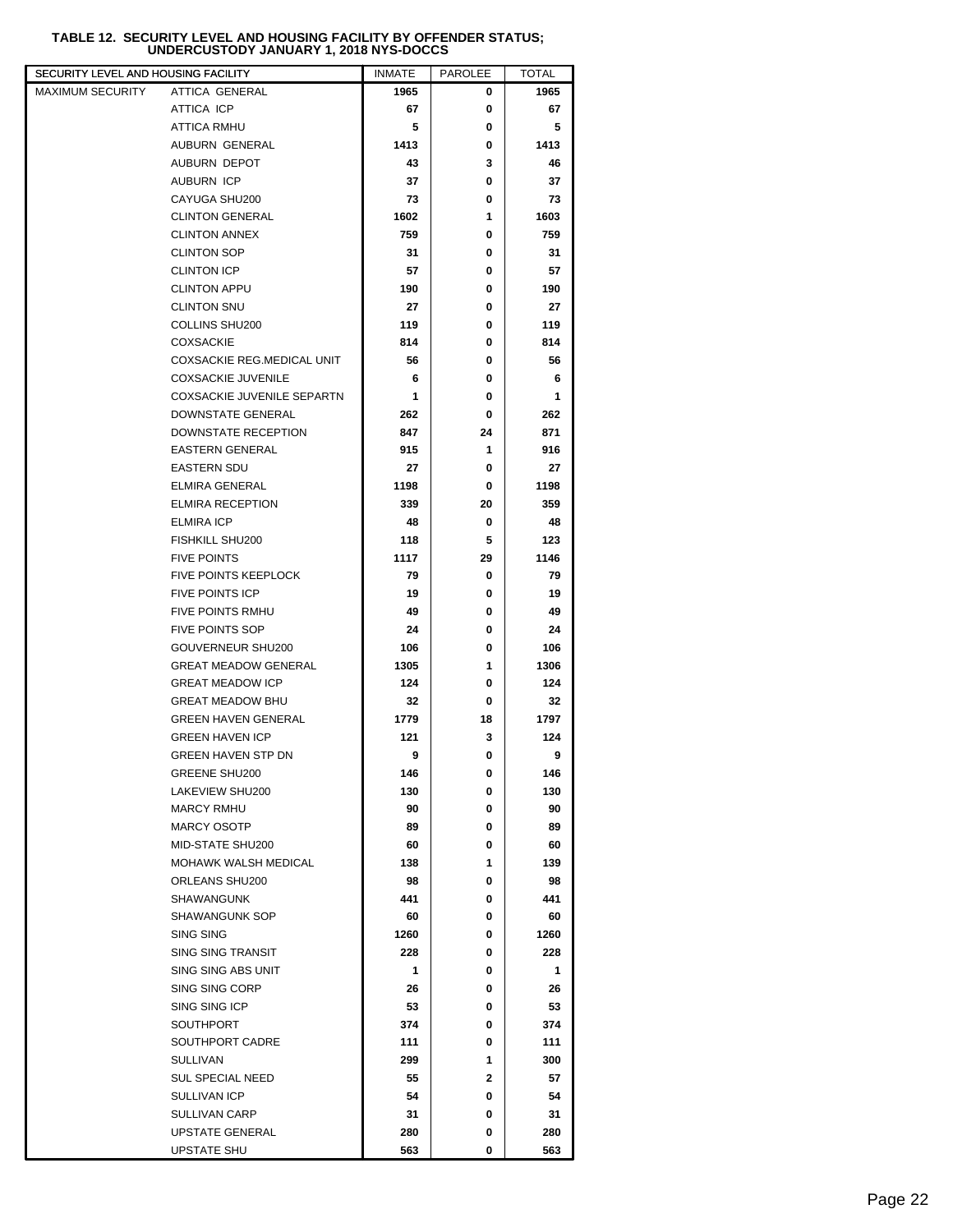### **TABLE 12. SECURITY LEVEL AND HOUSING FACILITY BY OFFENDER STATUS; UNDERCUSTODY JANUARY 1, 2018 NYS-DOCCS**

| SECURITY LEVEL AND HOUSING FACILITY |                            | <b>INMATE</b> | <b>PAROLEE</b> | <b>TOTAL</b> |
|-------------------------------------|----------------------------|---------------|----------------|--------------|
| <b>MAXIMUM SECURITY</b>             | UPSTATE SINGLE CELL        | 65            | 0              | 65           |
|                                     | <b>WENDE</b>               | 645           | 0              | 645          |
|                                     | <b>WENDE RECEPTION</b>     | 18            | 3              | 21           |
|                                     | <b>WENDE RMU</b>           | 71            | 2              | 73           |
|                                     | <b>WENDE SPECIAL NEEDS</b> | 46            | 0              | 46           |
|                                     | <b>WENDE ICP</b>           | 29            | 0              | 29           |
|                                     | WENDE STP DN               | 4             | 1              | 5            |
|                                     | <b>SUBTOTAL</b>            | 21248         | 115            | 21363        |
| <b>MEDIUM SECURITY</b>              | <b>ADIRONDACK</b>          | 368           | 0              | 368          |
|                                     | <b>ALTONA</b>              | 452           | 0              | 452          |
|                                     | BARE HILL                  | 1333          | 0              | 1333         |
|                                     | CAPE VINCENT GENERAL       | 822           | 0              | 822          |
|                                     | CAYUGA                     | 832           | 3              | 835          |
|                                     | <b>COLLINS</b>             | 860           | 0              | 860          |
|                                     | <b>FISHKILL GENERAL</b>    | 1256          | 77             | 1333         |
|                                     | <b>FISHKILL ICP</b>        | 14            | 2              | 16           |
|                                     | <b>FISHKILL KEEPLOCK</b>   | 70            | 1              | 71           |
|                                     | FISHKILL PROCESSING UNIT   | 1             | 0              | 1            |
|                                     | <b>FISHKILL RMU</b>        | 20            | 7              | 27           |
|                                     | <b>FISHKILL UCI</b>        | 23            | 1              | 24           |
|                                     | <b>FRANKLIN</b>            | 1309          | 0              | 1309         |
|                                     | <b>GOUVERNEUR</b>          | 855           | 0              | 855          |
|                                     | <b>GOWANDA</b>             | 1070          | 0              | 1070         |
|                                     | <b>GOWANDA SOP</b>         | 424           | 0              | 424          |
|                                     | <b>GREENE</b>              | 1543          | 0              | 1543         |
|                                     | <b>GROVELAND</b>           | 947           | 0              | 947          |
|                                     | HUDSON GENERAL             | 48            | 0              | 48           |
|                                     | HUDSON JUV SEP UNIT        | 8             | 0              | 8            |
|                                     | <b>HUDSON RECEPTION</b>    | $\mathbf{2}$  | 0              | 2            |
|                                     | <b>HALE CREEK ASACTC</b>   | 232           | 0              | 232          |
|                                     | <b>HALE CREEK FEEDER</b>   | 123           | 0              | 123          |
|                                     | LIVINGSTON                 | 835           | 0              | 835          |
|                                     | <b>MARCY</b>               | 910           | 4              | 914          |
|                                     | MARCY ASACTC               | 59            | 0              | 59           |
|                                     | <b>MARCY RELAPSE</b>       | 1             | 0              | 1            |
|                                     | MID-STATE                  | 1128          | 7              | 1135         |
|                                     | <b>MID-STATE PC</b>        | 20            | 0              | 20           |
|                                     | <b>MID-STATE ICP</b>       | 17            | 0              | 17           |
|                                     | MID-STATE SOP              | 171           | 0              | 171          |
|                                     | MID-STATE STP DN           | 64            | 0              | 64           |
|                                     |                            |               | 1              |              |
|                                     | <b>MOHAWK</b>              | 1274          |                | 1275         |
|                                     | <b>OGDENSBURG</b>          | 408           | 0              | 408          |
|                                     | <b>ORLEANS</b>             | 756           | 0              | 756          |
|                                     | <b>OTISVILLE</b>           | 574           | 0              | 574          |
|                                     | <b>RIVERVIEW</b>           | 811           | 0              | 811          |
|                                     | <b>ULSTER</b>              | 161           | 0              | 161          |
|                                     | <b>ULSTER RECEPTION</b>    | 540           | 16             | 556          |
|                                     | WALLKILL                   | 521           | 0              | 521          |
|                                     | <b>WASHINGTON</b>          | 812           | 0              | 812          |
|                                     | <b>WATERTOWN</b>           | 513           | 0              | 513          |
|                                     | <b>WOODBOURNE</b>          | 731           | 6              | 737          |
|                                     | WOODBOURNE SNU             | 41            | $\mathbf{2}$   | 43           |
|                                     | WOODBOURNE PC              | 20            | 1              | 21           |
|                                     | <b>WYOMING</b>             | 1319          | 0              | 1319         |
|                                     | <b>SUBTOTAL</b>            | 24298         | 128            | 24426        |